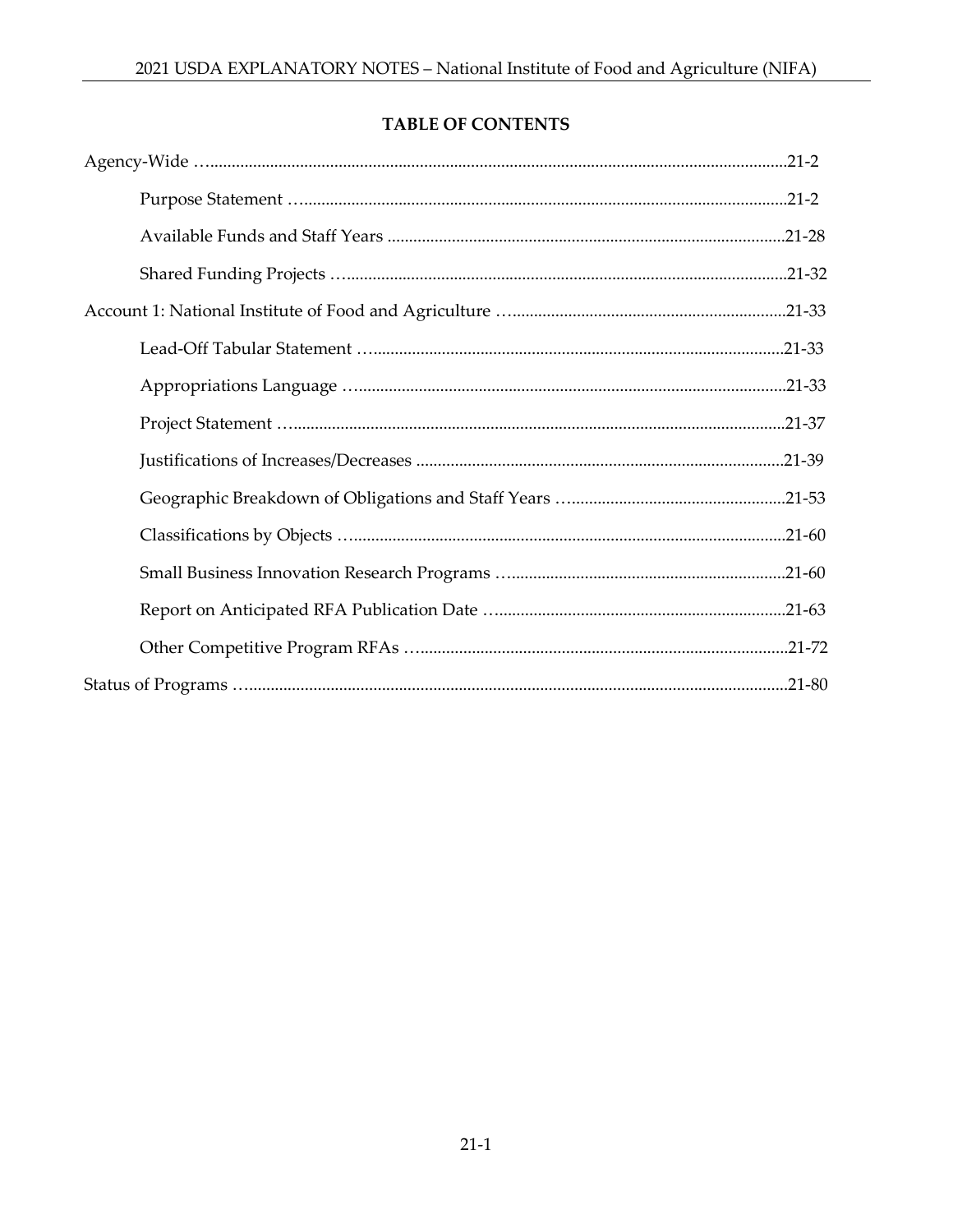#### **Agency-Wide**

#### **PURPOSE STATEMENT**

Section 7511(f)(2) of the Food, Conservation, and Energy Act of 2008 (FCEA) amended the Department of Agriculture Reorganization Act of 1994 (7 U.S.C. 6971) by establishing the National Institute of Food and Agriculture (NIFA). On October 1, 2009, all authorities administered by the Administrator of the Cooperative State Research, Education, and Extension Service were transferred to the Director of the NIFA. NIFA continues to invest in and advance agricultural research, education, and extension to solve societal challenges.

#### **Research and Education Activities**

Research and Education programs administered by NIFA are the U.S. Department of Agriculture's principal entree to the university system of the United States for the purpose of conducting agricultural research and education programs as authorized by Hatch Act of 1887, as amended (7 U.S.C. 361a-361i); McIntire-Stennis Cooperative Forestry Act of 1962, as amended (16 U.S.C. 582a et seq.); Competitive, Special, and Facilities Research Grant Act, as amended (7 U.S.C. 3157) (Note: 7 U.S.C. 450i was transferred to 7 U.S.C. 3157) (the 1965 Act); National Agricultural Research, Extension, and Teaching Policy Act (NARETPA) of 1977, as amended (7 U.S.C. 3101 et seq.); Small Business Innovation Development Act of 1982 (Pub. L. 97-219), as amended (15 U.S.C. 638), Section 630 of the Act making appropriations for Agriculture, Rural Development and Related Agencies' programs for fiscal year ending September 30, 1987, and for other purposes, as made applicable by Section 101(a) of Pub. L. 99- 591, 100 Stat. 3341, National Defense Authorization Act for Fiscal Year 2012 (Pub. L. 112-81); Equity in Educational Land-Grant Status Act of 1994 (7 U.S.C. 301 note) (the 1994 Act); Agricultural Research, Extension, and Education Reform Act of 1998 (Pub. L. 105-185), as amended (AREERA); Food, Agriculture, Conservation, and Trade Act of 1990 (Pub. L. 101-624) (FACT Act), Farm Security and Rural Investment Act of 2002 (Pub. L. 107–171) (FSRIA), Food Conservation, and Energy Act of 2008 (Pub. L. 110-246), as amended (FCEA), Agricultural Act of 2014 (2014 Farm Bill, Pub. L. 113-79), and the Agriculture Improvement Act of 2018 (2018 Farm Bill, Pub. L. 115-334). Through these authorities, the U.S. Department of Agriculture (USDA) participates with State and other cooperators to encourage and assist the State institutions in the conduct of agricultural research and education through the State Agricultural Experiment Stations (SAES) of the 50 States and the territories; by approved Schools of Forestry; 1890 Land-Grant Institutions and Tuskegee University, West Virginia State University, and Central State University (7 U.S.C. 321 et seq., as amended by Pub. L. 113-79); 1994 Land-Grant Institutions (7 U.S.C. 301 note, as amended by Pub. L. 115-334); by Colleges of Veterinary Medicine; and other eligible institutions. The appropriated funds provide Federal support for research and education programs at these institutions.

The State institutions conduct research on the problems continuously encountered in the development of a permanent and sustainable agriculture and forestry system, and in the improvement of the economic and social welfare of rural and urban families. Because of differences in climate, soil, market outlets, and other local conditions, each State has distinct problems in the production and marketing of crops and livestock. Farmers, foresters, and rural people in the individual States naturally look to their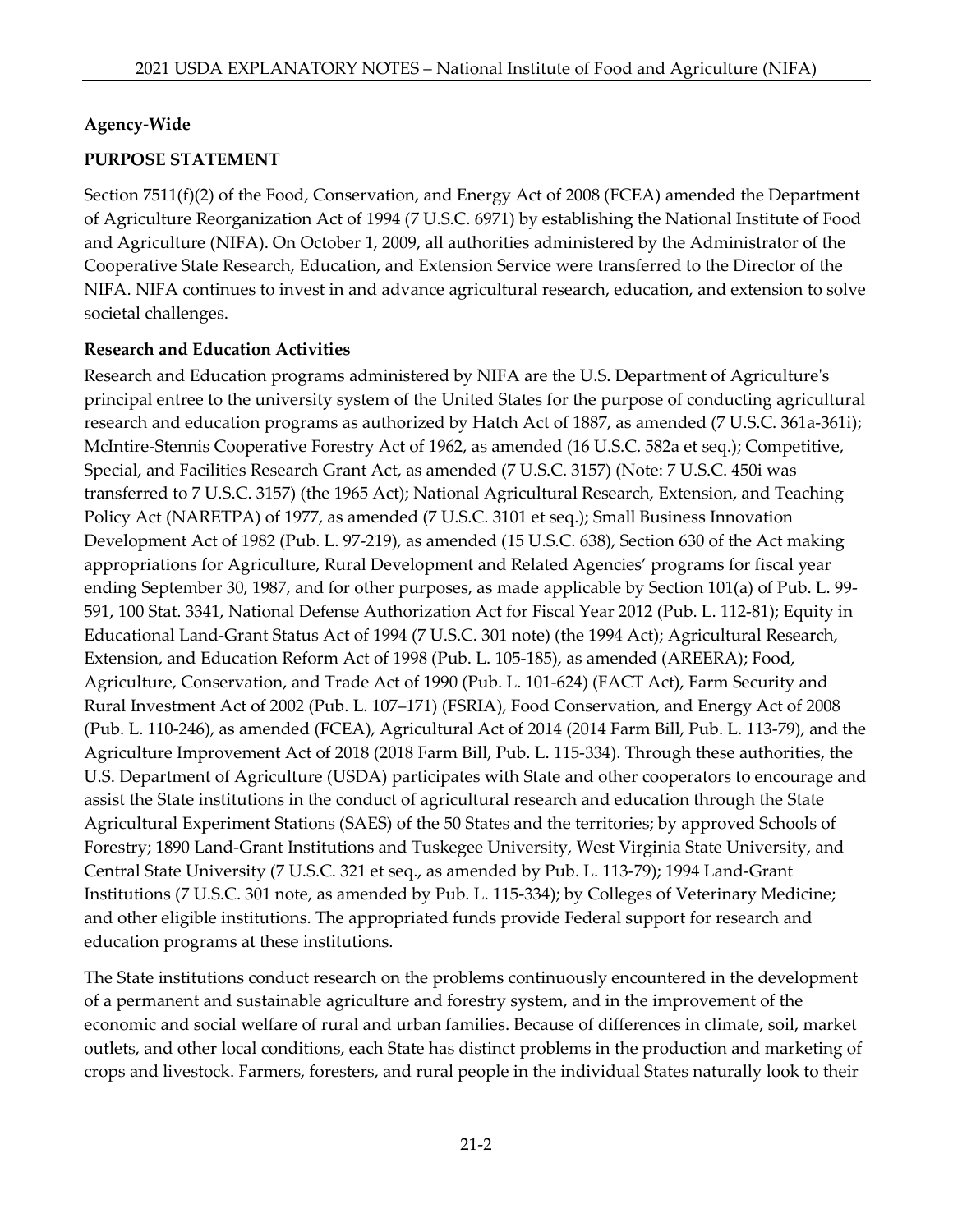SAES, universities, and colleges for solutions to the State and local problems and request services to help meet changing conditions.

The Department's higher education mission is carried out in strong alliance with States, universities, and the private sector. NARETPA designated USDA as the lead Federal agency for higher education in the food and agricultural sciences. Through NIFA, USDA has implemented that charge with a broad array of initiatives to link teaching, research, and extension; to improve the training of food and agricultural scientists and professionals; and to strengthen the quality of education programs throughout the nation.

Appropriations and additional provisions for research and education activities are authorized under the following Acts:

# *Hatch Act*

Payments to agricultural experiment stations under the Hatch Act of 1887 as amended (7 U.S.C. 361a-361i), the Agricultural Experiment Stations Act of August 11, 1955 (Pub. L. 84-352); the Education Amendments of 1972 (Pub. L. 92-318); District of Columbia Public Postsecondary Education Reorganization Act (Pub. L. 93-471); NARETPA (Pub. L. 95-113), as amended; Omnibus Territories Act of October 15, 1977 (Pub. L. 95-134); Act of March 12, 1980 (Pub. L. 96-205); Education Amendments of 1980 (Pub. L. 96-374); Act of December 24, 1980 (Pub. L. 96-597); Agriculture and Food Act of 1981 (Pub. L. 97-98); Act of December 8, 1983 (Pub. L. 98-213); Act of October 5, 1984 (Pub. L. 98-454); Food Security Act of 1985 (Pub. L. 99-198); Act of August 27, 1986 (Pub. L. 99-396); FACT Act; Federal Agriculture Improvement and Reform Act of 1996 (FAIR Act) (Pub. L. 104-127); AREERA; FSRIA; FCEA; 2014 Farm Bill (Pub. L. 113-79); and the 2018 Farm Bill (Pub. L. 115-334).

Funds under the Hatch Act are allocated to the SAES of the 50 States, the District of Columbia, Puerto Rico, Guam, the Virgin Islands, Micronesia, American Samoa, and the Northern Mariana Islands for research to promote sound and prosperous agriculture and rural life.

Eligible State institutions are required to submit a Plan of Work to NIFA for approval before Hatch Act funds are distributed. The Hatch Act provides that the distribution of Federal payments to States for fiscal year 1955 shall become a fixed base, and that any sums appropriated in excess of the 1955 level shall be distributed in the following manner:

- 20 percent equally to each State;
- not less than 52 percent to the States as follows: one-half in an amount proportionate to the relative rural population of each State to the total rural population of all States, and one-half in an amount proportionate to the relative farm population of each State to the total farm population of all States;
- not less than 25 percent for multi-State, multi-disciplinary, multi-institutional research activities to solve problems concerning more than one State; and
- 3 percent for the administration of the Act.

Federal funds provided under the Hatch Act to State institutions must be matched with non-Federal funding on a dollar-for-dollar basis. Matching requirements for the insular areas of the Commonwealth of Puerto Rico, the Virgin Islands, Guam, Micronesia, American Samoa, the Northern Mariana Islands, and the District of Columbia are subject to the matching requirements of an amount equal to not less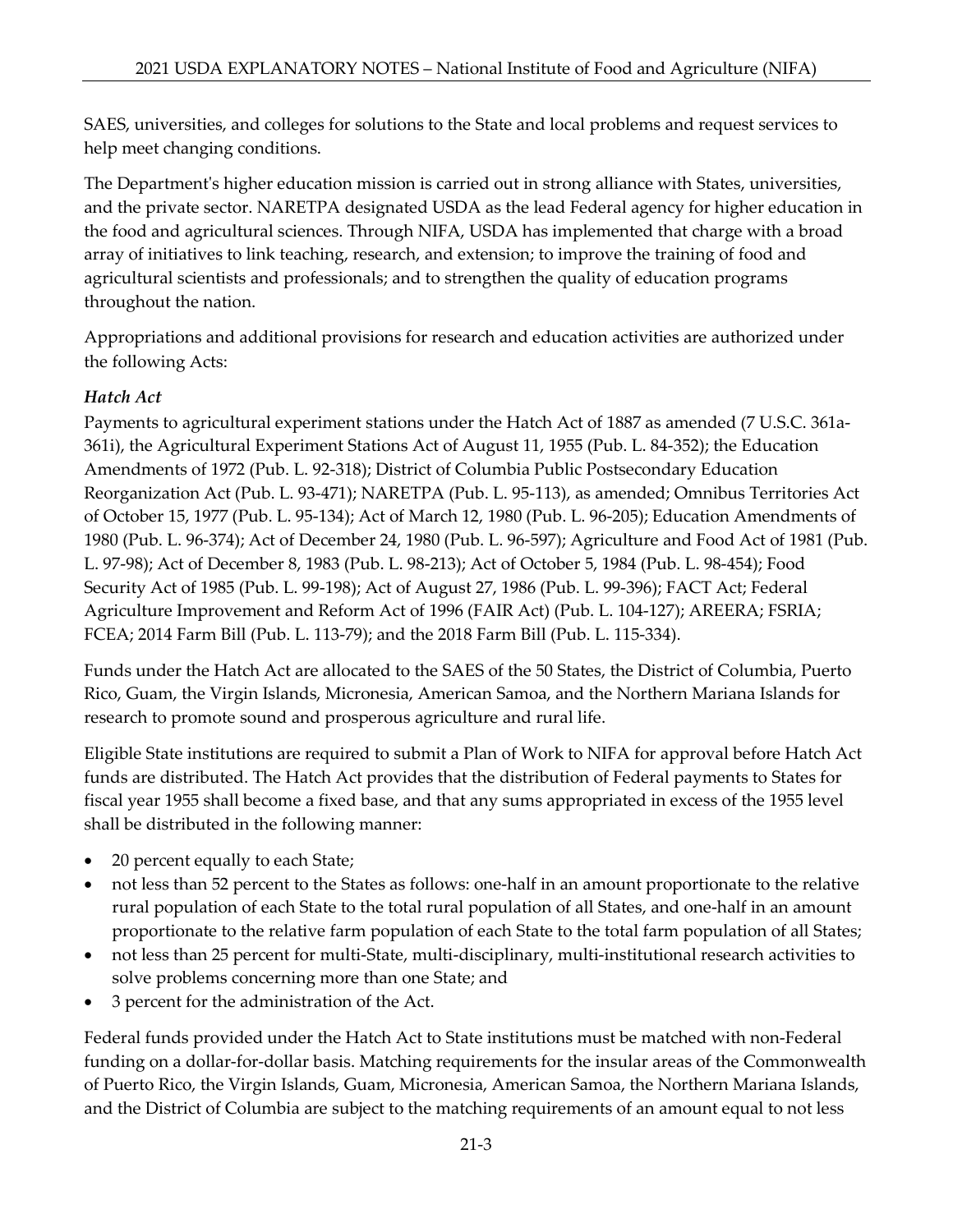than 50 percent of the formula funds distributed to each insular area and the District of Columbia as stated in the Hatch Act, as amended by section 7404 of the FCEA. These provisions also state that the Secretary may waive the matching funds requirement of an insular area and the District of Columbia for any fiscal year if the Secretary determines that the government of the insular area or the District of Columbia will unlikely meet the matching requirement for the fiscal year.

Section 7(c) of the Hatch Act allows unexpended funds to be carried over for use during the following fiscal year. In accordance with provisions of AREERA, at least 25 percent of available Hatch Act funds must be used to support multi-State research; States also must expend 25 percent, or two times the level spent in fiscal year 1997 (whichever is less), on activities that integrate cooperative research and extension.

The three percent of funds appropriated under the Hatch Act for administration includes the disbursement of funds and a continuous review and evaluation of the research programs of the SAES supported wholly or in part from Hatch funds. NIFA encourages and assists in the establishment of cooperation within and between the States, and also actively participates in the planning and coordination of research programs between the States and the Department at the regional and national levels.

# *McIntire-Stennis Act*

The McIntire-Stennis Cooperative Forestry Act of October 10, 1962, (16 U.S.C. 582a et seq.) as amended by Section 7412 of FCEA and Section 7604 of Pub. L. 115-334; and subject to provisions of Pub. L. 96- 374; Pub. L. 97-98; Pub. L. 99-198; FACT Act; FAIR Act; Section 7101 of Pub. L. 113-79; and Section 7111 of Pub. L. 115-334.

The McIntire-Stennis Act authorizes funding of research in State institutions certified by a State representative designated by the governor of each State. The Act provides that appropriated funds be apportioned among States as determined by the Secretary. The Secretary annually seeks the advice of the Forestry Research Advisory Council (Council) to accomplish efficiently the program purpose. The Council consists of not fewer than sixteen members representing Federal and State agencies concerned with developing and utilizing the Nation's forest resources, the forest industries, the forestry schools of the State-certified eligible institutions, SAES, and volunteer public groups concerned with forests and related natural resources. Determination of apportionments follows consideration of pertinent factors including areas of non-Federal commercial forest land, volume of timber cut from growing stock, and the non-Federal dollars expended on forestry research in the State. Section 7412 of FCEA amended the McIntire-Stennis Act to include 1890 Institutions (as defined in section 2 of AREERA (7 U.S.C. 7601)) as eligible for consideration in these determinations. The Act also provides that payments must be matched by funds made available and budgeted from non-Federal sources by the certified institutions for expenditure on forestry research. Section 7604 of the 2018 Farm Bill (Pub. L. 115-334) amended the McIntire-Stennis Act to include 1994 Institutions (as defined in section 532 of the Equity in Educational Land-Grant Status Act of 1994 [\(7 U.S.C. 301](http://uscode.house.gov/quicksearch/get.plx?title=7§ion=301) note; Pub. L. 103–382)) that offer an associate's degree or a baccalaureate degree in forestry.

Section 7101 of the 2014 Farm Bill (Pub. L. 113-79) which allowed eligible State institutions to declare their intention not to be considered a cooperating forestry school, and to alternatively be considered as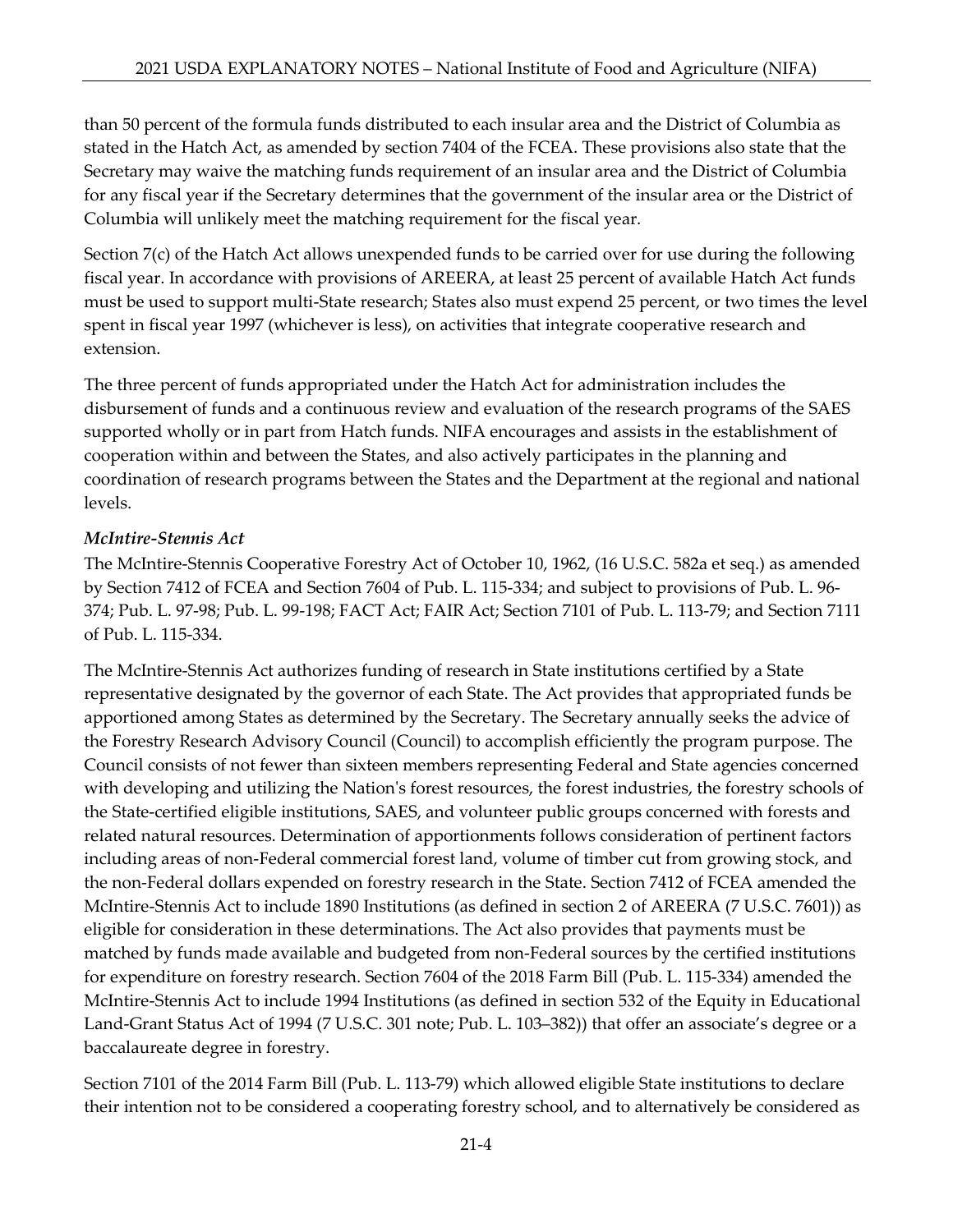a Non-Land-Grant College of Agriculture. Such a declaration remained in effect until September 30, 2018. In accordance with Section 7102 of the 2018 Farm Bill, cooperating forestry schools will no longer have to opt out of that status to be considered as Non-Land-Grant Colleges of Agriculture (NLGCAs) because the definition of a NLGCA no longer excludes the cooperating forestry schools.

# *Payments to 1890 Colleges, including Tuskegee University, West Virginia State University, and Central State University*

Section 1445 of NARETPA; Food and Agriculture Act of October 28, 1978, (Pub. L. 95-547); and subject to provisions of Agriculture and Food Act of 1981 (Pub. L. 97-98); Food Security Act of 1985 (Pub. L. 99- 198); FACT Act; FAIR Act; AREERA; FSRIA; FCEA; Section 7129 of the 2014 Farm Bill (Pub. L. 113-79), and Section 7115 of the 2018 Farm Bill authorizing support of continuing agricultural research at colleges eligible to receive funds under the Act of August 30, 1890, including Tuskegee University. The general provisions section 753 of Agriculture, Rural Development, Food and Drug Administration, and Related Agencies Appropriations Act, 2002 (Pub. L. 107-76) makes West Virginia State University eligible to receive funds under this program. Section 7129 of the 2014 Farm Bill (Pub. L. 113-79) makes Central State University eligible to receive funds under this program beginning in fiscal year 2016 and Section 7115 of the 2018 Farm Bill establishes a minimum additional funding amount for eligible entities in the fiscal years following certain eligible entities' qualification should the funding level increase by \$3 million. If there are insufficient funds appropriated for Section 1445 (or Section 1444) to continue the minimum additional funding amounts for eligible institutions, the provision provides for a reduction in allocations made to eligible institutions. Eligible State institutions are required to submit a Plan of Work to NIFA for approval before these formula funds are distributed. The agricultural research programs at the 1890 Land-Grant Colleges and Universities are designed to generate new knowledge which will assist rural underprivileged people and small farmers to obtain a higher standard of living. Therefore, there is a high concentration of research effort in the areas of small farms, sustainable agriculture, rural economic development, human nutrition, rural health, and youth and elderly. Congress authorized appropriations in an amount not less than 15 percent of the amounts appropriated each year under Section 3 of the Hatch Act. The Act allows 3 percent for administrative expenses by the Secretary. Distribution of payments made available under section 2 of the 1965 Act for fiscal year 1978 are a fixed base and sums in excess of the 1978 level are to be distributed as follows, unless the funding amount is increased by \$3 million in particular fiscal years, in which case Section 7115 of the 2018 Farm Bill includes additional directives regarding allocation of that increase:

- 20 percent equally to each State;
- 40 percent in an amount proportionate to the rural population of the State in which the eligible institution is located to the total rural population of all States in which eligible institutions are located; and
- 40 percent in an amount proportionate to the farm population of the State in which the eligible institution is located to the total farm population of all the States in which eligible institutions are located.

Section 1445(a)(2) of NARETPA (7 U.S.C. 3222(a)(2)), as amended by section 7122 of FCEA requires that funds appropriated for this program be not less than 30 percent of the Hatch Act appropriation. Section 1445(a) allows unexpended funds to be carried over for use during the following fiscal year. Section 1449 of NARETPA (7 U.S.C. 3222d), requires that Federal funds be matched by the State from non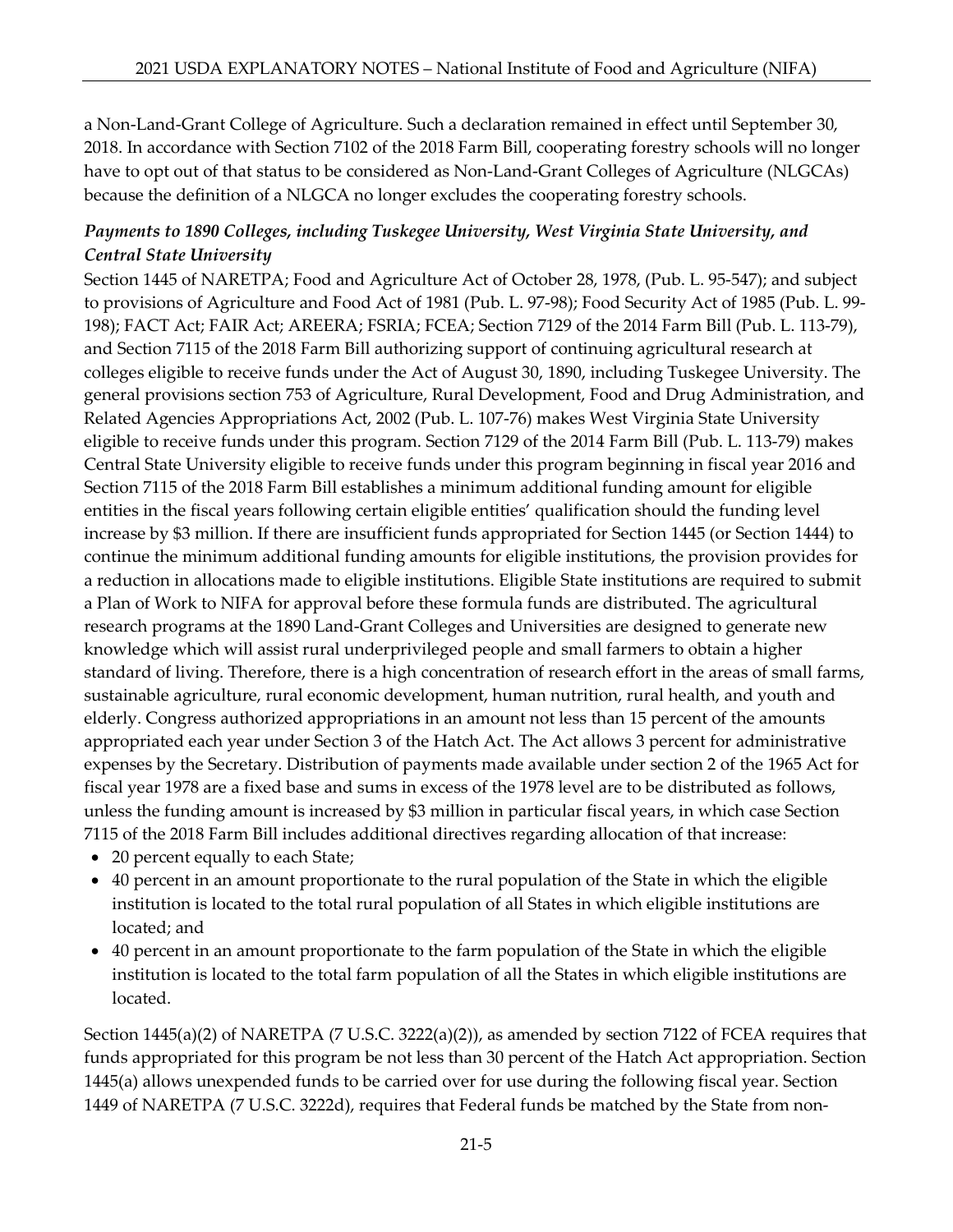Federal sources. For fiscal year 2007 and each fiscal year thereafter, not less than 100 percent of formula funds to be distributed must be matched. The Secretary of Agriculture may waive the matching funds requirement above the 50 percent level for any fiscal year for an eligible institution of a State if the Secretary determines the State will be unlikely to satisfy the matching requirement. Allotments to Tuskegee University and Alabama A&M University shall be determined as if each institution were in a separate State.

# *Animal Health and Disease Research*

Section 1433 of NARETPA (7 U.S.C. 3195, as amended by Pub. L. 113-79 and 115-334), provides for support of livestock and poultry disease research in accredited schools or colleges of veterinary medicine or SAES that conduct animal health and disease research. These funds provide support for new research initiatives and enhance research capacity leading to improved animal health, reduced use of antibacterial drugs and improved safety of foods of animal origin. In accordance with amendments made by Section 7111 of the 2014 Farm Bill (Pub. L. 113-79), allocated funds may only be used to meet the expenses of conducting animal health and disease research, publishing and disseminating the results of such research, and contributing to the retirement of employees subject to the Act of March 4, 1940 (7 U.S.C. 331); for administrative planning and direction; and to purchase equipment and supplies necessary for conducting research described above. These funds shall be distributed as follows:

- 4 percent shall be retained by the Department of Agriculture for administration, program assistance to the eligible institutions, and program coordination;
- 48 percent shall be distributed in an amount proportionate to the value of and income to producers from domestic livestock and poultry in each State to the total value of and income to producers from domestic livestock and poultry in all the States; and
- 48 percent shall be distributed in an amount proportionate to the animal health research capacity of the eligible institutions in each State to the total animal health research capacity in all the States.

Eligible institutions must provide non-Federal matching funds in States receiving annual amounts in excess of \$100,000 under this authorization. In the event the annual appropriation for this program exceed \$5 million in a fiscal year, Section 7111 of the 2014 Farm Bill (Pub. L. 113-79) authorizes a new competitive grant program under this authority which would be implemented to address the critical needs of animal agriculture by funding eligible entities to conduct research to promote food security, and on the relationship between animal and human health, and to develop and disseminate to the public tools and information based on the research conducted above and sound science.

### *Special Grants*

Section 2(c) of the 1965 Act (7 U.S.C. 3157), as amended; and subject to provisions of NARETPA; Pub. L. 97-98; Critical Agricultural Materials Act, (Pub. L. 98-284); Pub. L. 99-198; FACT Act; FAIR Act; and AREERA authorizes Special Research Grants for periods not to exceed three years to SAES, all colleges and universities, other research institutions and organizations, Federal agencies, private organizations or corporations, and individuals. Grants are made available for the purpose of conducting research to facilitate or expand promising breakthroughs in areas of the food and agricultural sciences. AREERA expanded the purposes under this authority to include extension or education activities. Special Grants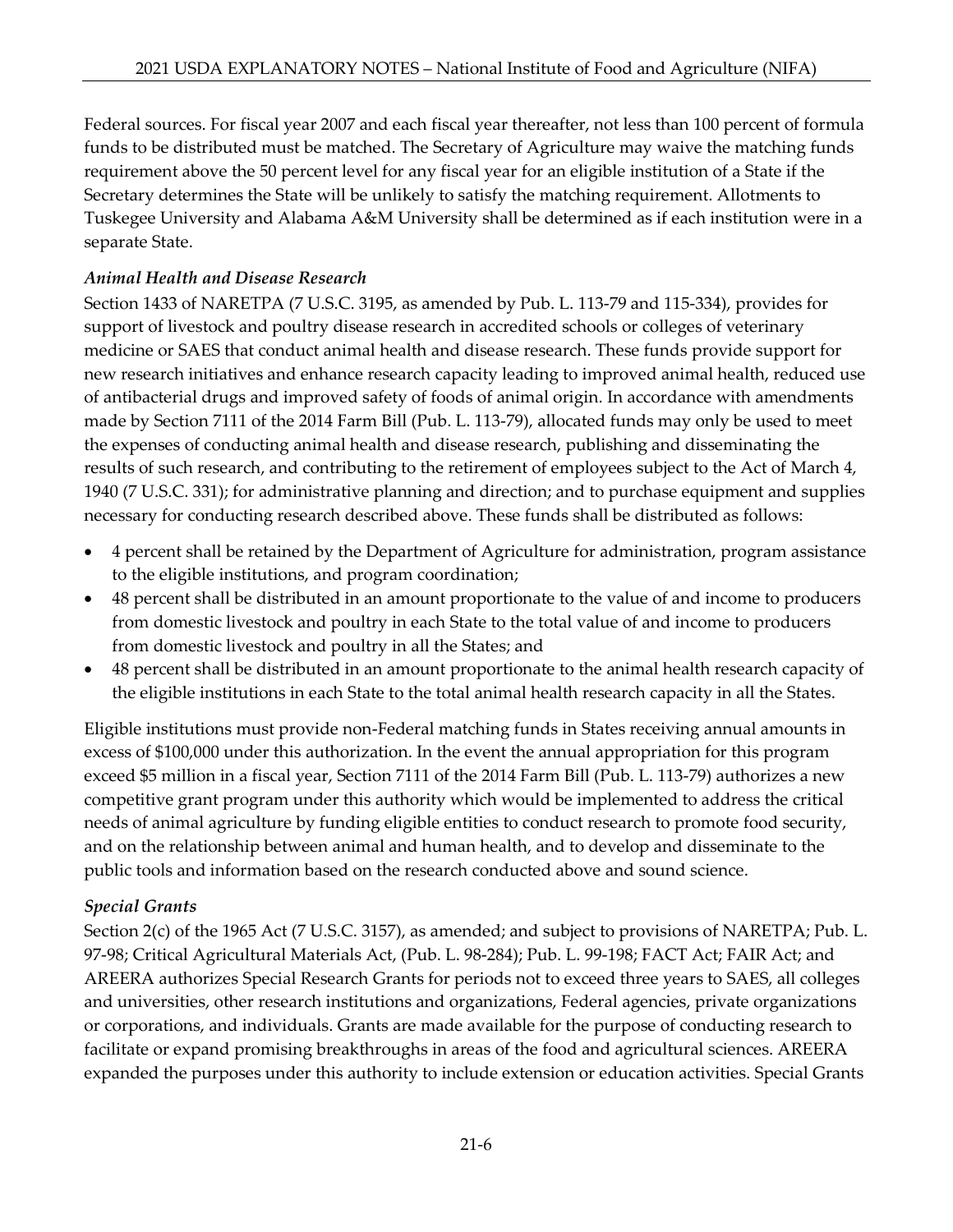are awarded on a non-competitive or competitive basis involving scientific peer and merit review processes. Included in Special Grants are:

### *Minor Crop Pest Management*

Pursuant to Section 2(c) of the 1965 Act (7 U.S.C. 3157), as amended supports the work of the IR-4 program, which is the principal public program supporting the registration of pesticides and biological control agents for use on specialty crops. The IR-4 program provides coordination, funding, and scientific guidance for both field and laboratory research to develop data in support of registration packages to be submitted to the Environmental Protection Agency. Program investments are guided by a priority-setting process that engages commodity producers, State and Federal research scientists, and extension specialists. Funds are awarded on a competitive basis under the program.

# *Global Change UV-B Monitoring*

Pursuant to Section 2(c) of the 1965 Act (7 U.S.C. 3157), as amended, supports a climatological network which includes 38 climatological sites: 35 in the U.S., two in Canada, and one in New Zealand. The program supports action items for informing decisions and modeling efforts as outlined in the U.S. Global Change Research Program strategic plan.

# *Potato Research*

Pursuant to Section 2(c) of the 1965 Act (7 U.S.C. 3157), as amended, grants are awarded that develop and test improved potato varieties for commercial production. The program specifically seeks to improve aspects of potato varieties and production to include identifying traits for resistance to pests and diseases, stress, regional adaptation, increased yield, quality, and market appeal. Where appropriate, the program supports the use of technologies to rapidly identify traits for commercially suitable varieties. Further, a program aspect is to develop technologies to rapidly identify potential pest and disease threats, allowing producers a better opportunity to reduce losses. Funds are awarded on a competitive basis under the program.

### *Aquaculture Centers*

Pursuant to section 1475(d) of NARETPA (7 U.S.C. 3322) support aquaculture research, development, demonstration, and extension education to enhance viable and profitable U.S. aquaculture production to benefit consumers, producers, service industries, and the American economy. Funds are awarded on a competitive basis through a regional system.

### *Supplemental and Alternative Crops*

Pursuant to section 1473D of NARETPA (7 U.S.C. 3319d) grants are awarded to conduct fundamental and applied research related to the development of new commercial products derived from natural plant material for industrial, medical, and agricultural applications. Funds are awarded on a competitive basis under the program.

# *Sustainable Agriculture Research and Education*

Funds are competitively awarded for grants for sustainable agriculture and education as follows:

Sections 1621 and 1622 of the FACT Act (7 U.S.C. 5811 and 7 U.S.C. 5812 respectively) work to increase knowledge and help farmers and ranchers adopt practices that are productive, profitable,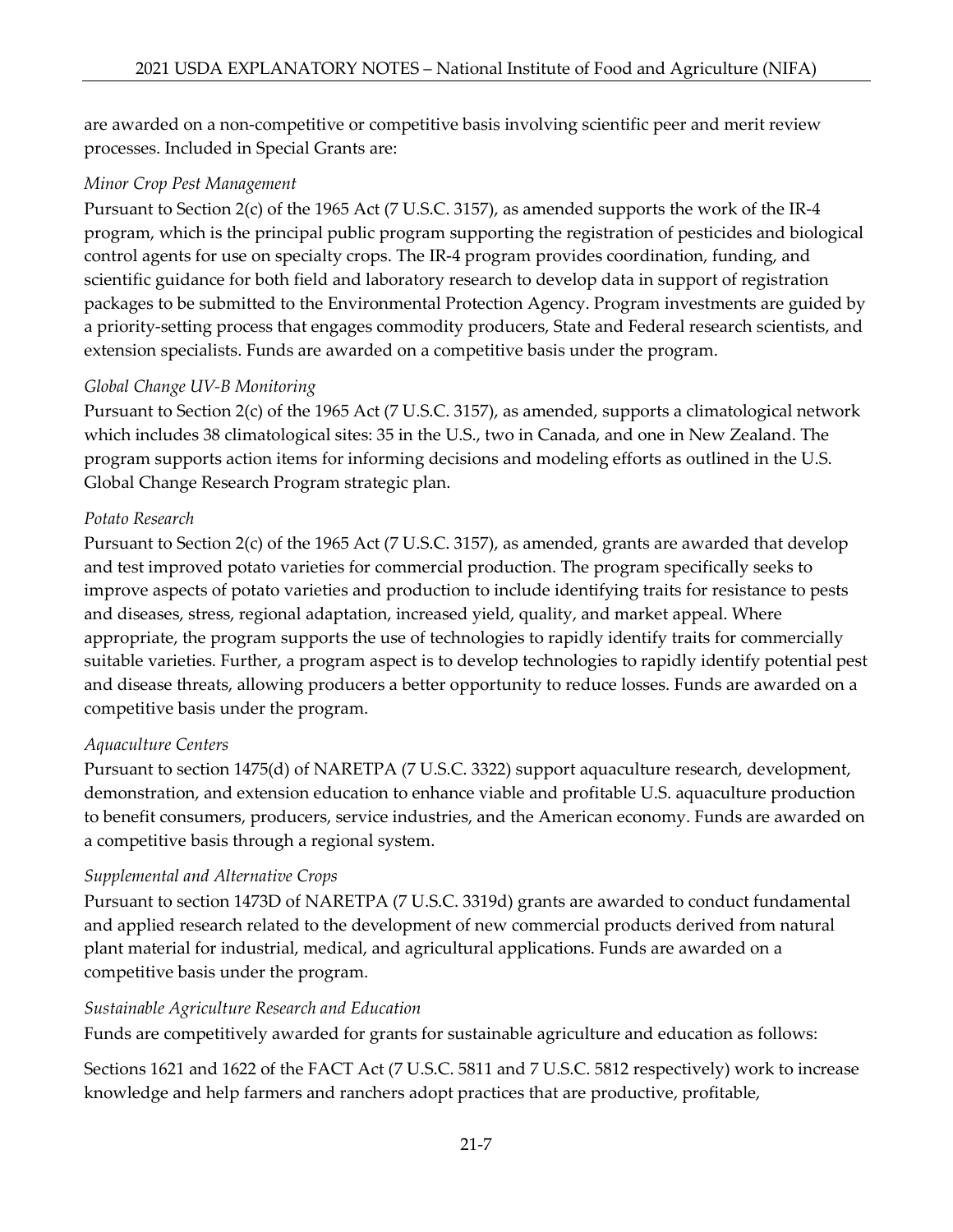environmentally sound, and good for people and communities. Grants are awarded by four regional administrative councils for projects that address crop and livestock production and marketing, stewardship of natural resources, economics and quality of life.

Sections 1628 and 1629 of the FACT Act (7 U.S.C. 5831 and 7 U.S.C. 5832 respectively) funds are used to disseminate information about sustainable agricultural practices. The program supports the development of technical guides and handbooks plus education and training for Cooperative Extension System agents, and other university, private sector and agency agricultural professionals engaged in the education and transfer of technical information concerning sustainable agriculture. Funds are also used for statewide planning of sustainable agriculture programs.

# *Alfalfa Seed and Alfalfa Forage Systems Program*

Pursuant to Section 1672 of FACT Act (7 U.S.C. 5925) and as amended by the 2018 Farm Bill (Pub. L. 115-334), supports research for the purpose of studying improvements in alfalfa and forage yields, biomass and persistence, pest pressures, the bioenergy potential of alfalfa seed and other alfalfa forages, and systems to reduce losses during harvest and storage.

# *Aquaculture Research*

Pursuant to Section 2(c) of the 1965 Act (7 U.S.C. 3157), as amended supports aquaculture research to address issues related to genetics, disease, systems, and economics.

# *Agriculture and Food Research Initiative*

Subsection (b) of the 1965 Act (7 U.S.C. 3157) as amended by section 7406 of FCEA (Pub. L. 110-246), section 7404 of the 2014 Farm Bill (Pub. L. 113-79), and section 7504 of the 2018 Farm Bill (Pub. L. 115- 334) establishes an Agriculture and Food Research Initiative (AFRI) to make competitive grants for fundamental and applied research, extension, and education to address food and agricultural sciences (as defined under section 1404 of NARETPA). The Secretary is authorized to award competitive grants to State agricultural experiment stations; colleges and universities; university research foundations; other research institutions and organizations; Federal agencies; national laboratories; private organizations or corporations; individuals; or any group consisting of two or more of the aforementioned entities. Grants will be awarded to address critical issues in United States agriculture in areas of global food security and hunger, climate change, sustainable bioenergy, childhood obesity, food safety, and water in agriculture. Addressing these critical issues will engage scientists and educators with expertise in:

- Plant health and production and plant products;
- Animal health and production and animal products;
- Food safety, nutrition, and health;
- Bioenergy, natural resources, and environment;
- Agriculture systems and technology; and
- Agriculture economics and rural communities.

Of the amount of funds made available for research, no less than 60 percent shall be used for fundamental research and no less than 40 percent shall be used for applied research. No less than 30 percent of the amount allocated for fundamental research shall be made available to make grants for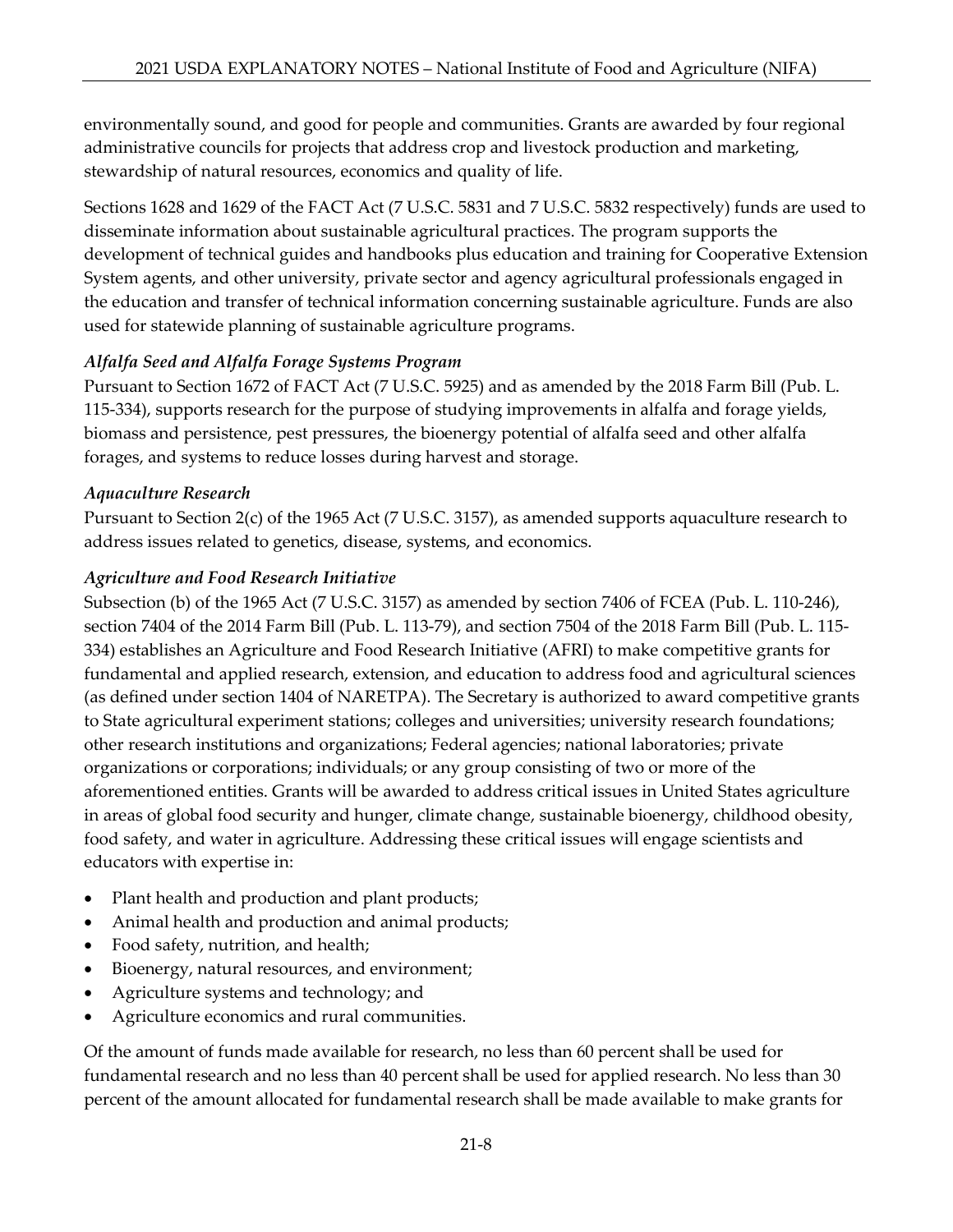research to be conducted by multidisciplinary teams and no more than 2 percent may be used for equipment grants. In addition, awards may be made to assist in the development of capabilities in the agricultural, food, and environmental sciences (e.g., new investigator and strengthening awards). In accordance with section 7404 of the 2014 Farm Bill (Pub. L. 113-79), entities established under a commodity promotion law or a State commodity board (or other equivalent State entity) may directly submit to the Secretary for consideration proposals for requests for applications that specifically address particular issues related to the priority areas. Accepted topics are incorporated, as appropriate, into AFRI requests for applications. Eligible applicants include State agricultural experiment stations, colleges and universities, university research foundations, other research institutions and organizations, Federal agencies, national laboratories, private organizations or corporations, individuals, and any group consisting of two or more entities identified in this sentence.

To the maximum extent practicable, NIFA, in coordination with the Under Secretary for Research, Education, and Economics (REE), will make awards for high priority research, education, and extension, taking into consideration, when available, the determinations made by the National Agricultural Research, Extension, Education, and Economics Advisory Board. Integrated research, education and extension activities under this program are authorized pursuant to the authority found in section 406 of AREERA (7 U.S.C. 7626) and at an amount no less than 30 percent of the funds made available under this authority.

### *Small Business Innovation Research (SBIR) Program*

The Small Business Innovation Development Act of 1982 (Pub. L. 97-219, as amended) (15 U.S.C. 638), Section 630 of the Act making appropriations for Agriculture, Rural Development and Related Agencies' programs for fiscal year ending September 30, 1987, and for other purposes, as made applicable by Section 101(a) of Pub. L. 99-591, 100 Stat. 3341authorizes a competitive program for SBIR. The Small Business Innovation Development Act was designed to strengthen the role of small, innovative firms in Federally funded research and development. Section 5102 of the National Defense Authorization Act for Fiscal Year 2012 (Pub. L. 112-81) amends the Small Business Innovation Development Act to allow the set aside of not less than 3.2 percent of appropriations in fiscal year 2017 and each fiscal year thereafter for extramural research and development for awards to eligible small firms.

The SBIR Program is a three-phased effort, but only Phase I and Phase II, the feasibility and follow-on research and development phases respectively, are eligible for support with USDA funds. Firms are encouraged to secure Phase III funding for the commercialization phase from other public or private sources. The research areas supported under the SBIR program address critical issues in U.S. agriculture in the areas of global food security and hunger, climate change, sustainable bioenergy, childhood obesity, and food safety. Addressing these critical issues will engage small businesses with expertise in a number of areas including plant and animal production and protection; forests and related resource sciences; air, water, and soil resources; food and nutrition sciences; rural and community development; biofuels and biobased products; aquaculture; and small and mid-sized farms. NIFA administers the SBIR program for USDA, including the funds set aside for SBIR from other USDA agencies.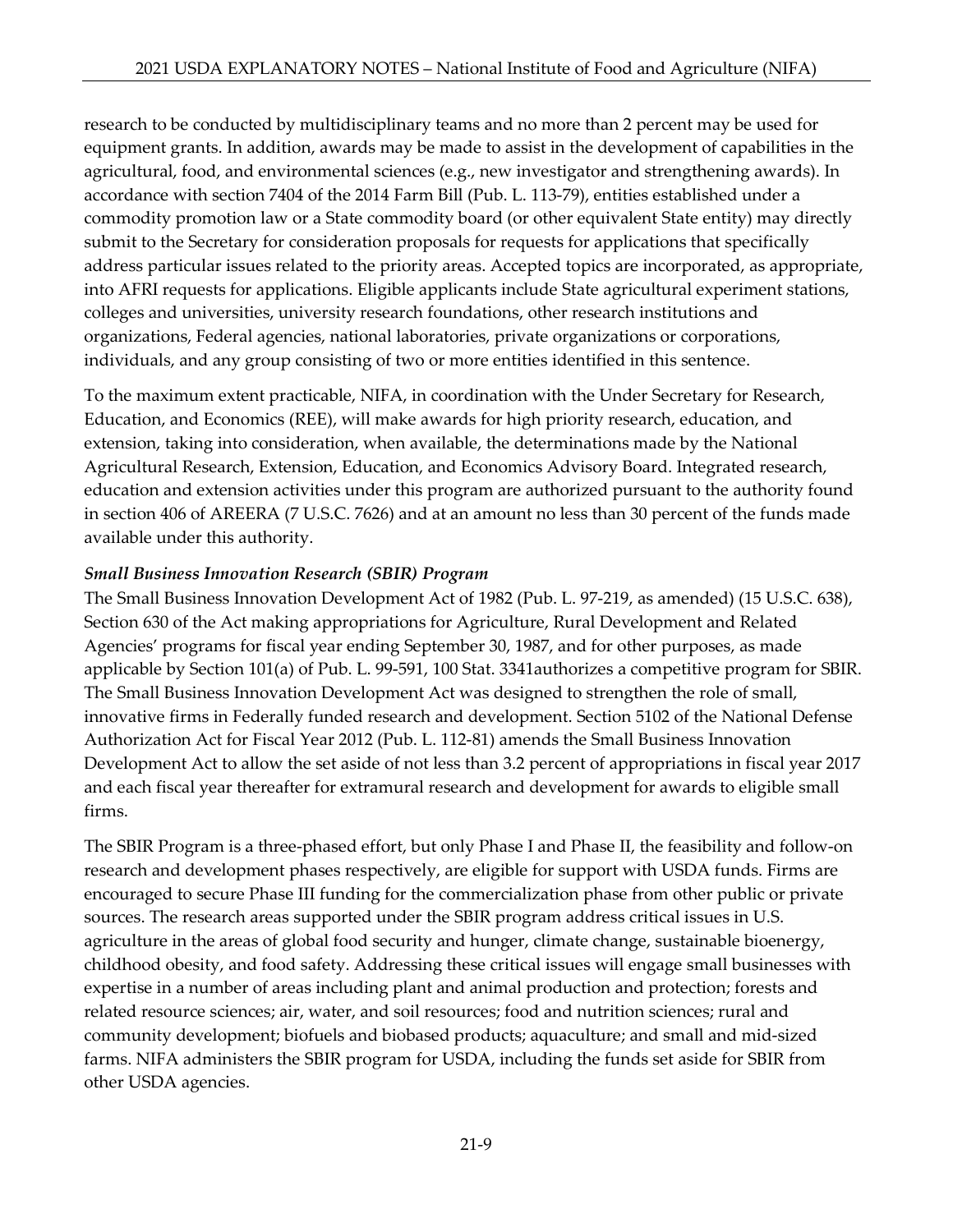# *Biotechnology Risk Assessment Research Grants Program (BRAG)*

Section 1668 of FACT Act and as amended in section 7210 of FSRIA authorizes competitively awarded research grants to identify and develop appropriate management practices to minimize physical and biological risks associated with genetically engineered animals, plants, and microorganisms. Under BRAG, at least 2 percent of appropriations for biotechnology related research is set aside for awards under this program. NIFA and the Agricultural Research Service jointly administer this program.

BRAG supports the generation of new information that assists Federal regulatory agencies in making science-based decisions about the effects of introducing into the environment genetically engineered organisms, including plants, microorganisms (including fungi, bacteria, and viruses), arthropods, fish, birds, mammals, and other animals excluding humans. The program also supports applied and/or fundamental risk assessment research, which is defined as the science-based evaluation and interpretation of factual information in which a given hazard, if any, is identified, and the consequences associated with the hazard are explored.

#### *1994 Institutions Research*

The 1994 Act (7 U.S.C. 301 note), as amended by the 2014 Farm Bill (Pub. L. 113-79) and the 2018 Farm Bill (Pub. L. 115-334), authorizes a competitive research grants program for institutions designated as 1994 Institutions. The program allows scientists at the legislatively eligible 1994 Institutions to participate in agricultural research activities that address tribal, national, and multi-State priorities. Pursuant to Section 7402 of the 2014 Farm Bill (Pub. L. 113-79), 1994 Institutions may work with the Agricultural Research Service or at least 1 of the other land-grant colleges or universities, a Non-Land-Grant College of Agriculture, or cooperating forestry schools.

### *Farm Business Management and Benchmarking Program*

The FACT Act (7 U.S.C. 5925f), as amended by Section 7211 of the 2018 Farm Bill (Pub. L. 115-334) authorizes a competitive program to make research and extension grants for the purpose of improving the farm management knowledge and skills of agricultural producers by maintaining and expanding a national, publicly available farm financial management database to support improved farm management.

### *Sun Grant Program*

Section 7526 of FCEA (7 U.S.C. 8114), as amended by section 7516 of the 2014 Farm Bill (Pub L. 113-79) and reauthorized by section 7414 of the 2018 Farm Bill (Pub. L. 115-334), established this program for grants to sun grant centers and subcenters for competitive awards to enhance national energy through the development, distribution, and implementation of biobased energy technologies. Through biobased energy and product technologies, activities are supported that promote diversification, and the environmental sustainability of, agricultural production in the U.S., and economic diversification in rural areas of the U.S. Funds are also used to enhance the efficiency of bioenergy and biomass research and development programs through improved coordination and collaboration among USDA, Department of Energy, and land-grant colleges and universities.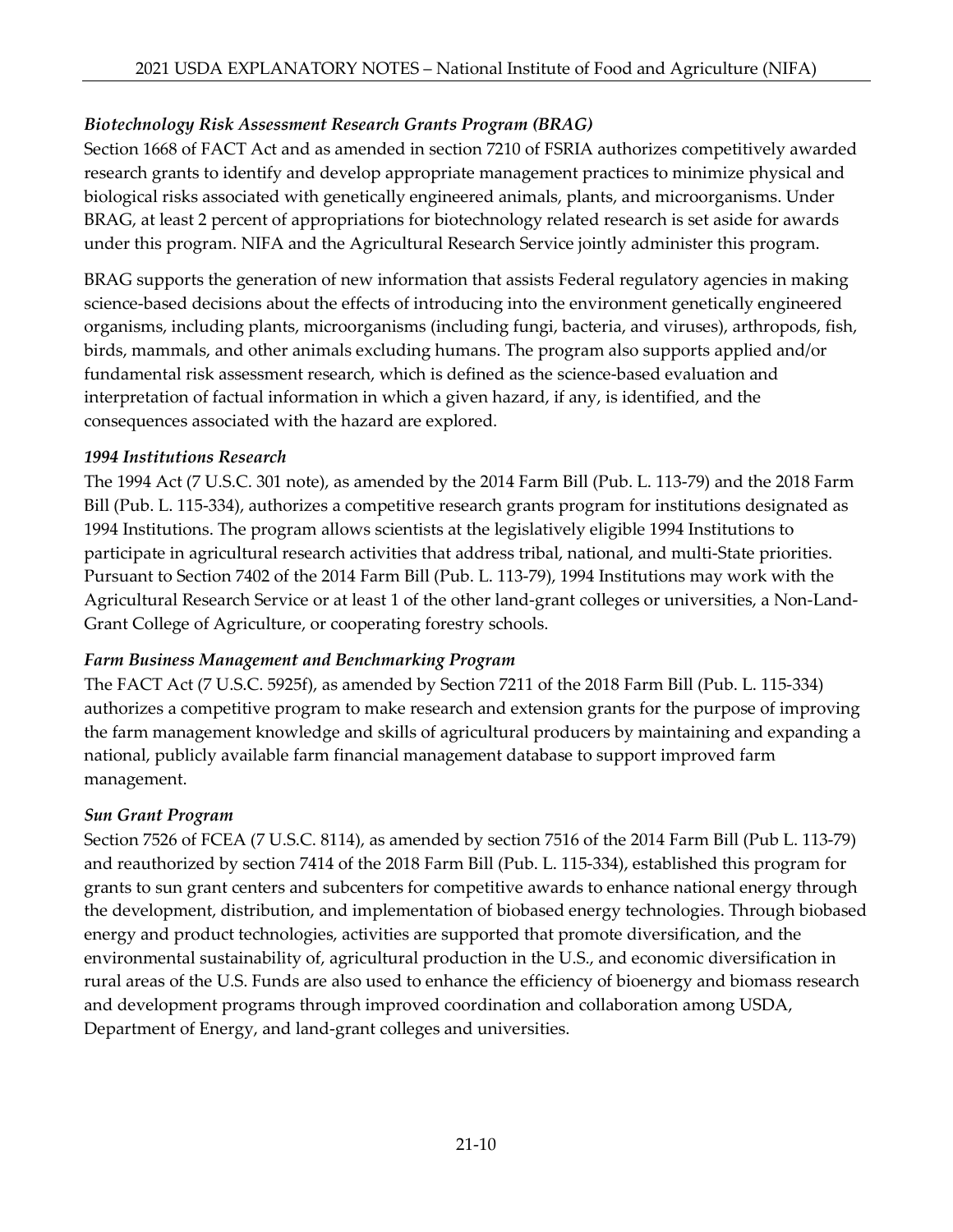# *Research Equipment Grants Program*

Section 1462A of the National Agricultural Research, Extension and Teaching Policy Act of 1977 (7 U.S.C. 3310), as added by section 7126 of the 2018 Farm Bill (Pub. L. 115-334) established this program for competitive grants to eligible institutions for the acquisition of special purpose scientific research equipment for use in the food and agricultural sciences programs of eligible institutions. Grants may not exceed \$500,000.

# *Capacity Building for Non-Land Grant Colleges of Agriculture (NLGCA)*

Section 7138 of FCEA (7 U.S.C. 3319i) established this competitively awarded grants program to assist the NLGCA Institutions in maintaining and expanding the capacity of the NLGCA Institutions to conduct education, research, and outreach activities relating to agriculture, renewable resources, and other similar disciplines. Section 7101 of the 2014 Farm Bill (Pub. L. 113-79) defined eligibility for this program and a certification process was implemented accordingly. Section 7102 of the 2018 Farm Bill (Pub. L. 115-334) amended the definition of NLGCA to clarify that eligible entities must offer study of agricultural sciences, forestry, or both in any of 32 specified areas of study or any other area determined appropriate by the Secretary.

# *Federal Administration (direct appropriation)*

Authority for direct appropriations is provided in the annual Agriculture, Rural Development, Food and Drug Administration and Related Agencies Appropriations Act. These funds are used to provide support services in connection with the planning and coordination of all research and education programs administered by NIFA, including grants management and reporting services, Department of Homeland Security facility security services, and General Services Administration rent.

### *Emergency Citrus Disease Research and Extension Program*

Section 12605 of the 2018 Farm Bill (Pub. L. 115-334) establishes the Citrus Trust Fund and provides \$25 million, available until expended, for each of the FYs 2019 through 2023, to carry out the Emergency Citrus Disease Research and Extension (ECDRE) Program in section 412 of AREERA (7 U.S.C. 7632). Funding is for a competitive research and extension grant program to combat diseases of citrus by conducting scientific research and extension activities, technical assistance and development activities to combat citrus diseases and pests, both domestic and invasive, which pose imminent harm to the U.S. citrus production and threaten industry viability. Also the ECDRE program combats citrus diseases by supporting the dissemination and commercialization of relevant information, techniques, and technologies.

In carrying out the Emergency Citrus Disease Research and Extension Program, priority will be given to projects that address the research and extension priorities established pursuant to subsection  $(g)(4)$ of section1408A of the NARETPA (7 U.S. C. 3123a).

# *Higher Education*

Section 1417 of NARETPA (7 U.S.C. 3152), was amended by section 7106 of FCEA to provide eligibility to the University of the District of Columbia to receive grants and fellowships for food and agricultural science education. This program is also subject to provisions found in NARETPA; Pub. L. 97-98; Pub. Food Security Act of 1985 (Pub. L. 99-198); Second Morrill Act of 1890; Act of June 17, 1988, (Pub. L.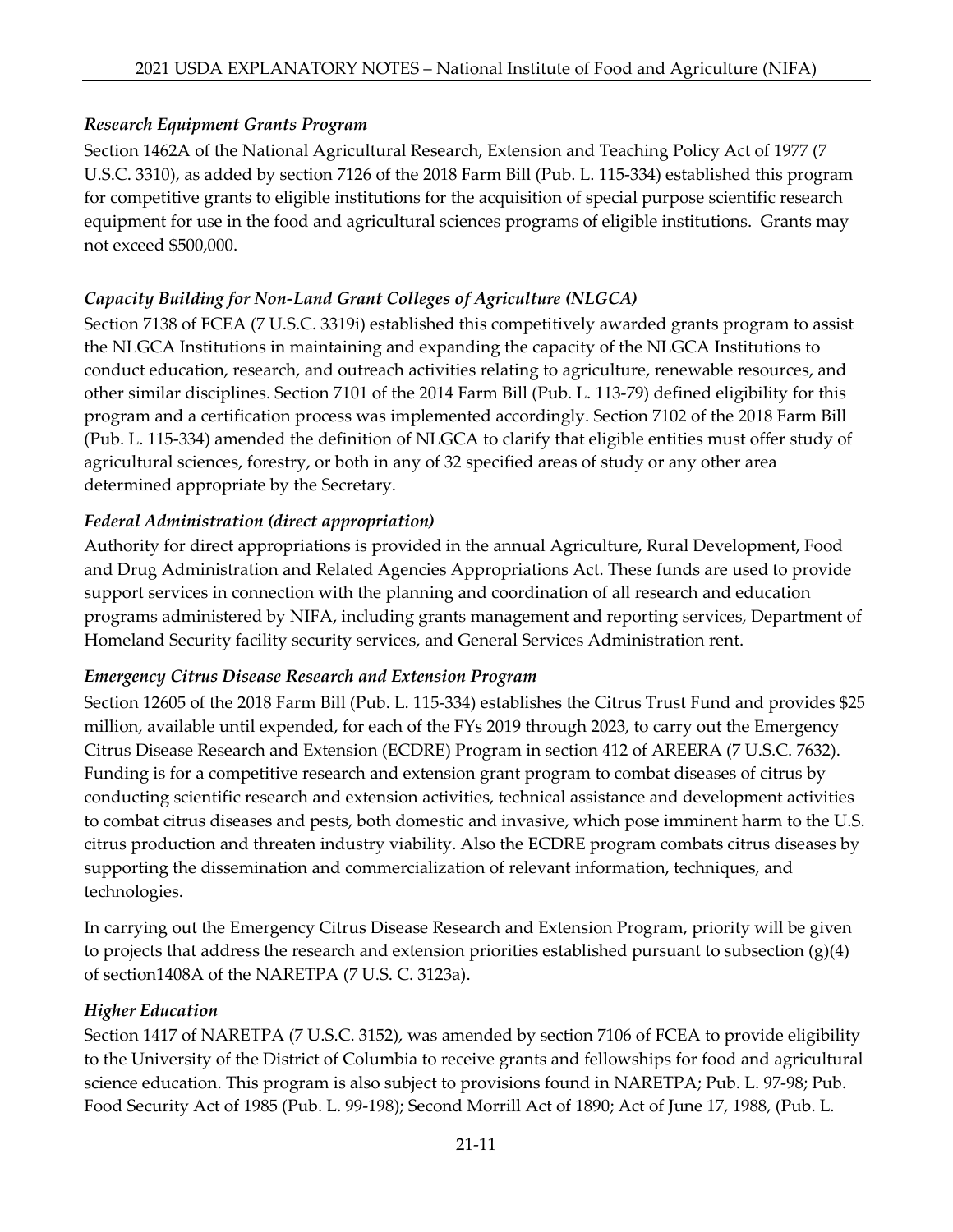100-339); FACT Act; Equity in Educational Land-Grant Status Act of 1994, (Pub. L. 103-382); FAIR Act; AREERA; Pub. L. 106-78, Aviation and Transportation Security Act of November 19, 2001, (Pub. L. 107- 71), and National Veterinary Medical Service Act of December 6, 2003, (Pub. L. 108-161) (NVMSA).

*Institution Challenge, Multicultural Scholars, and Graduate Fellowship Grants Program* Funds are awarded for grants and fellowships for food and agricultural sciences education as follows:

#### *Institution Challenge Grants*

Pursuant to section 1417(b)(1) of NARETPA supports competitive grants to stimulate and enable colleges and universities to provide the quality of education necessary to produce graduates capable of strengthening the Nation's food and agricultural scientific and professional workforce.

### *Higher Education Multicultural Scholars Program*

Pursuant to section 1417(b)(5) of NARETPA provides competitive grants to institutions for scholarships that attract and educate more students from groups currently underrepresented in the food and agricultural sciences for careers in agriscience and agribusiness.

### *Higher Education National Needs Graduate Fellowship Grants*

Pursuant to section 1417(b)(6) of NARETPA are competitive awards to provide fellowship grants to colleges and universities to stimulate the development of food and agricultural scientific expertise in targeted areas of national need specifically to the recruitment and training of new graduate students for critical food and agricultural scientific positions.

### *Secondary Education, Two-year Postsecondary Education, and Agriculture in the K-12 Classroom*

This program, authorized by section 1417(j) of NARETPA as amended (7 U.S.C. 3152 (j)), is designed to promote and strengthen secondary education in agribusiness and agriscience, and to increase the number and/or diversity of young Americans pursuing college degrees in the food and agricultural sciences. The intent of the program is to encourage teachers creatively to incorporate elements of agriscience and agribusiness into secondary education programs. Section 7109 of FCEA amended section 1417(j) of NARETPA to include support for current agriculture in the classroom programs for grades K-12. Proposals address targeted need areas of curricula design and instructional materials development; faculty development and preparation for teaching; career awareness; linkages between secondary, 2-year post-secondary, and institutions of higher learning; or education activities promoting diversity in students seeking degrees in agribusiness and agriscience. All Federal funds competitively awarded under this program must be matched by the institution on a dollar-for-dollar basis from non-Federal sources.

### *1890 Institution Teaching, Research, and Extension Capacity Building Grants Program*

Pursuant to 1417(b)(4) of NARETPA stimulates the development of high quality teaching, research, and extension programs at the 1890 Land-Grant Institutions and Tuskegee University, West Virginia State University, and Central State University (per Section 7129 of the 2014 Farm Bill (Pub. L. 113-79)) to build their capabilities as full partners in the mission of the Department to provide more, and better trained, professionals for careers in the food and agricultural sciences. This competitive program is designed to strengthen institutional teaching, research, and extension capacities through cooperative programs with Federal and non-Federal entities, including curriculum, faculty, scientific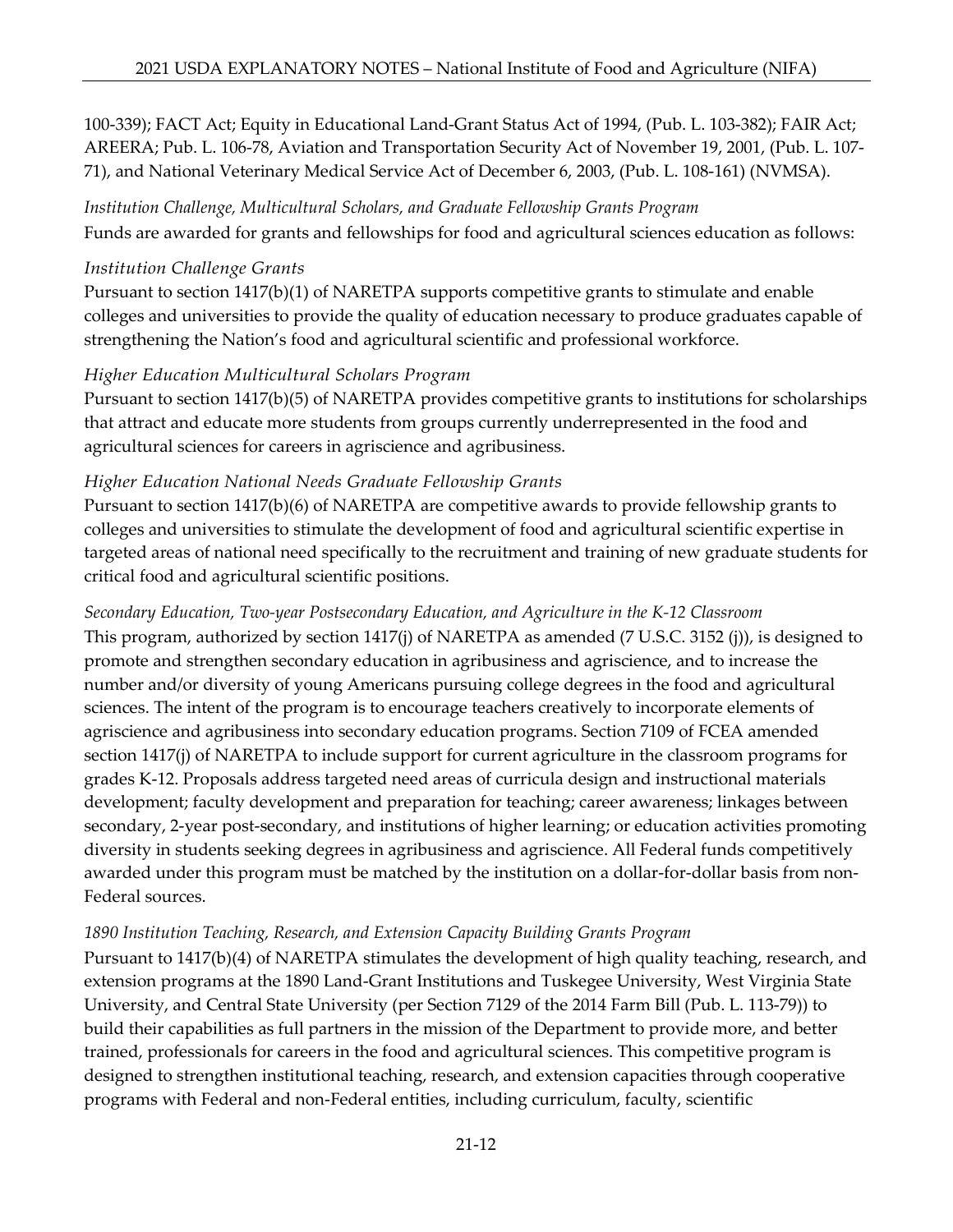instrumentation, instruction delivery systems, student experimental learning, student recruitment and retention, studies and experimentation, centralized research support systems, and technology delivery systems, to respond to identified State, regional, national, or international educational needs in the food and agricultural sciences, or rural economic, community, and business development. Section 7107 of FCEA amended section 1417(b)(4) of NARETPA (7 U.S.C. 3152(b)(4)) to expand extension capacity.

### *USDA-Hispanic Serving Institutions Education Partnerships Grants Program*

Pursuant to section 1455 of NARETPA (7 U.S.C. 3241) is the foundation for USDA efforts to better serve Hispanic Americans and to prepare them for careers in agricultural science and agribusiness. This competitive program expands and strengthens academic programs in the food and agricultural sciences at Hispanic-serving colleges and universities, including two-year community colleges that have at least 25 percent Hispanic enrollment. Section 7128 of FCEA amended section 1455 of NARETPA to require that all grants made under this program be awarded on a fully competitive basis and removed the requirement for consortia in subsection (b)(1).

# *Native American Institutions Endowment Fund*

The program, authorized by the 1994 Act, provides for the establishment of an endowment for the legislatively eligible 1994 Institutions (Tribally-controlled colleges). The interest derived from the endowment is distributed to the 1994 Institutions on a formula basis. This program will enhance educational opportunities for Native Americans by building educational capacity at these institutions. The institutions are also able to use the funding for facility renovation and construction. On the termination of each fiscal year, the Secretary shall withdraw the income from the endowment fund for the fiscal year, and after making adjustments for the cost of administering the endowment fund, at 4 percent, distribute the adjusted income as follows. Sixty percent of the adjusted income is distributed among the 1994 Institutions on a pro rata basis, the proportionate share being based on the Indian student count. Forty percent of the adjusted income is distributed in equal shares to the 1994 Institutions.

# *Tribal Colleges Education Equity Grants Program*

The 1994 Act authorizes the use of funds to benefit those entities identified as the 1994 Land Grant Institutions. Funds are distributed on a formula basis and may be used to support teaching programs in the food and agricultural sciences in the targeted need areas of: 1) curricula design and instructional materials development; 2) faculty development and preparation for teaching; 3) instruction delivery systems and strategic partnerships; 4) student experimental learning; 5) equipment and instrumentation for teaching; and 6) student recruitment and retention. Section 7402 of FCEA amended section 532 of the 1994 Act by adding Ilisagvik College. Section 7402 of the 2014 Farm Bill (Pub. L. 113- 79) amended section 532 of the 1994 Act by adding College of the Muscogee Nation and Keweenaw Bay Ojibwa Community College, effective October 2014. Also, FCEA amended section 534 to authorize that funds payable to a 1994 Institution be withheld and redistributed to other 1994 Institutions in the event that the Institution declines to accept funds or fails to meet the accreditation requirements of section 533. Section 7502 of the 2018 Farm Bill (Pub. L. 115-334) amended section 532 of the 1994 Act by updating eligible institutions' names and adding Red Lake Nation College.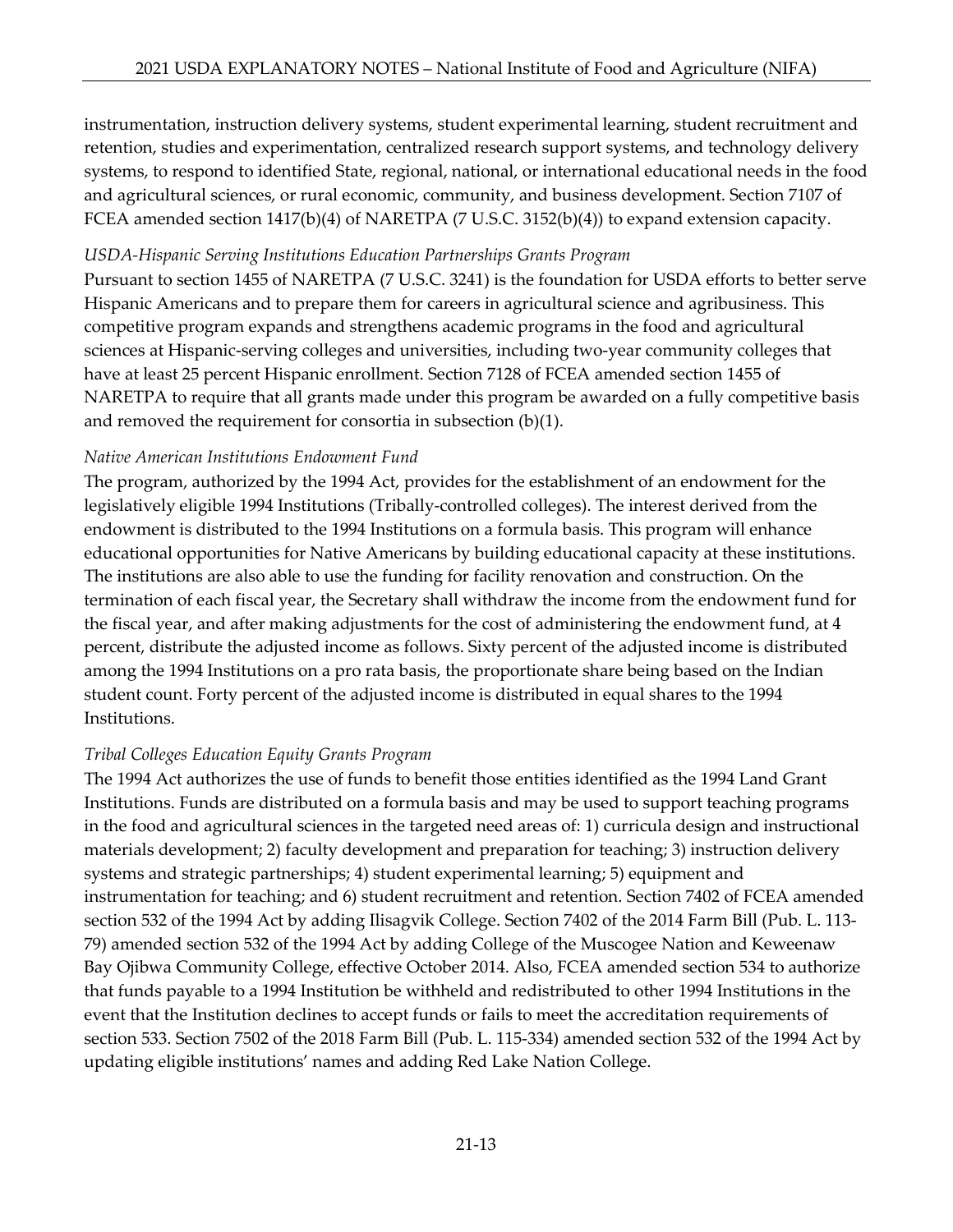# *Alaska Native Serving and Native Hawaiian-Serving Institutions Education Grants*

The program, originally authorized by section 759 of Agriculture, Rural Development, Food and Drug Administration, and Related Agencies Appropriations Act, 2000, Pub. L. 106-78, and redesignated as section 1419B of NARETPA (7 U.S.C. 3156), is aimed at recruiting, supporting and educating minority scientists and professionals, and advancing the educational capacity of Native-serving institutions. Funds may be used to support projects in the targeted areas of: 1) enhancing educational equity for under-represented students; 2) strengthening educational capacities, including libraries, curriculum, faculty, scientific instrumentation, instruction delivery systems, and student recruitment and retention; 3) attraction and retention of undergraduate and graduate students; and 4) cooperative initiatives to maximize the development of resources such as faculty, facilities and equipment to improve teaching programs. Additionally, section 7112 of FCEA permits consortia to designate fiscal agents for the members of the consortia and to allocate among the members funds made available under this program. Funds are awarded on a competitive basis under the program.

#### *Grants for Insular Areas Program*

Funds are awarded for grants to insular areas of the Puerto Rico, the U.S. Virgin Islands, Guam, American Samoa, the Northern Mariana Islands, Micronesia, the Marshall Islands, or the Republic of Palau for resident instruction and distance education as follows:

Resident Instruction and Agriculture and Food Science Facilities and Equipment Grants Pursuant to section 1491 of NARETPA (7 U.S.C. 3363) and (7 U.S.C. 3222b-2), as amended, is designed to enhance teaching and extension programs in food and agricultural sciences that are located in the insular areas. Funds may be used to enhance programs in agriculture, natural resources, forestry, veterinary medicine, home economics, and disciplines closely allied to the food and agriculture production and delivery systems. Funds also may be used to acquire, alter, or repair facilities or relevant equipment necessary for conducting agricultural research. Funds are awarded on a competitive basis under the program.

### Distance Education Grants

Pursuant to section 1490 of NARETPA (7 U.S.C. 3362), as amended, is designed to strengthen the capacity of insular area institutions. Funds may be used to enhance the capability of the institutions to carry out collaborative distance food and agricultural education programs using digital network technologies. Funds are awarded on a competitive basis under the program.

### *Veterinary Medicine Loan Repayment Program*

The program, authorized by section 1415A of NARETPA (7 U.S.C. 3151a) as amended, provides for a loan repayment program for a specified payment amount of qualifying educational loans of veterinarians for geographical areas that have a shortage of veterinarians; and areas of veterinary practice that the Secretary determines have a shortage of veterinarians, such as food animal medicine, public health, epidemiology, and food safety. Section 7105 of FCEA amended section 1415A of NARETPA (7 U.S.C. 3151a) to require NIFA to give priority to agreements with veterinarians for the practice of food animal medicine in veterinarian shortage situations and prohibits transfer of funds to the Food Safety and Inspection Service under the National Veterinary Medical Service Act. Funds are awarded on a competitive basis under the program.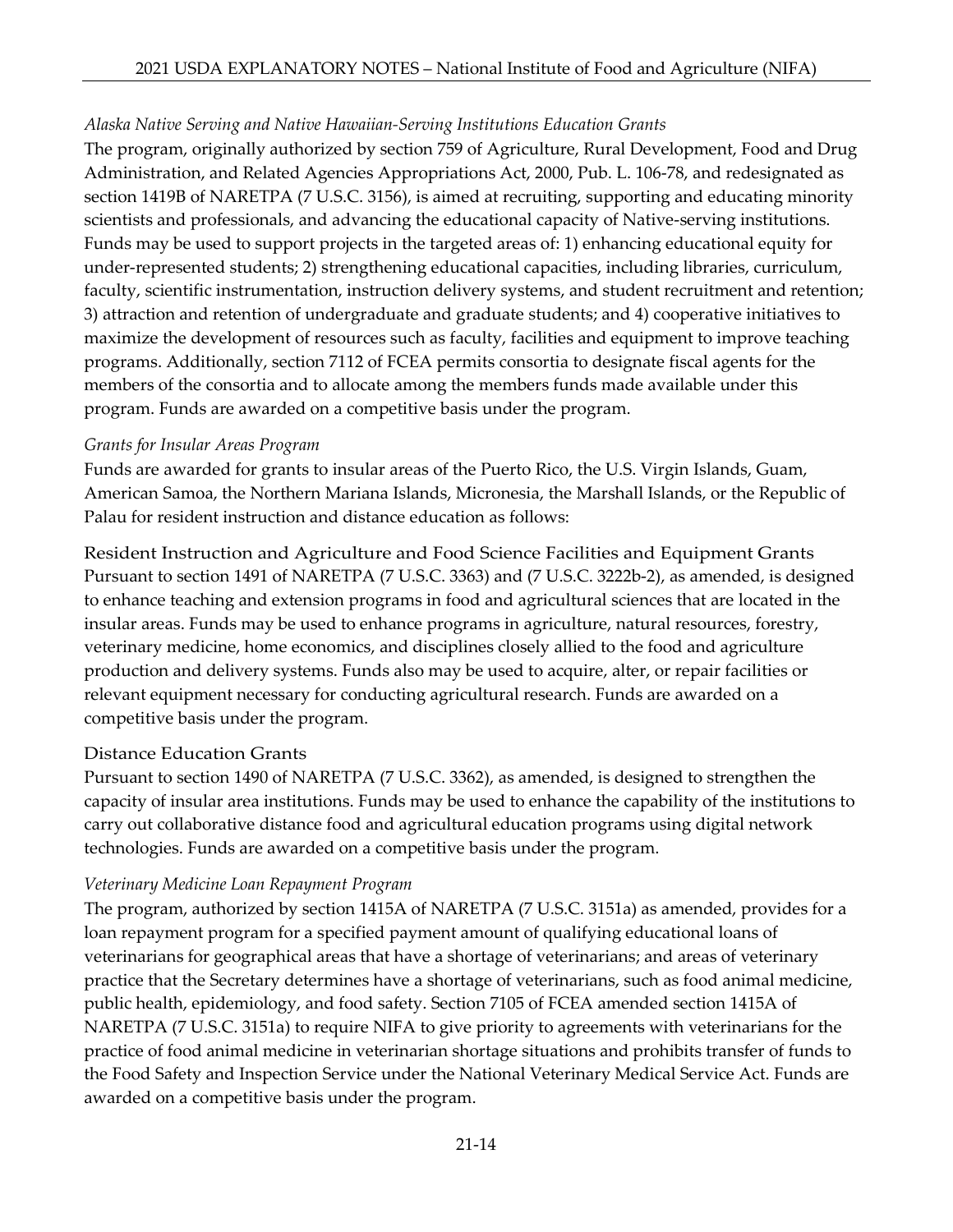# *Veterinary Services Grant Program*

The program, authorized by section 1415B of NARETPA (7 U.S.C. 3151b) as amended, provides for a competitive grants program to develop, implement, and sustain veterinary services. Program activities will substantially relieve veterinarian shortage situations, facilitate private veterinary practices engaged in public health activities, or support the practices of veterinarians who are providing or have completed providing services under agreement under the Veterinary Medicine Loan Repayment Program. Section 7106 of the 2018 Farm Bill (Pub. L. 115-334) amended section 1415B of NARETPA (7 U.S.C. 3151b) to give priority to grant awards for programs or activities with a focus on the practice of food animal medicine.

# *1890 Institutions Centers of Excellence*

The Centers are designed to supply the country with a globally diverse workforce and support critical global development needs, thereby supporting U.S. national security, address trans-boundary research and education challenges including climate change, conservation, biodiversity and development/strengthening of teaching curricula and student recruitment. The 1890 Universities have a long history of working on these topics but the small size of their individual programs and lack of sufficient investment in infrastructure have hampered their contributions. These Centers help the institutions increase their effectiveness in serving the nation. Section 1673 of the Food, Agriculture, Conservation and Trade Act of 1990, as amended by Section 7213 of the 2018 Farm Bill (7 U.S.C. 5926) authorizes funding for the recognition of Centers of Excellence at 1890 Institutions to focus on Student Success and Workforce Development; Nutrition, Health, Wellness, and Quality of Life; Farming Systems, Rural Prosperity, and Economic Sustainability; Global Food Security and Defense; Natural Resources, Energy, and Environment; and Emerging Technologies. Section 752 of the Further Consolidated Appropriations Act, 2020 provides funds for NIFA grants to the 1890 Institutions to support the Centers of Excellence.

### *Scholarships for Students at 1890 Institutions*

Section 1446 of the 2018 Farm Bill (Pub. L. 115-334) provides mandatory funding in the enacted amount of \$40 million, until expended, to carry out this program. The purpose of the program is to award grants to each of the eligible 1890 Land-Grant Institution, including Tuskegee University. The general provisions, section 753, of Pub. L. 107-76 designated West Virginia State University as eligible to receive funds under any Act of Congress authorizing funding to 1890 Institutions. Section 7129 of the 2014 Farm Bill (Pub. L. 113-79) designates Central State University as an eligible 1890 Land-Grant Institution. The grants are for awarding scholarships to individuals who have been accepted for admission to such college or university; will be enrolled at such college or university not later than one year after the date of such acceptance; and intend to pursue a career in the food and agricultural sciences, including a career in agribusiness, energy and renewable fuels; or financial management. The Further Consolidated Appropriations Act, 2020 provides an additional \$5 million in discretionary funds for the program.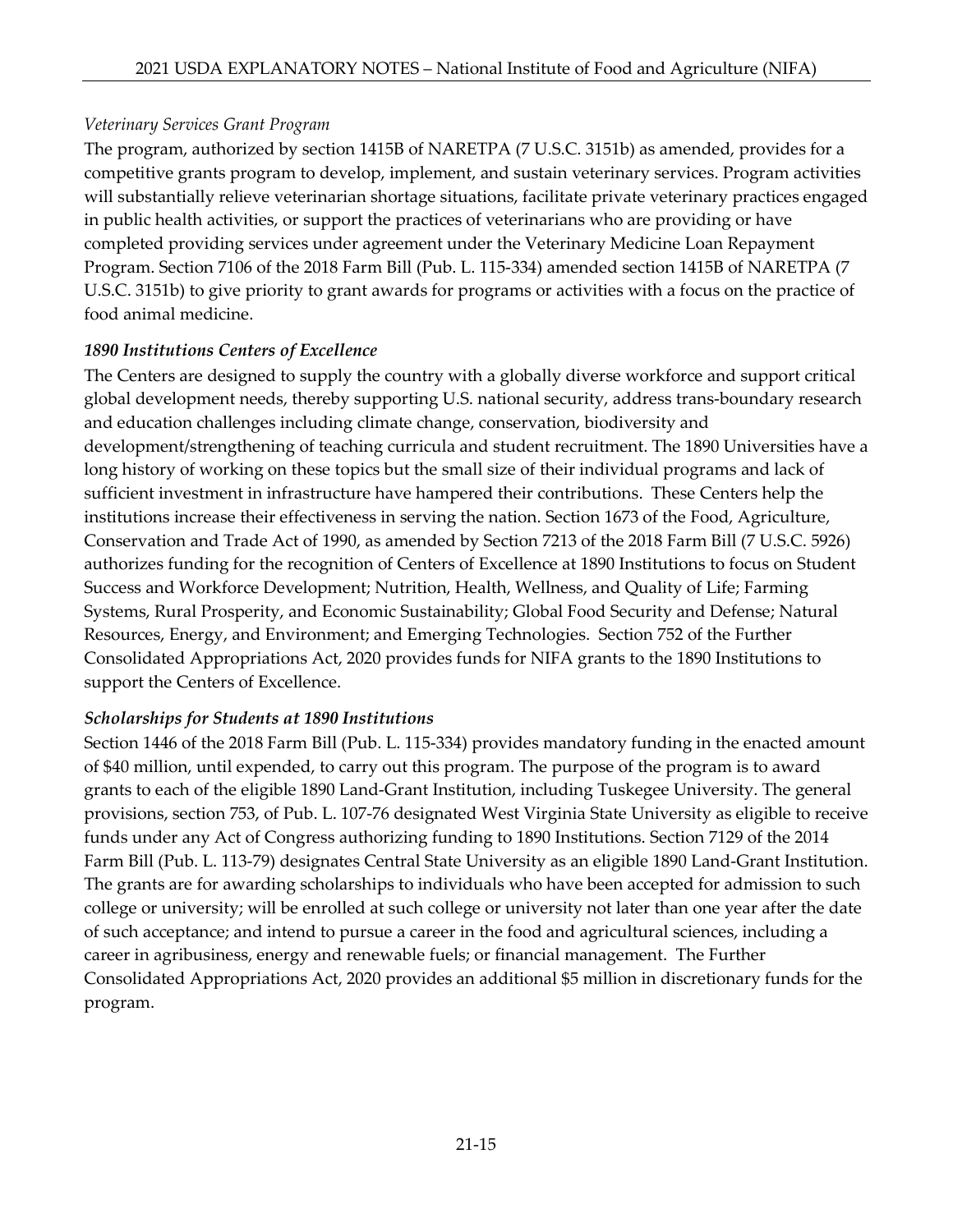# *New Beginnings for Tribal Students*

Section 1450 of the National Agricultural Research, Extension and Teaching Policy Act of 1977 (7 U.S.C. 3222e), as added by section 7120 of the 2018 Farm Bill (Pub. L. 115-334) established this program to make competitive grants to land-grant colleges and universities to provide identifiable support specifically targeted for Tribal students, through recruiting; tuition and related fees; experiential learning; and student services (including tutoring; counseling; academic advising; and other student services that would increase the retention and graduation rate of Tribal students enrolled at the landgrant college or university, as determined by the Secretary). All grantees are required to provide a 100 percent match in the form of cash or in-kind contributions. The program includes an annual limitation of \$500,000 that may be awarded to Institutions located in the same State. Section 773 of the Further Consolidated Appropriations Act, 2020 provides \$5 million for the program.

### *Agricultural Genome to Phenome Initiative*

Section 1671 of the Food, Agriculture, Conservation and Trade Act of 1990 (7 U.S.C. 5924), as amended by section 7208 of the 2018 Farm Bill (Pub. L. 115-334) authorizes a program for competitive awards to build on genomic research and expand knowledge concerning genomes and phenomes of crops and animals of importance to the agriculture sector of the United States. Section 774 of the Further Consolidated Appropriations Act, 2020 provides \$1 million for the program.

### **Extension Activities**

The mission of the Cooperative Extension System, a national educational network, is to help people improve their lives through an educational process that uses scientific knowledge focused on issues and needs. Cooperative Extension work was established by the Smith-Lever Act of May 8, 1914, as amended. This work is further emphasized in Title XIV of NARETPA to fulfill the requirements of the Smith-Lever Act, the Cooperative Extension Service in each State, the District of Columbia, Puerto Rico, the U.S. Virgin Islands, Guam, American Samoa, the Northern Marianas and Micronesia, conduct educational programs to improve American agriculture, communities of all sizes, and strengthen families throughout the U.S. This publicly funded, out-of-the classroom educational network combines the expertise and resources of Federal, State and local partners. The partners in this unique system are:

- NIFA of USDA;
- Cooperative Extension Services at land-grant universities throughout the United States and its territories; and
- Cooperative Extension Services in nearly all of the 3,143 counties or county equivalents in the United States.

Thousands of Extension employees and millions of volunteers support this partnership and magnify its impact. Strong linkages with both public and private external groups are also crucial to the Extension System's strength and vitality.

### *Smith-Lever 3 (b) & (c)*

Smith-Lever 3 (b) & (c) formula funds of the Smith-Lever Act, 7 U.S.C. 343 (b)(3), as amended, comprise approximately two-thirds of the total Federal funding for extension activities. These funds are allocated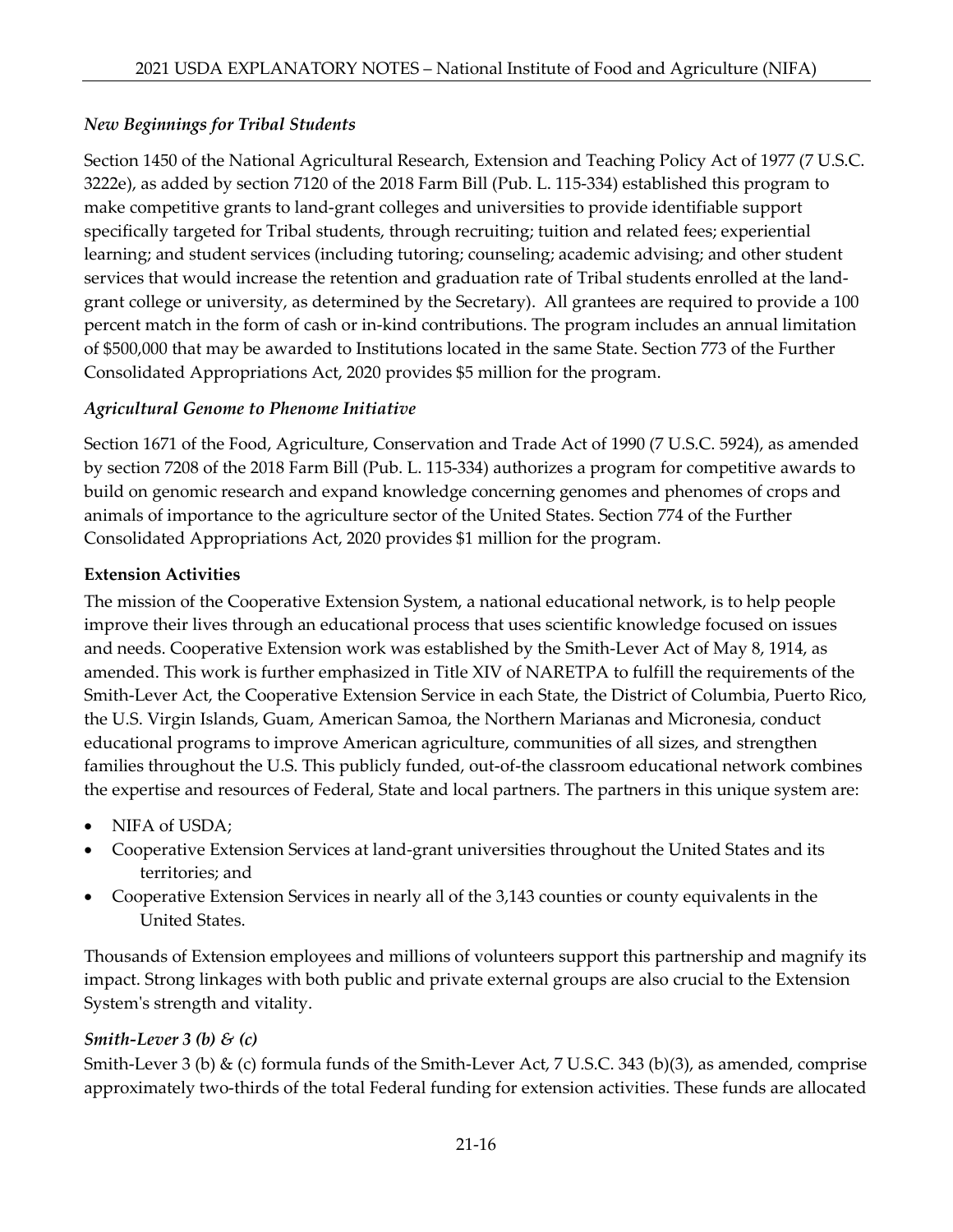to the States on the basis of the rural and farm population of each State and the territories. States can utilize funds for locally determined programs, as well as for high priority regional and national concerns.

In accordance with section 4 of the Smith-Lever Act, eligible State institutions are required to submit a Plan of Work to NIFA for approval before Smith-Lever 3 (b) & (c) formula funds are distributed. Of the funds authorized under section 3(c), four percent shall be allotted for Federal administrative, technical, and other services, and for coordinating the extension work of the Department and the several States, Territories, and possessions. The remaining balance of funds formula distribution is:

- 20 percent is divided equally among the States;
- 40 percent is paid to the several States in the proportion that the rural population of each bears to the total rural population of the several States as determined by the census; and
- 40 percent shall be paid to the several States in the proportion that the farm population of each bears to the total farm population of the several States as determined by the census.

States must expend 25 percent, or two times the level spent in fiscal year 1997 (whichever is less), on cooperative extension activities in which two or more States cooperate to solve problems that concern more than one State. This also applies to activities that integrate cooperative research and extension.

Smith-Lever 3(b) and (c) funding provided to an 1862 Land-Grant Institution must be matched with non-Federal funding on a dollar-for-dollar basis. Matching requirements for the insular areas of the Commonwealth of Puerto Rico, the U.S. Virgin Islands, Guam, Micronesia, American Samoa, and the Northern Mariana Islands are subject to the matching requirements of an amount equal to not less than 50 percent of the formula funds distributed to each insular area. These provisions also state that the Secretary may waive the matching funds requirement of an insular area for any fiscal year if the Secretary determines the government of the insular area will be unlikely to meet the matching requirement for the fiscal year.

### *Smith-Lever 3(d)*

These funds are allocated to the States to address special programs or concerns of regional and national importance. Section 7403 of FCEA amends section 3(d) of the Smith-Lever Act (7 U.S.C. 343(d)) to expand eligibility to the 1890 Land-Grant Institutions and required that funds be awarded on a competitive basis with the exception of the Expanded Food and Nutrition Education Program in which funds are distributed on a formula basis. Section 7417 of FCEA provided eligibility for these programs to the University of the District of Columbia. Section 7609 of the 2018 Farm Bill provided 1994 Institutions as eligible for certain competitively awarded Smith-Lever 3(d) programs (see below). The following extension programs are supported under the Smith-Lever 3(d) funding mechanism and other specific authorizations:

### *Expanded Food and Nutrition Education Program*

These funds are awarded to the 1862 and 1890 Land-Grant Institutions according to a statutory formula provided in section 1425 of NARETPA (7 U.S.C. 3175) which is amended by section 7116 of FCEA. Funds are used to provide low-income youth and families with information to increase nutrition knowledge and improve nutritional practices. Funds are awarded to the eligible institutions as follows: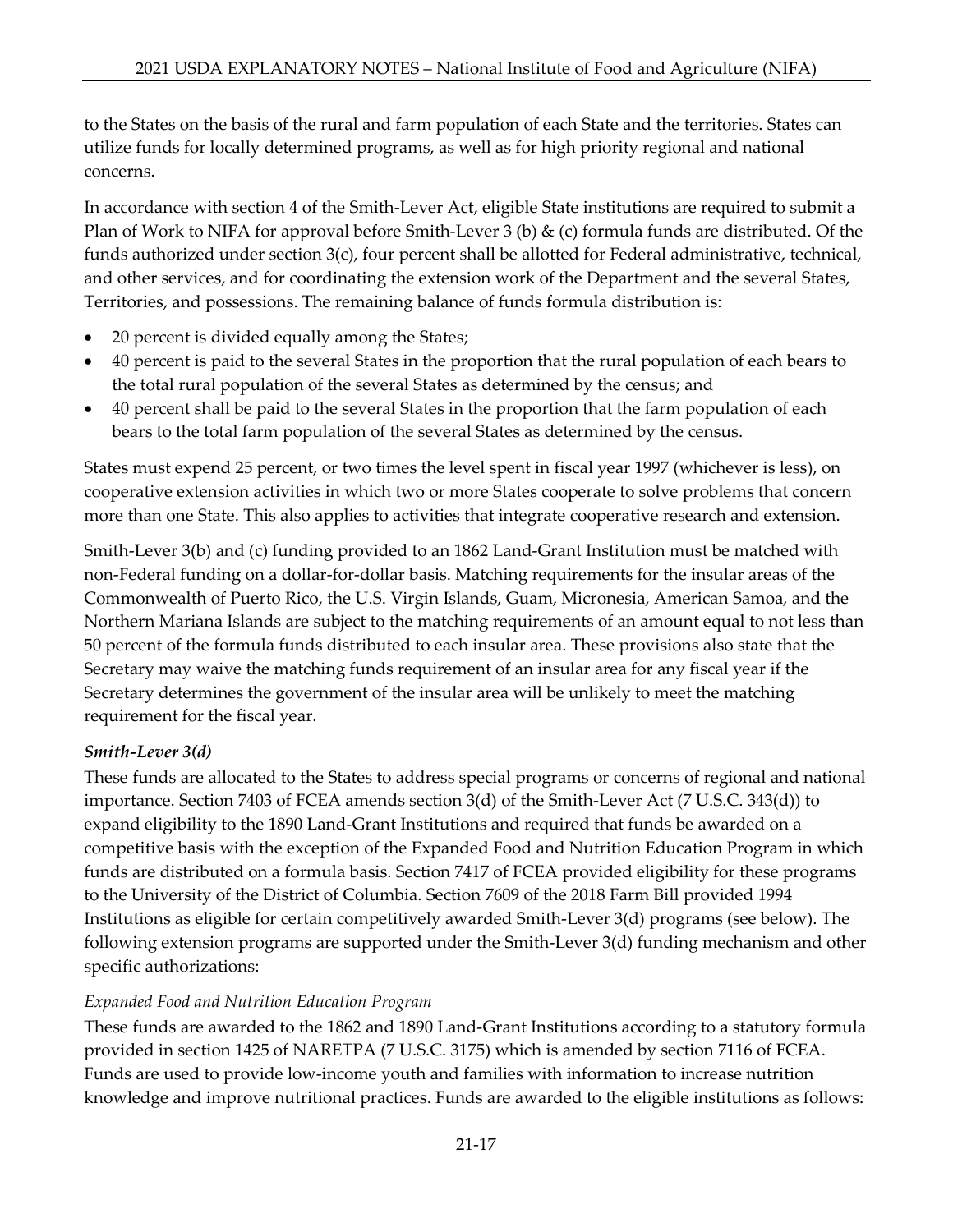(1) FY 1981 bases; (2) \$100,000 to each institution; (3) a percentage of the increase in funding that exceeds the FY 2007 appropriated level (i.e., 14 percent for FY 2014 and thereafter) distributed to the 1890 Land-Grant Institutions according to the pro rata population for each institution at or below 125 percent of the poverty level; and the remainder to the 1862 Land-Grant Institutions according to the pro rata population for each institution at or below 125 percent of the poverty level.

### *Farm Safety and Youth Farm Safety Education and Certification Program*

The Rural Health and Safety Education Act of 1990, section 2390 of the FACT Act (7 U.S.C. 2661 and 7 U.S.C. 2662) – The Farm Safety program provides competitively awarded projects to Extension working with non-profit disability organizations in conducting AgrAbility projects designed to assist farmers and ranchers with disabilities to stay in agricultural production. The competitively-awarded Youth Farm Safety Education and Certification Program provides funding to states to conduct training and certification needs of youth working in agriculture. Section 7214 of the 2018 Farm Bill reauthorizes appropriations through fiscal year 2023 for demonstration grants to provide agricultural education and assistance to individuals with disabilities engaged in farming or farm-related occupations. It adds language to clarify that this provision applies to veterans engaged in farming or farm-related occupations, or

who are pursuing new farming opportunities.

### *Children, Youth, & Families At Risk*

This program focuses on America's children, youth and families to help promote and provide positive, productive, secure environments and contributions to communities and the Nation. Projects are awarded competitively to focus on the national outcomes for youth and families which include early childhood, school age youth, teens, and family outcomes with emphasis on science and reading literacy, and building youth and family program and community capacity. Section 7609 of the 2018 Farm Bill provided 1994 Institutions as eligible to receive funds from this program.

### *Federally-Recognized Tribes Extension Program (formerly Extension Indian Reservations)*

Section 1677 of the FACT Act, 7 U.S.C. 5930 – Competitively awarded projects to State Extension Services to provide assistance and educational programs in agriculture, community development, youth development, and other societal issues facing Native Americans on reservations. The purpose of this program is to support Extension education on Federally Recognized Indian Reservations and Tribal jurisdictions of Federally Recognized Tribes. This program seeks to continue the Land Grants' mission of inclusion--providing education and research-based knowledge to those who might not otherwise receive it. Section 7609 of the 2018 Farm Bill provided 1994 Institutions as eligible to receive funds from this program.

### *New Technologies for Agricultural Extension*

Competitively awarded projects that support an Internet-based tool that provides fast and convenient access to objective, peer-reviewed, and researched-based information, education, and guidance on subjects that include food safety, homeland security, natural resources and environment, youth development, families, nutrition and health, and other agricultural related topics.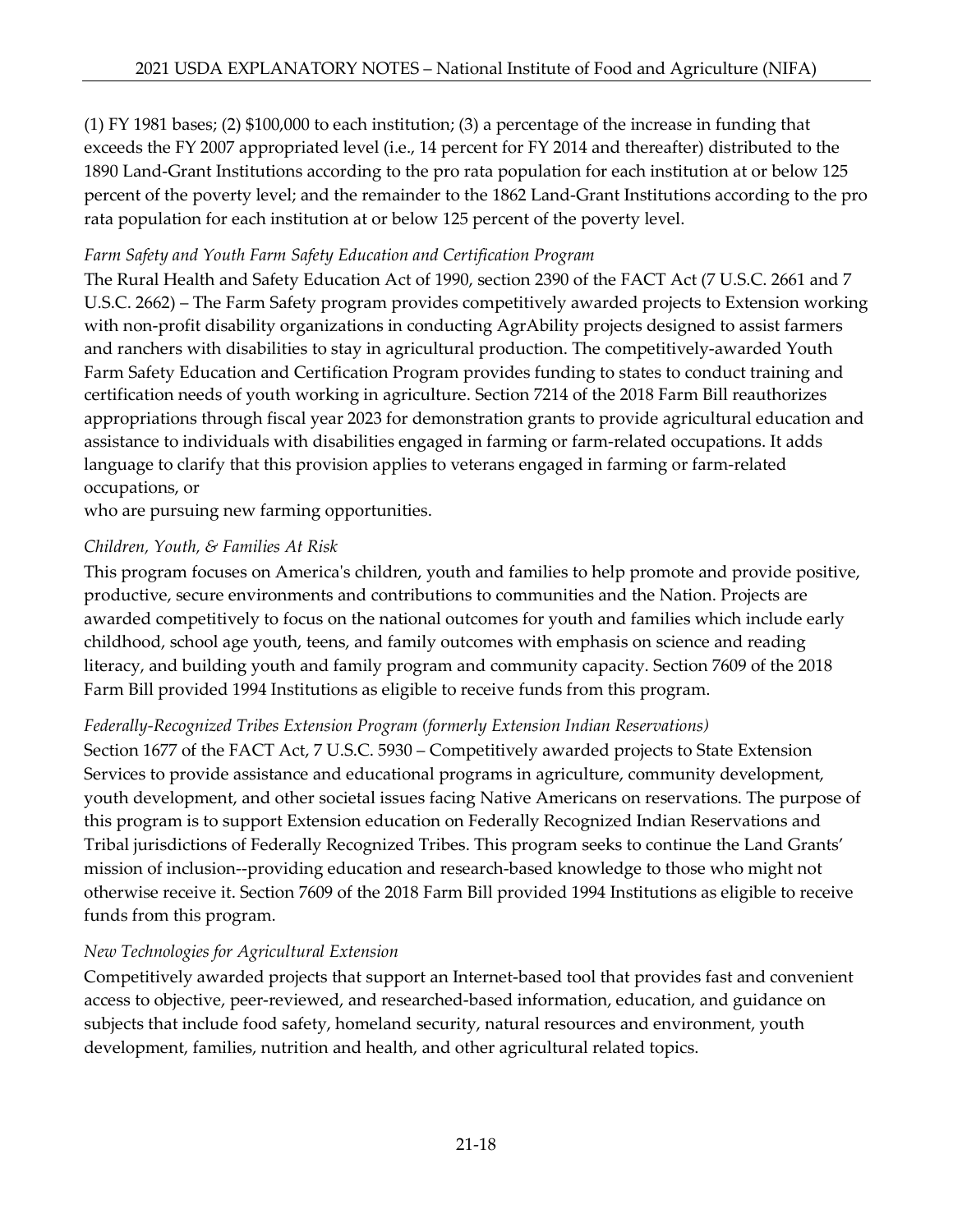# *Payments to 1890 Colleges and Tuskegee University, West Virginia State University, and Central State University*

Section 1444 of NARETPA, (7 U.S.C. 321-329), provides support to the 1890 Land-Grant Colleges and Universities for fostering, developing, implementing and improving extension educational programs to benefit their clientele. The general provisions, section 753, of Pub. L. 107-76 designated West Virginia State University as eligible to receive funds under any Act of Congress authorizing funding to 1890 Institutions, including Tuskegee University. Section 7129 of the 2014 Farm Bill (Pub. L. 113-79) designates Central State University as an eligible 1890 Land-Grant Institution and Section 7115 of the 2018 Farm Bill establishes a minimum additional funding amount for eligible entities in the fiscal years following certain eligible entities' qualification should the funding level increase by \$3 million. If there are insufficient funds appropriated for Section 1444 (or Section 1445) to continue the minimum additional funding amounts for eligible institutions, the provision provides for a reduction in allocations made to eligible institutions. Eligible State institutions are required to submit a five-year Plan of Work to NIFA for approval before these formula funds are distributed. Section 7121 of FCEA amended section  $1444(a)(2)$  (7 U.S.C.  $3221(a)(2)$ ) to require that at least 20 percent of the total appropriations for each fiscal year under the Smith-Lever Act be allocated for payments to 1890 Institutions for extension activities. Funds will be distributed as follows, unless the funding amount is increased by \$3 million in particular fiscal years, in which case Section 7115 of the 2018 Farm Bill includes additional directives regarding allocation of that increase:

- 4 percent to NIFA for administrative, technical, and other services;
- Payments to States in fiscal year 1978 are a fixed base. Of funds in excess of this amount:
- 20 percent is distributed equally to each State;
- 40 percent is distributed in an amount proportionate to the rural population of the State in which the eligible institution is located to the total rural population of all States in which eligible institutions are located; and
- 40 percent is distributed in an amount proportionate to the farm population of the State in which the eligible institution is located to the total farm population of all States in which eligible institutions are located.

In accordance with section 1449(c) of NARETPA (7 U.S.C. 3222d), Federal funds provided under section 1444 must be matched by the State from non-Federal sources. Section 1449(c) provides that the Secretary of Agriculture may waive the matching funds requirement above the 50 percent level for any fiscal year for an eligible institution of a State if the Secretary determines that the State will be unlikely to satisfy the matching requirement. Section 7114 of the 2018 Farm Bill amends section 1444(a) of NARETPA to allow 1890 colleges to carry forward to the succeeding fiscal year 100 percent of the funds they receive under this program in a given fiscal year.

Allotments to Tuskegee University and Alabama A&M University shall be determined as if each institution were in a separate State. Four percent of the funds appropriated under this program is setaside for Federal Administration.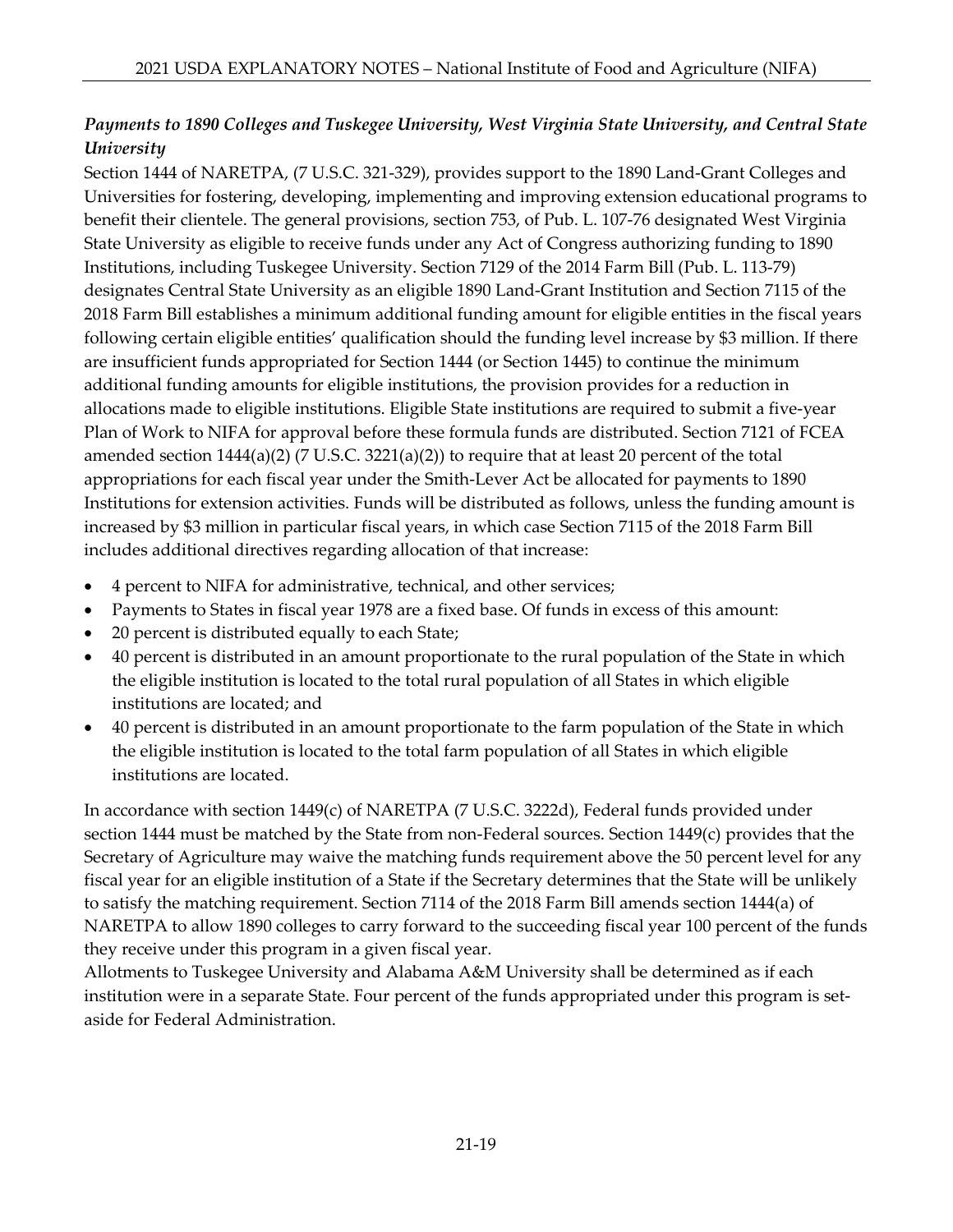# *1890 Facilities (Sec. 1447)*

Section 1447 of NARETPA, 7 U.S.C. 3222b, funds are used to upgrade research, extension, and teaching facilities at the eligible 1890 land-grant colleges, including Tuskegee University, West Virginia State University, and Central State University (per Section 7129 of the 2014 Farm Bill (Pub. L. 113-79)).

### *Renewable Resources Extension Act*

Renewable Resources Extension Act of 1978, 16 U.S.C. 1671-1676, provides funding for expanded natural resources education programs. Funds are distributed primarily by formula to 1862 and 1890 Land-Grant Institutions for educational programs, and a limited number of special emphasis national programs.

### *Rural Health and Safety Education*

Rural Health and Safety Education Act of 1990, section 2390 of the FACT Act (7 U.S.C. 2662). Per authorizing language, this program competitively awards projects that focus on issues related to 1) individual and family health education; 2) farm safety education; and/or 3) rural health leadership development. Per section 6101 of the 2018 Farm Bill (115-334), priority is to be given to an applicant that will use the grant for substance use disorder education and treatment and the prevention of substance use disorder. Land-grant colleges and universities are eligible to receive funds under the Act of July 2, 1862, including the University of the District of Columbia (7 U.S.C. 301 et seq.), and the Act of August 30, 1890 (7 U.S.C. 321 et seq.), including Tuskegee University, West Virginia State University, and Central State University. Applications may also be submitted by any of the Tribal colleges and universities designated as 1994 Land-Grant Institutions under the Educational Land-Grant Status Act of 1994 (7 U.S.C. 2662(i)).

### *Federal Administration (direct appropriation)*

Provides a portion of the general operating funds for the Federal staff, and national program planning, coordination, and program leadership for the extension work in partnership with the States and territories.

### *Agriculture in the Classroom (AITC)*

Funds are appropriated under the administration line to support the AITC program administered under 7 U.S.C 3152(j). AITC advances agricultural literacy through a grassroots network of State coordinators, school teachers, agribusiness leaders, and other educators by supporting initiatives that include expanding outreach to underrepresented populations; regional demonstration projects; integration of information technology to reduce program delivery costs; and outstanding teacher recognition initiatives.

### *Extension Services at the 1994 Institutions*

The 1994 Act authorizes appropriations for Native American communities and Tribal Colleges for extension activities as set forth in the Smith Lever Act. Funding is awarded on a competitive basis to legislatively eligible institutions. Section 7402 of the 2014 Farm Bill (Pub. L. 113-79) amended section 532 of the 1994 Act by adding College of the Muscogee Nation and Keweenaw Bay Ojibwa Community College, effective October 2014. Section 7502 of the 2018 Farm Bill (Pub. L. 115-334) amended section 532 of the 1994 Act by updating eligible institutions' names and adding Red Lake Nation College.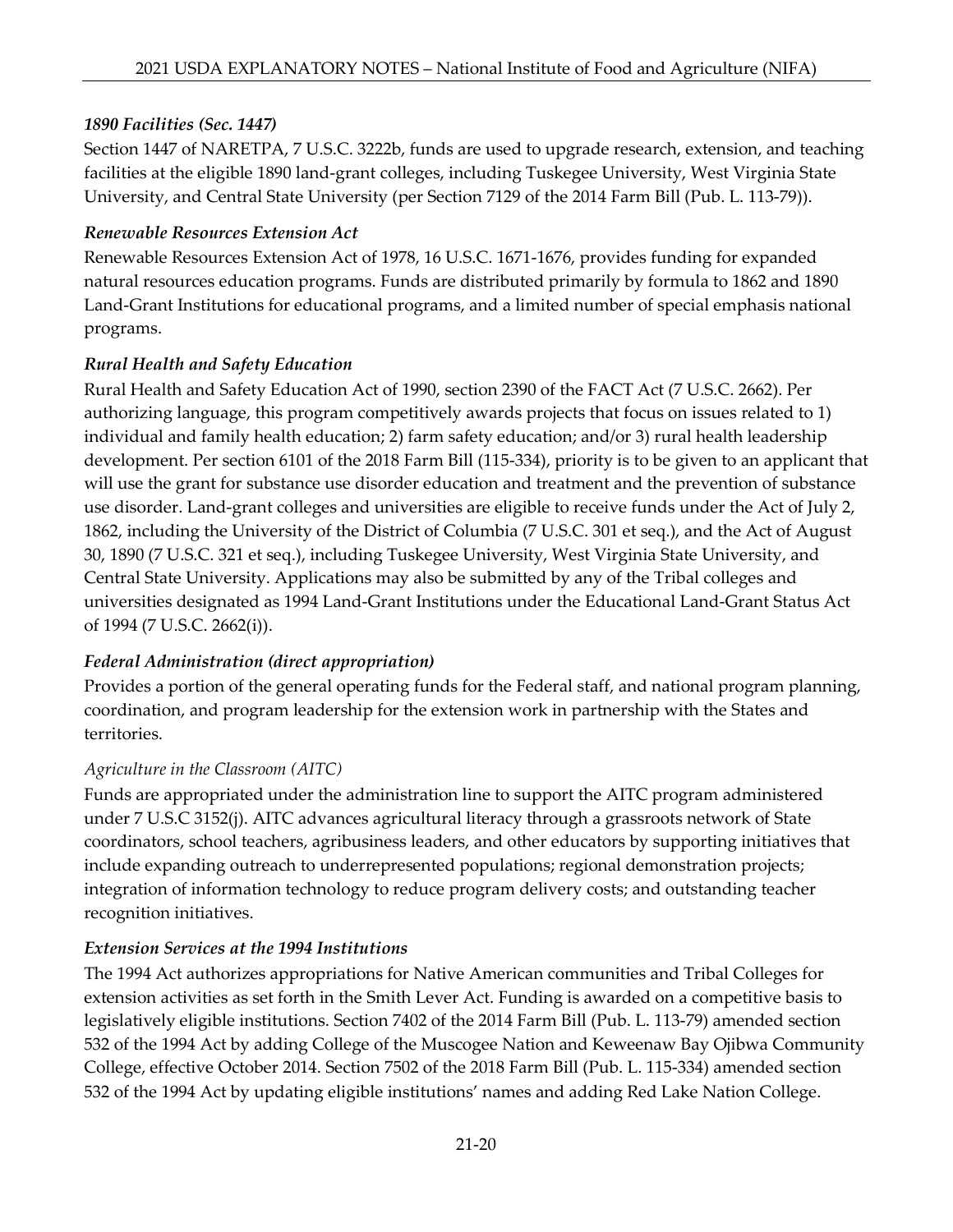# *Food Animal Residue Avoidance Database Program (FARAD)*

Section 7642 of AREERA authorizes the FARAD program. The program is a computer-based decision support system designed to provide livestock producers, extension specialists, and veterinarians with practical information on how to avoid drug, pesticide, and environmental contaminant residue problems.

#### *Women and Minorities in Science, Technology, Engineering, and Mathematics Fields*

Section 7204 of FCEA amended section 1672 of the FACT Act which provides for competitively awarded grants to increase participation by women and underrepresented minorities from rural areas in the field of science, technology, engineering, and mathematics. Additionally, priority will be given to eligible institutions that carry out continuing programs funded by the Secretary.

#### *Food Safety Outreach Program*

Section 405 of AREERA is the authority for the program. The Food Safety Outreach Program awards competitive grants to eligible recipients for projects that develop and implement Food Safety Modernization Act-related food safety training, education, extension, outreach, and technical assistance to owners and operations of small and medium-sized farms, beginning farmers, socially disadvantaged farmers, small processors or small fresh fruit and vegetable merchant wholesalers. Section 7301 of the 2018 Farm Bill strikes the prohibition on funding that restricts USDA from providing additional grant funding once an entity has received three years of grant funding.

### *Food and Agricultural Service Learning Program (FASLP)*

Section 413 of AREERA authorizes this program. FASLP awards competitive grants to increase the knowledge of agriculture and improve the nutritional health of children; and to bring together stakeholders from the distinct parts of the food system to increase the capacity for food, garden, and nutrition education within host organizations or entities, such as school cafeterias and classrooms, while fostering higher levels of community engagement between farms and school systems. The initiative is part of a broader effort to not only increase access to school meals for low-income children, but also to dramatically improve their quality.

### *Farm and Ranch Stress Assistance Network (FRSAN)*

Section 7522 of the Food, Conservation, and Energy Act of 2008, 7 U.S.C. 5936, authorizes competitive grants to establish a FRSAN that provides stress assistance programs to individuals who are engaged in farming, ranching, and other agriculture-related occupations. Funds will be used to initiate, expand, or sustain programs that provide professional agricultural behavioral health counseling and referral or other forms of assistance as necessary through farm telephone helplines and websites; and training programs and workshops for a) advocates for individuals who are engaged in farming, ranching, and other occupations relating to agriculture; and b) other individuals and entities that may assist individuals who are engaged in farming, ranching, and other occupations relating to agriculture; and are in crisis. Funds also may be used in the dissemination of information and materials.

# *Enhancing Agricultural Opportunities for Military Veterans Competitive Grants Program*

Section 748 of the Consolidated Appropriations Act, 2020 provides funds for competitive grants to nonprofit organizations to increase the number of military veterans gaining knowledge and skills through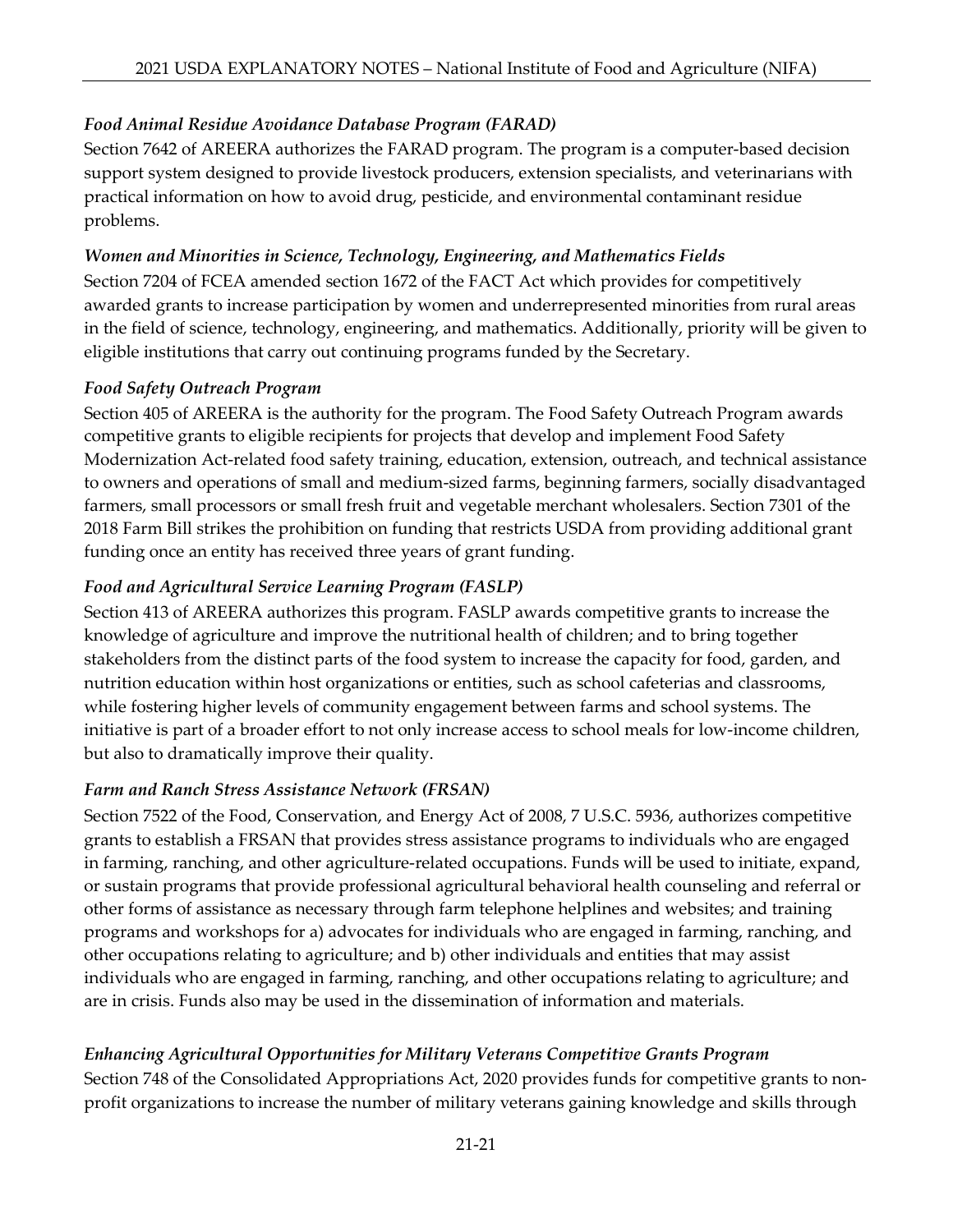comprehensive, hands-on and immersive model farm and ranch programs offered regionally that lead to successful careers in the food and agricultural sector. The program encourages the development of training opportunities specifically designed for military veterans. The projects will offer onsite, handson training and classroom education leading to a comprehensive understanding of successful farm and ranch operations and management practices. Projects also may offer workforce readiness and employment prospects for service-disabled veterans.

### *Beginning Farmer and Rancher Development Program*

Section 12301 of the 2018 Farm Bill makes available the enacted amount of \$15 million for FYs 2019 and 2020, \$17.5 million for FY 2021, \$20 million for FY 2022, and \$25 million for FY 2023 and each year thereafter to carry out the program. In addition to the mandatory funds provided under the 2018 Farm Bill, Section 772 of the Further Consolidated Appropriations Act, 2020, provides \$2.5 million for the program. The purpose of this competitive program is to support the nation's beginning farmers and ranchers by making competitive grants to new and established local and regional training, education, outreach, and technical assistance initiatives that address the needs of beginning farmers and ranchers. To be eligible for a grant under this authority, an applicant must be a collaborative State, tribal, local, or regionally-based network or partnership of public or private entities which may include a State cooperative extension service; a Federal, state, or tribal agency; a community-based or nongovernmental organization; a college or university (including an institution offering associate's degree) or a foundation maintained by a college or university; or any other appropriate partner.

All grantees are required to provide a 25 percent match in the form of cash or in-kind contributions. The maximum amount of an award is \$250,000 per year and the maximum project period is three years. In accordance with Section 12301 of the 2018 Farm Bill, not less than 5 percent of the funds used to carry out the program for a fiscal year shall be used to support programs and services that address the needs of limited resource beginning farmers or ranchers; socially disadvantaged farmers or ranchers who are beginning farmers or ranchers; and farmworkers desiring to become farmers or ranchers. Not less than 5 percent of the funds used to carry out the program for a fiscal year shall be used to support programs and services that address the needs of veteran farmers and ranchers.

*Gus Schumacher Nutrition Incentive Program (formerly Food Insecurity Nutrition Incentive)* Section 4205 of the 2018 Farm Bill, which amends section 4405 of the Food, Conservation, and Energy Act of 2008 (7 U.S.C. 7517) authorizes the Gus Schumacher Nutrition Incentive Program to support projects to increase the purchase of fruits and vegetables among low-income consumers participating in the Supplemental Nutrition Assistance Program (SNAP) by providing incentives at the point of purchase. Mandatory funding was made available in the enacted amount of \$45 million for FY 2019, \$48 million for FYs 2020 and 2021, \$53 million for FY 2022, and \$56 million for FY 2023 and each year thereafter to carry out the program.

### *Agriculture Risk Management Education Program*

Section 524(a) of the Federal Crop Insurance Act (7 U.S.C. 1524(a)), as amended by section 133 of the Agricultural Risk Protection Act of 2000 and section 11125 of the 2018 Farm Bill (Pub. L. 115-334), establishes a competitive grants program for educating agricultural producers and providing technical assistance to agricultural producers on a full range of farm viability and risk management activities.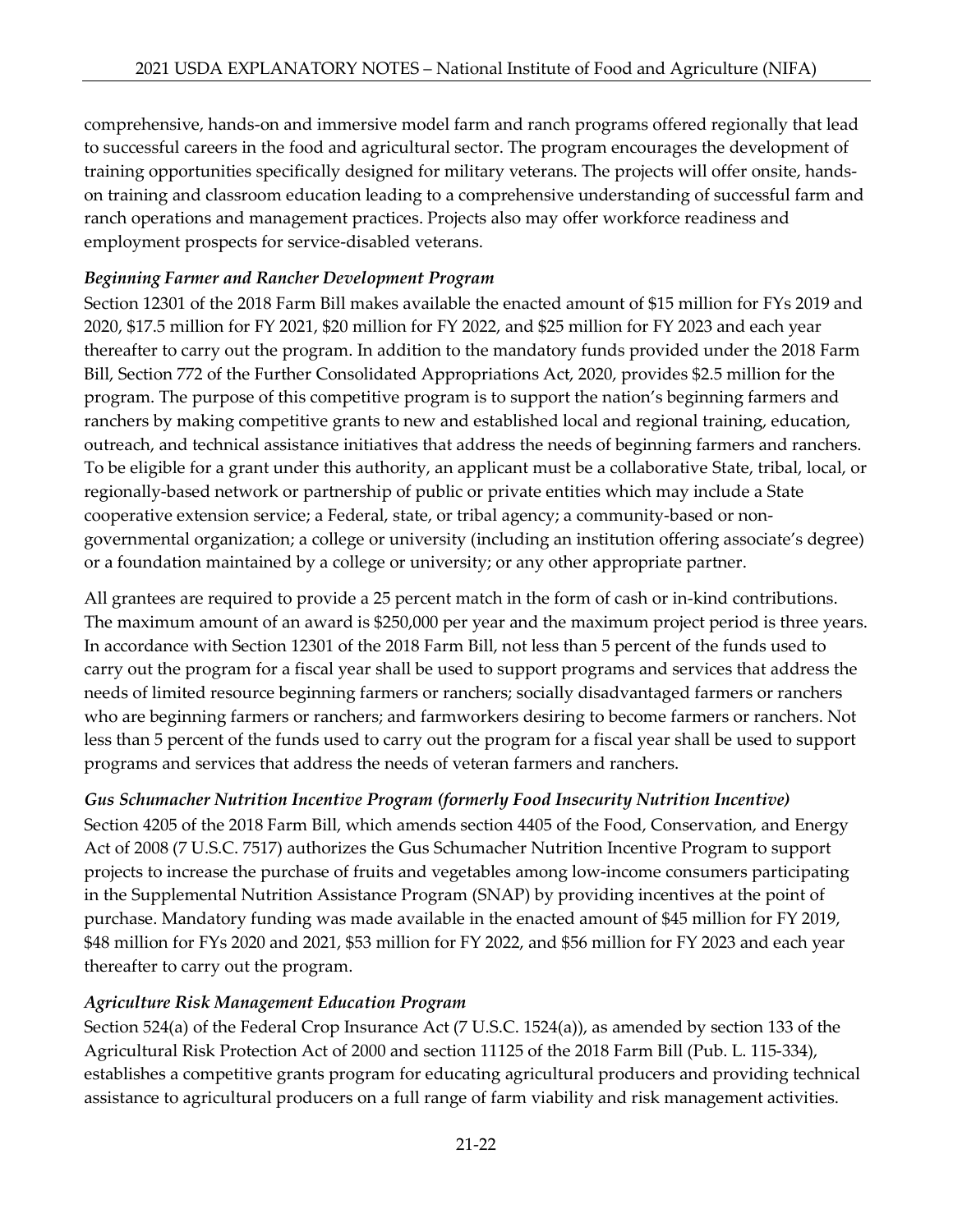These activities include futures, options, agricultural trade options, crop insurance, business planning, enterprise analysis, transfer and succession planning, management coaching, market assessment, cash flow analysis, cash forward contracting, debt reduction, production diversification, farm resources risk reduction, farm financial benchmarking, conservation activities, and other appropriate risk management strategies. This program brings the existing knowledge base to bear on risk management issues faced by agricultural producers and expands the program throughout the Nation on a regional and multi-regional basis. Mandatory funding in the enacted amount of \$10 million is to be made available annually for competitive awards.

# **Integrated Activities**

The following programs are included under the integrated activities account:

### *Section 406*

Section 7129 of FCEA amended section 406(b) of AREERA (7 U.S.C. 7626(b)) by adding Hispanicserving agricultural colleges and universities (HSACUs) to the eligibility for section 406 funds. HSACUs are defined in section 1404(10) of NARETPA as colleges and universities that (1) qualify as Hispanic-serving institutions; and (2) offer associate, bachelors, or other accredited degree programs in agriculture-related fields. The following programs are provided pursuant to the authority found in section 406. Funding for all programs is provided on a competitive basis.

# *Methyl Bromide Transition Program*

This program is designed to support the discovery and implementation of practical pest management alternatives for commodities affected by the methyl bromide phase-out. The program focuses on shortto medium-term solutions for all commodities at risk using either combinations of presently available technologies or some newly developed practices.

### *Organic Transition Program*

This program supports the development and implementation of biologically based management practices that mitigate the ecological, agronomic and economic risks associated with a transition from conventional to organic agricultural production systems.

### *Crop Protection/Pest Management*

This program will support Integrated Pest Management (IPM) projects that respond to pest management challenges with coordinated state-based, regional and national research, education, and extension programs. Activities also will promote further development and use of IPM approaches.

# *Regional Rural Development Centers*

Section 2(c)(1)(B) of the Act of 1965 (7 U.S.C. 3157 (c)(1)(B)) provides funds at four regional centers in Pennsylvania, Mississippi, Utah, and Michigan. Programs are designed to improve the social and economic well-being of rural communities in their respective regions. These funds are distributed competitively according to the extent of the problem that requires attention in each State.

# *Food and Agriculture Defense Initiative Program*

Section 1484 of NARETPA (7 U.S.C. 3351) provides for the support and enhancement of nationallycoordinated plant and animal disease diagnostic networks and support activities to identify and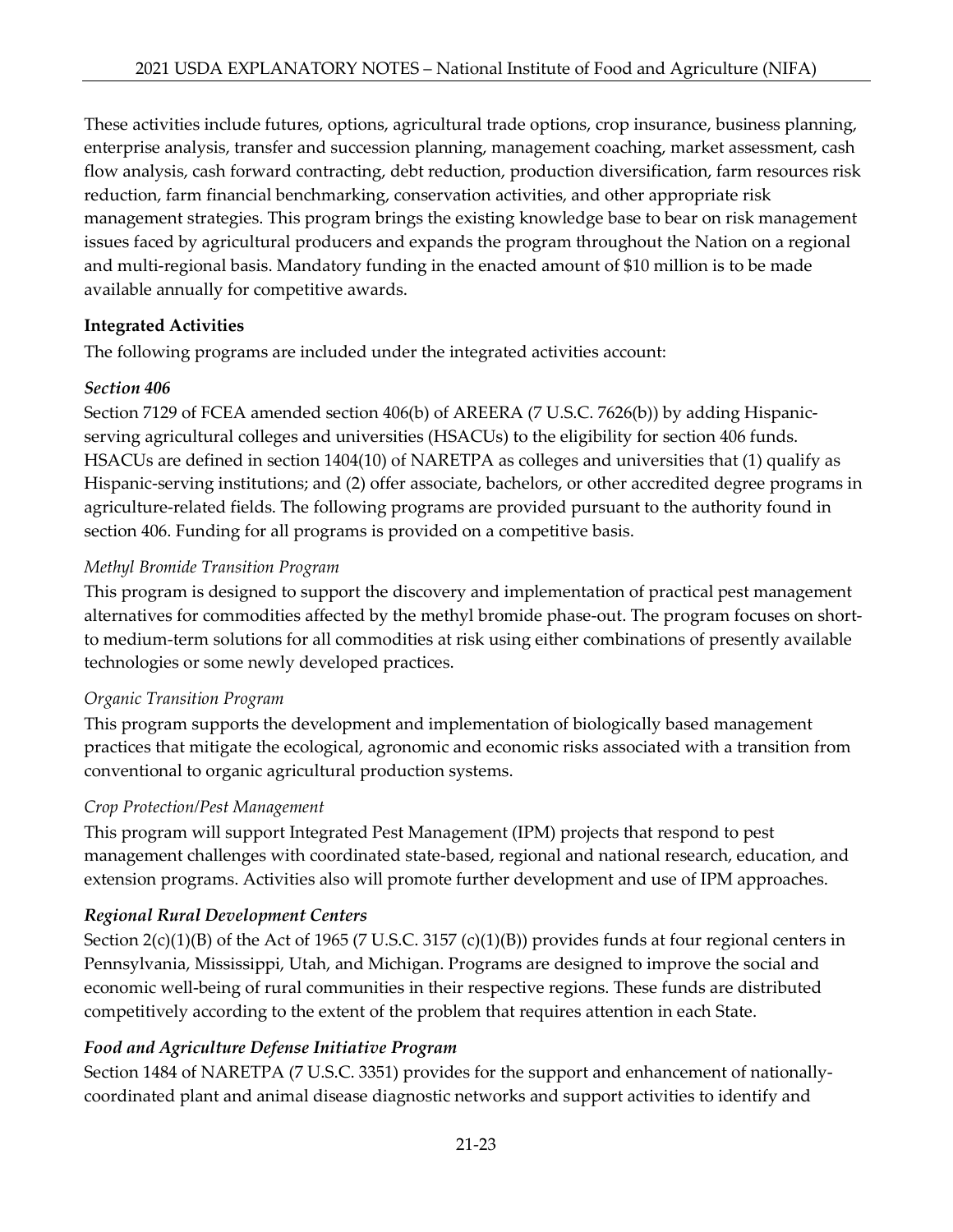respond to high risk biological pathogens in the food and agricultural system. The diagnostic networks currently supported are the National Plant Diagnostic Network (NPDN) and the National Animal Health Laboratory Network (NAHLN). These networks are State/Federal partnerships that are used to increase the ability to protect the Nation from plant and animal disease threats by providing surveillance, early detection, mitigation, and recovery functions that serve to minimize these threats. The Extension Disaster Education Network (EDEN) is supported under this program also. EDEN is a collaborative national effort that is led by State Cooperative Extension Services (CES) to provide disaster education resources for CES educators to use to help farmers and other public sectors in the event of disasters, including agricultural disasters.

### *Organic Agriculture Research and Extension Initiative*

Section 7210 of the 2018 Farm Bill (Pub. L. 115-334) amended section 1672B of the FACT Act to provide mandatory funding in the enacted amount of \$20 million for FYs 2019 and 2020, \$25 million for fiscal year 2021, \$30 million for FY 2022, and \$50 million for FY 2023 and each year thereafter for the Organic Agriculture Research and Extension Initiative. The purpose of this mandatory program is to make competitive grants to support research, education, and extension activities regarding organically grown and processed agricultural commodities and their economic impact on producers, processors, and rural communities.

# *Specialty Crop Research Initiative*

Reauthorized by Section 7305 of the 2018 Farm Bill (Pub L. 115-334) which amends Section 412 of AREERA of 1998 (7 U.S.C. 7632). Section 412 of the AREERA of 1998 established a specialty crop research and extension initiative to address the critical needs of the specialty crop industry by developing and disseminating science-based tools to address needs of specific crops and their regions. The Specialty Crop Research Initiative (SCRI) competitive grants program was established to solve critical industry issues through research and extension activities. Specialty crops are defined as fruits and vegetables, tree nuts, dried fruits, and horticulture and nursery crops including floriculture. SCRI will give priority to projects that are multistate, multi-institutional, or trans-disciplinary; and include explicit mechanisms to communicate results to producers and the public. Projects must address at least one of the following five focus areas:

- Research in plant breeding, genetics, and genomics to improve crop characteristics;
- Efforts to identify and address threats from pests and diseases, including threats to pollinators;
- Efforts to improve production efficiency, productivity, and profitability over the long term;
- New innovations and technology, including improved mechanization and technologies that delay or inhibit ripening; and
- Methods to prevent, detect, monitor control, and respond to potential food safety hazards in the production and processing of specialty crops.

Eligible applicants for grants under this authority include Federal agencies, national laboratories, colleges and universities, research institutions and organizations, private organizations or corporations, State agricultural experiment stations, individuals, and groups consisting of two or more entities defined in this sentence. Mandatory funding in the enacted amount of \$80 million is to be made available for FY 2014 and each year thereafter to carry out SCRI.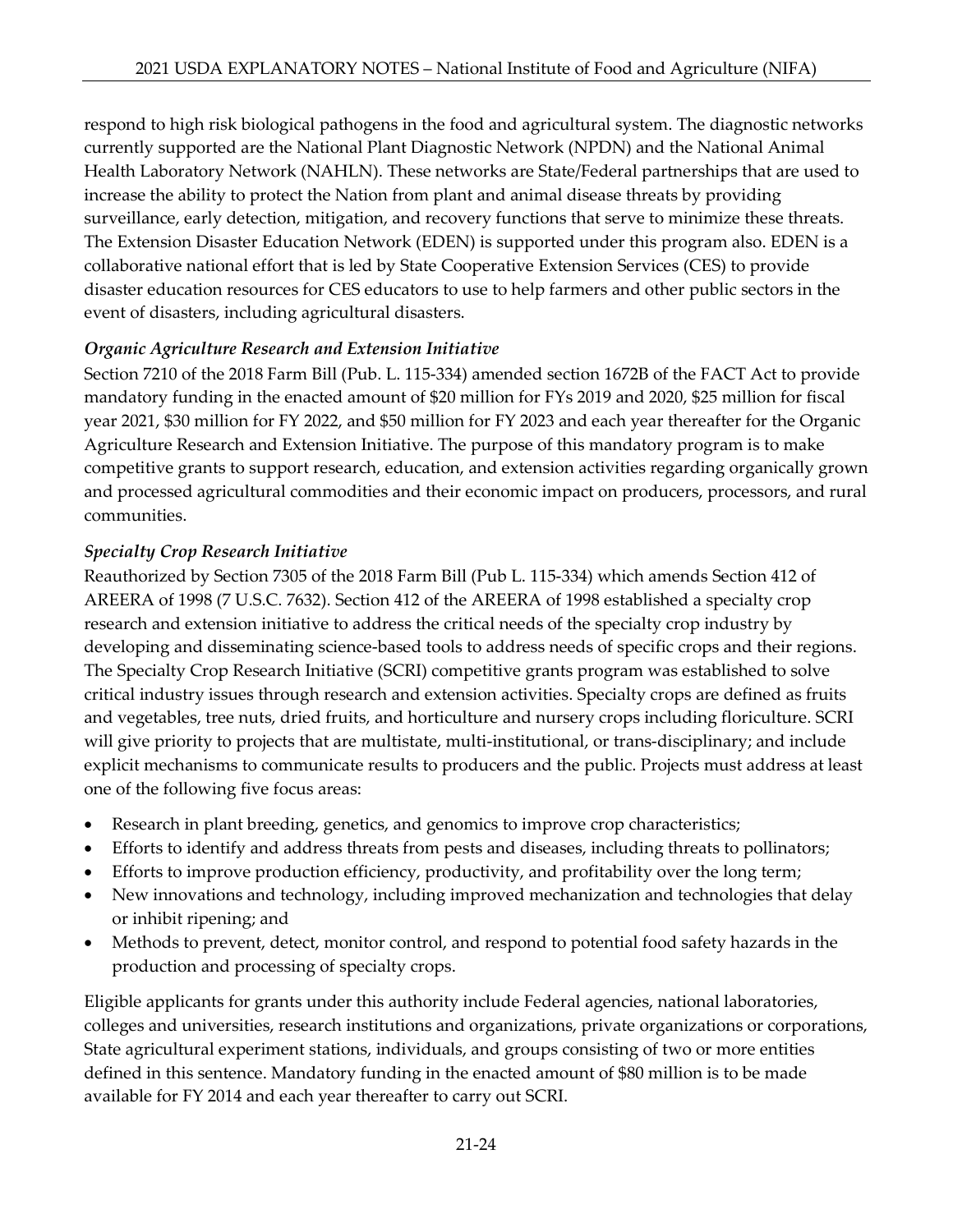Section 7306 of the 2014 Farm Bill (Pub. L. 113-79) added a requirement that, in addition to the scientific peer review NIFA regularly conducts, a panel of specialty crop industry representatives' review and rank SCRI applications for merit, relevance, and impact. In addition, Section 7306 requires increased consultation between NIFA and the Specialty Crops Committee of the National Agricultural Research, Extension, Education and Economics Advisory Board.

# **Urban, Indoor, and Other Emerging Agricultural Production Research, Education, and Extension Initiative**

Section 7212 of the 2018 Farm Bill (Pub. L. 115-334) amends section 1672 of the FACT Act (Pub. L. 101- 624) to establish a competitive grants program to support research, education, and extension activities to facilitate the development of urban, indoor, and other emerging agricultural production, harvesting, transportation, aggregation, packaging, distribution, and markets. Activities are to include assessing and developing strategies to remediate contaminated sites; determining and developing the best production management and integrated pest management practices; identifying and promoting the horticultural, social, and economic factors that contribute to the successful urban, indoor, and other emerging agricultural production; analyzing the means by which new agricultural sites are determined, including an evaluation of soil quality condition of a building, or local community needs; exploring new technologies that minimize energy, lighting systems, water, and other inputs for increased food production; examining building material efficiencies and structural upgrades for the purpose of optimizing growth of agricultural products; developing new crop varieties and agricultural products to connect to new markets; or examining the impacts of crop exposure to urban elements on environmental quality and food safety. Mandatory funding in the enacted amount of \$10 million, until expended, is available to carry out the program.

### **Community Food Projects**

Section 25 of the Food Stamp Act of 1977 (7 U.S.C. 2034), as amended by the 2014 Farm Bill and the Food and Nutrition Act of 2008, authorized funding in support of competitively awarded Community Food Projects (CFP). The objectives of the CFP program are to increase the food self-reliance of communities; promote comprehensive responses to local food, farm, and nutrition issues; develop innovative linkages between the public, for-profit, and nonprofit food sectors; and encourage long-term planning activities and comprehensive multi-agency approaches. Projects are intended to bring together stakeholders from the distinct parts of the food system and to foster understanding of national food security trends and how they might improve local food systems. Mandatory funding is made available annually in the amount of \$5 million.

For NIFA program coordination and planning are carried out by staff located in the Kansas City, MO area and Washington, DC. As of September 30, 2019, there were 250 permanent full-time employees and 38 other employees.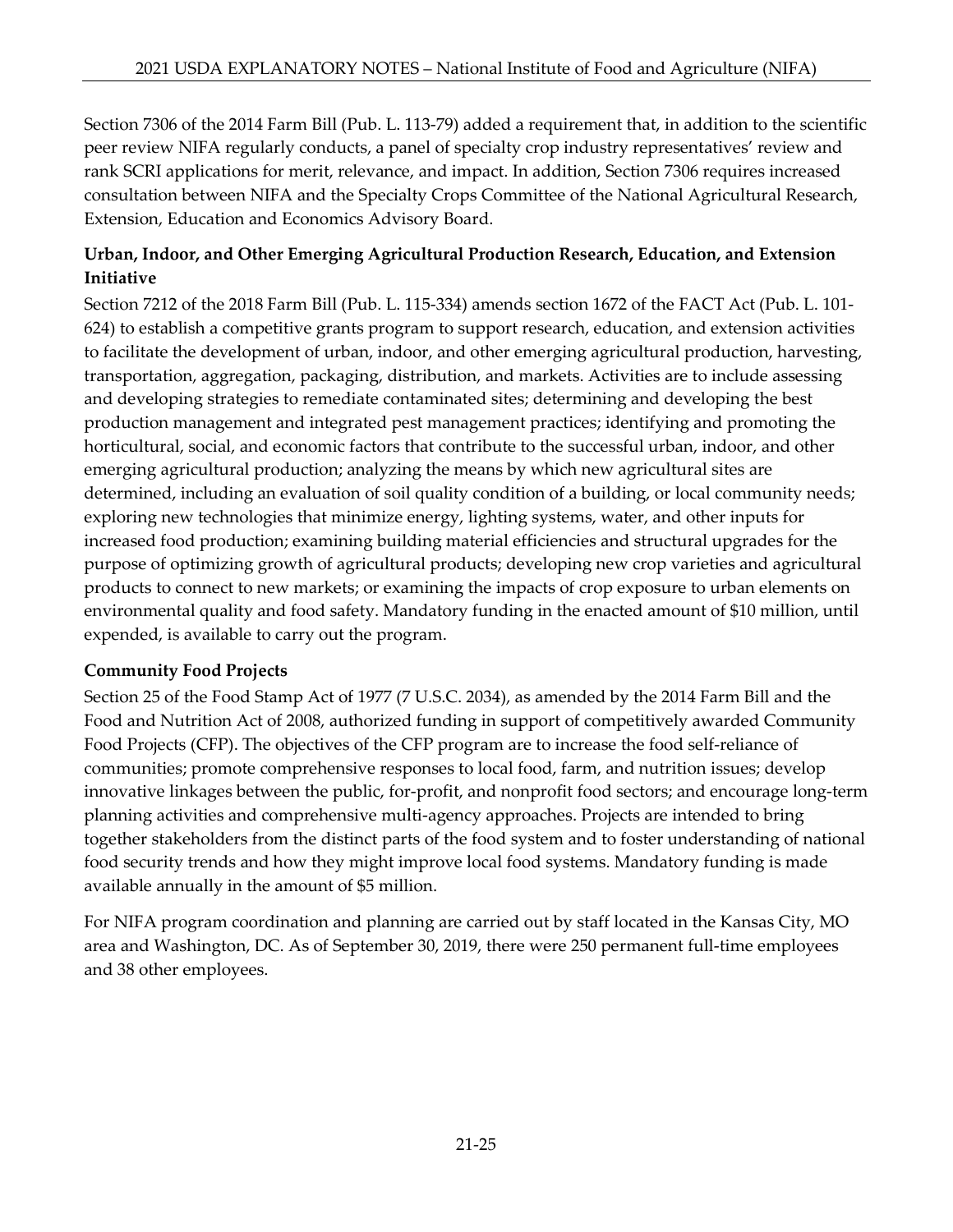# **OIG and GAO Reports**

#### *Table NIFA-1. Completed OIG Reports*

| ID                                    | Date       | <b>Title</b>                                                                  |  |  |  |  |  |
|---------------------------------------|------------|-------------------------------------------------------------------------------|--|--|--|--|--|
| None                                  | 10/20/2014 | Assessing Low-cost Alternatives to Leasing Research Facilities                |  |  |  |  |  |
|                                       |            |                                                                               |  |  |  |  |  |
| 13601-0001-22                         |            | 08/12/2019 NIFA Formula Grant Program Controls Over Fund Allocation to States |  |  |  |  |  |
| 91801-0001-23                         | 08/01/2019 | OIG Inspection on USDA's Proposal to Reorganize & Relocate the                |  |  |  |  |  |
|                                       |            | Economic Research Service and the National Institute of Food and              |  |  |  |  |  |
|                                       |            | Agriculture                                                                   |  |  |  |  |  |
| 50501-0017-12                         | 09/2018    | Security Over Select USDA Agencies' Networks and Systems FY 2018              |  |  |  |  |  |
| 50101-0018-12                         | 10/2018    | FISMA FY 2018                                                                 |  |  |  |  |  |
| 50401-0016-11                         | 11/2018    | USDA Consolidated Financial Statement                                         |  |  |  |  |  |
| Table NIFA-2. In-Progress OIG Reports |            |                                                                               |  |  |  |  |  |

| ID            | Title                                                                                                                    |
|---------------|--------------------------------------------------------------------------------------------------------------------------|
| 50701-0002-21 | USDA's Controls to Prevent the Unauthorized Access to the Transfer of Research<br>Technologies - Draft Report 12/23/2019 |
| 84801-0001-22 | OIG Inspection Team for USDA Research Integrity and Capacity Inspection -<br>Entrance Conference 11/21/2019              |

#### *Table NIFA-3. Completed GAO Reports*

| ID        | Date       | Title                     | <b>Result</b>                                     |
|-----------|------------|---------------------------|---------------------------------------------------|
| 18-656    | 10/02/2018 | Science and               | NIFA participated in discussions with GAO and     |
|           |            | Technology:               | USDA's OSEC/OCS, the lead on the review. NIFA     |
|           |            | Considerations for        | provided comment/edits for the draft report to    |
|           |            | Maintaining U.S.          | OSEC/OCS. No particular recommendations for NIFA. |
|           |            | Competitiveness in        | GAO recommends strengthened collaboration for all |
|           |            | Ouantum                   | participating agencies.                           |
|           |            | Computing,                |                                                   |
|           |            | Synthetic Biology,        |                                                   |
|           |            | and Other                 |                                                   |
|           |            | Potentially               |                                                   |
|           |            | Transformational          |                                                   |
|           |            | Research Areas            |                                                   |
| 19-205R   | 12/21/2018 | Small Business R&D        | No recommendations.                               |
|           |            | Venture Capital           |                                                   |
| 19-409    | 5/23/2019  | Network for               | No significant involvement for NIFA.              |
|           |            | Manufacturing             |                                                   |
|           |            | <b>Innovation Program</b> |                                                   |
| $19 - 26$ | 11/2/2018  | Child Labor in            | No significant involvement for NIFA.              |
|           |            | Agricultural and          |                                                   |
|           |            | Non-Agricultural          |                                                   |
|           |            | Occupations               |                                                   |
|           |            |                           |                                                   |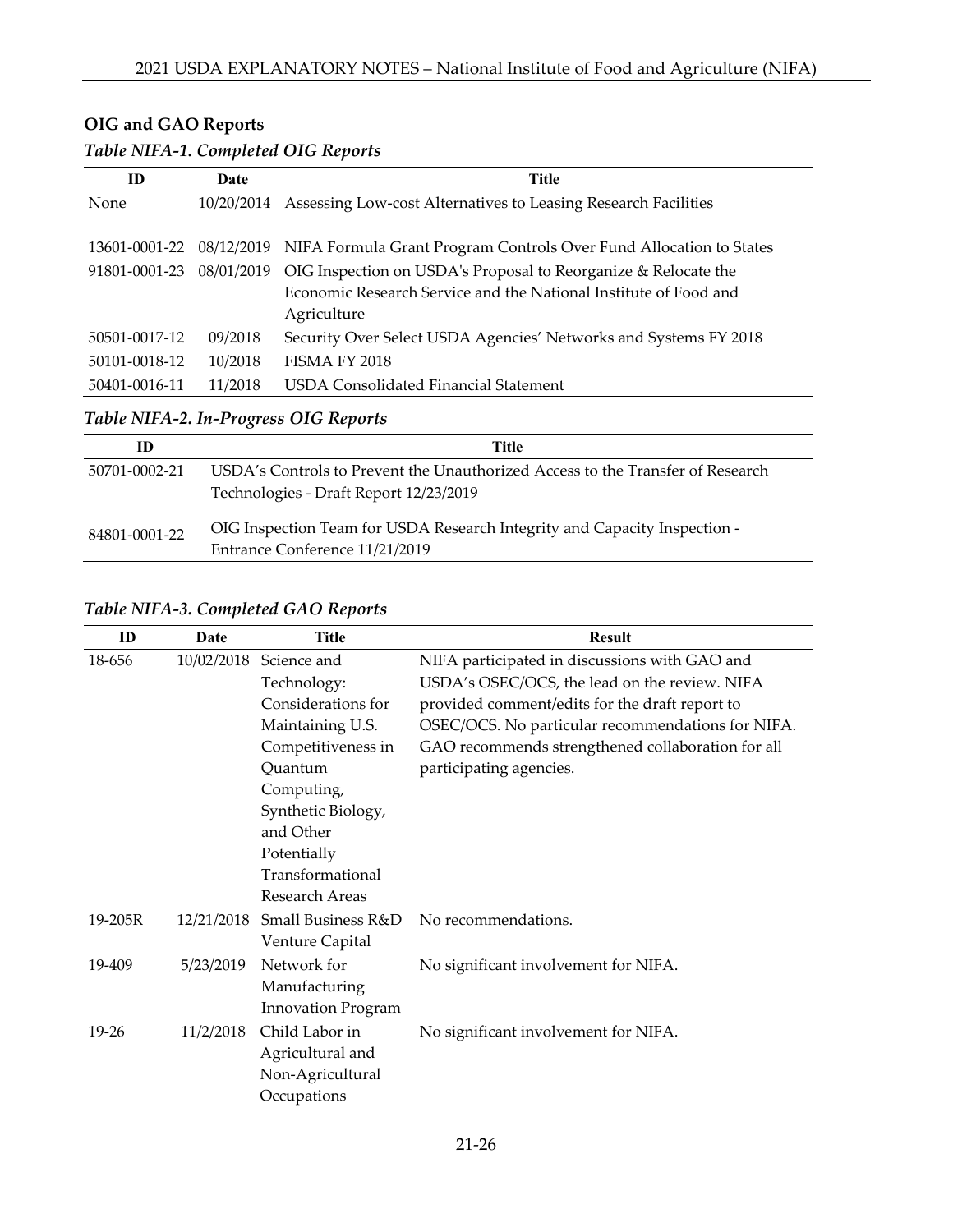| ID               | Date       | <b>Title</b>                                                                                                                           | <b>Result</b>                                                                                                                                                                                                                                                                                                                                                                                                                                                                                                                                                                                                                                                                                                                                                                                              |
|------------------|------------|----------------------------------------------------------------------------------------------------------------------------------------|------------------------------------------------------------------------------------------------------------------------------------------------------------------------------------------------------------------------------------------------------------------------------------------------------------------------------------------------------------------------------------------------------------------------------------------------------------------------------------------------------------------------------------------------------------------------------------------------------------------------------------------------------------------------------------------------------------------------------------------------------------------------------------------------------------|
| 19-47            | 06/03/2019 | Renewable Fuel<br>Standard (RFS) and<br>its Influence on<br><b>Transportation Fuel</b><br>Prices and<br>Greenhouse Gas<br>Emissions    | OCE and ARS coordinated response to GAO report.                                                                                                                                                                                                                                                                                                                                                                                                                                                                                                                                                                                                                                                                                                                                                            |
| 19-391           |            | 06/21/2019 Food Loss and<br>Waste                                                                                                      | USDA recommendations, no significant NIFA<br>involvement.                                                                                                                                                                                                                                                                                                                                                                                                                                                                                                                                                                                                                                                                                                                                                  |
| 19-285SP         | 05/21/2019 | GAO Annual<br>Fragmentation,<br>Overlap and<br>Duplication Annual<br>Report                                                            | USDA participation with Arsenic in Rice Report-GAO<br>18-199. NIFA provided input to ARS and OSEC for<br>response.                                                                                                                                                                                                                                                                                                                                                                                                                                                                                                                                                                                                                                                                                         |
| 19-572<br>19-620 |            | 07/25/2019 Nutrition Education<br>09/26/2019 Timeliness of<br>Agency Review of<br>Proposals for<br><b>SBIR/STTR Awards</b>             | USDA/REE recommendations.<br>No recommendations included.                                                                                                                                                                                                                                                                                                                                                                                                                                                                                                                                                                                                                                                                                                                                                  |
| 19-629           | 09/25/2019 | Alternatives to<br>Animal Research                                                                                                     | No USDA/NIFA recommendations.                                                                                                                                                                                                                                                                                                                                                                                                                                                                                                                                                                                                                                                                                                                                                                              |
| 18-491           |            | 09/20/2018 Grants Workforce:<br>Actions Needed to<br><b>Ensure Staff Have</b><br>Skills to Administer<br>and Oversee Federal<br>Grants | Ongoing USDA OCFO FFAC workgroup effort to<br>implement recommendation. NIFA Program and<br>Operations Officials participated in interviews,<br>provided training documentation and contributed to<br>discussion with GAO concerning the review topic. GAO<br>recommendation for USDA-The Secretary of USDA<br>should establish a process to monitor and evaluate<br>USDA's grants training at the central office level. This<br>process should include (1) a method for identifying all<br>employees working on grants across the agency, and (2)<br>oversight procedures to evaluate the sufficiency of sub-<br>agencies' grant-training efforts including the<br>incorporation of leading practices related to assessing<br>competencies, training approaches, accountability, and<br>training results. |

|        | Title                                                                    |
|--------|--------------------------------------------------------------------------|
| 102509 | Federal Preparedness for Responding to Antimicrobial-Resistant Pathogens |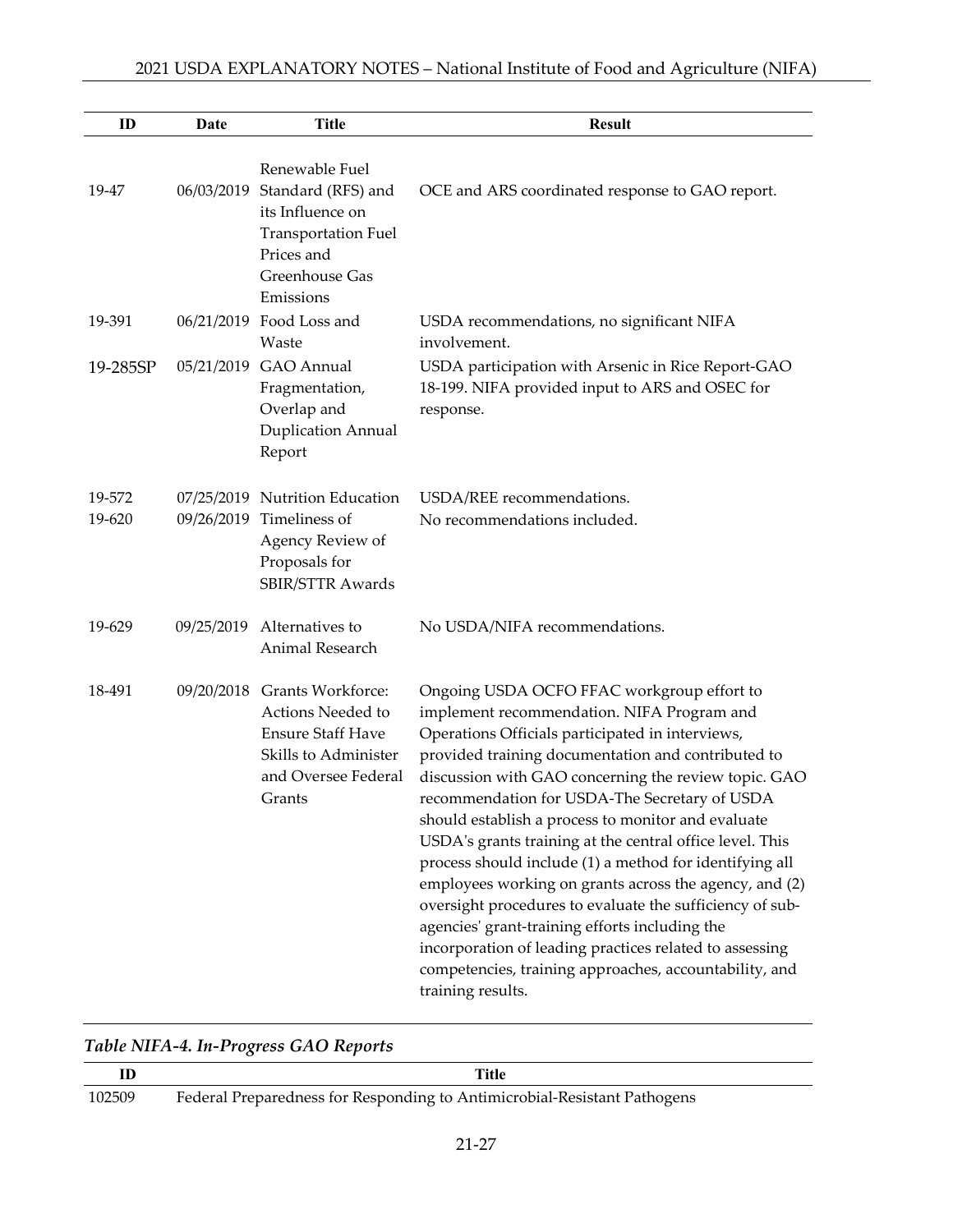| ID     | Title                                                                                   |
|--------|-----------------------------------------------------------------------------------------|
| 102958 | Federal Efforts to Address Sexual Harassment                                            |
| 103389 | USDA Programs to Help Service Members Achieve Civilian Employment                       |
| 103570 | Fed Programs to Reduce the Costs and Risks of Diet-related Chronic Disease              |
| 102103 | Irrigation Agriculture: Technologies, Practices and the Implications for Water Scarcity |
| 103397 | <b>Two Generation Poverty</b>                                                           |

#### **AVAILABLE FUNDS AND STAFF YEARS**

### **National Institute of Food and Agriculture (Dollars in Thousands)**

| Item                                        | 2018<br>Actual   | SY                       | 2019<br>Actual | SY                       | 2020<br><b>Enacted</b> | SY  | 2021<br><b>Budget</b> | SY  |
|---------------------------------------------|------------------|--------------------------|----------------|--------------------------|------------------------|-----|-----------------------|-----|
| National Institute of Food and Agriculture: |                  |                          |                |                          |                        |     |                       |     |
| Discretionary Appropriations                |                  |                          |                |                          |                        |     | \$1,590,818           |     |
| Native American Endowment Interest          |                  |                          |                |                          |                        |     |                       |     |
|                                             |                  |                          |                |                          |                        |     | 5,199                 |     |
| Mandatory Appropriations                    |                  |                          |                |                          |                        |     | 180,500               |     |
| Research and Education Activities:          |                  |                          |                |                          |                        |     |                       |     |
| Discretionary Appropriations                | \$887,171        | 211                      | \$927,649      |                          | \$962,864              |     |                       |     |
| Native American Endowment Interest          |                  |                          |                |                          |                        |     |                       |     |
|                                             | 4,559            |                          | 4,595          |                          | 5,069                  |     |                       |     |
| Mandatory Appropriations                    |                  |                          | 40,000         |                          |                        |     |                       |     |
| General Provision Appropriation             | 6,000            |                          | 5,000          |                          | 12,000                 |     |                       |     |
| <b>Extension Activities:</b>                |                  |                          |                |                          |                        |     |                       |     |
| Discretionary Appropriations                | 483,626          | 134                      | 505,692        |                          | 526,557                |     |                       |     |
| Mandatory Appropriations                    | 50,000           |                          | 70,000         |                          | 73,000                 |     |                       |     |
| General Provision Appropriation             | 5,000            |                          | 5,000          |                          | 5,000                  |     |                       |     |
| Integrated Activities:                      |                  |                          |                |                          |                        |     |                       |     |
| Discretionary Appropriations                | 37,000           | 5                        | 38,000         |                          | 38,000                 |     |                       |     |
| Mandatory Appropriations                    | 100,000          |                          | 110,000        |                          | 100,000                |     |                       |     |
| Emergency Citrus Disease Trust Fund         | $\boldsymbol{0}$ |                          | 25,000         |                          | 25,000                 |     | 25,000                |     |
| Mandatory Appropriations                    |                  |                          |                |                          |                        |     |                       |     |
|                                             | $-9,900$         |                          | $-5,580$       |                          | $-11,682$              |     |                       |     |
|                                             | 60               |                          | 60             |                          |                        |     |                       |     |
| Adjusted Appropriation                      | 1,563,516        | 350                      | 1,725,416      | 314                      | 1,735,808              | 208 | 1,801,517             | 243 |
|                                             | 563,847          | $\frac{1}{2}$            | 575,684        | $\overline{\phantom{a}}$ | 674,922                |     |                       |     |
| Other Adjustments (Net)                     | 21,785           | $\overline{\phantom{a}}$ | 17,389         |                          |                        |     |                       |     |
|                                             | 2,149,148        | 350                      | 2,318,489      | 314                      | 2,410,730              | 208 | 1,801,517             | 243 |
|                                             | $-513$           |                          | $-219$         |                          |                        |     |                       |     |
| Balance Available, EOY                      | $-575,684$       |                          | $-674,922$     |                          |                        |     |                       |     |
|                                             | 1,572,951        | 350                      | 1,643,348      | 314                      | 2,410,730              | 208 | 1,801,517             | 243 |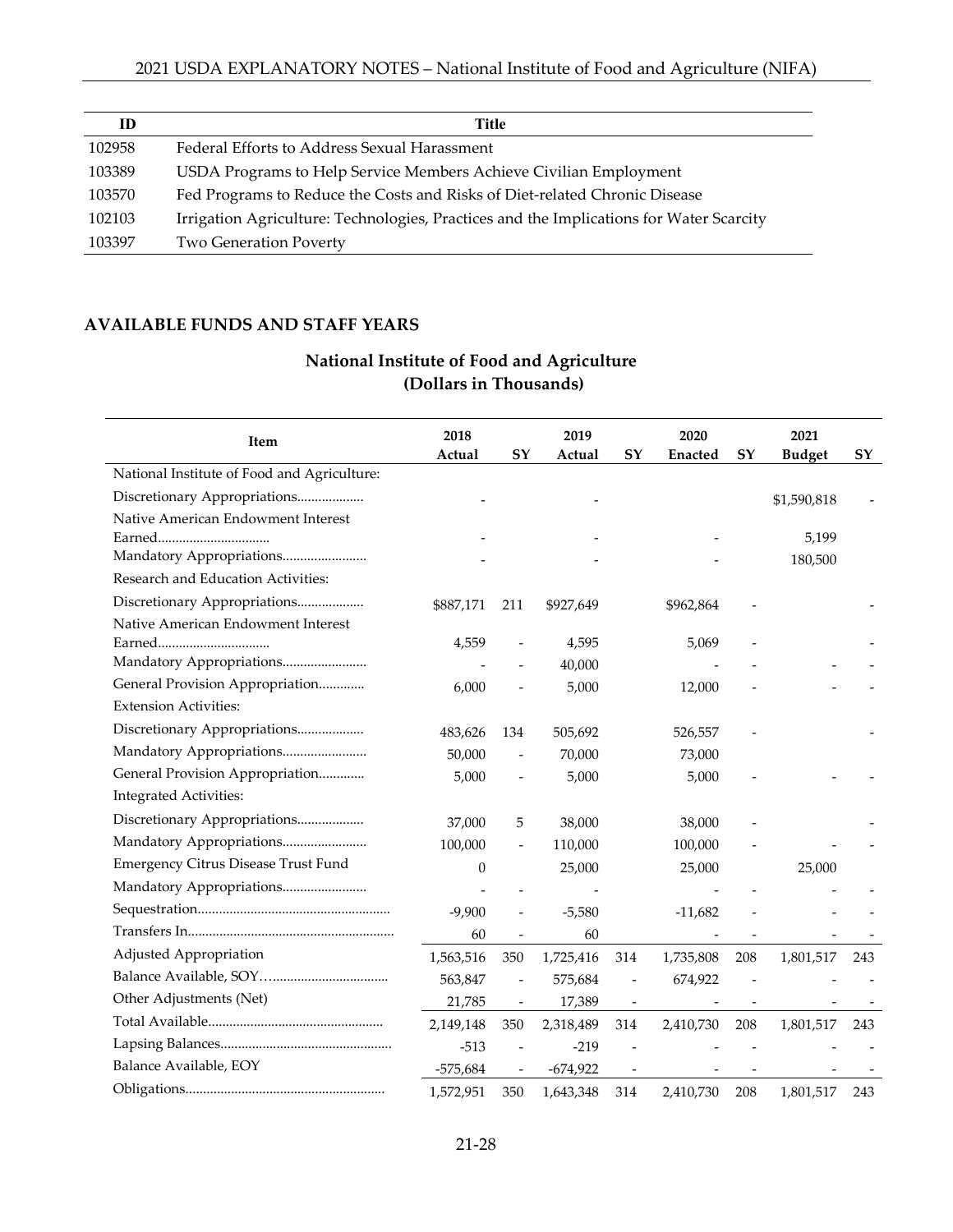| Other Funding:                                                                          |           |                          |           |                          |           |                          |           |     |
|-----------------------------------------------------------------------------------------|-----------|--------------------------|-----------|--------------------------|-----------|--------------------------|-----------|-----|
| Biodiesel Fuel Education Program                                                        | 934       |                          |           |                          |           |                          |           |     |
| Community Food Projects Program                                                         | 9,000     | $\overline{\phantom{a}}$ | 4,000     | $\overline{\phantom{a}}$ | 5,000     | $\overline{\phantom{a}}$ | 5,000     |     |
| Total, Other Funding                                                                    | 9,934     | $\overline{\phantom{a}}$ | 4,000     | $\overline{\phantom{m}}$ | 5,000     | $\overline{\phantom{a}}$ | 5,000     |     |
| Balance Available, SOY                                                                  |           |                          |           |                          |           |                          |           |     |
| Other Adjustments (Net)                                                                 |           |                          |           |                          |           |                          |           |     |
|                                                                                         | 9,934     |                          | 4,000     | $\overline{\phantom{0}}$ | 5,000     | $\overline{\phantom{a}}$ | 5,000     |     |
|                                                                                         |           |                          |           |                          |           |                          |           |     |
|                                                                                         |           |                          |           |                          |           |                          |           |     |
|                                                                                         | 9,934     | $\overline{\phantom{m}}$ | 4,000     | $\overline{\phantom{m}}$ | 5,000     | $\overline{\phantom{a}}$ | 5,000     |     |
| Subtotal Obligations, NIFA                                                              | 1,582,885 | 350                      | 1,647,348 | 314                      | 2,415,730 | 208                      | 1,806,517 | 243 |
| Ob. Under Other USDA Appr.:                                                             |           |                          |           |                          |           |                          |           |     |
| Research and Education Activities:                                                      |           |                          |           |                          |           |                          |           |     |
| <b>Agricultural Research Service:</b>                                                   |           |                          |           |                          |           |                          |           |     |
| Biotechnology Risk Assessment                                                           | 1,498     |                          | 1,436     |                          | 1,498     |                          |           |     |
| National Atmospheric Deposition                                                         |           |                          |           |                          |           |                          |           |     |
| Program                                                                                 | 5         |                          | 5         |                          | 5         |                          |           |     |
| Forest Service:                                                                         |           |                          |           |                          |           |                          |           |     |
| National Atmospheric Deposition                                                         |           |                          |           |                          |           |                          |           |     |
|                                                                                         | 198       |                          | 203       |                          | 198       |                          |           |     |
| Biotechnology Risk Assessment                                                           | 108       |                          | 108       |                          | 108       |                          |           |     |
| Various agencies sharing cost of the USDA<br>Small Business Innovation Research Program |           |                          |           |                          |           |                          |           |     |
| (SBIR)                                                                                  | 2,827     |                          | 3,943     |                          | 4,746     |                          | 4,746     |     |
| Various research agencies sharing cost of the                                           |           |                          |           |                          |           |                          |           |     |
| Current Research Information System (CRIS)                                              |           |                          |           |                          |           |                          |           |     |
|                                                                                         |           |                          | 636       |                          | 636       |                          | 650       |     |
| Subtotal Ob. Under Other USDA                                                           | 4,636     |                          | 6,331     |                          | 7,191     |                          | 5,396     |     |
| <b>Extension Activities:</b>                                                            |           |                          |           |                          |           |                          |           |     |
| Farm Service Agency:                                                                    |           |                          |           |                          |           |                          |           |     |
| Farm Stress Training and Assistance                                                     | 500       |                          |           |                          |           |                          |           |     |
| Subtotal Extension Activities:                                                          | 500       |                          |           |                          |           |                          |           |     |
| Total Ob. Under Other USDA Appro.:                                                      | 5,136     |                          | 6,331     |                          | 7,191     |                          | 5,396     |     |
| Other Federal Funds:                                                                    |           |                          |           |                          |           |                          |           |     |
| Research and Education Activities:                                                      |           |                          |           |                          |           |                          |           |     |
| <b>US Air Force</b>                                                                     |           |                          |           |                          |           |                          |           |     |
| Family Advocacy Program                                                                 | 2,343     |                          |           |                          |           |                          |           |     |
| <b>US Air Force</b>                                                                     |           |                          |           |                          |           |                          |           |     |
|                                                                                         | 1,588     |                          |           |                          |           |                          |           |     |
| Department of Commerce                                                                  |           |                          |           |                          |           |                          |           |     |
| NOAA National Atmospheric Deposition                                                    |           |                          |           |                          |           |                          |           |     |
| Program<br>Department of Defense:                                                       | 165       |                          | 88        |                          | 101       |                          | 101       |     |
| Professional Development Delivery                                                       |           |                          |           |                          |           |                          |           |     |
| Model                                                                                   | 661       |                          |           |                          |           |                          |           |     |
| Department of Interior:                                                                 |           |                          |           |                          |           |                          |           |     |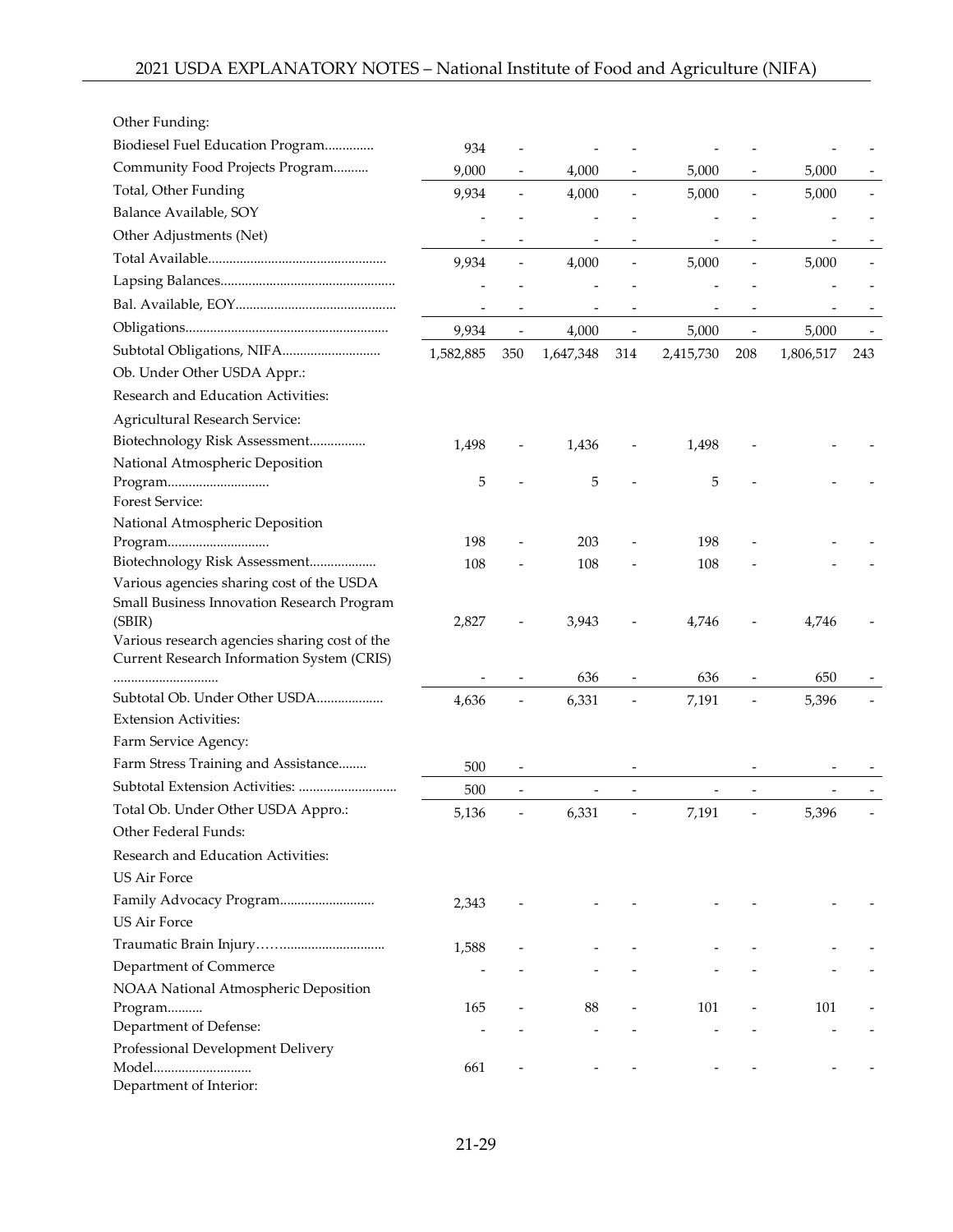| Geological Survey, National Atmospheric      |           |                          |           |                          |           |                              |           |     |
|----------------------------------------------|-----------|--------------------------|-----------|--------------------------|-----------|------------------------------|-----------|-----|
| Deposition Program                           | 581       |                          | 581       |                          | 531       |                              | 531       |     |
| National Park Service, National Trends       |           |                          |           |                          |           |                              |           |     |
| Network (NPS)                                | 415       |                          | 350       |                          | 411       |                              | 411       |     |
| Bureau of Land Management, National          |           |                          |           |                          |           |                              |           |     |
| Atmospheric Deposition                       |           |                          |           |                          |           |                              |           |     |
| Program                                      | 35        | $\overline{\phantom{m}}$ | 39        | $\overline{\phantom{a}}$ | 39        | $\qquad \qquad \blacksquare$ | 39        |     |
| Subtotal, Research                           | 5,788     |                          | 1,062     |                          | 1,082     | $\frac{1}{2}$                | 1,082     |     |
| <b>Extension Activities:</b>                 |           |                          |           |                          |           |                              |           |     |
| Department of Defense:                       |           |                          |           |                          |           |                              |           |     |
| Army Substance Abuse Program, Ft-Sam         | 327       |                          | 333       |                          | 327       |                              | 327       |     |
| Army/4-H Military Partnership                |           |                          |           |                          |           |                              |           |     |
| Army - New Parent Support Program (NPSP)     | 312       |                          |           |                          |           |                              |           |     |
|                                              | 2,600     |                          |           |                          |           |                              |           |     |
| Air Force - Airmen Family Readiness          | 500       |                          |           |                          |           |                              |           |     |
| Air Force Partnership & Outreach and         |           |                          |           |                          |           |                              |           |     |
| Support                                      |           |                          |           |                          |           |                              |           |     |
| Clearinghouse for Military Family            |           |                          |           |                          |           |                              |           |     |
| Readiness                                    | 2,635     |                          | 5,953     |                          | 2,635     | $\qquad \qquad -$            | 2,635     |     |
| Family Advocacy Program Incident             |           |                          |           |                          |           |                              |           |     |
| Determination Committee                      | 2,693     |                          |           |                          |           |                              |           |     |
|                                              | 249       |                          |           |                          |           |                              |           |     |
| Military Family Learning Network             | 2,435     |                          | 2,480     | $\overline{\phantom{0}}$ | 2,435     | $\overline{\phantom{a}}$     | 2,435     |     |
| Military Family Learning Networks Leadership |           |                          |           |                          |           |                              |           |     |
| & Core Support                               |           |                          |           |                          |           |                              |           |     |
| Project Youth Extension Services             | 1,000     |                          | 1,000     |                          | 1,000     |                              | 1,000     |     |
|                                              | 660       |                          | 770       |                          | 660       |                              | 660       |     |
|                                              | 770       |                          | 770       |                          | 770       |                              | 770       |     |
| Substance Abuse Program Joint Base San       |           |                          |           |                          |           |                              |           |     |
| Antonio, TX                                  |           |                          |           |                          |           |                              |           |     |
| Suicide Prevention Professional Development  | 351       |                          |           |                          |           |                              |           |     |
|                                              | 3,300     | $\overline{\phantom{m}}$ | 3,300     |                          | 3,300     |                              | 3,300     |     |
| Yellow Ribbon Reintegration Program          |           |                          |           |                          |           |                              |           |     |
| Metric                                       | 600       |                          | 650       |                          | 600       |                              | 600       |     |
| Department of Housing and Urban Development  |           |                          |           |                          |           |                              |           |     |
| Promoting IPM in Affordable Housing          | 400       |                          | 400       |                          | 400       |                              | 400       |     |
| Healthy Homes                                | 350       |                          | 500       |                          | 350       |                              | 350       |     |
| Department of Navy                           |           |                          |           |                          |           |                              |           |     |
| Navy/4-H Military Partnership and Outreach   |           |                          |           |                          |           |                              |           |     |
| and Support                                  | 2,871     |                          |           |                          |           |                              |           |     |
| Navy Youth Sports and Fitness                |           |                          |           |                          |           |                              |           |     |
|                                              |           |                          |           |                          |           |                              |           |     |
|                                              |           |                          |           |                          | 3,500     |                              | 3,500     |     |
| Subtotal, Extension                          | 22,053    | $\overline{\phantom{a}}$ | 16,156    | $\qquad \qquad -$        | 15,977    | $\qquad \qquad -$            | 15,977    |     |
| Total NIFA Other Federal Funds               | 27,841    | $\overline{\phantom{m}}$ | 17,218    | $\overline{\phantom{m}}$ | 17,059    | $\overline{\phantom{0}}$     | 17,059    |     |
| Total, NIFA                                  | 1,605,928 | 350                      | 1,666,897 | 314                      | 2,434,980 | 208                          | 1,823,972 | 243 |
|                                              |           |                          |           |                          |           |                              |           |     |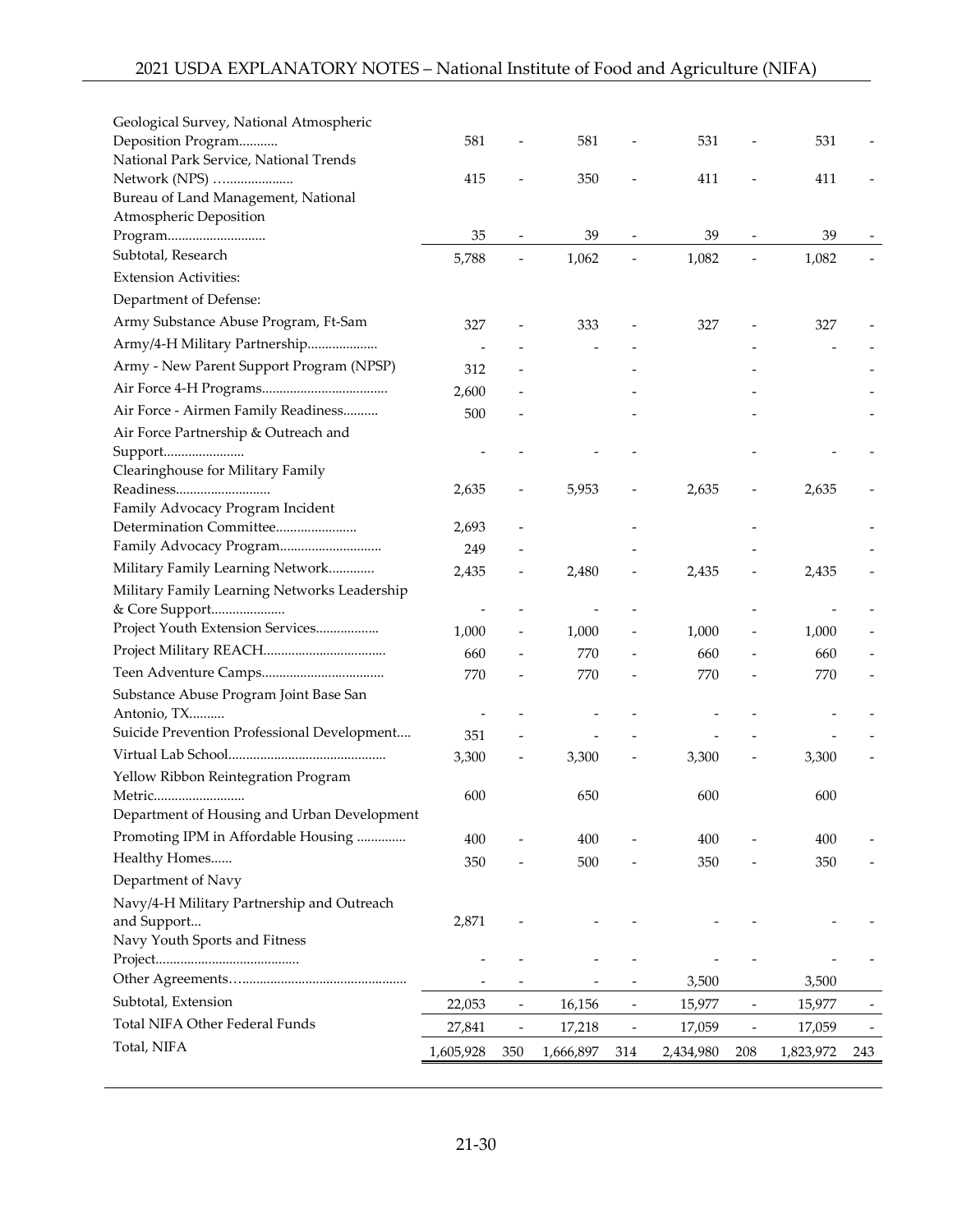| Item                  | D.C. | Field                    | 2018   | D.C. | Field                    | 2019   | D.C.                     | Field | 2020    | D.C.                     | Field | 2021          |
|-----------------------|------|--------------------------|--------|------|--------------------------|--------|--------------------------|-------|---------|--------------------------|-------|---------------|
|                       |      |                          | Actual |      |                          | Actual |                          |       | Enacted |                          |       | <b>Budget</b> |
|                       |      |                          | Total  |      |                          | Total  |                          |       | Total   |                          |       | Total         |
| <b>SES</b>            | 8    |                          | 8      | 8    |                          | 8      |                          | 7     | 8       |                          | 7     | 8             |
| $GS-15$               | 75   | ۰                        | 75     | 75   | $\overline{\phantom{a}}$ | 75     | 10                       | 65    | 75      | 10                       | 65    | 75            |
| $GS-14$               | 57   |                          | 57     | 57   | $\overline{\phantom{a}}$ | 57     | 1                        | 56    | 57      | 1                        | 56    | 57            |
| $GS-13$               | 68   | -                        | 68     | 68   | $\overline{\phantom{a}}$ | 68     | 2                        | 66    | 68      | $\overline{c}$           | 66    | 68            |
| $GS-12$               | 83   |                          | 83     | 83   | $\overline{\phantom{a}}$ | 83     | 3                        | 80    | 83      | 3                        | 80    | 83            |
| $GS-11$               | 33   |                          | 33     | 33   | $\overline{\phantom{a}}$ | 33     | $\overline{2}$           | 31    | 33      | $\overline{2}$           | 31    | 33            |
| $GS-10$               | 7    |                          | 7      | 7    | ÷                        | 7      |                          | 7     | 7       |                          | 7     | 7             |
| $GS-9$                | 23   | $\overline{\phantom{a}}$ | 23     | 23   | $\overline{\phantom{a}}$ | 23     | $\overline{\phantom{a}}$ | 23    | 23      | $\overline{\phantom{a}}$ | 23    | 23            |
| $GS-8$                | 14   | -                        | 14     | 14   | $\overline{\phantom{a}}$ | 14     | ۰                        | 14    | 14      | $\overline{\phantom{a}}$ | 14    | 14            |
| $GS-7$                | 28   |                          | 28     | 28   | $\overline{\phantom{a}}$ | 28     | 1                        | 27    | 28      | 1                        | 27    | 28            |
| $GS-6$                | 8    |                          | 8      | 8    |                          | 8      |                          | 8     | 8       |                          | 8     | 8             |
| $GS-5$                | 4    |                          | 4      | 4    |                          | 4      |                          | 3     | 4       |                          | 3     | 4             |
| $GS-4$                | 3    |                          | 3      | 3    |                          | 3      |                          | 3     | 3       |                          | 3     | 3             |
| Other Graded          |      |                          |        |      |                          |        |                          |       |         |                          |       |               |
|                       |      |                          |        |      |                          |        |                          |       |         |                          |       |               |
| Total                 | 412  |                          | 412    | 412  | $\blacksquare$           | 412    | 21                       | 391   | 412     | 21                       | 391   | 412           |
| Permanent             |      |                          |        |      |                          |        |                          |       |         |                          |       |               |
| Unfilled, EOY         | 96   |                          | 96     | 162  | $\blacksquare$           | 162    | $\blacksquare$           | 169   | 169     |                          | 70    | 70            |
| Total Perm. FT        |      |                          |        |      |                          |        |                          |       |         |                          |       |               |
| EOY                   | 316  |                          | 316    | 250  |                          | 250    | 21                       | 222   | 243     | 21                       | 321   | 342           |
| <b>Staff Year Est</b> | 350  | ÷                        | 350    | 314  | $\overline{a}$           | 314    | 17                       | 191   | 208     | 17                       | 226   | 243           |

# **PERMANENT POSITIONS BY GRADE AND STAFF YEAR**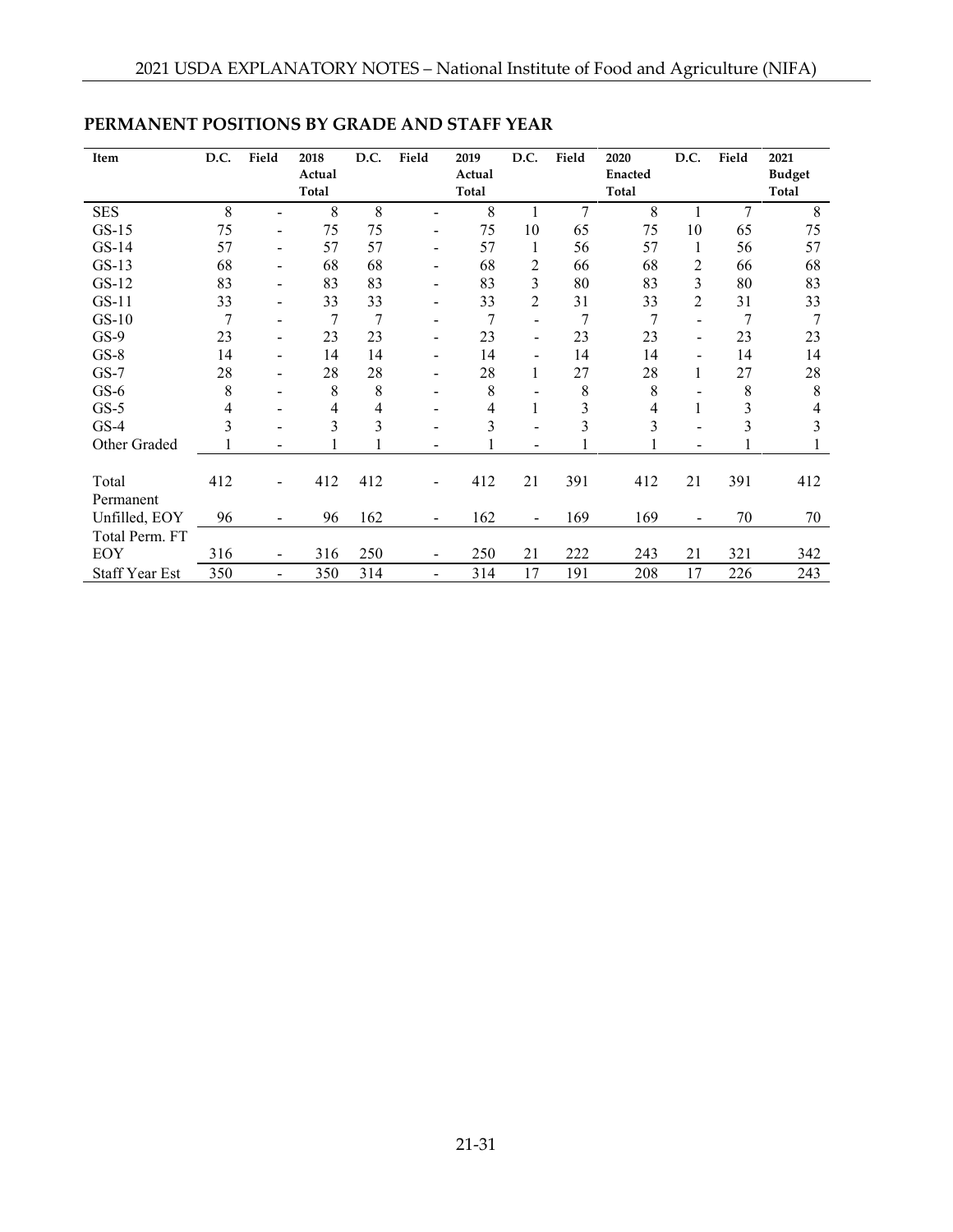# **SHARED FUNDING PROJECTS**

| <b>Item</b>                                       | 2018           | 2019   | 2020                     | 2021           |
|---------------------------------------------------|----------------|--------|--------------------------|----------------|
|                                                   | Actual         | Actual | <b>Enacted</b>           | <b>Budget</b>  |
| <b>Working Capital Fund:</b>                      |                |        |                          |                |
| Administration:                                   |                |        |                          |                |
|                                                   | 58             | 37     | 62                       | 62             |
|                                                   | 300            | 290    | 328                      | 336            |
|                                                   | 34             | 34     | 29                       | 29             |
| Human Resources Enterprise Management Systems     | 6              | 9      | 9                        | 9              |
| Subtotal                                          | 398            | 370    | 428                      | 437            |
| Communications:                                   |                |        |                          |                |
|                                                   | 38             | 22     | 28                       | 26             |
| Finance and Management:                           |                |        |                          |                |
|                                                   | 109            | 104    | 97                       | 90             |
|                                                   | 610            | 1,925  | 2,226                    | 1,989          |
|                                                   | 128            | 101    | 137                      | 112            |
|                                                   | 847            | 2,130  | 2,460                    | 2,191          |
| Information Technology:                           |                |        |                          |                |
|                                                   | 410            | 583    | 670                      | 700            |
|                                                   | 583            | 602    | 1,128                    | 1,086          |
|                                                   | 201            | 190    | 526                      | 534            |
|                                                   |                |        |                          |                |
|                                                   | 1,194          | 1,375  | 2,324                    | 2,320          |
|                                                   | 33             | 11     | 11                       | 12             |
|                                                   | 2,510          | 3,908  | 5,251                    | 4,986          |
| <b>Department-Wide Shared Cost Programs:</b>      |                |        |                          |                |
|                                                   | 2              |        | $\overline{\phantom{a}}$ |                |
|                                                   |                |        | 21                       | 15             |
|                                                   | 26             | 27     | 28                       | 28             |
|                                                   | 3              |        |                          |                |
|                                                   | $\overline{2}$ | 2      | 2                        |                |
|                                                   | 11             | 11     | 11                       | 11             |
|                                                   | 22             | 20     | 13                       |                |
|                                                   | 2              |        |                          |                |
|                                                   | 7              | 6      | 6                        | 6              |
|                                                   | 7              | 9      | 11                       | 11             |
|                                                   | 37             | 37     | 21                       | 23             |
|                                                   | 16             | 15     | 16                       | 16             |
|                                                   | 5              | 4      | 4                        | $\overline{4}$ |
|                                                   |                |        | 19                       | 19             |
|                                                   | 4              |        |                          |                |
| Total, Department-Wide Reimbursable Programs      | 144            | 131    | 152                      | 133            |
| E-Gov:                                            |                |        |                          |                |
| Budget Formulation and Execution Line of Business | 3              | 3      | 3                        | 4              |
|                                                   | 8              | 8      |                          |                |
|                                                   | 17             | 14     | 9                        | 9              |
|                                                   |                |        | 1                        |                |
|                                                   | 13             | 13     | 13                       | 13             |
|                                                   |                |        | 48                       | 48             |
|                                                   | 359            | 344    | 329                      | 329            |
|                                                   | 1              |        | 1                        |                |
|                                                   | 55             | 59     | 40                       | 40             |
|                                                   | 457            | 443    | 444                      | 445            |
|                                                   | 3,111          | 4,482  | 5,847                    | 5,564          |
|                                                   |                |        |                          |                |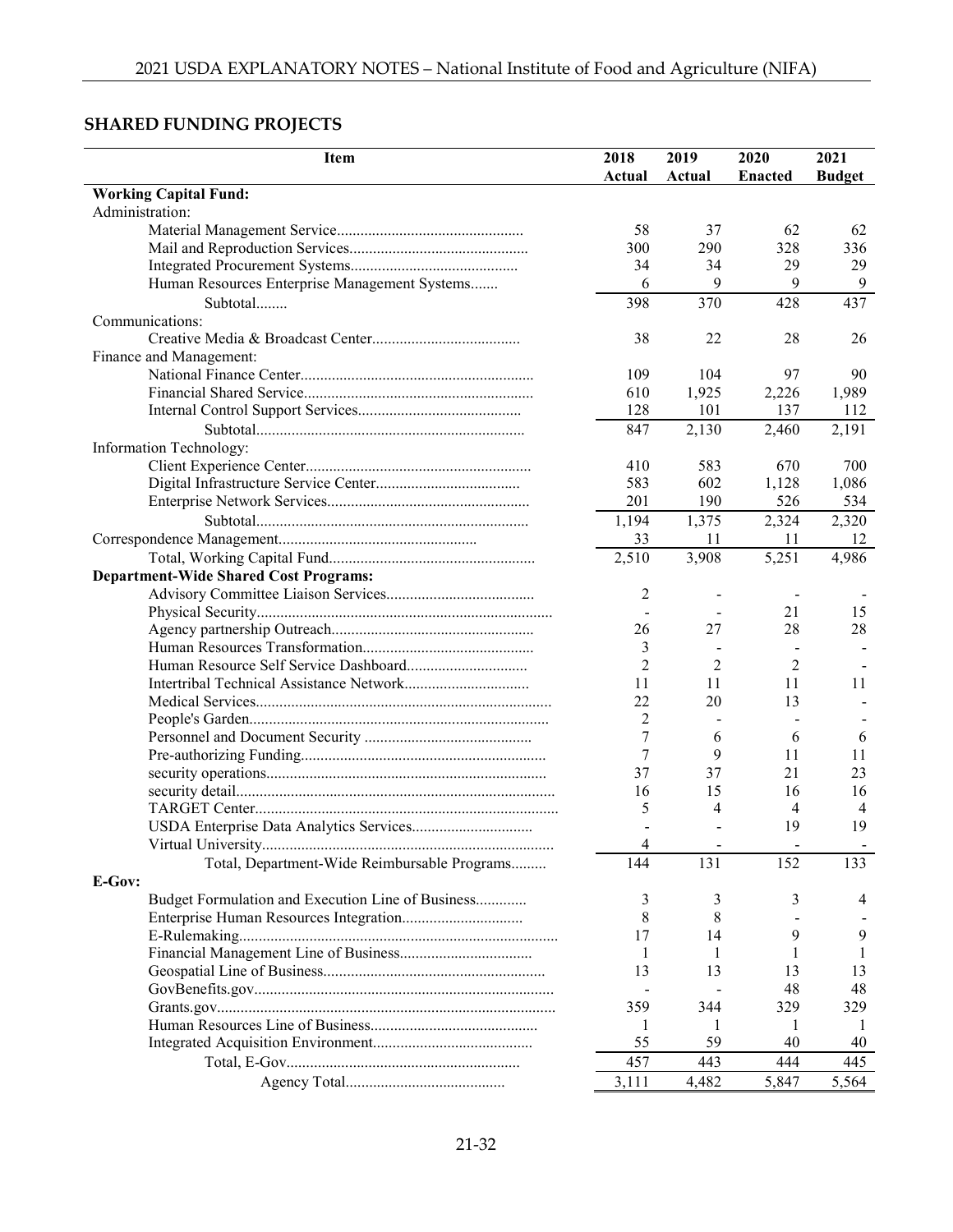# NATIONAL INSTITUTE OF FOOD AND AGRICULTURE

#### **LEAD-OFF TABULAR STATEMENT National Institute of Food and Agriculture**

| National Institute of Food and Agriculture       |                    |
|--------------------------------------------------|--------------------|
|                                                  | \$1,527,421,000    |
|                                                  | 63,397,000         |
|                                                  | 1,590,818,000      |
|                                                  |                    |
| <b>Research and Education Activities Account</b> |                    |
|                                                  | $(\$962,864,000)$  |
|                                                  | $(-962, 864, 000)$ |
|                                                  | $\mathbf{0}$       |
|                                                  |                    |
| <b>Extension Activities Account</b>              |                    |
|                                                  | $(\$526,557,000)$  |
|                                                  | $(-526, 557, 000)$ |
|                                                  | $\mathbf{0}$       |
|                                                  |                    |
| <b>Integrated Activities Account</b>             |                    |
|                                                  | (\$38,000,000)     |
|                                                  | $(-38,000,000)$    |
|                                                  | $\mathbf{0}$       |
|                                                  |                    |

#### **APPROPRIATIONS LANGUAGE**

The appropriations language follows (new language underscored; deleted matter enclosed in brackets):

National Institute of Food and Agriculture

For payments to agricultural experiment stations, for cooperative forestry and other research, for facilities, for payments to States, the District of Columbia, Puerto Rico, Guam, the Virgin Islands, Micronesia, the Northern Marianas, and American Samoa for cooperative extension activities, for integrated activities, for research, education, and extension grant programs, including necessary administrative expenses, and for other expenses, \$1,590,818,000: *Provided*, That \$677,894,000, to remain available until expended, shall be for research grants for 1994 institutions, education grants for 1890 institutions, the agriculture and food research initiative, veterinary medicine loan repayment, grants management systems, Hispanic serving institutions education grants, tribal colleges education equity grants, extension services at 1994 institutions, and facility improvements at 1890 institutions: *Provided further,* That each institution eligible to receive funds under the Evans-Allen program receives no less than \$1,000,000: *Provided further*, That \$5,000,000, to remain available until September 30, 2022, shall be available to provide competitive grants for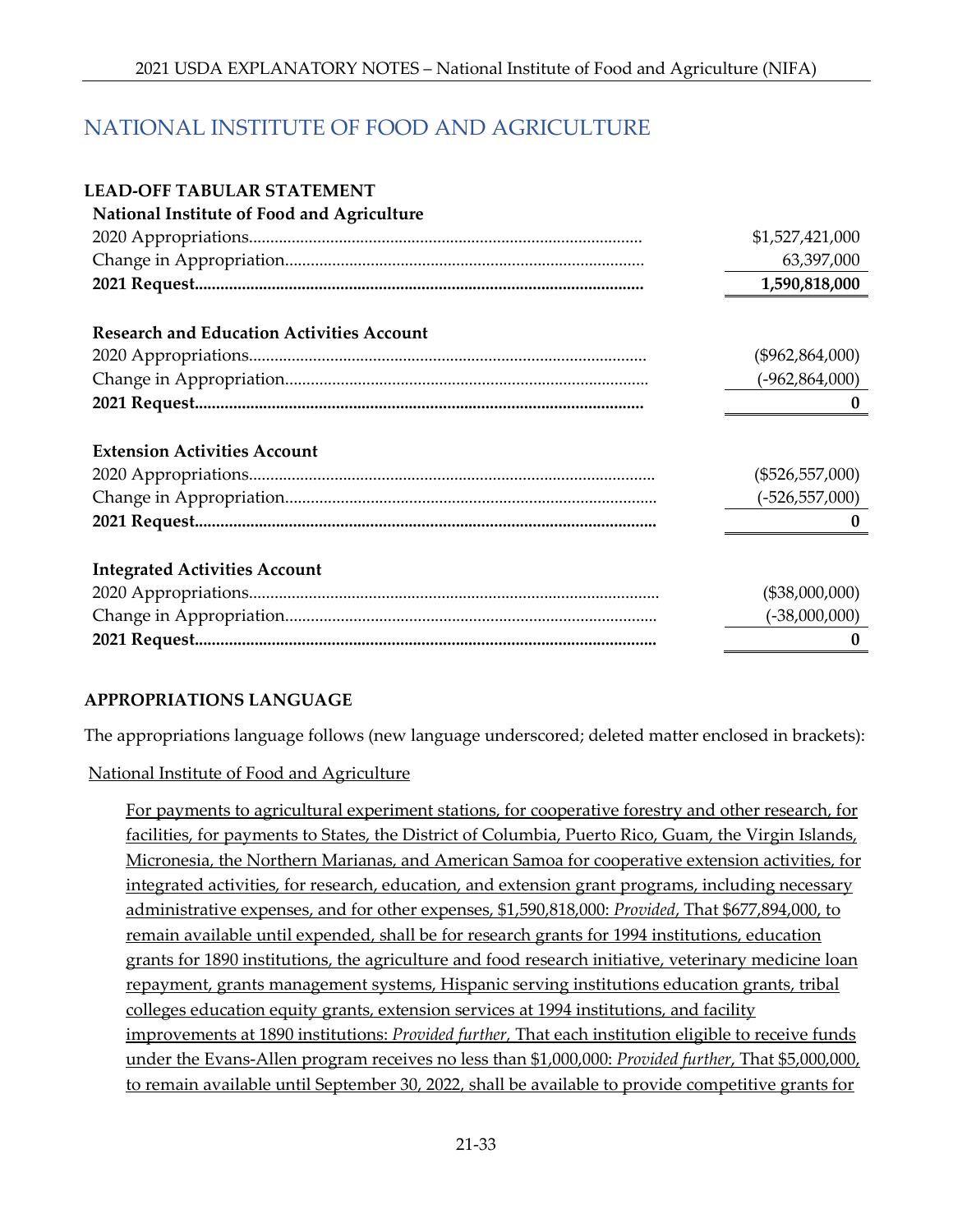food and agricultural sciences at Alaska, Hawaii, and Insular area institutions: *Provided further*, That funds for education grants for 1890 institutions shall be made available to institutions eligible to receive funds under 7 U.S.C. 3221 and 3222: *Provided further*, That not more than 5 percent of the amounts made available by this or any other Act to carry out the Agriculture and Food Research Initiative under 7 U.S.C. 3157 may be retained by the Secretary of Agriculture to pay administrative costs incurred by the Secretary in carrying out that authority: *Provided further*, That institutions eligible to receive funds under 7 U.S.C. 3221 for cooperative extension shall receive not less than \$1,000,000: *Provided further*, That funds for cooperative extension under sections 3(b) and (c) of the Smith-Lever Act (7 U.S.C. 343(b) and (c)) and section 208(c) of Public Law 93–471 shall be available for retirement and employees' compensation costs for extension agents: *Provided further*, That funds for the Food and Agriculture Defense Initiative shall remain available until September 30, 2022: *Provided further,* That notwithstanding any other provision of law, indirect costs shall not be charged against any Extension Implementation Program Area grant awarded under the Crop Protection/Pest Management Program (7 U.S.C. 7626).

For the Native American Institutions Endowment Fund authorized by Public Law 103-382 (7 U.S.C. 301 note), \$11,857,000, to remain available until expended.

#### [Extension activities]

[For payments to States, the District of Columbia, Puerto Rico, Guam, the Virgin Islands, Micronesia, the Northern Marianas, and American Samoa, \$526,557,000, which shall be for the purposes, and in the amounts, specified in the table titled "National Institute of Food and Agriculture, Extension Activities" in the explanatory statement described in section 4 (in the matter preceding division A of this consolidated Act): Provided, That funds for facility improvements at 1890 institutions shall remain available until expended: Provided further, That institutions eligible to receive funds under 7 U.S.C. 3221 for cooperative extension receive no less than \$1,000,000: Provided further, That funds for cooperative extension under sections 3(b) and (c) of the Smith-Lever Act (7 U.S.C. 343(b) and (c)) and section 208(c) of Public Law 93-471 shall be available for retirement and employees' compensation costs for extension agents.]

#### [Research and education activities]

[For payments to agricultural experiment stations, for cooperative forestry and other research, for facilities, and for other expenses, \$962,864,000, which shall be for the purposes, and in the amounts, specified in the table titled "National Institute of Food and Agriculture, Research and Education Activities" in the explanatory statement described in section 4 (in the matter preceding division A of this consolidated Act): Provided, That funds for research grants for 1994 institutions, education grants for 1890 institutions, capacity building for non-land-grant colleges of agriculture, the agriculture and food research initiative, veterinary medicine loan repayment, multicultural scholars, graduate fellowship and institution challenge grants, and grants management systems shall remain available until expended: Provided further, That each institution eligible to receive funds under the Evans-Allen program receives no less than \$1,000,000: Provided further, That funds for education grants for Alaska Native and Native Hawaiian-serving institutions be made available to individual eligible institutions or consortia of eligible institutions with funds awarded equally to each of the States of Alaska and Hawaii: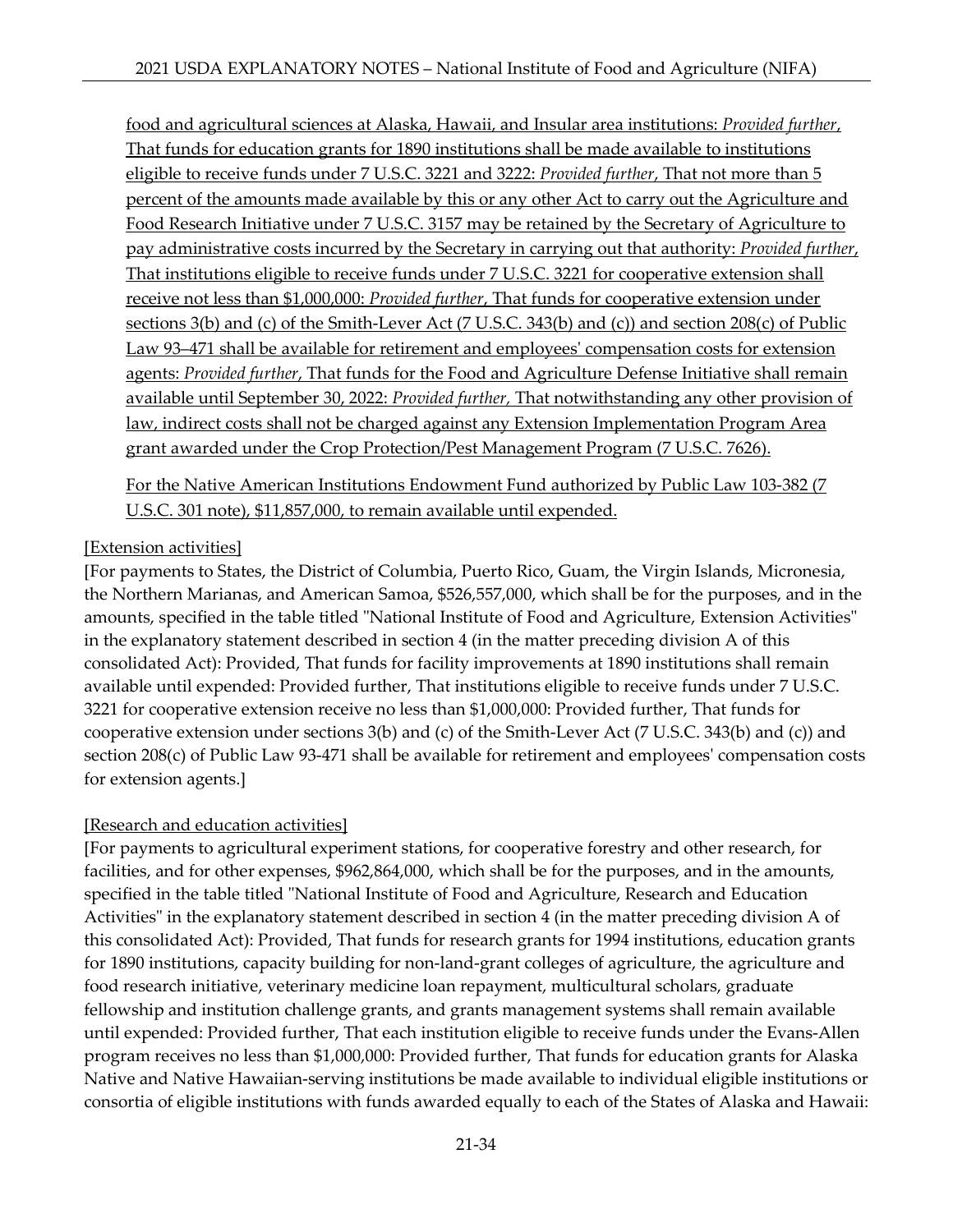Provided further, That funds for education grants for 1890 institutions shall be made available to institutions eligible to receive funds under 7 U.S.C. 3221 and 3222: Provided further, That not more than 5 percent of the amounts made available by this or any other Act to carry out the Agriculture and Food Research Initiative under 7 U.S.C. 3157 may be retained by the Secretary of Agriculture to pay administrative costs incurred by the Secretary in carrying out that authority.]

#### [Native American Institutions Endowment Fund]

[For the Native American Institutions Endowment Fund authorized by Public Law 103-382 (7 U.S.C. 301 note), \$11,880,000, to remain available until expended.]

### [Integrated activities]

[For the integrated research, education, and extension grants programs, including necessary administrative expenses, \$38,000,000, which shall be for the purposes, and in the amounts, specified in the table titled "National Institute of Food and Agriculture, Integrated Activities" in the explanatory statement described in section 4 (in the matter preceding division A of this consolidated Act): Provided, That funds for the Food and Agriculture Defense Initiative shall remain available until September 30, 2021: Provided further, That notwithstanding any other provision of law, indirect costs shall not be charged against any Extension Implementation Program Area grant awarded under the Crop Protection/Pest Management Program (7 U.S.C. 7626).]

#### Explanation of Change

The 2021 budget proposes a change in language, specifically to eliminate appropriations language contained in separate research and education, extension, and integrated accounts to incorporate the language into one agency account. The change creates a new appropriations language paragraph for a single merged National Institute of Food and Agriculture account and retains the Native American Institutions Endowment Fund in the Research and Education Activities account. It also deletes the remaining language contained in separate Research and Education, Extension, and Integrated Activities accounts while incorporating the language into one agency account.

In 1994, the Extension Service (ES) and Cooperative State Research Service (CSRS) were merged into the Cooperative State Research, Education, and Extension Service (CSREES) which in 2009 became the National Institute of Food and Agriculture as required by the 2008 Farm Bill. ES and CSRS each had their own appropriations account. After the 1994 merger, the ES account was renamed Extension Activities and the CSRS account was renamed Research and Education Activities. The 1998 Farm Bill established a new Integrated Research, Education, and Extension Competitive Grants Program (Section 406). An Integrated Activities account was established in FY 2000 for programs funded under this authority. Since then NIFA has been working to integrate research, education, and extension activities across many of its programs. In 2012, changes were made in the Congressional appropriations process to streamline the NIFA accounts so that the bill language was less cumbersome. The Committee's changes also incorporated the report table into the bill by reference, making it easier to identify the specific funded programs along with their funding amounts and program authorizations. Building upon the need to further simplify the appropriations language and clearly identify all NIFA-funded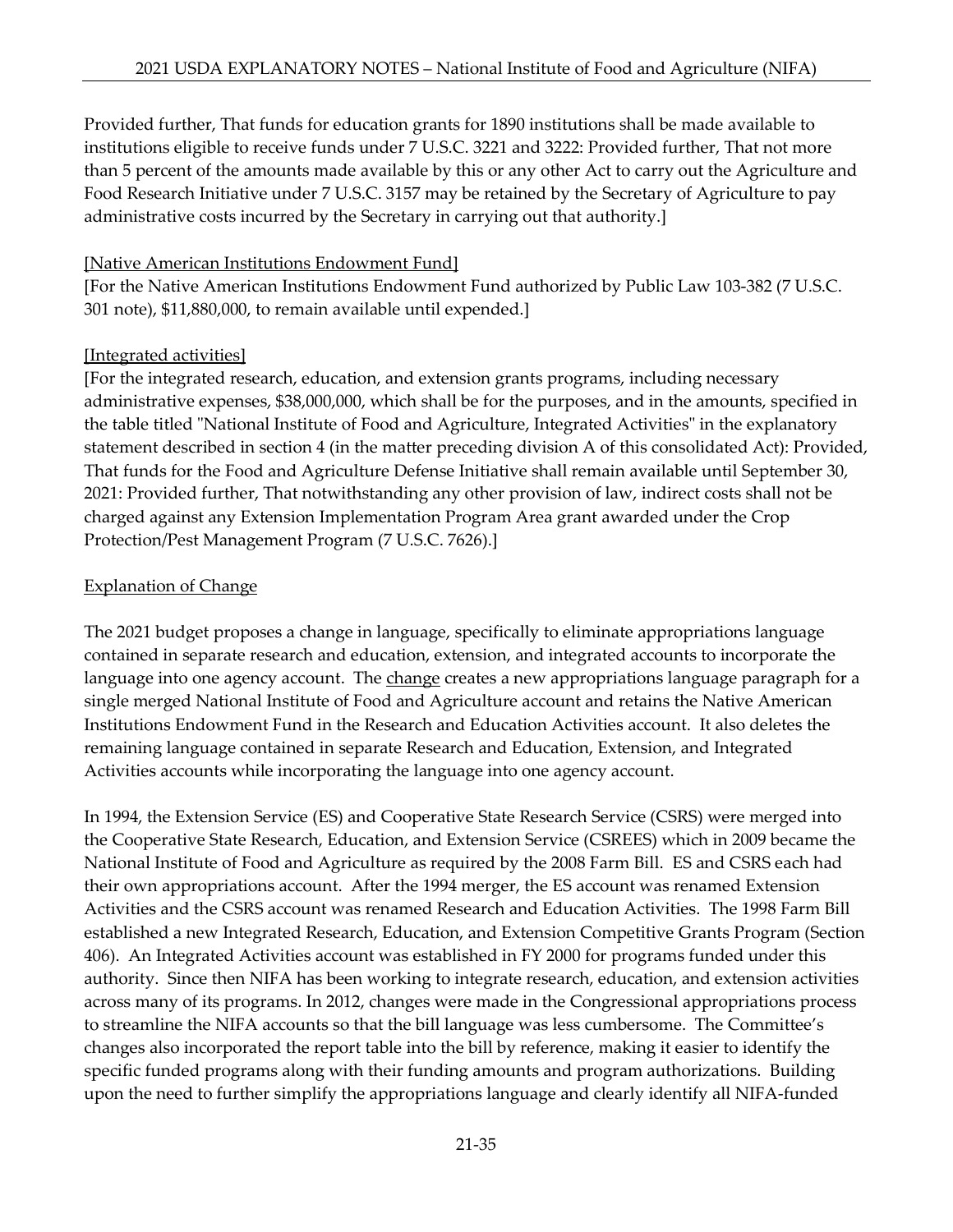programs, NIFA proposes to organize the funding lines within a single NIFA account rather than the current three separate accounts.

Merging all funding lines within a single account structure will mirror the organization as a National Institute with a unified mission and offer opportunities to streamline administration of funds. Having a single appropriation account will reduce the complexity of the account structure by reducing the number of financial accounts by at least half. This will contribute to simplifying operational procedures and reduce staff time that is currently dedicated to managing multiple accounts. The change in account structure will not impact the function or funding level of any program, but it will help simplify the management of funds within the financial systems. It will have no effect on the appropriated lines or programs and will not change how NIFA implements funded programs. However, it will reduce the number of accounts that are included in the Congressional bill by eliminating the three older, existing accounts and substituting one consolidated account. The report language would also be simplified to mirror the bill language, reducing Committee staff time needed to draft legislative and report language. The language also requests no-year spending authority for several programs that provide grants to minority-serving institutions. Sometimes projects are completed but have funding remaining on the award. Normally, those annual funds are returned to Treasury because they expire. Changing the programs from annual funds to no-year funding availability will allow unused grant funds to be used for more awards.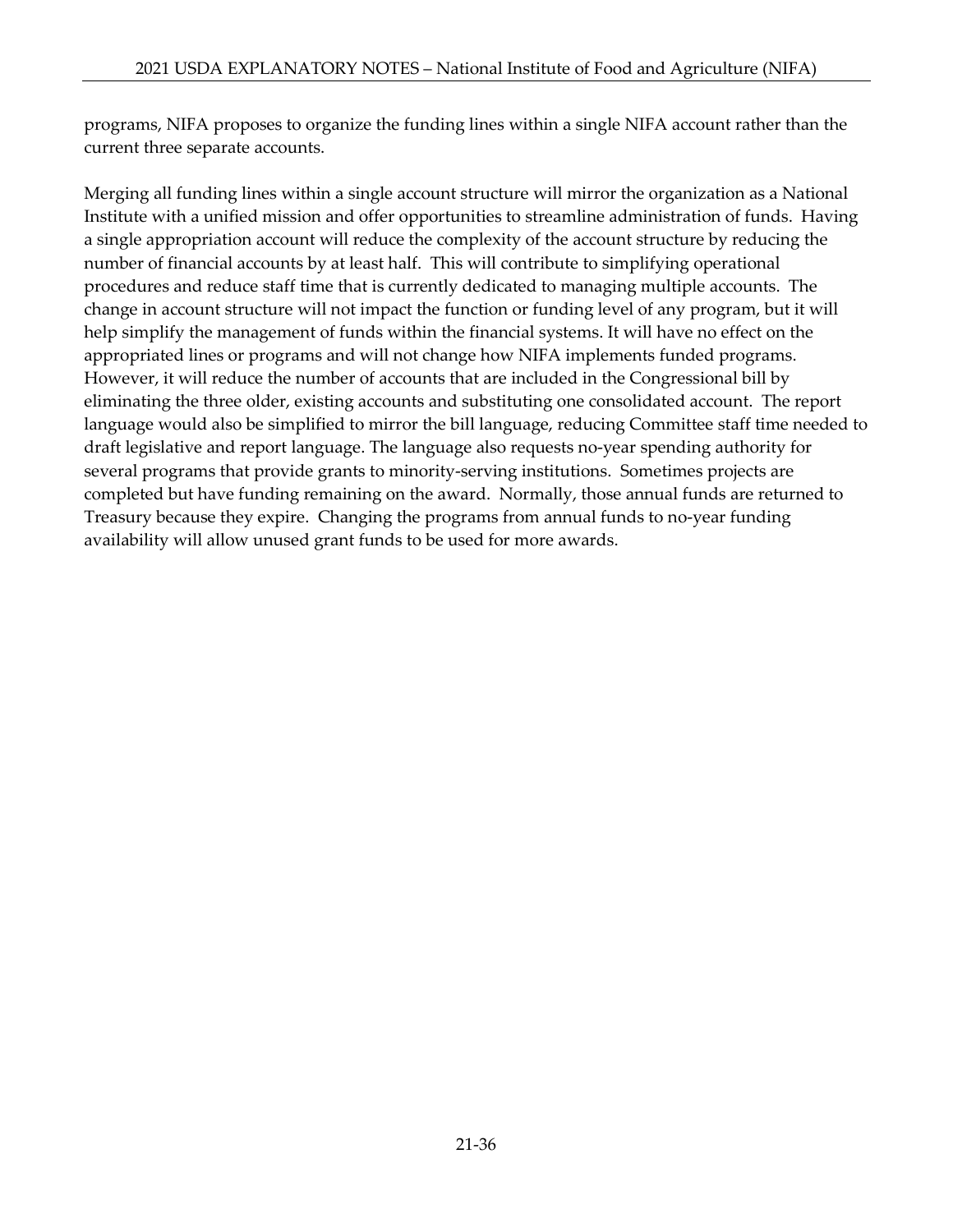# **PROJECT STATEMENT**

|                                                                     |                          | United States Department of Agriculture    |                          |                                    |                          |          |
|---------------------------------------------------------------------|--------------------------|--------------------------------------------|--------------------------|------------------------------------|--------------------------|----------|
|                                                                     |                          | National Institute of Food and Agriculture |                          |                                    |                          |          |
|                                                                     |                          | (Dollars in Thousands)                     |                          |                                    |                          |          |
|                                                                     | 2018                     | 2019                                       | 2020                     | 2021                               | Change from              |          |
|                                                                     | Actual                   | Actual                                     | Enacted                  | <b>Budget Request</b>              | 2020 Estimate            | Chg Key  |
| Program/Activity                                                    | <b>B.A.</b><br><u>SY</u> | <b>B.A.</b><br><u>sy</u>                   | <b>B.A.</b><br><u>SY</u> | <u>sy</u><br><b>B.A.</b>           | <b>B.A.</b><br><u>SY</u> |          |
| Direct Appropriations:                                              | \$243,701                |                                            |                          |                                    |                          |          |
|                                                                     |                          | \$259,000                                  | \$259,000                | \$243,238                          | $$-15,762$               | (1)      |
| McIntire-Stennis Cooperative Forestry Research Progra               | 33.961                   | 36,000                                     | 36,000                   | 28,867                             | $-7,133$                 | (2)      |
| Evans-Allen Payments to 1890 Colleges and Tuskegee I                | 54,185                   | 58,000                                     | 67,000                   | 53,817<br>$\mathbf{0}$             | $-13,183$                | (3)      |
| Animal Health and Disease Research, Section 1433<br>Special Grants: | 4,000                    | 4,000                                      | 4,000                    |                                    | $-4,000$                 | (A)      |
|                                                                     | 11,913                   | 11,913                                     | 11,913                   | 17,000                             | 5,087                    | (4)      |
|                                                                     | 5,255                    | 6,155                                      | 6,155                    | 0                                  | $-6,155$                 | (A)      |
|                                                                     | 17,168                   | 18,068                                     | 18,068                   | 17,000                             | $-1,068$                 |          |
| Alfalfa Forage and Research Program                                 | 2,250                    | 3,000                                      | 3,000                    | 0                                  | $-3,000$                 | (A)      |
|                                                                     | 5,000                    | 5,000                                      | 5,000                    | $\theta$                           | $-5,000$                 | (A)      |
| Supplemental and Alternative Crops, Section 1473D                   | 825                      | 1,000                                      | 1,000                    | $\mathbf{0}$                       | $-1,000$                 | (A)      |
| Farm Business Management and Benchmarking Program                   | 2,000                    | 2,000                                      | 2,000                    | 2,000                              | $\mathbf{0}$             |          |
|                                                                     | 3,000                    | 3,000                                      | 3,000                    | $\mathbf{0}$                       | $-3,000$                 | (A)      |
|                                                                     | $\boldsymbol{0}$         | $\boldsymbol{0}$                           | 5,000                    | $\boldsymbol{0}$                   | $-5,000$                 | (A)      |
|                                                                     | 35,000                   | 37,000                                     | 37,000                   | 37,000                             | $\boldsymbol{0}$         |          |
| Capacity Building for Non-Land Grant Colleges of Agric              | 5,000                    | 5,000                                      | 5,000                    | $\mathbf{0}$                       | $-5,000$                 | (A)      |
| Agriculture and Food Research Initiative                            | 400,000                  | 415,000                                    | 425,000                  | 600,000                            | 175,000                  | (5)      |
| 1994 Institutions Research Program                                  | 3,801                    | 3,801                                      | 3,801                    | 3,800                              | $-1$                     | (6)      |
| Federal Admin - Direct Appropriation:                               |                          |                                            |                          |                                    |                          |          |
|                                                                     | 7,830                    | 7,830                                      | 7,830                    | 7,924                              | 94                       | (7a)     |
| Other General Administration - Research                             | 11,862                   | 11,862                                     | 11,862                   | $\mathbf{0}$                       | $-11,862$                | $(7b)^*$ |
| Single Account - General Administration                             | $\boldsymbol{0}$         | $\boldsymbol{0}$                           | $\boldsymbol{0}$         | 19,346                             | 19,346                   | $(7c)^*$ |
|                                                                     | 19,692                   | 19,692<br>$\overline{\phantom{a}}$         | 19,692<br>$\sim$         | 27,270<br>$\overline{\phantom{a}}$ | 7,578                    |          |
|                                                                     | 829,583                  | 869,561                                    | 893,561                  | 1,012,992                          | 119,431                  |          |
| Higher Education Activities:                                        |                          |                                            |                          |                                    |                          |          |
| Institution Challenge, Multicultural Scholars, and Gradua           | 9,000                    | 9,000                                      | 9,000                    | $\mathbf{0}$                       | $-9,000$                 | (B)      |
|                                                                     | 19,336                   | 19,336                                     | 23,009                   | 19,336                             | $-3,673$                 | (8)      |
|                                                                     | $\boldsymbol{0}$         | ÷,                                         | 5,000                    | 10,000                             | 5,000                    | (9)      |
| Tribal Colleges Education Equity Grants Program                     | 3,439                    | 3,439                                      | 4,000                    | 3,439                              | $-561$                   | (10)     |
| Hispanic Serving Institutions Education Grants Program.             | 9,219                    | 9,219                                      | 11,200                   | 9,219                              | $-1,981$                 | (11)     |
|                                                                     | 900                      | 900                                        | 900                      | $\boldsymbol{0}$                   | $-900$                   | (B)      |
| Veterinary Medical Services Act Program                             | 8,000                    | 8,000                                      | 8,000                    | 8,000                              | $\mathbf{0}$             |          |
| Veterinary Services Grant Program                                   | 2,500                    | 3,000                                      | 3,000                    | $\mathbf{0}$                       | $-3,000$                 | (B)      |
| Competitive Program for Native Alaskans, Native Hawa                | $\mathbf{0}$             | $\mathbf{0}$                               | $\mathbf{0}$             | 5,000                              | 5,000                    | (12)     |
| Alaska Native-Serving and Native Hawaiian-Serving Ins               | 3,194                    | 3,194                                      | 3,194                    | $\mathbf{0}$                       | $-3,194$                 | (12)     |
|                                                                     | 2,000                    | 2,000                                      | 2,000                    | $\mathbf{0}$                       | $-2,000$                 | (12)     |
|                                                                     | 57,588                   | 58,088                                     | 69,303                   | 54,994                             | $-14,309$                |          |
|                                                                     | 887,171                  | 927,649                                    | 962,864                  | 1,067,986                          | 105,122                  |          |
| <b>Extension Activities:</b>                                        |                          |                                            |                          |                                    |                          |          |
|                                                                     | 300,000                  | 315,000                                    | 315,000                  | 299,430                            | $-15,570$                | (14)     |
|                                                                     | 45,620                   | 48,620                                     | 57,000                   | 48,620                             | $-8,380$                 | (15)     |
|                                                                     |                          |                                            |                          |                                    |                          |          |
|                                                                     | 67,934                   | 69,000                                     | 70,000                   | 69,000                             | $-1,000$                 | (17)     |
|                                                                     | 8,395                    | 8,395                                      | 8,395                    | 8,395                              | $\mathbf{0}$             |          |
| New Technologies at Ag Extension                                    | 1,550                    | 1,550                                      | 1,550                    | 1,550                              | $\boldsymbol{0}$         |          |
| Federally Recognized Tribes Extension Program                       | 3,039                    | 3,039                                      | 3,200                    | 3,039                              | $-161$                   | (18)     |
| Farm Safety and Youth Farm Safety Education and C                   | 4,610                    | 4,610                                      | 4,610                    | 4,610                              | $\mathbf{0}$             |          |
|                                                                     | 7,000                    | 8,000                                      | 8,000                    | 8,000                              | $\boldsymbol{0}$         |          |
| Renewable Resources Extension Act                                   | 4,060                    | 4,060                                      | 4,060                    | 4,060                              | $\boldsymbol{0}$         |          |
| Extension Services at the 1994 Institutions                         | 6,446                    | 6,446                                      | 8,000                    | 6,446                              | $-1,554$                 | (19)     |
| Rural Health and Safety Education Program                           | 3,000                    | 3,000                                      | 4,000                    | 3,000                              | $-1,000$                 | (20)     |
| Food Animal Residue Avoidance Database Program                      | 2,500                    | 2,500                                      | 2,500                    | $\boldsymbol{0}$                   | $-2,500$                 | (C)      |
|                                                                     | 19,730                   | 19,730                                     | 20,500                   | 19,730                             | $-770$                   | (21)     |
| Women and Minorities in STEM Fields                                 | 400                      | 400                                        | 400                      | 400                                | $\boldsymbol{0}$         |          |
|                                                                     | 1,000                    |                                            |                          | $\boldsymbol{0}$                   |                          |          |
|                                                                     |                          | 1,000                                      | 1,000                    |                                    | $-1,000$                 | (C)      |
|                                                                     | $\boldsymbol{0}$         | 2,000                                      | 10,000                   | 8,000                              | $-2,000$                 | (16)     |
| Federal Admin (Direct Appropriation)                                |                          |                                            |                          |                                    |                          |          |
|                                                                     | 552                      | 552                                        | 552                      | 552                                | $\boldsymbol{0}$         |          |
|                                                                     | 7,790                    | 7,790                                      | 7,790                    | $\boldsymbol{0}$                   | $-7,790$                 | (7d)     |
|                                                                     | 8,342                    | 8,342                                      | 8,342                    | 552                                | $-7,790$                 |          |
|                                                                     | 483,626                  | 505,692                                    | 526,557                  | 484,832                            | -41,725                  |          |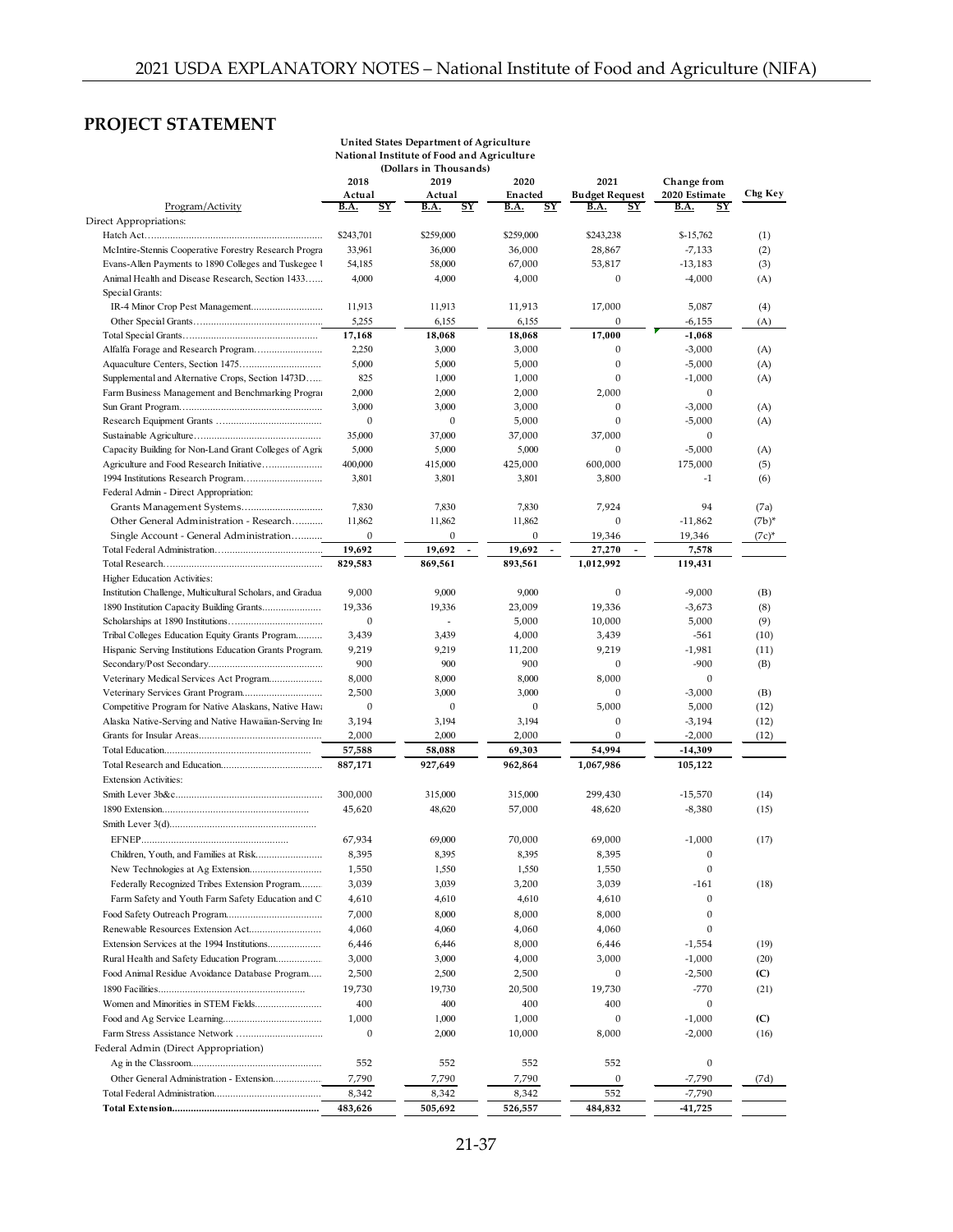| Integrated Activities:                                |                  |                  |                  |                  |                  |      |
|-------------------------------------------------------|------------------|------------------|------------------|------------------|------------------|------|
|                                                       | 2,000            | 2,000            | 2,000            | 2,000            | $\boldsymbol{0}$ |      |
|                                                       | 5,000            | 6,000            | 6,000            | 6,000            | $\boldsymbol{0}$ |      |
| Regional Rural Development Centers Program            | 2,000            | 2,000            | 2,000            | 2,000            | $\mathbf{0}$     |      |
| Food and Agriculture Defense Initiative (Homeland Sec | 8,000            | 8,000            | 8,000            | 8,000            | $\boldsymbol{0}$ |      |
|                                                       | 20,000           | 20,000           | 20,000           | 20,000           | 0                |      |
|                                                       | 37,000           | 38,000           | 38,000           | 38,000           | $\mathbf{0}$     |      |
|                                                       |                  | 1,471,341 314    | 1,527,421 208    | 1,590,818 243    | 63,397 35        |      |
| <b>General Provisions:</b>                            |                  |                  |                  |                  |                  |      |
| Section 753: Relocation and Building Alteration/Rep   | 6,000            | $\boldsymbol{0}$ | $\boldsymbol{0}$ | $\boldsymbol{0}$ | $\mathbf{0}$     |      |
| Section 777: Enhancing Ag Opp Military Veterans i     | 5,000            | 5,000            | 5,000            | 0                | $-5,000$         |      |
| General Provisions-1890 Centers of Excellence         | 0                | 5,000            | 6,000            | $\Omega$         | $-6,000$         |      |
| General Provisions- New Beginnings for Tribal Stud    | $\boldsymbol{0}$ | $\boldsymbol{0}$ | 5,000            | $\mathbf{0}$     | $-5,000$         |      |
| General Provisions- Agriculture Genome to Phenon      | $\boldsymbol{0}$ | $\boldsymbol{0}$ | 1,000            | 0                | $-1,000$         |      |
| Transfers In:                                         |                  |                  |                  |                  |                  |      |
|                                                       | 60               | 60               | $\boldsymbol{0}$ | 0                | $\mathbf{0}$     |      |
|                                                       | 60               | 60               | $\mathbf{0}$     | $\mathbf{0}$     | $\mathbf{0}$     |      |
| <b>Subtotal Appropriation</b>                         | 1,418,857        | 1,481,401        | 1,544,421        | 1,590,818        | 46,397           |      |
| Endowment Funds:                                      |                  |                  |                  |                  |                  |      |
| Native American Endowment Fund                        | (11,880)         | (11,880)         | (11,880)         | (11, 857)        | $(-23)$          |      |
| Native American Endowment - Interest                  | 4,559            | 4,595            | 5,069            | 5,199            | 130              | (13) |
|                                                       | 4,559            | 4,595            | 5,069            | 5,199            | 130              |      |
|                                                       |                  | 1,485,996        | 1,549,490        | 1,596,017        | 46,527           |      |
|                                                       |                  |                  |                  |                  |                  |      |
| Mandatory Funds:                                      |                  |                  |                  |                  |                  |      |
| Food Insecurity Nutrition Program/Gus Schumache       | 23,350           | 45,000           | 45,168           | 48,000           | 2,832            |      |
| Risk Management Education Program                     | 4,670            | 9,380            | 9,410            | 10,000           | 590              |      |
| Beginning Farmers and Ranchers Development Pro        | 18,680           | 15,000           | 14,115           | 17,500           | 3,385            |      |
| Specialty Crop Research Initiative                    | 51,370           | 75,040           | 75,280           | 80,000           | 4,720            |      |
| Emergency Citrus Disease Research and Extension I     | 23,350           | 25,000           | 23,525           | 25,000           | 1,475            |      |
| Organic Research and Extension Initiative             | 18,680           | 20,000           | 18,820           | 25,000           | 6,180            |      |
| Urban, Indoor & Other Emerging Ag Production          | $\boldsymbol{0}$ | 10,000           | $\boldsymbol{0}$ | $\boldsymbol{0}$ | $\boldsymbol{0}$ |      |
| Scholarships for 1890 Students                        | $\mathbf{0}$     | 40,000           | $\mathbf{0}$     | $\boldsymbol{0}$ | $\mathbf{0}$     |      |
| Subtotal, Mandatory Funds                             | 140,100          | 239,420          | 186,318          | 205,500          | 19,182           |      |
|                                                       | 1,563,516 350    | 1,725,416 314    | 1,735,808 208    | 1,801,517 243    | 82,709 35        |      |
| Sequestration                                         | 9,900            | 5,580            | 11,682           | $\boldsymbol{0}$ |                  |      |
| <b>Total Appropriation</b>                            | 1,573,416 350    | 1,730,996 314    | 1,747,490 208    | 1,801,517 243    | 82,709 35        |      |
|                                                       | 563,847          | 575,684          | 674,922          |                  |                  |      |
|                                                       | 563,847          | 575,684          | 674,922          | $\Omega$         | $\Omega$         |      |
|                                                       | $\mathbf{0}$     | $\boldsymbol{0}$ | $\boldsymbol{0}$ | $\Omega$         | $\theta$         |      |
|                                                       | $\boldsymbol{0}$ | $\mathbf{0}$     | $\boldsymbol{0}$ |                  | $\Omega$         |      |
|                                                       | $-9,900$         | $-5,580$         | $-11,682$        | O                | 11,682           |      |
|                                                       | 21,725           | 17,329           | 0                | $\Omega$         | $\boldsymbol{0}$ |      |
|                                                       |                  | 2,318,489 314    | 2,410,730 208    | 1,801,517 243    | -609,213 35      |      |
|                                                       | $-513$           | $-219$           | $\boldsymbol{0}$ | $\boldsymbol{0}$ | $\boldsymbol{0}$ |      |
|                                                       | $-575,684$       | $-674,922$       | $\boldsymbol{0}$ | $\mathbf{0}$     | $\boldsymbol{0}$ |      |
|                                                       |                  | \$1,643,348 314  | 2,410,730 208    | 1,801,517 243    | $-609,213$ 35    |      |

\*Note: The sum of changes shown in Justification items 7b and 7c (net +\$7.484 million) equal the sum of the -\$11,862 for Other General Administration – Research and +\$19,346 for the merged Single Account – General Administration funding lines shown on the Project Statement.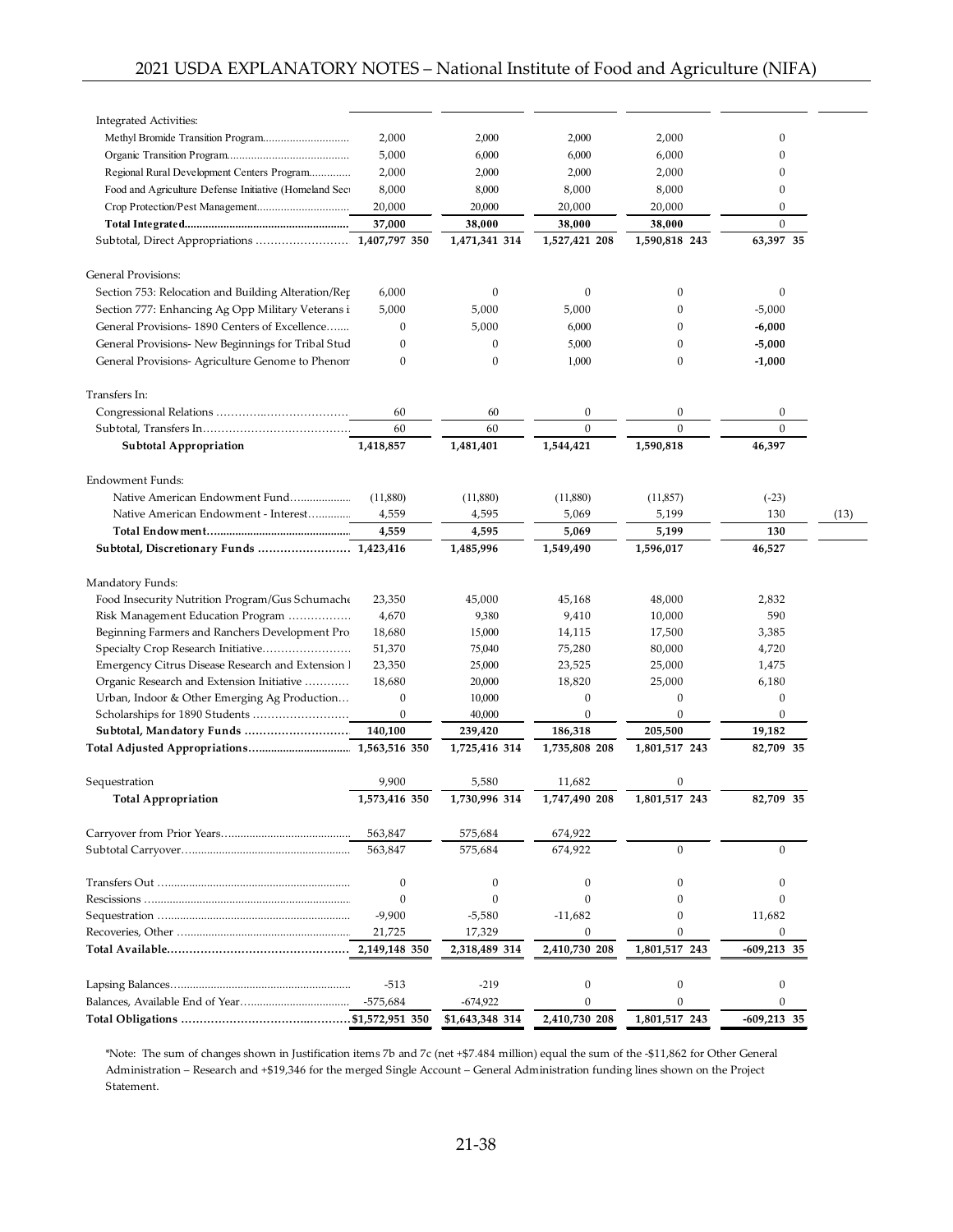## **JUSTIFICATIONS OF INCREASES/DECREASES**

1. A decrease of \$15,762,000 for Hatch Act (\$259,000,000 available in 2020).

Hatch base capacity funds are used to support continuing agricultural research at 1862 Land-Grant Universities (LGUs) and State Agricultural Experiment Stations (SAES). Hatch funds are used to conduct original research, investigations, and experiments bearing directly on and contributing to the establishment and maintenance of a vibrant agricultural industry in the U.S. Hatch funded scientists undertake research on the problems of agriculture in its broadest aspects, which serve to develop and improve rural communities. Much of the research supported with Hatch funds at the State level is not amenable to support by competitive grants or funding from private/corporate interests. For example, plant and animal breeding and genetics research needs long-term support provided by Hatch funds and cannot be sustained by individual 3-5 year competitive grants. The innovations supported by Hatch funds have demonstrably helped increase farm incomes, improved health, and enhanced the quality of life in America. Funding is requested to address local, regional, and national challenges in agriculture.

## 2. A decrease of \$7,133,000 for McIntire-Stennis Research Program (\$36,000,000 available in 2020).

The McIntire-Stennis Research Program supports development of new knowledge and innovations to sustain healthy, productive forests, agroforests, rangelands, and grasslands and address the challenges facing forest owners and the forest products industry. The McIntire-Stennis Research Program develops critical information that enables researchers and land managers (along with their advisors such as Cooperative Extension) to develop the plant materials and management practices that can maintain the flow of services and products that the U.S. relies upon from these lands. As these adverse impacts on the health and productivity of these lands continue to rise, the wellbeing of rural America is impacted through lost jobs and resources.

McIntire-Stennis is the only formula fund that is directed exclusively to support forestry, range, and the forest products industry, and supports programs in the 1890s and 1862s LGUs and nonland-grant colleges of forestry, as well as provides for the pipeline of new foresters, researchers, and range managers in the forestry workforce. The support is crucial to ensuring the continued success of these programs that provide researchers with the resources to deal with issues of local and regional importance; issues that other federal research programs have difficulty addressing.

McIntire-Stennis Cooperative Forestry Program funds will be used to support research in the following topic areas: understanding the impacts of new stressors and developing management solutions; utilization of wood and new applications for forest products; development of sound policies for the harvesting and marketing of forest products; strengthening forestry program and support new initiative in multi cropping (agroforestry); management of forest and related rangeland and grassland for livestock, game and wildlife; utilization of wood and other forest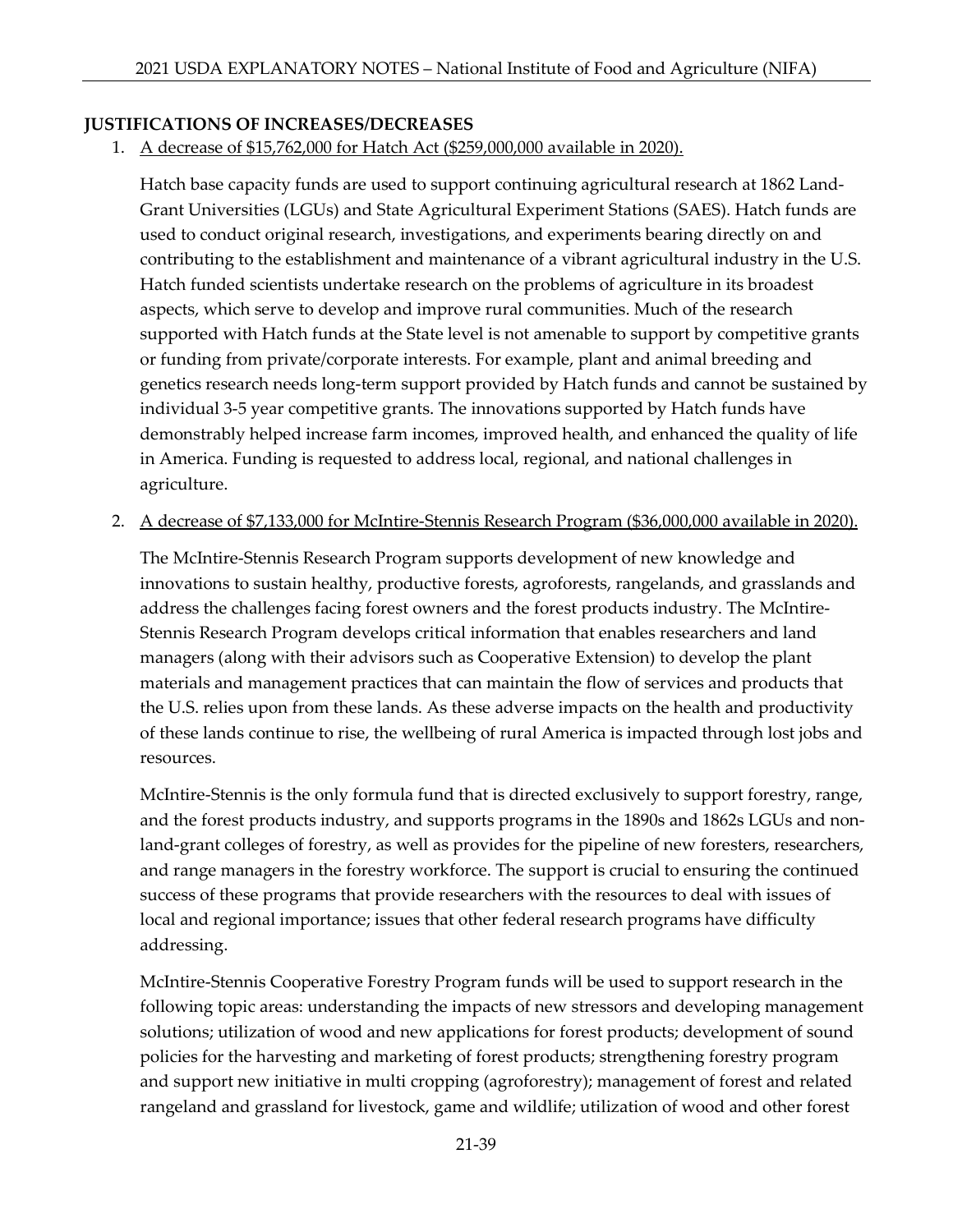products; management of rotational grazing; and increasing the use of agroforestry by landowners and communities, with a priority on underserved and minority audiences.

The program addresses the USDA Strategic Plan, specifically Goal #6: Ensure Productive and Sustainable Use of our National Forest System Lands.

## 3. A decrease of \$13,183,000 for Evans-Allen Capacity Grants (\$67,000,000 available in 2020).

Currently, the Program is supporting over 200 active research projects that will enhance innovation, support training of the next generation of African-American workers and researchers and address various issues in limited-resourced communities such as obesity and diabetes. The funding for the program is needed to help build capacity and reduce the disparities that exist between the land-grant universities. This program directly contributes to advancing USDA's Strategic Goals, specifically Goal #4: Facilitate Rural Prosperity and Economic Development. In addition, the program supports all the recommendations of the Task Force on Agriculture and Rural Prosperity.

4. An increase of \$5,087,000 for IR-4 Minor Crop Pest Management (\$11,913,000 available in 2020).

The proposed funding increase will support an additional 22 pesticide data projects per year as well as additional biopesticide and organic projects. The data projects will generate research results needed for the registration of pesticides that are lower risk, effective and economical. In addition, the IR-4 program will support research efforts that address the priorities established by the Executive Order on Modernizing the Regulatory Framework for Agricultural Biotechnology Products. Increased funding will also be used to expand the IR-4 program's harmonization activities with America's key trading allies. Unlike most major crops, many American specialty crops have difficulty reaching lucrative international markets due to the lack of a harmonized pesticide approval system between our trading partners. Program investments will be guided by a priority-setting process that engages commodity producers, state and Federal research scientists, and cooperative extension specialists.

# 5. An increase of \$175,000,000 for Agriculture and Food Research Initiative (AFRI) (\$425,000,000 available in 2020).

To support the transformative innovations needed for enhancing profitability in U.S. agriculture and for boosting rural prosperity, NIFA proposes to increase its investment to \$600 million in AFRI, America's flagship competitive grants program for food and agricultural sciences. This investment is critical for supporting systems-level as well as foundational research on agricultural production and products, for integrated extension activities to transfer research findings to producers and consumers, and for continued development of the skilled workforce needed to spur the agricultural enterprise. Past AFRI investments have directly benefited agricultural producers by providing improved cultivars, creating climate-smart decision tools, and developing high-value uses of agricultural products.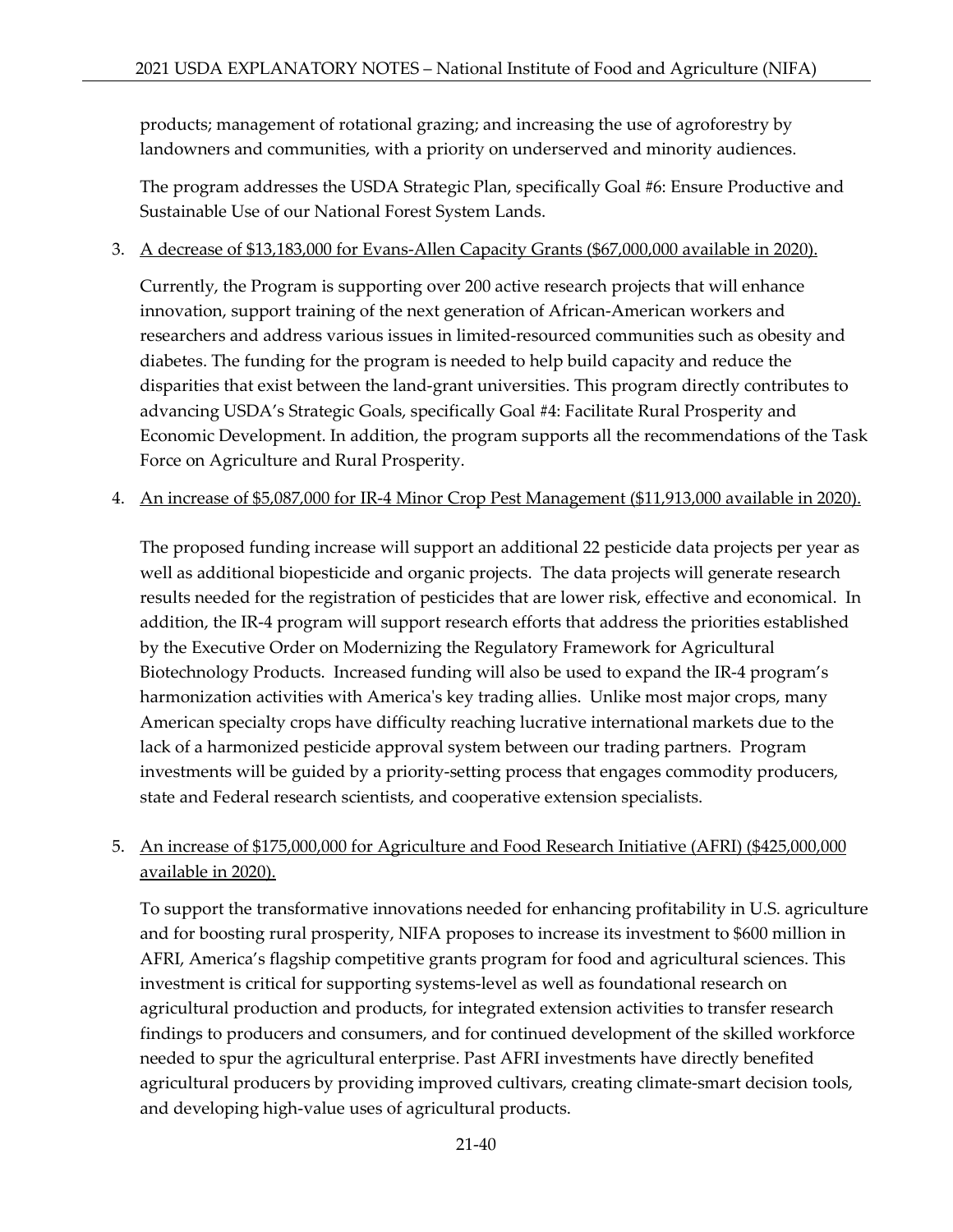To achieve the transformation of U.S. agricultural systems, NIFA proposes the AFRI program to include a broad emphasis on 'Harnessing Technological Innovation for Rural Prosperity' through focused investments in three major complementary components of AFRI: 1) Sustainable Agricultural Systems, 2) Foundational and Applied Science, and 3) Education and Workforce Development. These foci on data-driven solutions and technology-savvy workforce development will catalyze foundational and large systems-level research needed to spur innovation in U.S. food and agricultural science, promote economic prosperity in America's rural communities, and enhance the Nation's global competitiveness in food and agricultural production. Collectively, these investments in AFRI address the President's priorities as described in the OMB-Office of Science and Technology Policy memorandum on 'Fiscal Year 2021 Administration Research and Development Budget Priorities', support USDA's strategic goals and contribute to actions listed in the report of the Interagency Task Force of Agriculture and Rural Prosperity.

To respond to the Executive Order on Maintaining American Leadership in Artificial Intelligence [\(https://www.whitehouse.gov/presidential-actions/executive-order-maintaining](https://www.whitehouse.gov/presidential-actions/executive-order-maintaining-american-leadership-artificial-intelligence/)[american-leadership-artificial-intelligence/\)](https://www.whitehouse.gov/presidential-actions/executive-order-maintaining-american-leadership-artificial-intelligence/) and the National Artificial Intelligence Research and Development Strategic Plan [\(https://www.nitrd.gov/pubs/National-AI-RD-Strategy-](https://www.nitrd.gov/pubs/National-AI-RD-Strategy-2019.pdf)[2019.pdf\)](https://www.nitrd.gov/pubs/National-AI-RD-Strategy-2019.pdf), AFRI will emphasize Artificial Intelligence (AI), Machine Learning, and Predictive Science in FY 2021. With increased funding, NIFA will invest \$100 million in these emphasis areas across the Sustainable Agricultural Systems, Foundational and Applied Science, and Education and Workforce Development programs. These new investments will build on previous investments in the Food and Agriculture Cyberinformatics Tools (FACT) program area to enhance application of advanced technology in agricultural systems across all scales of production.

NIFA proposes to invest \$140 million of appropriated funds in the Sustainable Agricultural Systems programs to support large integrated projects that develop and apply technological solutions to major agricultural system challenges. This will enable NIFA's goal of advancing the convergence of agricultural sciences with engineering, data science, nutritional and food sciences, social sciences, and other disciplines, including nanotechnology, computational sciences, and advanced manufacturing, to generate new scientific discoveries, new products, new markets and, consequently, new high-skill jobs. STEM education will be emphasized in the integrated research, extension and education grants supported by Sustainable Agricultural Systems.

The agency proposes to invest \$400 million in the Foundational and Applied Science programs, and for support of interagency partnerships on technologies such as robotics, unmanned aerial systems and cyberphysical systems. A major interagency investment in FY 2021 will be AI institutes funded for applying the power of AI to solve agricultural challenges. The agency will maintain increased investments made in previous years in plant and animal breeding that support classical breeding efforts to improve crop and animal productivity and will increase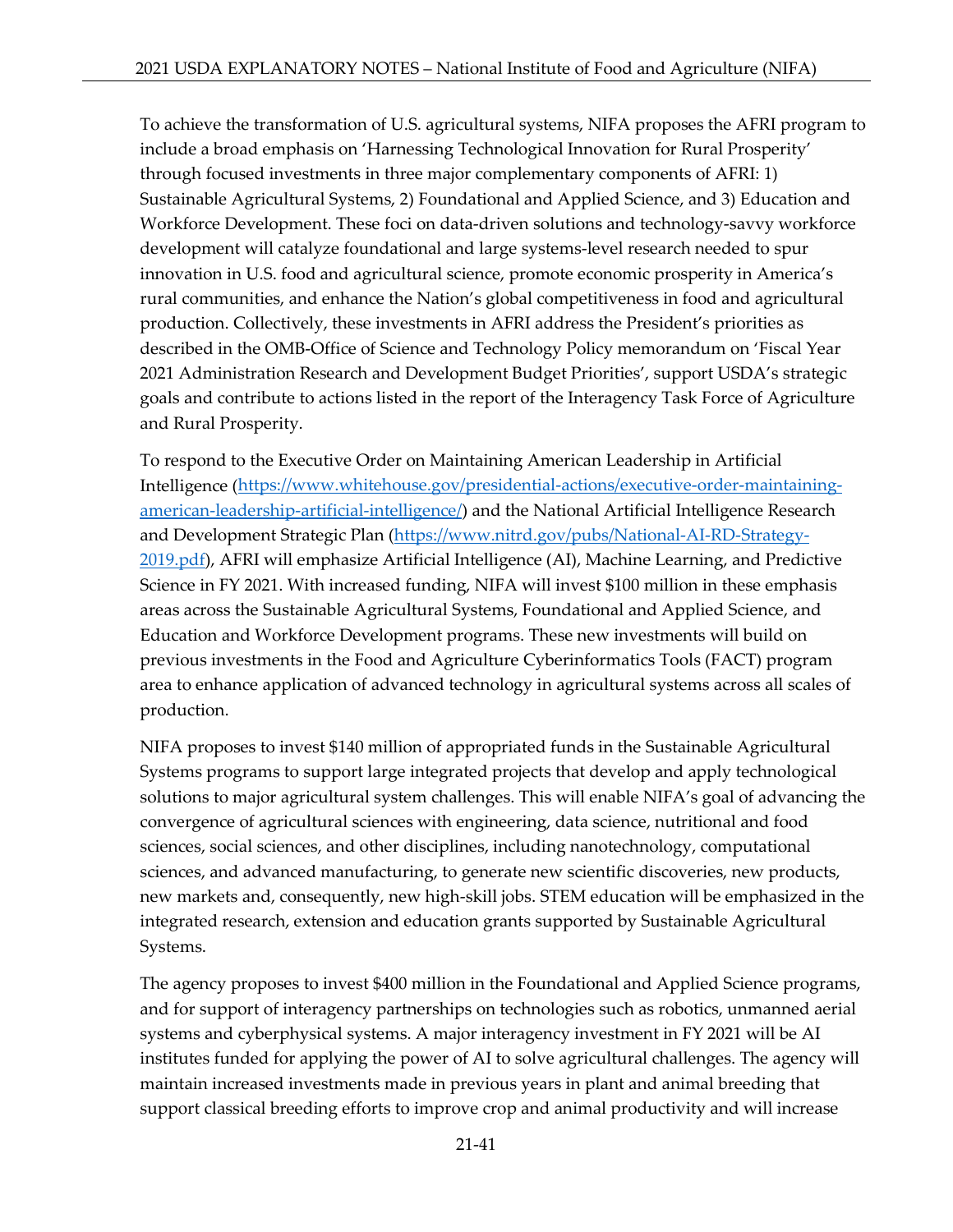funding to support emerging technologies such as gene editing, sensors, autonomous systems, precision animal agriculture, and machine learning as applied to agriculture. NIFA will continue to invest in research on the microbiomes of foods, food animals, plants, human gut, and soils, as well as agricultural biosecurity to protect our Nation's food supply and agricultural economy. An additional focused component of NIFA's investments in support of rural prosperity will support research and related activities addressing societal acceptance and economic implications of agricultural technologies, including gene editing and big data.

The agency proposes to invest \$60 million in Education and Workforce Development programs to enhance the capacity of diverse educational institutions and promote development of the U.S. agricultural and rural workforce. To spur innovations in the agricultural economy funding will be increased for exceptional students and early-career scientists, engineers, and entrepreneurs engaged in enhancing rural prosperity and American agricultural competitiveness. To connect rural skillsets to jobs of the future, investments will be increased in K-14 programs that focus on work-based learning, workforce reskilling, instructor education and curriculum development; especially in the Administration's R&D priority areas such as bioeconomy, AI, and advanced manufacturing. This Education and Workforce Development program contributes to the OMB and OSTP guidance to align future STEM education activities with the priority areas of the 5 year Federal Strategic Plan for STEM education [\(https://www.whitehouse.gov/wp](https://www.whitehouse.gov/wp-content/uploads/2018/12/STEM-Education-Strategic-Plan-2018.pdf)[content/uploads/2018/12/STEM-Education-Strategic-Plan-2018.pdf\)](https://www.whitehouse.gov/wp-content/uploads/2018/12/STEM-Education-Strategic-Plan-2018.pdf). New in FY 2021 will be an area on informal education on biotechnology, particularly gene editing. This area will address one of the priorities in the Executive Order on agricultural biotechnology [\(https://www.whitehouse.gov/presidential-actions/executive-order-modernizing-regulatory](https://www.whitehouse.gov/presidential-actions/executive-order-modernizing-regulatory-framework-agricultural-biotechnology-products/)[framework-agricultural-biotechnology-products/\)](https://www.whitehouse.gov/presidential-actions/executive-order-modernizing-regulatory-framework-agricultural-biotechnology-products/) and will provide unbiased scientific information on new biotechnologies that are central to the success of American agriculture.

### 6. A decrease of \$1,000 for Research Grants for 1994 Institutions (\$3,801,000 available in 2020).

The Tribal College Research program assists 1994 LGUs in building institutional research capacity through competitive funding of applied projects and in turn, address the questions that matter to tribal communities such as protecting reservation forests or monitoring water quality. NIFA funds are used to support the training of Native-American students for employment in the food and agricultural industry in the Nation; serve as a catalyst to promote collaboration among land-grant universities; and support research on various topics of importance to the United States. The 1994 LGUs are essential for healthy and sustainable individuals, Indian communities and Tribal Reservations. With NIFA's support, these institutions have become centers and repositories for the preservation of cultural and linguistic knowledge, vibrant centers of applied discovery and problem solving, and as incubators for American Indian students to get a start on higher education, contributing to their economic opportunities. This program advances several USDA Strategic Goals, including Goal #4: Facilitate Rural Prosperity and Economic Development; and Goal #6: Foster productive and sustainable use of our National Forest System Lands.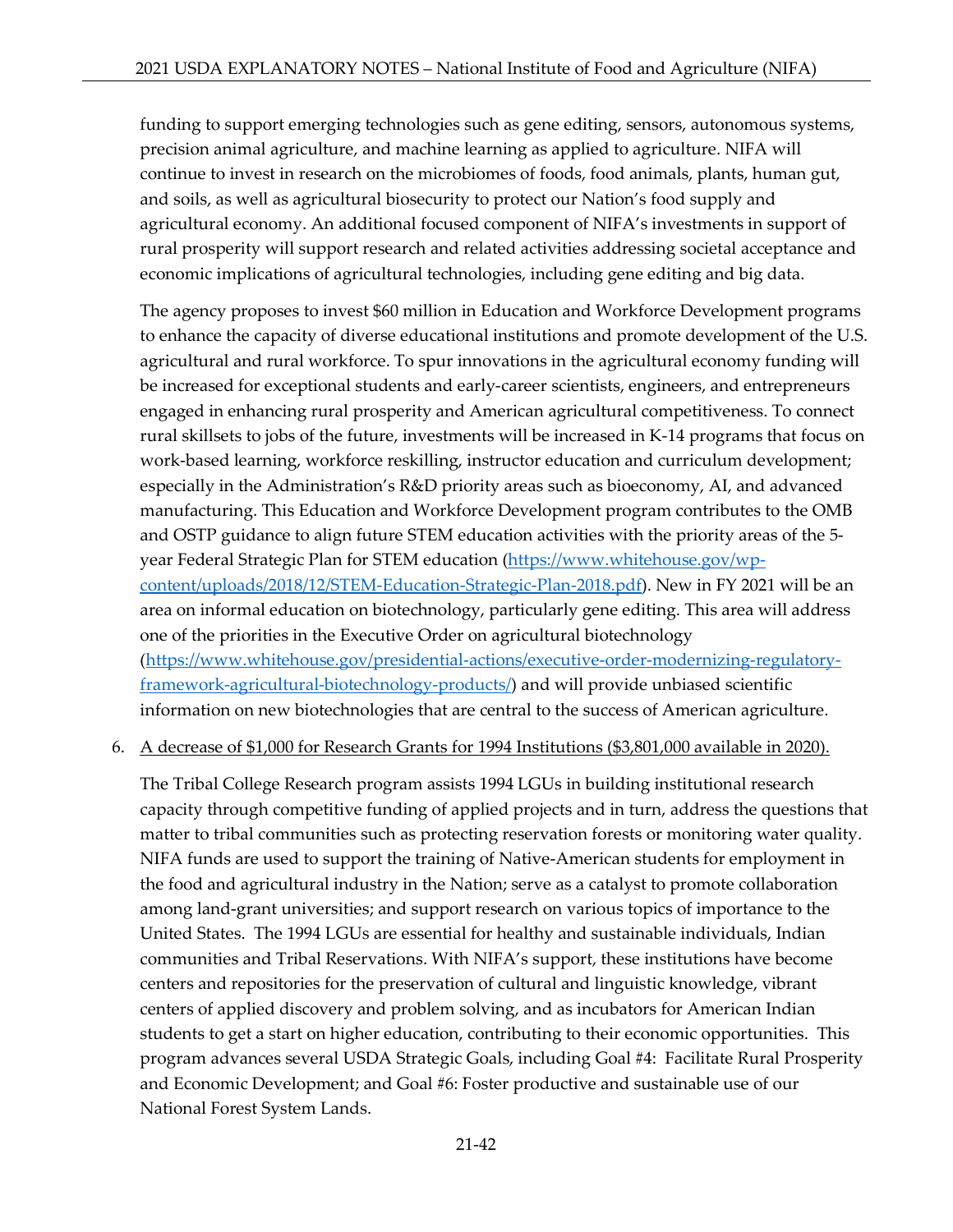# 7. A net decrease of \$212,000 for Federal Administration (\$27,482,000 available in 2020 under the Research and Education Activities and Extension Activities Accounts).

a. An increase of \$94,000 for Grants Management Systems under Federal Administration (\$7,830,000 available in 2020).

Funds for Grants Management and Reporting will continue to support NIFA's investments in building a modern grants management and reporting system as part of the USDA-wide ezFedGrants system. These funds will continue to enhance the current capabilities in addition to planning and implementing functionality to enable the processing of the more complex competitive grant programs in ezFedGrants. Continuation of the base funding is crucial to build on the first ezFedGrants release NIFA implemented in 2017, and to support operation and maintenance of current legacy systems during the remainder of the transition to ezFedGrants.

The ezFedGrants solution provides applicants and recipients a single portal from which to view the status of multiple proposals and awards. Submission of "just in time" documentation and post-award action requests will be handled through this portal. Once fully implemented, the functionality available on the USDA grants platform will support NIFA's goals to increase transparency, simplify processes, and provide selfservice functionality to applicants, recipients, and peer reviewers. ezFedGrants is being developed in partnership with USDA OCFO. Funding is provided by agencies for the unique business functionalities required by the individual agencies and is shared across agencies per the governance model adopted by ezFedGrants for core system functionality development.

The Plan of Work (POW) Panel of Experts, composed of representatives from land-grant universities (LGUs) and the National Institute of Food and Agriculture (NIFA), convened in June, 2015. The Panel recommended that NIFA work to streamline tactics to improve data quality in reports and reduce duplication and burden on LGUs and NIFA. Overall, the Panel recommended consolidating POW and REEport into one integrated system. These funds will continue to help with streamlining of the functionality.

b. An increase of \$6,404,000 to consolidate Other General Administration (\$11,862,000 available in 2020 under Research and Education Activities account).

The consolidation of general administration costs will streamline administration funds.

c. An increase of \$1,080,000 to fund Pay/FERS/Benefits under Federal Administration (\$0 available in 2020).

Increased costs due to an increase in the amount of costs for retirement benefits are proposed to be included in the consolidated General Administration funding line, as follows: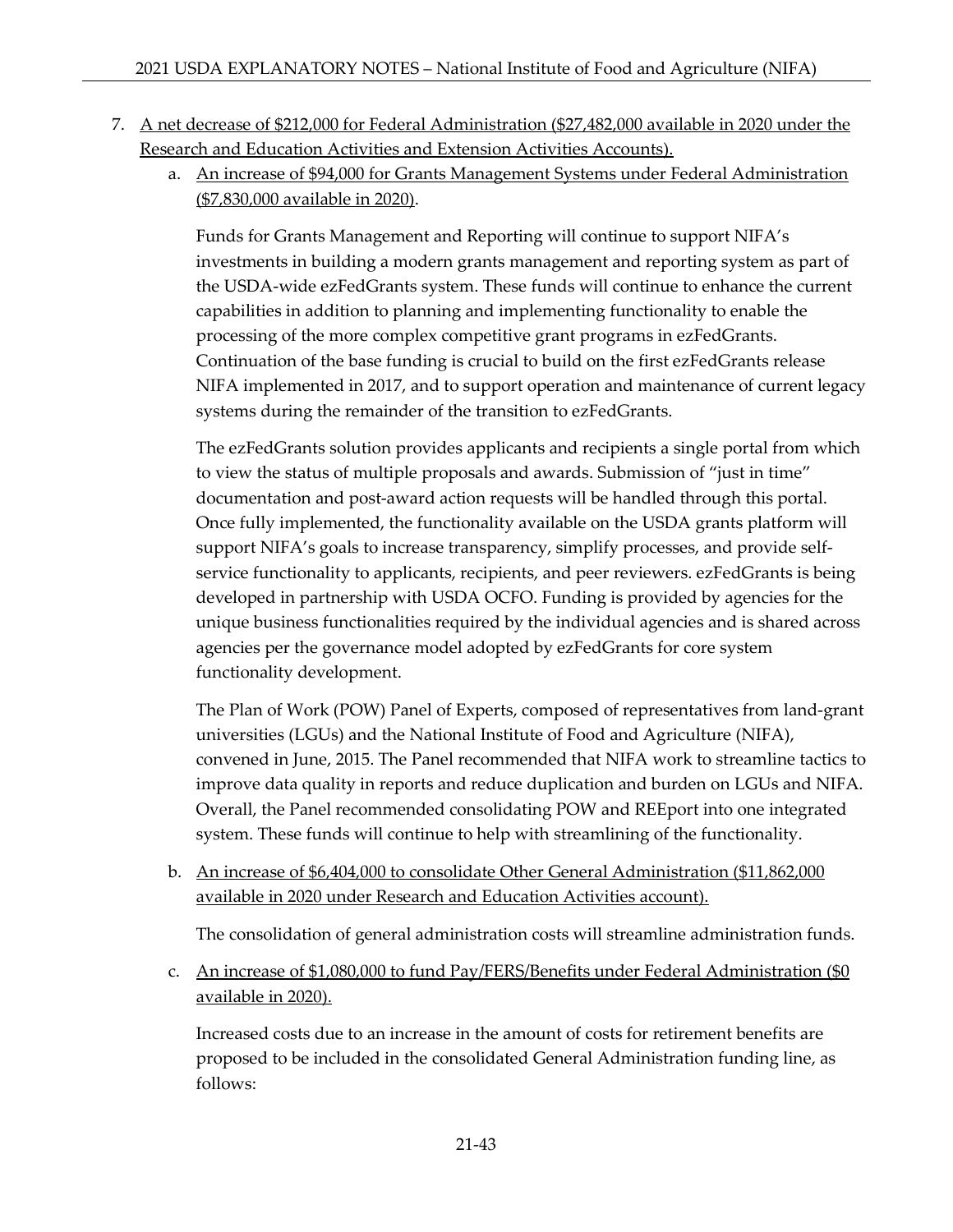i. An increase of \$410,000 for pay costs (\$188,000 for annualization of the 2020 pay increase and \$222,000 for the 2021 pay increase).

NIFA's programs are managed at the national level with a staff that represents 316 permanent full-time employees at the end of 2018. Grants management includes developing program regulations, establishing broad program goals, reviewing proposals, preparing grant documents, post-award review of progress, and similar activities necessary to achieve program goals. Between zero and five percent of funds provided from programs may be used to support administration of the programs as established by law. Building lease and DHS security payments are included. Additional funds may be used to address security needs as well as costs for lease charges for tax escalation. The consolidation of general administration costs will offer opportunities to streamline administration funds management. Reducing base funding for administration and pay costs will limit the agency's ability to train new staff, provide for travel to scientific meetings to represent the agency, and provide mission support.

ii. An increase of \$296,000 for performance awards.

This increase will support a 1 percentage point increase in awards spending, consistent with objectives outlined in the President's Management Agenda, to enhance workforce development. Without this additional funding, Agency would need to absorb these costs in FY 2021, resulting in reductions to training plans to ensure new staff are able to support the agency's mission.

iii. An increase of \$374,000 for the Department's increased contribution to the Federal Employees Retirement System (FERS).

This increase will cover the expenses for the mandated increase of USDA's contribution to FERS. These increases were effective January 1, 2020, and impact nearly all NIFA employees' retirement packages.

d. A decrease of \$7,790,000 to consolidate Other General Administration-Extension (\$7,790,000 available in 2020 under Extension Activities account).

The consolidation of general administration costs will streamline administration funds. Funds are not eliminated but rather moved to a single funding line.

### **A) A decrease of \$32,155,000 to eliminate certain research programs (\$32,155,000 available in 2020).**

|                                            | 2020    | Decrease    | 2021    |
|--------------------------------------------|---------|-------------|---------|
| Program                                    | (5000)  | (5000)      | (\$000) |
| Animal Health and Disease Research Program | \$4,000 | $-$ \$4,000 |         |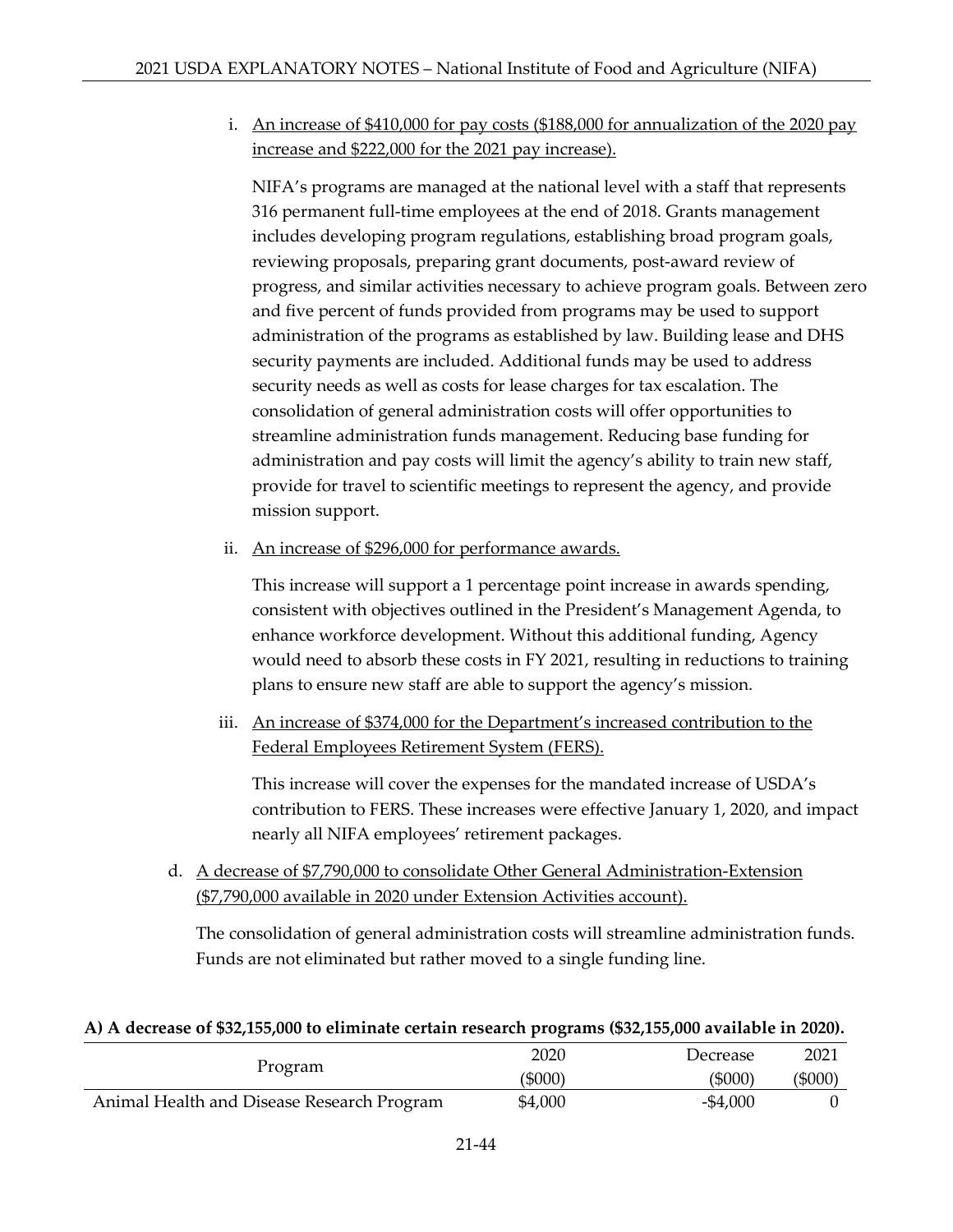| 1,405    | $-1,405$     | $\theta$         |
|----------|--------------|------------------|
| 2,000    | $-2,000$     |                  |
| 2,750    | $-2,750$     | $\theta$         |
| 3,000    | $-3,000$     |                  |
| 5,000    | $-5,000$     | $\theta$         |
| 1,000    | $-1,000$     | $\theta$         |
| 3,000    | $-3,000$     | 0                |
| 5,000    | $-5,000$     | $\theta$         |
| 5,000    | $-5,000$     | 0                |
|          |              |                  |
| \$32,155 | $-$ \$32,155 | $\left( \right)$ |
|          |              |                  |

A decrease is proposed to direct funding to higher priority activities and is consistent with the Administration's policy to redirect available resources, as appropriate, from lower-priority areas to other science and technology activities.

8. A decrease of \$3,673,000 for 1890 Capacity Building Grants (\$23,009,000 available in 2020).

The 1890 Capacity Building Grants aims to strengthen teaching, research, and extension programs in the food and agricultural sciences by building the institutional capacities of the 19 eligible 1890 LGUs - in the need areas of curriculum design and materials development, faculty development; and strengthened research and extension programs in needed areas of studies and experimentation, and development support systems. This program supports the 5-year Federal Strategic Plan for STEM education and the Presidential Executive Order on Promoting Agriculture and Rural Prosperity in America.

9. An increase of \$5,000,000 for establishing Scholarships at 1890 Institutions (\$5,000,000 available in 2020).

Funding is used to provide scholarships to support recruiting, engaging, retaining, mentoring, and training of undergraduate students at the 1890 land-grant institutions, resulting in baccalaureate degrees in the food and agricultural sciences and related STEM fields. The scholarships are intended to encourage outstanding students at 1890 institutions to pursue and complete baccalaureate degrees in the food and agricultural sciences and related fields that would lead to a highly skilled food and agricultural systems workforce. The requested increase in funding will support the 5-year Federal Strategic Plan for STEM education and help address the dearth of underrepresented groups in STEM occupations, i.e., blacks hold 11% of the workforce, but just 6% of STEM occupations.

10. A decrease of \$561,000 for Payments to the 1994 Institution/Tribal Colleges Education Equity Program (\$4,000,000 available in 2020).

The Tribal Colleges Education Equity Grants program provides funding to enhance educational opportunities for Native Americans in the food and agricultural sciences and strengthens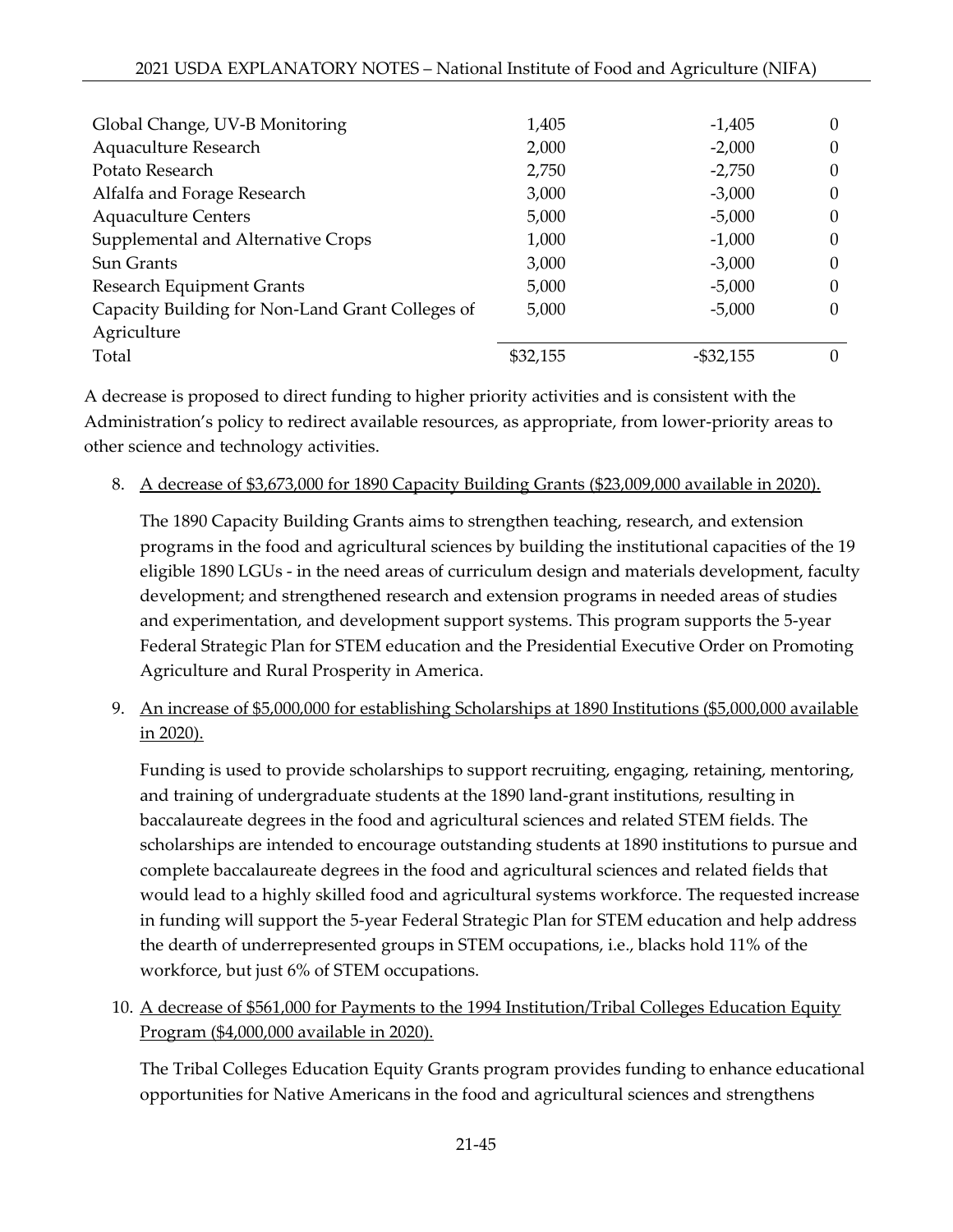institutional capacity to deliver relevant formal education opportunities. Priority is given to funding work that strengthens the stewardship of Tribal lands through technology and research; ensures productive and sustainable use of our Tribal forest system lands; and provides Native Americans access to a safe, nutritious, and secure food supply. This program advances several USDA's Strategic Goals, especially Goal #4: Facilitate Rural Prosperity and Economic Development. In addition, the program supports the recommendation of the Task Force on Agriculture and Rural Prosperity on workforce development.

11. A decrease of \$1,981,000 for Hispanic-Serving Institutions Grant Program (\$11,200,000 available in 2020).

The Hispanic-Serving Institutions (HSIs) Grant Program promotes and strengthens the ability of HSIs to carry out education, applied research, and related community development programs. Grant funds may be used to support activities of HSIs to enhance educational equity for underrepresented students; to strengthen institutional educational capacities to respond to identified State, regional, national, or international educational needs; to attract and support undergraduate and graduate students beginning with mentoring of students at the high school level and continuing with the provision of financial support for students through their attainment of a doctoral degree; and to facilitate collaborative initiatives between two or more HSIs or/and between the HSIs and units of the government or the private sector. This program advances several USDA's Strategic Goals, including Goal #4: Facilitate Rural Prosperity and Economic Development, through workforce development; and Goal #7: Provide all Americans access to a safe, nutritious and secure food supply, by fostering community-based programs. The funding for this program is needed to help build capacity and serve as an underpinning for the Hispanic Serving Institutions to successfully compete for the agency's competitive grant programs.

- 12. A net decrease of \$194,000 to fund the Competitive Alaska Native-serving and Native Hawaiian-serving Institutions Program and Grants for Insular Area Program (\$5,194,000 available in 2020).
	- a. An increase of \$5,000,000 for the new Competitive Program for Native Alaskans, Native Hawaiians, and Insular Area Institutions (\$0 available in 2020).

This is a new program with funding directed from combining the Alaska Native-Serving and Native Hawaiian-Serving Institutions Education Competitive Grants Program and the Grants for Insular Area Programs. The funding for the new combined program will be \$194,000 less than what was available for the two separate programs in 2020. A decrease is proposed because of increased economies of scale and efficiencies in grant administration at the Universities.

The Alaska Native-serving and Native Hawaiian-serving Institution program has been successful and benefitted a large number of students in Alaska and Hawaii. Through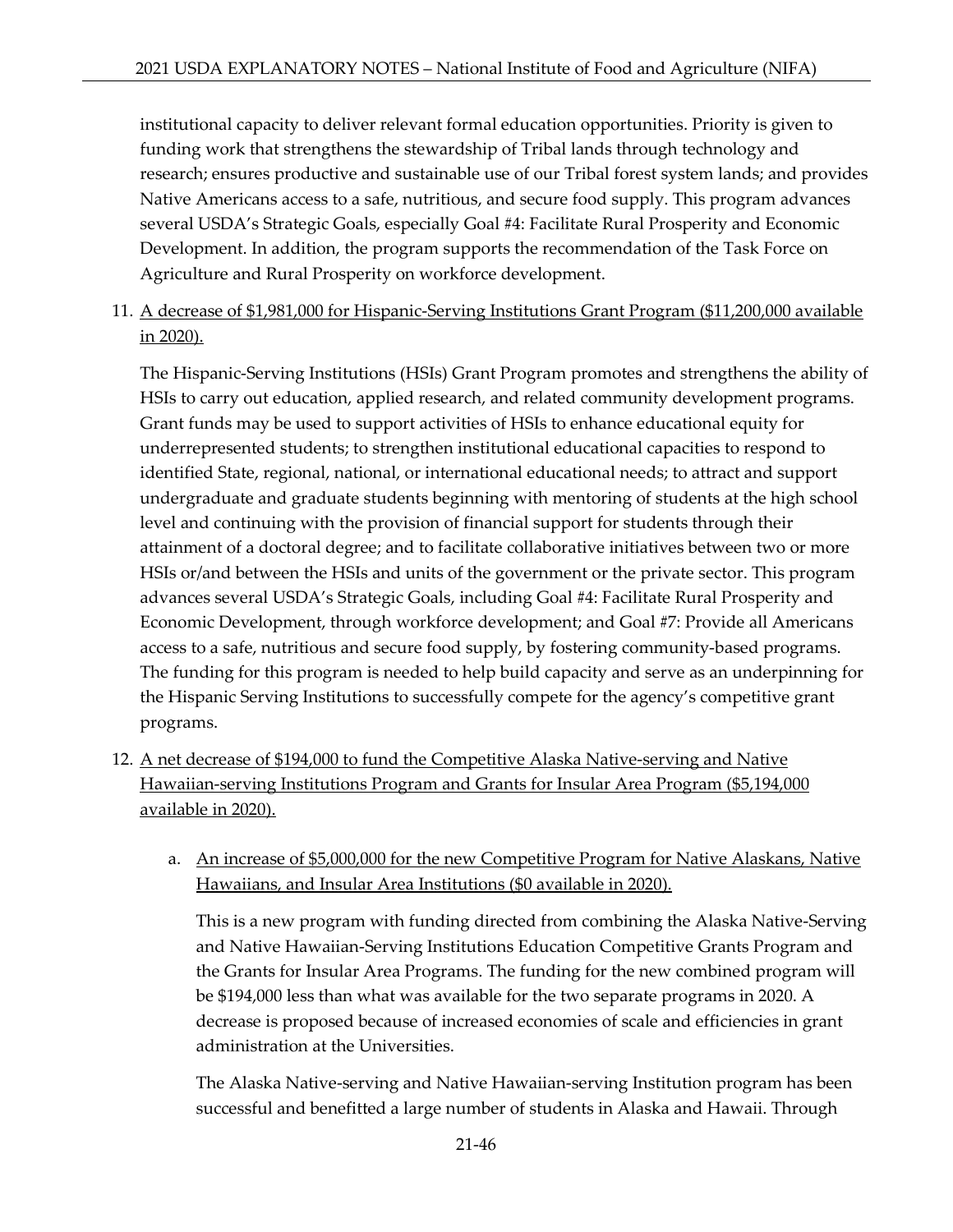this program, Universities of Hawaii and Alaska have established technical capabilities to serve a larger number of students across the Pacific and Atlantic Oceans. In addition, according to the Department of Education definitions, institutions in Insular Areas also serve Native-Hawaiian and are eligible for this program. Hence, to eliminate duplication and in turn, enhance effectiveness and efficiency, funding from this program is being directed to the new Competitive Program for Native Alaskans, Native Hawaiians, and Insular Area Residents.

Distance Education Grants (DEG) for Insular Areas have benefitted students in Insular Areas but more needs to be done to enhance food security on these islands. Universities, such as Hawaii and Alaska, have established programs and infrastructural capacities to serve the insular area institutions but have been hindered by administrative hurdles. The proposed new Competitive Program for Native Alaskans, Native Hawaiians, and Insular Area Residents will remove these hurdles and encourage greater collaboration.

This new program will be administered under the same provisions as the ANNH and Grants for Insular Area Programs (including both the Distance Education Grants and the Resident Instruction Grants programs) as before and therefore, will have similar purposes and eligibility. NIFA will administer this program to promote and strengthen the ability of Alaska, Hawaii and Insular Area Institutions to carry out education, applied research, and related community development programs through competitive funding of single institutional and collaborative projects within a broadly defined arena of food and agricultural sciences. Priority will be given to those projects that deliver enhanced educational equity for underrepresented students; collaborative projects that utilize the existing educational capacities of larger institutions to strengthen small institutions and branch campuses to prepare students for careers related to the food, agricultural, and natural resources industries, and human sciences systems of the U.S.; and maximize the development and use of resources to improve food and agricultural security in the region. This program directly contributes to advancing USDA's Strategic Goals, specifically Goal #4: Facilitate Rural Prosperity and Economic Development. The proposed consolidation supports USDA Strategic Goal #1: Ensure USDA programs are delivered efficiently, effectively, and with integrity and a focus on customer service.

The Alaska Native-Serving and Native Hawaiian Institution and the Institutions in the Insular Areas have many complex challenges due to the geographical dispersion of these land-grant colleges – on islands in the Pacific and Atlantic Oceans; the unique needs of capacity building at these institutions – some are small community colleges while others consist of sprawling systems with very strong food and agriculture education programs; and the challenges faced by some of these communities – high food insecurity, obesity, and low education. This program is needed to help the institutions build capacity to address these challenges.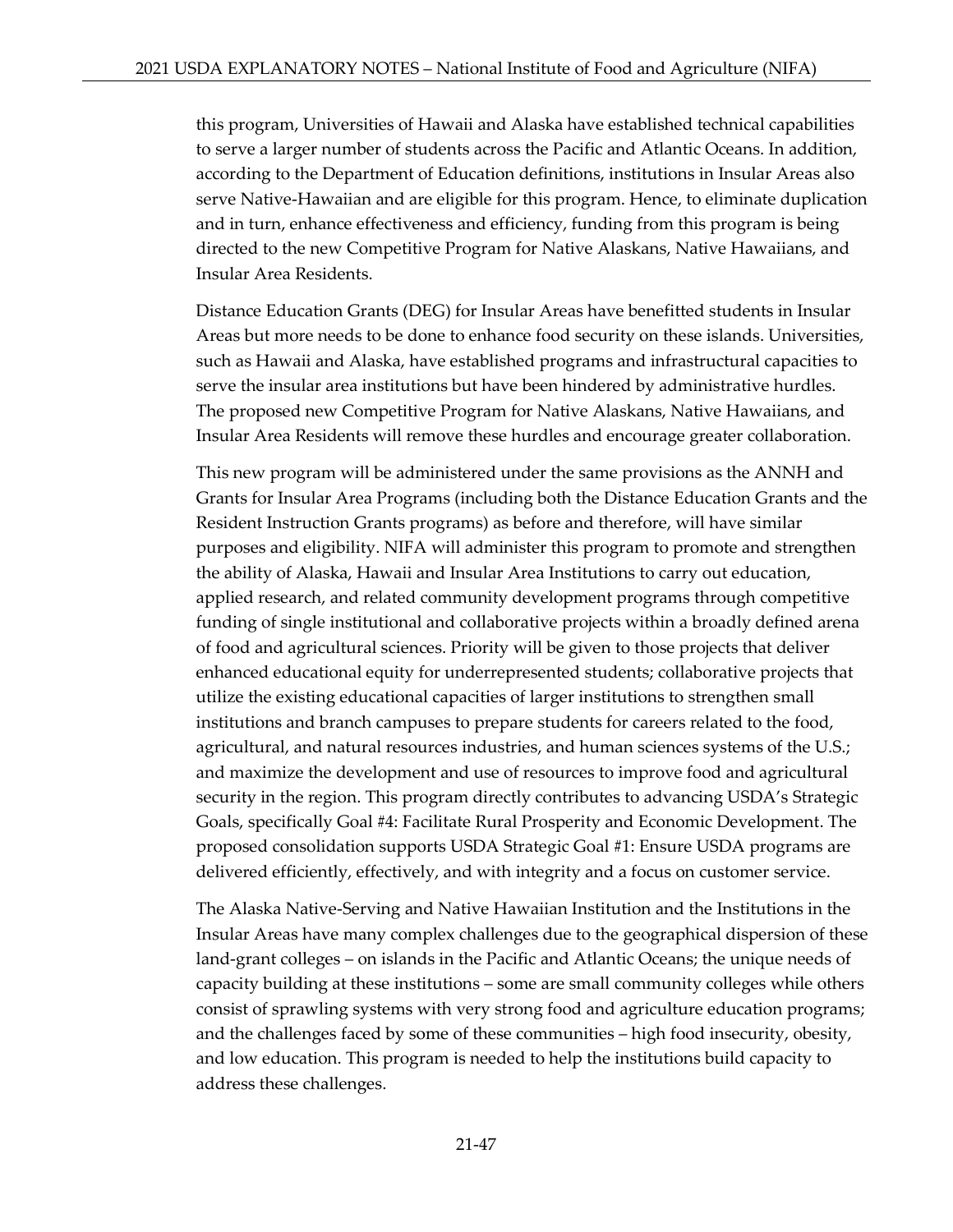b. A decrease of \$3,194,000 to combine the Alaska Native-serving and Native Hawaiianserving Institutions (\$3,194,000 available in 2020).

A decrease is proposed to direct funding to a new program that combines the Alaska Native-Serving and Native Hawaiian-Serving Institutions Education Competitive Grants (ANNH) Program and the Grants for Insular Area Programs.

c. A decrease of \$2,000,000 to merge the Grants for Insular Areas Program (\$2,000,000 available in 2020).

A decrease is proposed to direct funding to a new program that combines the ANNH and the Grants for Insular Area Programs.

## **B) A decrease of \$12,900,000 to eliminate certain education programs (\$12,900,000 available in 2020).**

| Program                                         | 2020<br>$(\$000)$ | Decrease (\$000) | 2021<br>$(\$000)$ |
|-------------------------------------------------|-------------------|------------------|-------------------|
| Multicultural Scholars, Graduate Fellowship and |                   |                  |                   |
| <b>Institution Challenge Grants</b>             | \$9,000           | $-$9,000$        | 0                 |
| Secondary and 2-year Post-Secondary Education   | 900               | $-900$           | 0                 |
| Veterinary Services Grant Program               | 3,000             | $-3,000$         | 0                 |
| Total                                           | \$12,900          | $-$12,900$       | $\Omega$          |

A decrease is proposed to direct funding to higher priority activities and is consistent with the Administration's policy to redirect available resources, as appropriate, from lower-priority areas to other science and technology activities.

13. An increase of \$130,000 for Tribal Colleges Endowment Fund – Interest Earned (\$5,069,000 available in 2020).

The Tribal Colleges Endowment Fund provides funding for institutional development to support food, agriculture and the mechanic arts. Educational activities, facilities, faculty hiring and development are all allowable expenditures. Annual funding available to the 1994 institutions is based on the amount of interest earned from an endowment corpus. Each 1994 Land-Grant receives a portion of the funding through a formula based in part on the percentage of the student body that is American Indian. NIFA education funding is often the main resource for faculty and degree programs in STEM at the 1994 Land-Grant Colleges, especially in the food, agriculture and natural resource sciences.

The increase is due to the projected interest to be earned on the fund Corpus.

# 14. A decrease of \$15,570,000 for Smith-Lever Act, Section 3(b) and (c) (\$315,000,000 available in 2020).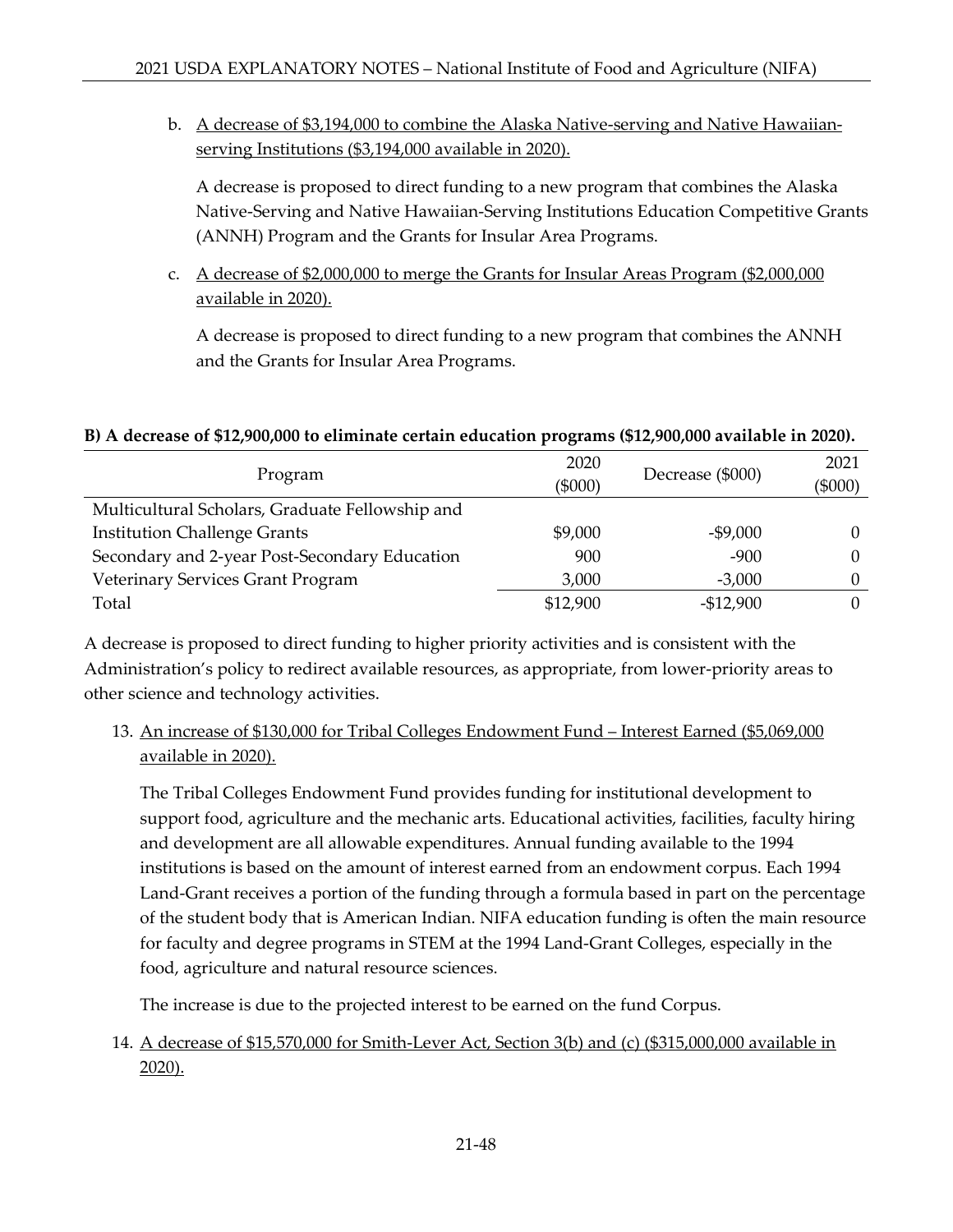Smith-Lever Act, Section 3(b) and (c) base capacity funds help the land-grant universities to support their Cooperative Extension Service through development of practical applications of existing or improved practices or technologies in agriculture, through dissemination of information to communities through demonstrations and publications and through positive youth development programming. This program serves farmers, ranchers, foresters, consumers and youth in every county in the country. Funding support will ensure continuation of highly successful program activities, such as the 4-H program.

Funding provided through the Smith-Lever program reaches 6 million youth ages 5 to 19 years. NIFA will continue to support the 4-H program to promote teamwork, problem-solving, communication, critical thinking, and professionalism. A continued investment in the 4-H program through Smith-Lever 3(b) and (c) funding will ensure youth are provided opportunities to grow leadership skills necessary for success.

## 15. A decrease of \$8,380,000 for 1890 Extension Program (\$57,000,000 available in 2020).

Capacity funds for 1890 Institutions Extension are used to support continuing agricultural and forestry extension activities at 1890 LGUs that science-based educational programs to help youth, families, and communities to address various issues such as workforce training, obesity, food security, and financial literacy. This program is critically needed to help build capacity and serve as an underpinning for the 1890 LGUs to successfully compete for the agency's competitive grant programs.

The funds distributed to the 19 Historically Black Colleges and Universities are leveraged with matching funding from non-federal sources that support several of USDA's strategic goals and objectives, including (a) Maximize the ability of American agricultural producers to prosper by feeding and clothing the world; (b) Strengthen the stewardship of private lands; (c) Ensure productive and sustainable use of our national forest system lands; and (d) Provide all Americans access to a safe, nutritious, and secure food supply

|                                        | 2020      |                  | 2021      |
|----------------------------------------|-----------|------------------|-----------|
| Program                                | $(\$000)$ | Decrease (\$000) | $(\$000)$ |
| Food Animal Residue Avoidance Database | \$2,500   | $-$ \$2,500      |           |
| (FARAD)                                |           |                  |           |
| Food and Agriculture Service Learning  | 1,000     | $-1,000$         |           |
| Total                                  | \$3,500   | $-$ \$3,500      | \$0       |

## **C) A decrease of \$3,500,000 for certain extension programs (\$3,500,000 available in 2020).**

A decrease in certain programs is proposed to direct funding to higher priority activities and is consistent with the Administration's policy to redirect available resources, as appropriate, from lowerpriority areas to other science and technology activities.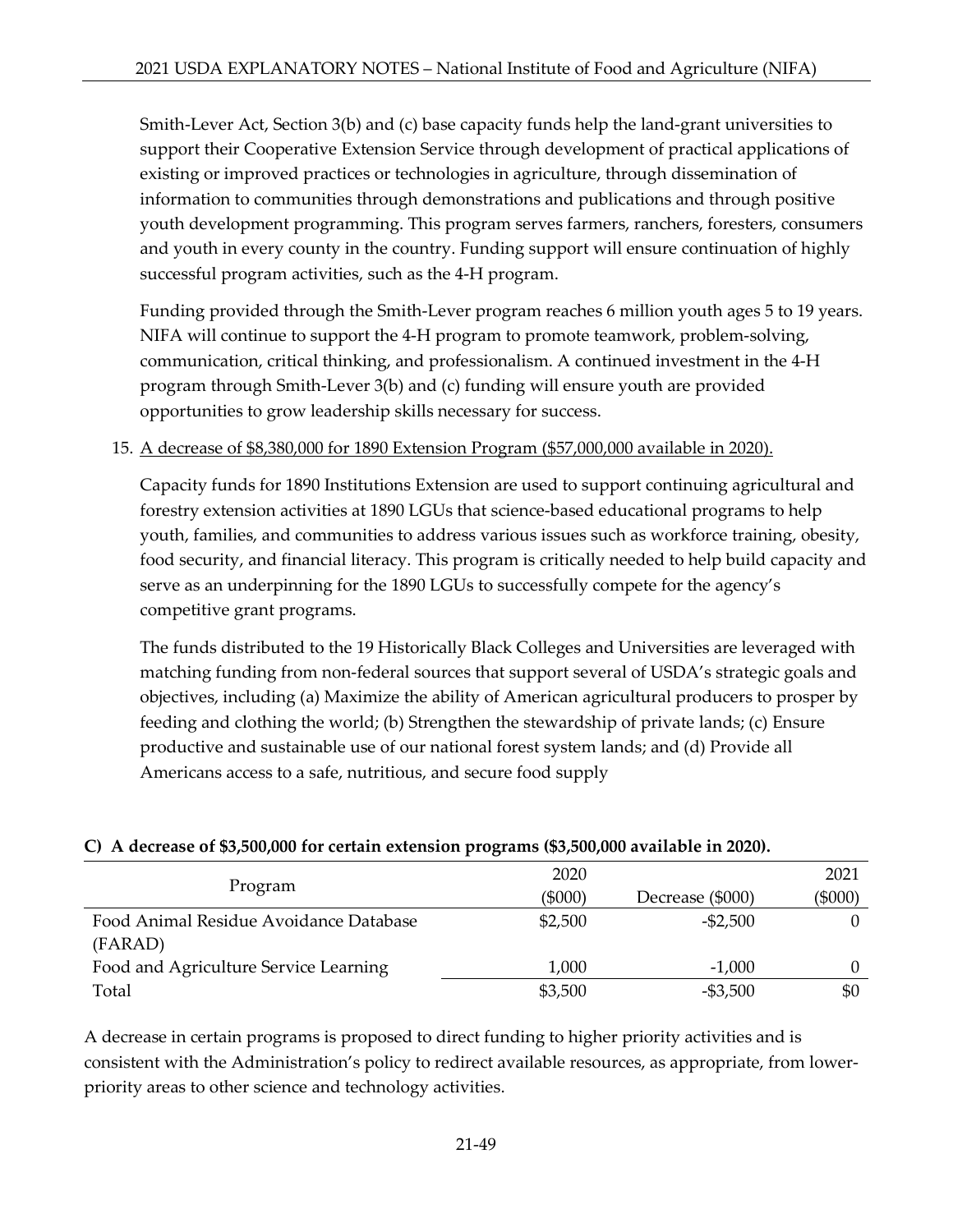The broad FARAD program goals of providing data infrastructure for practical information on how to avoid drug, pesticide, and environmental contaminant residue problems may be supported through AFRI as a part of its Food and Agricultural Cyberinformatics and Tools initiative. This would allow for greater focus on national priorities, and efficiency in program management and implementation through consolidation of program activities.

## 16. A decrease of \$2,000,000 for the Farmer Stress Assistance Network (\$10,000,000 available in 2020)

The Farm and Ranch Stress Assistance Network Program has funded projects that provide stress assistance programs to support individuals who are engaged in farming, ranching, and other agriculture-related occupations and help launch the Farm and Ranch Stress Assistance Network. The establishment of a network that assists farmers and ranchers in time of stress has offered a conduit to improving behavioral health awareness, literacy, and outcomes for agricultural producers, workers and their families. With previous funding, NIFA funded four regional entities to help launch the networks in North Central, Northeast, Southern, and Western regions. Funding in 2021 will support the established networks and additional projects as appropriate that meet Farm Bill requirements.

# 17. A decrease of \$1,000,000 for Expanded Food and Nutrition Education Program (\$70,000,000 available in 2020).

The Expanded Food and Nutrition Education Program (EFNEP) is a national nutrition education program funded through NIFA and conducted by Cooperative Extension. In 2018, NIFA provided EFNEP funding to 76 land-grant universities. Using an evidence-based, handson, interactive approach, EFNEP's paraprofessional peer educators worked directly with 118,976 adults, 365,369 youth and reached more than 345,000 family members indirectly. EFNEP employs and trains more than 1,900 peer educators annually. By training and supervising these peer educators, EFNEP increases the employability of individuals and self-reliance of families and communities, while also developing strategic local partnerships that integrate programming into communities and teaching participants in the context of their lives. Poor health disproportionately affects minority and low-income populations, which are impacted by EFNEP participation.

## 18. A decrease of \$161,000 for Federally Recognized Tribal Extension Program (FRTEP) (\$3,200,000 available in 2020).

NIFA provides funding through FRTEP to help establish Extension offices on Indian reservations that provide evidence-based knowledge to increase reservation farm productivity, engage youth, and promote a healthier, more prosperous knowledge-empowered community. FRTEP continues to provide high quality, culturally relevant, science-based programming in 4- H/youth development, agricultural and natural resource management, horticulture, food preservation, and entrepreneurial business development. At the current funding level, FRTEP is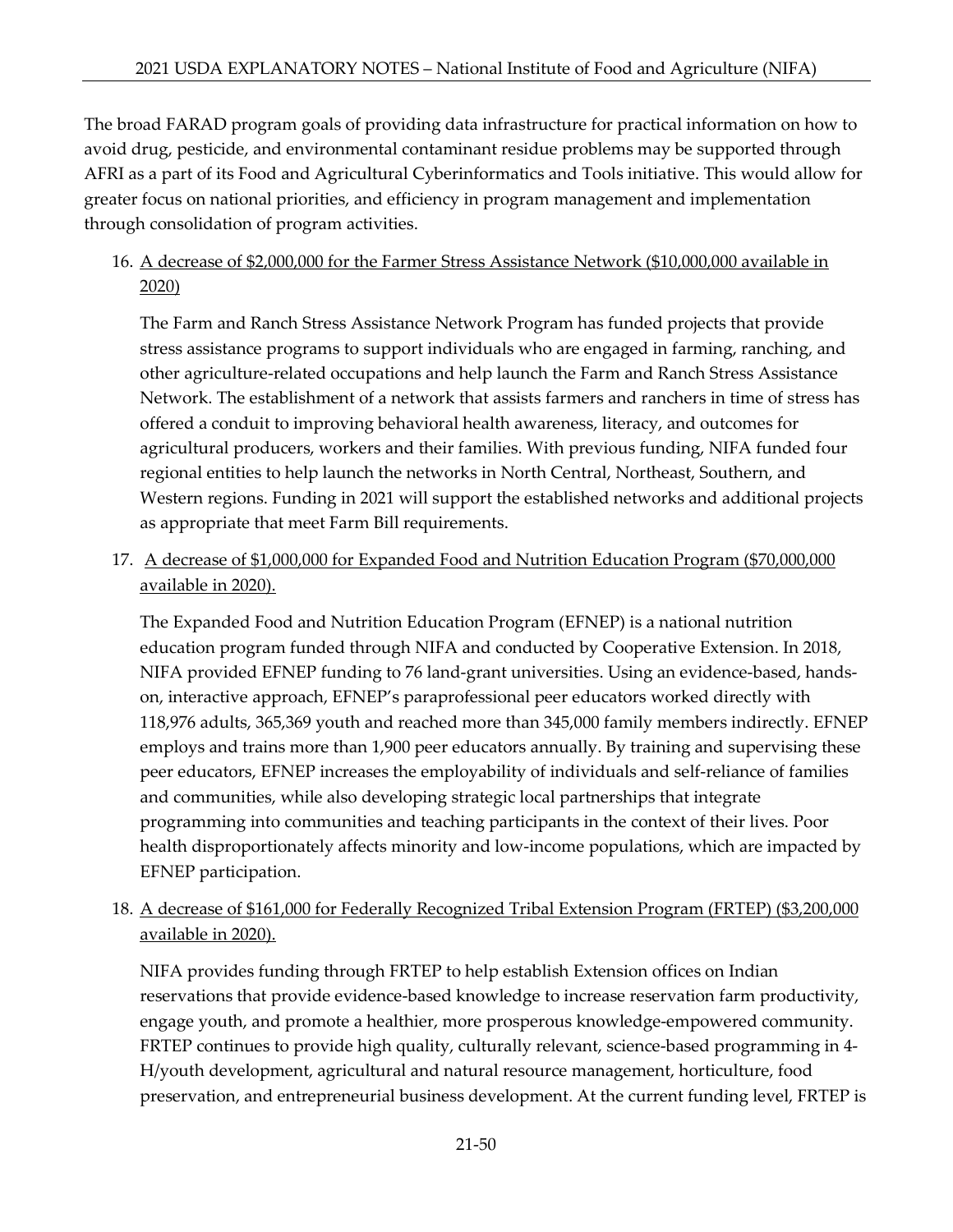able to serve 36 Extension offices in 19 States, which includes 33 of the 573 Federally Recognized Indian Tribes.

## 19. A decrease of \$1,554,000 for Extension Services at 1994 Institutions Program (\$8,000,000 available in 2020).

This program supports the 1994 Land-Grants to create extension offices for their reservation communities. Each extension office works with reservation communities to build programs that target local needs such as: Agriculture; Community Resources and Economic Development; Family Development and Resource Management; 4-H and Youth Development; Leadership and Volunteer Development; Natural Resources and Environmental Management; and Nutrition, Diet, and Health.

## 20. A decrease of \$1,000,000 for Rural Health and Safety (\$4,000,000 available in 2020).

Opioid abuse continues to be a public health emergency across the United States and the impact is particularly devastating in rural communities. While healthcare plays a pivotal role in the treatment of addiction and recovery, its prevention education resources are finite, particularly in rural areas. The infrastructure and the expertise within the land-grant university system and Cooperative Extension are in place to address this issue through preventative and educational approaches. The Rural Health and Safety Education Program is the only NIFA funding opportunity which specifically fund projects to improve health in rural communities through a Cooperative Extension outreach model. With this funding request, USDA proposes to support research-informed, outcome-based educational approaches and programs as well as collaborations with the health care system which promote protective factors and reduce the impact of risk factors leading to the prevention of opioid initiation, misuse, and abuse. Funds were used to support the Cooperative Extension Services establish and grow its capacity to address this new health crisis that has devastated American families and rural communities. A decrease is proposed in FY 2021 because new programs have been established and through economies of scale and efficiencies in grant administration, the Cooperative Extension Service can continue to address this crisis at a lower cost.

### 21. A decrease of \$770,000 to 1890 Facilities Program (\$20,500,000 available in 2020).

This funding has been used to strengthen the quality of teaching, research and extension programs at 1890 Institutions through construction of facilities and acquisition of equipment, including libraries, so that eligible 1890 Land-Grant Universities (LGUs) may participate fully in the development of human capital in the food and agricultural sciences. Annually, each institution receives one award and supports a five-year facility development plan. For example, with recent funding, the new LGU, Central State University in Ohio, acquired land around campus and developed preliminary designs for facilities needed for the Land-Grant Programs. University of Maryland – Eastern Shore used funding to upgrade facilities at the Paul Sarbanes Coastal Ecology center to support their aquaculture research and education programs. This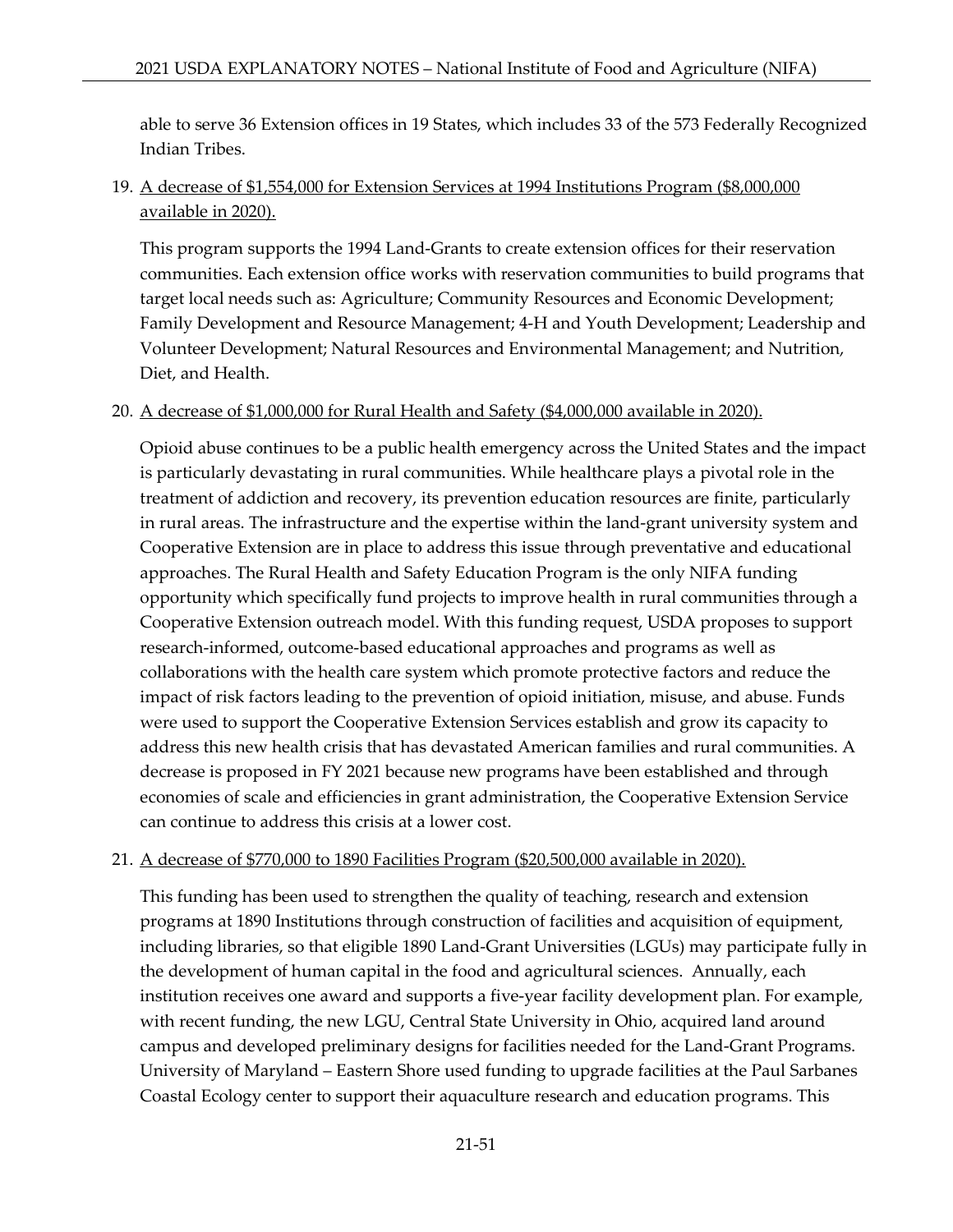program is critically needed to help build capacity and serve as an underpinning for the 1890 LGUs to successfully compete for the agency's competitive grant programs.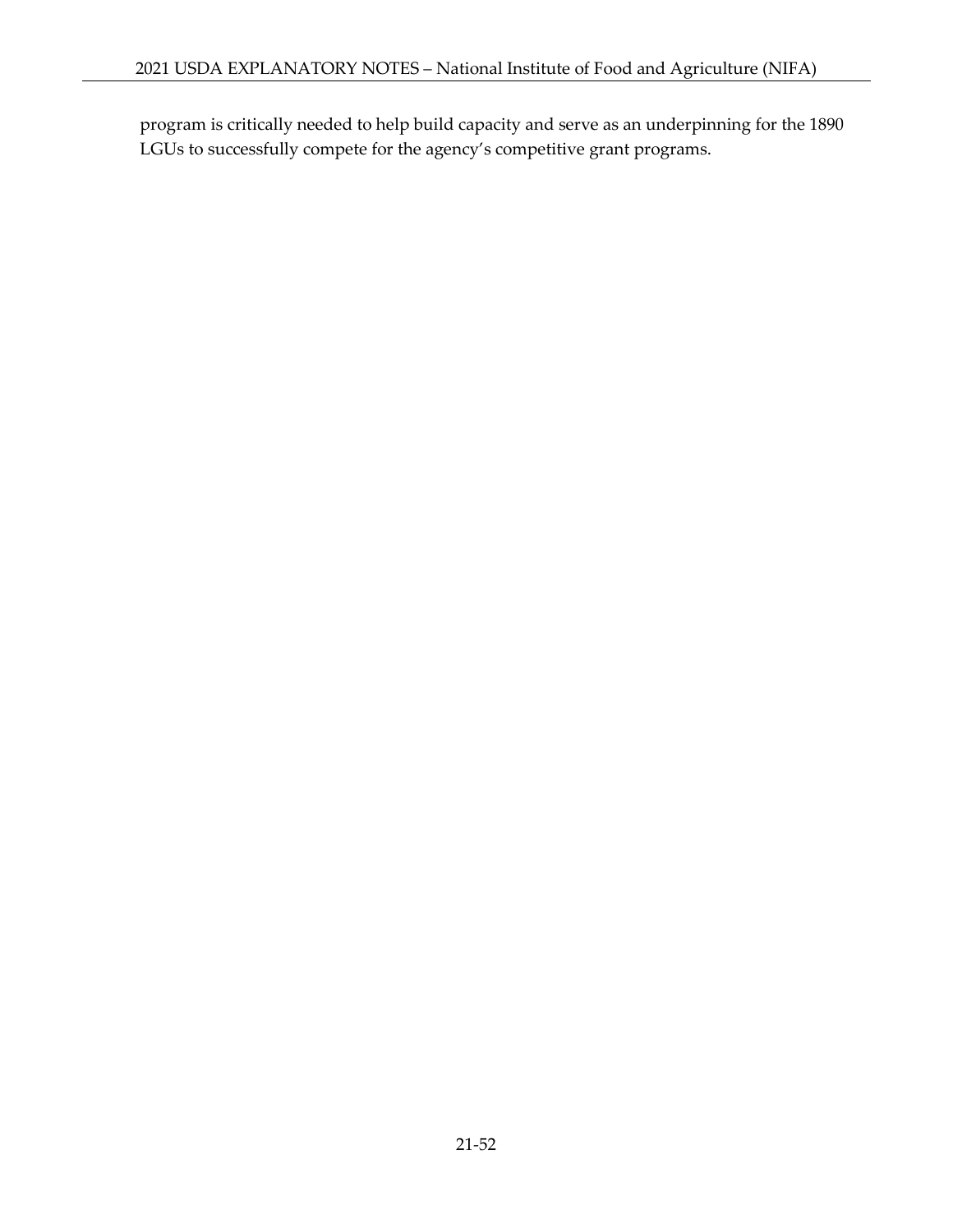## **GEOGRAPHIC BREAKDOWN OF OBLIGATIONS AND STAFF YEARS**

TABLE 1 - FISCAL YEAR 2019<br>DISTRIBUTION OF FEDERAL PAYMENTS FOR RESEARCH AT STATE AGRICULTURAL EXPERIMENT STATIONS & OTHER STATE INSTITUTIONS

|                    |                                | <b>HATCH ACT AS AMENDED</b>        |                 |                                                   |                                         |                                                         |                                                     |                                                        |                                                    |                                                |
|--------------------|--------------------------------|------------------------------------|-----------------|---------------------------------------------------|-----------------------------------------|---------------------------------------------------------|-----------------------------------------------------|--------------------------------------------------------|----------------------------------------------------|------------------------------------------------|
| <b>STATE</b>       | <b>HATCH</b><br><b>FORMULA</b> | <b>REGIONAL</b><br><b>RESEARCH</b> | <b>TOTAL</b>    | <b>COOP</b><br><b>FORESTRY</b><br><b>RSH</b> (MS) | <b>1890 UNIV</b><br>& TUSK<br>UNIV (EA) | <b>ANIMAL</b><br><b>HEALTH &amp;</b><br><b>DIS RSCH</b> | <b>SPECIAL</b><br><b>AND OTHER</b><br><b>GRANTS</b> | <b>COMPETITIVE</b><br><b>RESEARCH</b><br><b>GRANTS</b> | <b>HIGHER</b><br><b>EDUCATION</b><br><b>GRANTS</b> | <b>TOTAL</b><br><b>FEDERAL</b><br><b>FUNDS</b> |
| AL                 | \$3,870                        | \$1,190                            | \$5,061         | $\mathbf{s}$<br>1,091                             | \$5,386                                 | \$50                                                    | \$609                                               | \$5,339                                                | \$4,452                                            | \$21,989                                       |
| AК                 | 1,064                          | 196                                | 1,259           | 578                                               | $\sim$                                  | $\sim$                                                  |                                                     | 1,835                                                  | 101                                                | 3,774                                          |
| AS                 | 1,377                          | 30                                 | 1,407           | 45                                                |                                         | ÷.                                                      |                                                     | 300                                                    | 253                                                | 2,005                                          |
| AZ                 | 1,500                          | 1,035                              | 2,535           | 394                                               |                                         | 59                                                      | 902                                                 | 9,583                                                  | 202                                                | 13,675                                         |
| AR<br>CA           | 3,294<br>4,633                 | 986<br>2,220                       | 4,280<br>6,853  | 948<br>845                                        | 2,330                                   | 82<br>244                                               | 1,350<br>4,091                                      | 7,373<br>25,340                                        | 1,137<br>2,213                                     | 17,500<br>39,586                               |
| $_{\rm CO}$        | 2,110                          | 1,631                              | 3,741           | 373                                               |                                         | 269                                                     | 2,056                                               | 12,399                                                 | $\sim$                                             | 18,838                                         |
| CT                 | 1,583                          | 667                                | 2,250           | 455                                               |                                         | 14                                                      |                                                     | 149                                                    | $\sim$                                             | 2,869                                          |
| DE                 | 1,130                          | 499                                | 1,629           | 229                                               | 1,248                                   | 19                                                      | $\sim$                                              | 3,367                                                  | 951                                                | 7,445                                          |
| DC                 | 751                            | 144                                | 895             | $\sim$                                            | $\sim$                                  |                                                         | $\sim$                                              | 119                                                    | $\sim$                                             | 1,014                                          |
| FL                 | 2,977                          | 894                                | 3,872           | 907                                               | 2,163                                   | 59                                                      | 2,301                                               | 16,918                                                 | 1,853                                              | 28,072                                         |
| GA                 | 4,397                          | 1,722                              | 6,119           | 1,133                                             | 3,093                                   | 78                                                      | 7,817                                               | 12,301                                                 | 400                                                | 30,940                                         |
| GU                 | 1,416                          | 168                                | 1,583           | 106                                               |                                         |                                                         |                                                     |                                                        | 269                                                | 1,959                                          |
| HІ                 | 1,113                          | 525                                | 1,638           | 312                                               |                                         | 6                                                       | 929                                                 | 3,019                                                  | 1,726                                              | 7,630                                          |
| ID<br>IL           | 1,918<br>5,432                 | 816<br>1,380                       | 2,734<br>6,812  | 619<br>517                                        |                                         | 55<br>47                                                | 196<br>682                                          | 3,036<br>16,791                                        | $\sim$<br>$\sim$                                   | 6,641<br>24,849                                |
| IN                 | 5,191                          | 1,163                              | 6,355           | 558                                               |                                         | 63                                                      |                                                     | 5,253                                                  | 330                                                | 12,559                                         |
| IA                 | 5,388                          | 2,175                              | 7,563           | 537                                               |                                         | 259                                                     | 929                                                 | 13,544                                                 | $\sim$                                             | 22,833                                         |
| ΚS                 | 3,294                          | 1,070                              | 4,363           | 332                                               |                                         | 153                                                     | 200                                                 | 5,246                                                  | $\sim$                                             | 10,294                                         |
| КY                 | 5,157                          | 1,397                              | 6,554           | 722                                               | 3,691                                   | 68                                                      | 150                                                 | 4,867                                                  | 550                                                | 16,602                                         |
| LA                 | 2,976                          | 931                                | 3,906           | 1,009                                             | 2,049                                   | 55                                                      | $\sim$                                              | 1,351                                                  | 495                                                | 8,866                                          |
| ME                 | 1,688                          | 696                                | 2,383           | 907                                               |                                         | 18                                                      | 433                                                 | 5,438                                                  |                                                    | 9,179                                          |
| MD                 | 2,209                          | 875                                | 3,084           | 414                                               | 1,565                                   | 20                                                      | 2,354                                               | 13,381                                                 | 1,190                                              | 22,007                                         |
| MA                 | 1,852                          | 854                                | 2,706           | 435                                               |                                         | 45                                                      |                                                     | 853                                                    | <b>COL</b>                                         | 4,039                                          |
| МI                 | 5,212                          | 1,250                              | 6,462           | 989                                               |                                         | 115                                                     | 3,910                                               | 11,491                                                 | 786                                                | 23,753                                         |
| FM                 | 1,452                          |                                    | 1,452           | 804                                               | $\sim$                                  |                                                         |                                                     | 10,318                                                 | 122<br>303                                         | 1,574                                          |
| MN<br>MS           | 5,103<br>3,767                 | 1,221<br>1,138                     | 6,324<br>4,905  | 1,071                                             | 2,543                                   | 166<br>62                                               | 8,723<br>1,239                                      | 4,595                                                  | 1,190                                              | 26,639<br>15,603                               |
| MO                 | 5,054                          | 1,091                              | 6,145           | 702                                               | 3,716                                   | 84                                                      | 1,352                                               | 3,746                                                  | 892                                                | 16,636                                         |
| MT                 | 1,851                          | 914                                | 2,765           | 681                                               |                                         | 40                                                      | 8,504                                               | 2,006                                                  | 1,428                                              | 15,424                                         |
| NE                 | 3,043                          | 1,248                              | 4,291           | 250                                               |                                         | 146                                                     | 428                                                 | 6,268                                                  | 232                                                | 11,615                                         |
| NV                 | 1,059                          | 500                                | 1,559           | 127                                               |                                         | 15                                                      | $\sim$                                              | 9,122                                                  | $\overline{\phantom{a}}$                           | 10,823                                         |
| NH                 | 1,361                          | 500                                | 1,861           | 476                                               |                                         | 10                                                      | 250                                                 | 645                                                    | $\overline{\phantom{a}}$                           | 3,242                                          |
| ΝJ                 | 1,845                          | 1,492                              | 3,338           | 353                                               |                                         | 22                                                      | 3,820                                               | 2,753                                                  | $\sim$                                             | 10,285                                         |
| <b>NM</b>          | 1,530                          | 551                                | 2,081           | 291                                               |                                         | 41                                                      | 280                                                 | 2,060                                                  | 1,038                                              | 5,791                                          |
| NY                 | 4,832                          | 2,137                              | 6,968           | 845                                               |                                         | 91                                                      | $\sim$                                              | 10,517                                                 | 1,346<br>$\sim$                                    | 19,768                                         |
| NC<br>ND           | 6,353<br>2,159                 | 1,629<br>822                       | 7,982<br>2,981  | 1,050<br>168                                      | 4,247                                   | 125<br>38                                               | 277                                                 | 14,158<br>2,033                                        | 506                                                | 27,562<br>6,002                                |
| MP                 | 1,368                          | $\sim$                             | 1,368           | $\sim$                                            |                                         |                                                         |                                                     |                                                        | $\sim$                                             | 1,368                                          |
| OH                 | 6,270                          | 1,323                              | 7,593           | 640                                               | 1,120                                   | 91                                                      |                                                     | 16,423                                                 | 639                                                | 26,506                                         |
| ΟК                 | 3,262                          | 809                                | 4,071           | 599                                               | 2,427                                   | 78                                                      | 457                                                 | 2,583                                                  | 101                                                | 10,317                                         |
| OR                 | 2,496                          | 1,295                              | 3,790           | 1,112                                             | $\sim$                                  | 72                                                      |                                                     | 5,174                                                  | 200                                                | 10,348                                         |
| PW                 | $\overline{\phantom{a}}$       | $\sim$                             | $\sim$          | $\sim$                                            |                                         |                                                         |                                                     | $\sim$                                                 | 150                                                | 150                                            |
| РA                 | 5,943                          | 1,686                              | 7,629           | 763                                               |                                         | 81                                                      |                                                     | 10,372                                                 | $\sim$                                             | 18,845                                         |
| <b>PR</b>          | 3,898                          | 1,002                              | 4,900           | 86                                                |                                         | $\overline{9}$                                          |                                                     | 1,325                                                  | 2,414                                              | 8,734                                          |
| RI                 | 1,023                          | 518                                | 1,541           | 147                                               | $\sim$                                  | 20                                                      |                                                     | 1,217                                                  | $\overline{a}$                                     | 2,927                                          |
| $_{\rm sc}$<br>SD  | 3,310<br>2,315                 | 1,056<br>829                       | 4,366<br>3,144  | 866<br>209                                        | 2,289<br>$\sim$                         | 19<br>67                                                | 399<br>2,815                                        | 1,299<br>3,578                                         | 1,200<br>453                                       | 10,438<br>10,267                               |
| TN                 | 4,884                          | 1,152                              | 6,036           | 784                                               | 3,410                                   | 69                                                      | 600                                                 | 13,459                                                 | 2,235                                              | 26,593                                         |
| <b>TX</b>          | 6,992                          | 1,639                              | 8,631           | 886                                               | 5,168                                   | 268                                                     | 2,147                                               | 15,474                                                 | 5,912                                              | 38,486                                         |
| UT                 | 1,332                          | 1,008                              | 2,340           | 188                                               | $\sim$                                  | 25                                                      | $\sim$                                              | 3,168                                                  | $\sim$                                             | 5,721                                          |
| VT                 | 1,412                          | 439                                | 1,851           | 496                                               |                                         | 15                                                      | 7,817                                               | 2,762                                                  | $\overline{\phantom{a}}$                           | 12,942                                         |
| VI                 | 1,392                          | 161                                | 1,553           | 45                                                |                                         |                                                         | $\sim$                                              | $\sim$                                                 | $\sim$                                             | 1,598                                          |
| VA                 | 4,156                          | 1,064                              | 5,220           | 968                                               | 2,891                                   | 49                                                      | 310                                                 | 7,268                                                  | 2,008                                              | 18,714                                         |
| WA                 | 2,727                          | 1,790                              | 4,518           | 1,030                                             | $\sim$                                  | 115                                                     | 2,525                                               | 15,297                                                 | 131                                                | 23,614                                         |
| WV                 | 2,551                          | 729                                | 3,280           | 660                                               | 1,542                                   | 14                                                      | $\sim$                                              | 437                                                    | 2,624                                              | 8,558                                          |
| WI                 | 5,157                          | 1,362                              | 6,519           | 825                                               |                                         | 83                                                      | 2,012                                               | 6,004                                                  | 949                                                | 16,392                                         |
| WY<br><b>OTHER</b> | 1,276<br>$\sim$                | 729<br>$\sim$                      | 2,006<br>$\sim$ | 312                                               |                                         | 27                                                      | $\sim$                                              | 121<br>28,745                                          | 156<br>5,587                                       | 2,622<br>34,332                                |
| <b>SBIR</b>        | 5,709                          | 1,863                              | 7,572           | 1,054                                             | 1,682                                   | 123                                                     | 1,802                                               | 8,399                                                  | 198                                                | 20,829                                         |
| <b>BRAG</b>        | $\overline{a}$                 |                                    | $\sim$          |                                                   | $\sim$                                  |                                                         | $\overline{\mathbf{3}}$                             | 3,378                                                  | $\sim$                                             | 3,381                                          |
| FEDERAL ADMIN      | 5,377                          | 1,698                              | 7,075           | 1,019                                             | 1,626                                   | 160                                                     | 3,030                                               | 7,815                                                  | 2,677                                              | 23,401                                         |
| FED ADMIN-DIRECT   |                                |                                    |                 |                                                   |                                         |                                                         |                                                     |                                                        |                                                    | 18,435                                         |
| <b>SUBTOTAL</b>    | 183,792                        | 59,909                             | 243,701         | 33,961                                            | 54,185                                  | 4,000                                                   | 77,699                                              | 401,818                                                | 51,598                                             | 885,397                                        |
| <b>UNOBLIG BAL</b> |                                |                                    |                 |                                                   |                                         |                                                         | 1,364                                               | 481,190                                                | 33,847                                             | 516,401                                        |
| <b>TOTAL</b>       | 183,792                        | 59,909                             | 243,701         | 33,961                                            | 54,185                                  | 4,000                                                   | 79,062                                              | 883,008                                                | 85,445                                             | 1,401,798                                      |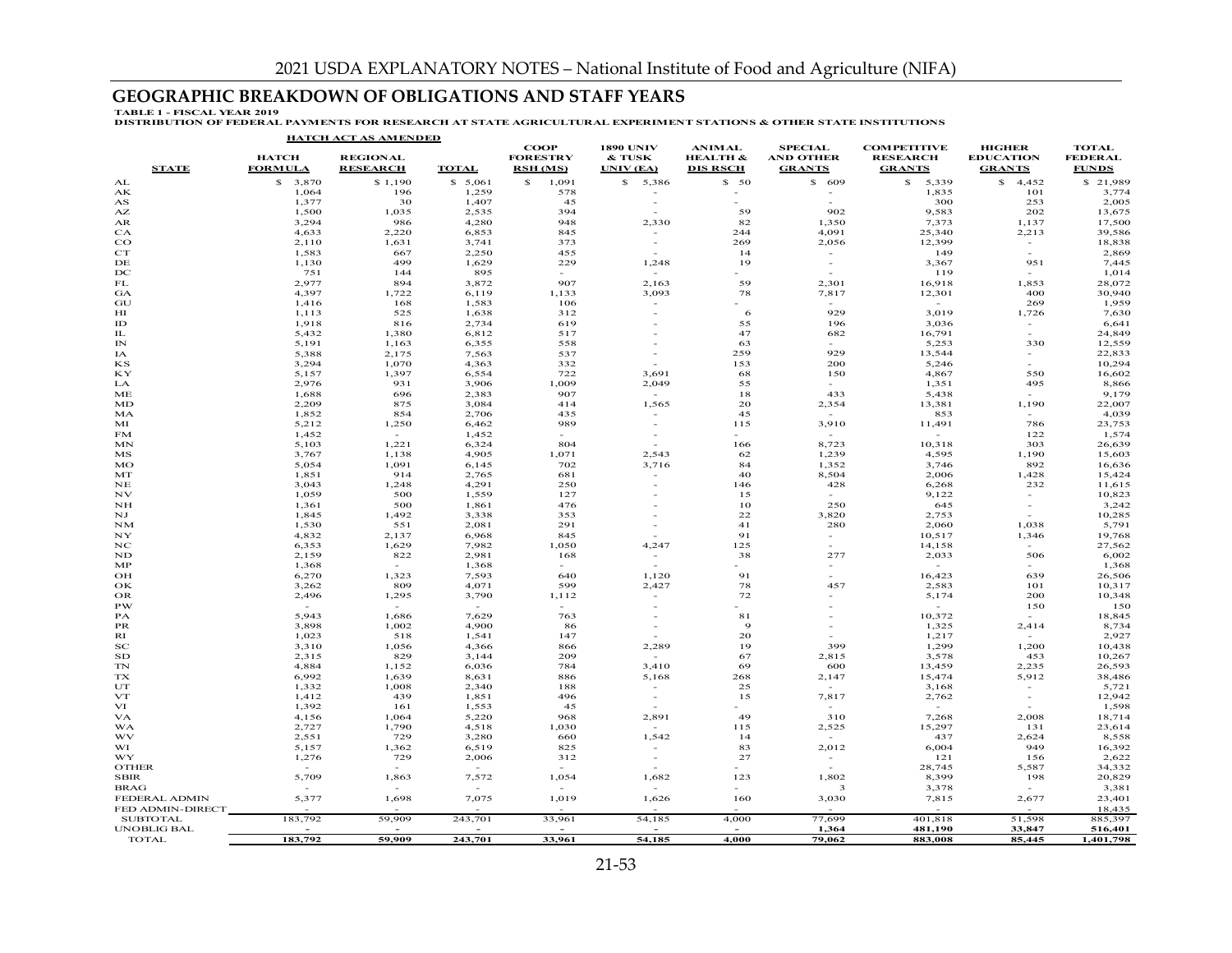| TABLE 2 - FISCAL YEAR 2020 |                  |                 |           |                                                                                                                    |                |              |                  |                 |                  |                   |                |
|----------------------------|------------------|-----------------|-----------|--------------------------------------------------------------------------------------------------------------------|----------------|--------------|------------------|-----------------|------------------|-------------------|----------------|
|                            |                  |                 |           | DISTRIBUTION OF FEDERAL PAYMENTS FOR RESEARCH AT STATE AGRICULTURAL EXPERIMENT STATIONS & OTHER STATE INSTITUTIONS |                |              |                  |                 |                  |                   |                |
|                            |                  | COOP            | 1890 UNIV | <b>ANIMAL</b>                                                                                                      |                |              | <b>FED ADMIN</b> | COMPETITIVE     | <b>HIGHER</b>    | <b>GRANTS</b>     | <b>TOTAL</b>   |
|                            |                  | <b>FORESTRY</b> | & TUSK    | <b>HEALTH &amp;</b>                                                                                                | <b>SPECIAL</b> | <b>OTHER</b> | <b>DIRECT</b>    | <b>RESEARCH</b> | <b>EDUCATION</b> | <b>MANAGEMENT</b> | <b>FEDERAL</b> |
| <b>STATE</b>               | <b>HATCH ACT</b> | RSH (MS)        | UNIV (EA) | DIS RSCH                                                                                                           | <b>GRANTS</b>  | RESEARCH     | <b>APPROP</b>    | <b>GRANTS</b>   | <b>GRANTS</b>    | <b>SYSTEMS</b>    | <b>FUNDS</b>   |
| FEDERAL ADMIN              | 7.075            | $1.080\,$       | 2,010     | 160                                                                                                                | 723            | 2,592        | 11.862           | 21,250          | 3,092            | 7,830             | 57,674         |
| UNOBLIGATED                |                  |                 |           |                                                                                                                    |                |              |                  |                 |                  |                   |                |
| <b>BALANCE</b>             | 251,925          | 34,920          | 64,990    | 3,840                                                                                                              | 17,345         | 62,209       |                  | 403,750         | 66,211           |                   | 905,190        |
| SUBTOTAL,                  |                  |                 |           |                                                                                                                    |                |              |                  |                 |                  |                   |                |
| <b>OBLIGATIONS</b>         | 259,000          | 36,000          | 67,000    | 4.000                                                                                                              | 18.068         | 64.801       | 11.862           | 425,000         | 69.303           | 7.830             | 962,864        |

### **DISTRIBUTION OF FEDERAL PAYMENTS FOR RESEARCH AT STATE AGRICULTURAL EXPERIMENT STATIONS & OTHER STATE INSTITUTIONS TABLE 3 - FISCAL YEAR 2021**

|                      |                  | COOP            | 1890 UNIV | <b>COMPETITIVE</b>    |                |              | <b>FED ADMIN</b> | COMPETITIVE     | <b>HIGHER</b>    | <b>GRANTS</b>     | <b>TOTAL</b>   |
|----------------------|------------------|-----------------|-----------|-----------------------|----------------|--------------|------------------|-----------------|------------------|-------------------|----------------|
|                      |                  | <b>FORESTRY</b> | & TUSK    | <b>FACILTY MODERN</b> | <b>SPECIAL</b> | <b>OTHER</b> | <b>DIRECT</b>    | <b>RESEARCH</b> | <b>EDUCATION</b> | <b>MANAGEMENT</b> | <b>FEDERAL</b> |
| <b>STATE</b>         | <b>HATCH ACT</b> | RSH (MS)        | UNIV (EA) | <u>LGUs</u>           | <b>GRANTS</b>  | RESEARCH     | <b>APPROP</b>    | <b>GRANTS</b>   | <b>GRANTS</b>    | <b>SYSTEMS</b>    | <b>FUNDS</b>   |
| <b>FEDERAL ADMIN</b> | 6,603            | 866             | 1,615     |                       | 680            | 1,712        | 19,346           | 30,000          | 2,542            | 7,924             | 71,287         |
| UNOBLIGATED          |                  |                 |           |                       |                |              |                  |                 |                  |                   |                |
| <b>BALANCE</b>       | 236,635          | 28,001          | 52.202    |                       | 16.320         | 41.088       |                  | 570,000         | 52.452           |                   | 996,699        |
| SUBTOTAL,            |                  |                 |           |                       |                |              |                  |                 |                  |                   |                |
| <b>OBLIGATIONS</b>   | 243.238          | 28,867          | 53.817    |                       | !7.000         | 42,800       | 19.346           | 600,000         | 54.994           | 7.924             | 1,067,986      |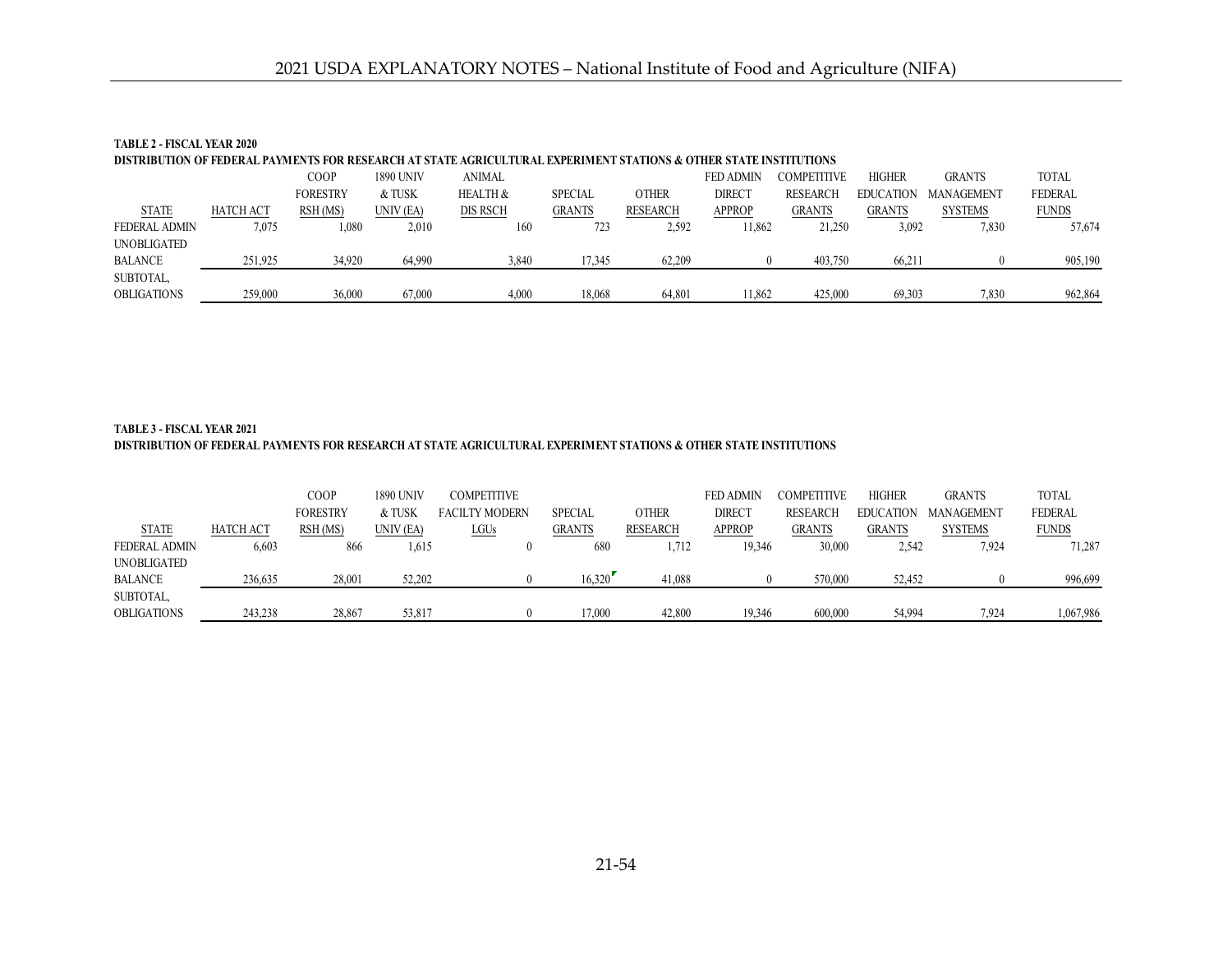#### **Table 1 for FY 2019**

**Distribution of Federal Payments for Extension Activities**

|                 |              | SMITH-         |                      |                      |                   | YOUTH 1890's UNIV FEDERALLY- |              | <b>FOOD SAFETY</b> |                  |                                 |                      |                              | <b>INDIAN</b>        |                       | <b>TOTAL</b>   |
|-----------------|--------------|----------------|----------------------|----------------------|-------------------|------------------------------|--------------|--------------------|------------------|---------------------------------|----------------------|------------------------------|----------------------|-----------------------|----------------|
|                 |              | <b>LEVER</b>   | <b>FARM</b>          | <b>FARM</b>          | & TUSK            | <b>RECOGNIZED</b>            |              |                    |                  | OUTREACH YOUTH AT NEW TECHNOLO- | 1890                 | <b>RENEWABLE TRIBAL 1994</b> |                      |                       | <b>FEDERAL</b> |
|                 | <b>STATE</b> | <b>FORMULA</b> | <b>SAFETY</b>        | <b>SAFETY</b>        | <b>UNIV</b>       | <b>TRIBES</b>                | <b>EFNEP</b> | <b>PROGRAM</b>     | <b>RISK</b>      | GIES AT AG EXT                  | <b>FACILITIES</b>    | <b>RESOURCES COLLEGES</b>    |                      | <b>OTHER</b>          | <b>FUNDS</b>   |
| AL              |              | \$7,505        |                      |                      | \$4,669           | $\sim$                       | \$2,241      |                    | \$140            |                                 | \$2,087              | \$120                        |                      | \$482                 | \$17,243       |
| AK              |              | 1,292          | 172                  | $\mathbf{0}$         | $\mathbf{0}$      | 166                          | 267          | $\mathbf{0}$       | 140              | $\theta$                        | $\mathbf{0}$         | 97                           | 125                  | 93                    | 2,352          |
| AS              |              | 1,538          | $\overline{0}$       | $\Omega$             | $\bf{0}$          | $\mathbf{0}$                 | 105          | $\theta$           | $\mathbf{0}$     |                                 | $\mathbf{0}$         | $\mathbf{0}$                 | $\mathbf{0}$         | $\overline{0}$        | 1,643          |
| AZ              |              | 2,252          | $\mathbf{0}$         | $\theta$<br>$\Omega$ | $\bf{0}$          | 568<br>$\Omega$              | 725          | $\theta$           | $\Omega$         |                                 | $\theta$             | 62                           | 427                  | 2,841                 | 6,876          |
| AK              |              | 6,287          | $\mathbf{0}$         |                      | 2,055<br>$\Omega$ |                              | 1,436        |                    | $\Omega$         |                                 | 991                  | 98                           | $\mathbf{0}$         | 2,528                 | 13,394         |
| CA              |              | 8,392          | 180                  | $\theta$             | $\Omega$          | $\Omega$<br>$\Omega$         | 3,656        | 685<br>$\theta$    | $\mathbf{0}$     |                                 | $\theta$<br>$\theta$ | 96                           | $\theta$<br>$\theta$ | 3,970                 | 16,979         |
| $_{\rm CO}$     |              | 3,462          | 180                  | $\Omega$             | $\mathbf{0}$      | 70                           | 673          |                    | 280<br>$\theta$  |                                 | $\Omega$             | 58                           | $\Omega$             | 1,536<br>$\mathbf{0}$ | 6,189          |
| <b>CT</b><br>DE |              | 2,337<br>1,411 | $\theta$<br>$\Omega$ | $\theta$             | 1,265             | $\theta$                     | 547<br>419   |                    |                  |                                 | 768                  | 46<br>60                     | $\Omega$             | 879                   | 3,001<br>4,802 |
| DC              |              | 1,273          |                      | $\theta$             | $\mathbf{0}$      | $\theta$                     | 112          | $\theta$           |                  |                                 | $\mathbf{0}$         | 14                           | $\Omega$             | 964                   | 2,362          |
| FL              |              | 5,057          | $\mathbf{0}$         | $\theta$             | 2,017             | 87                           | 2,451        | 1,464              | $\theta$         |                                 | 1,005                | 92                           | $\mathbf{0}$         | 7,725                 | 19,897         |
| GA              |              | 8,616          | 180                  | $\theta$             | 2,787             | $\Omega$                     | 2,409        | $\mathbf{0}$       | 140              |                                 | 1,099                | 108                          | $\theta$             | 1,434                 | 16,772         |
| GU              |              | 1,601          | $\theta$             |                      | $\mathbf{0}$      | $\Omega$                     | 105          | $\mathbf{0}$       | $\mathbf{0}$     |                                 | $\theta$             | 14                           | $\Omega$             | $\bf{0}$              | 1,720          |
| НI              |              | 1,456          | $\theta$             |                      | $\theta$          | $\Omega$                     | 352          | 137                | $\Omega$         |                                 | $\Omega$             | 96                           | $\Omega$             | 673                   | 2,715          |
| ID              |              | 3,099          | $\theta$             |                      | $\theta$          | 241                          | 394          | $\Omega$           |                  |                                 | $\Omega$             | 52                           |                      | $\mathbf{0}$          | 3,786          |
| IL              |              | 10,265         | 180                  | $\Omega$             | $\Omega$          | $\Omega$                     | 2,219        | $\Omega$           | $\Omega$         |                                 | $\Omega$             | 105                          | $\theta$             | 2,548                 | 15,317         |
| IN              |              | 9,652          | 711                  | 100                  | $\theta$          |                              | 1,303        | 86                 | 93               |                                 | $\Omega$             | 54                           | $\Omega$             | $\mathbf{0}$          | 11,998         |
| IΑ              |              | 10,097         | $\overline{0}$       | $\theta$             | $\theta$          |                              | 973          | 914                | 140              |                                 | $\theta$             | 46                           | $\theta$             | 2,446                 | 14,617         |
| KS              |              | 5,955          | 180                  | $\theta$             | $\theta$          |                              | 775          | $\mathbf{0}$       | 500              |                                 | $\theta$             | 46                           | 125                  | 1,339                 | 8,921          |
| <b>KY</b>       |              | 9.849          | $\overline{0}$       | $\theta$             | 3,476             |                              | 1,836        | $\mathbf{0}$       | 280              |                                 | 1,189                | 185                          | $\theta$             | 166                   | 16,981         |
| LA              |              | 5,505          | $\overline{0}$       | $\theta$             | 1,823             |                              | 2,023        | 342                | 140              |                                 | 919                  | 83                           | $\Omega$             | 473                   | 11,308         |
| ME              |              | 2,555          | 180                  | $\theta$             | $\mathbf{0}$      |                              | 506          | 84                 | 170              |                                 | $\mathbf{0}$         | 59                           | $\Omega$             | 722                   | 4,277          |
| MD              |              | 3,604          | $\overline{0}$       |                      | 1,462             |                              | 1,041        | 171                | $\boldsymbol{0}$ |                                 | 883                  | 60                           | $\Omega$             | $\mathbf{0}$          | 7,222          |
| MА              |              | 2,879          | $\theta$             |                      | $\Omega$          |                              | 1,053        | 251                | $\mathbf{0}$     |                                 | $\theta$             | 46                           | $\Omega$             | 473                   | 4,703          |
| MI              |              | 9,705          | 180                  |                      | $\theta$          | 80                           | 1,895        | $\mathbf{0}$       | 140              | 1,488                           | $\Omega$             | 77                           | 575                  | 2,976                 | 17,116         |
| FM              |              | 1,672          | $\theta$             |                      | $\Omega$          | $\theta$                     | 108          | $\mathbf{0}$       | $\mathbf{0}$     | $\theta$                        | $\Omega$             | $\mathbf{0}$                 | $\theta$             | $\mathbf{0}$          | 1,780          |
| ΜN              |              | 9,516          | $\Omega$             | $\Omega$             | $\mathbf{0}$      | 87                           | 1,075        | 171                | 1,433            |                                 | $\mathbf{0}$         | 61                           | 562                  | 2,131                 | 15,036         |
| MS              |              | 7,407          | $\overline{0}$       |                      | 2,171             | 80                           | 1,864        | $\mathbf{0}$       | 140              |                                 | 970                  | 203                          | $\theta$             | 577                   | 13,412         |
| M <sub>O</sub>  |              | 9,570          | 180                  |                      | 3,575             | $\theta$                     | 1,745        | 156                | 140              | $\Omega$                        | 1,298                | 87                           | $\theta$             | 800                   | 17,552         |
| MT              |              | 3,013          | $\overline{0}$       |                      | $\mathbf{0}$      | 328                          | 388          | $\mathbf{0}$       | 140              |                                 | $\mathbf{0}$         | 65                           | 1,260                | 825                   | 6,019          |
| NE              |              | 5,412          | 180                  | 100                  | $\theta$          | $\mathbf{0}$                 | 620          | 80                 | 140              |                                 | $\Omega$             | 46                           | 250                  | 1,660                 | 8,488          |
| NV              |              | 1,349          | $\overline{0}$       | $\theta$             | $\mathbf{0}$      | 222                          | 297          | $\mathbf{0}$       | 140              |                                 | $\Omega$             | 48                           | $\Omega$             | $\mathbf{0}$          | 2,057          |
| NH              |              | 1,857          | $\overline{0}$       |                      | $\Omega$          | $\theta$                     | 330          | 132                | $\mathbf{0}$     |                                 | $\Omega$             | 46                           | $\Omega$             | 481                   | 2,846          |
| NJ              |              | 2,869          | $\theta$             |                      | $\Omega$          | 79                           | 1,156        | $\mathbf{0}$       | 140              |                                 | $\Omega$             | 46                           | $\Omega$             | $\mathbf{0}$          | 4,290          |
| NM              |              | 2,343          | 180                  |                      | $\Omega$          | $\Omega$                     | 605          | 342                | $\mathbf{0}$     |                                 | $\Omega$             | 68                           | 375                  | 145                   | 4,057          |
| NY              |              | 8,926          | $\overline{0}$       |                      | $\Omega$          | $\Omega$                     | 3,456        | 257                | 220              |                                 | $\theta$             | 86                           | $\theta$             | 1,733                 | 14,677         |
| NC              |              | 12,477         | 178                  |                      | 3,941             | 79                           | 2,750        | $\theta$           | 440              |                                 | 1,227                | 105                          | $\theta$             | 5,428                 | 26,625         |
| ND              |              | 3,679          | $\overline{0}$       |                      | $\mathbf{0}$      | 83                           | 427          | $\Omega$           | $\mathbf{0}$     |                                 | $\theta$             | 46                           | 1,025                | 459                   | 5,720          |
| MP              |              | 1,522          | $\overline{0}$       | $\theta$             | $\mathbf{0}$      | $\Omega$                     | 104          | $\theta$           | $\mathbf{0}$     |                                 | $\mathbf{0}$         | $\theta$                     | $\Omega$             | $\mathbf{0}$          | 1,626          |
| OH              |              | 11,844         | 180                  | 100                  | 1,227             | $\theta$                     | 2,434        | 86                 | 610              |                                 | 1,423                | 77                           | $\mathbf{0}$         | 4,708                 | 22,689         |
| OK              |              | 6,121          | $\overline{0}$       | $\theta$             | 2,203             | 251                          | 1,246        | $\mathbf{0}$       | 300              |                                 | 1,086                | 80                           | $\Omega$             | $\mathbf{0}$          | 11,288         |
| <b>OR</b>       |              | 4,127          | $\overline{0}$       |                      | $\mathbf{0}$      | 81                           | 609          | 914                | 158              |                                 | $\theta$             | 88                           |                      | 1,038                 | 7,016          |
| PA              |              | 11,175         | 180                  |                      | $\theta$          | $\Omega$                     | 2,733        | $\mathbf{0}$       | 140              |                                 | $\theta$             | 81                           | $\Omega$             | 788                   | 15,097         |
| PR              |              | 7,263          | $\theta$             | $0^{\prime}$         | $\theta$          | $\theta$                     | 1,454        | 86                 | $\overline{0}$   | $\Omega$                        | $\theta$             | 14                           | $\Omega$             | 560                   | 9,376          |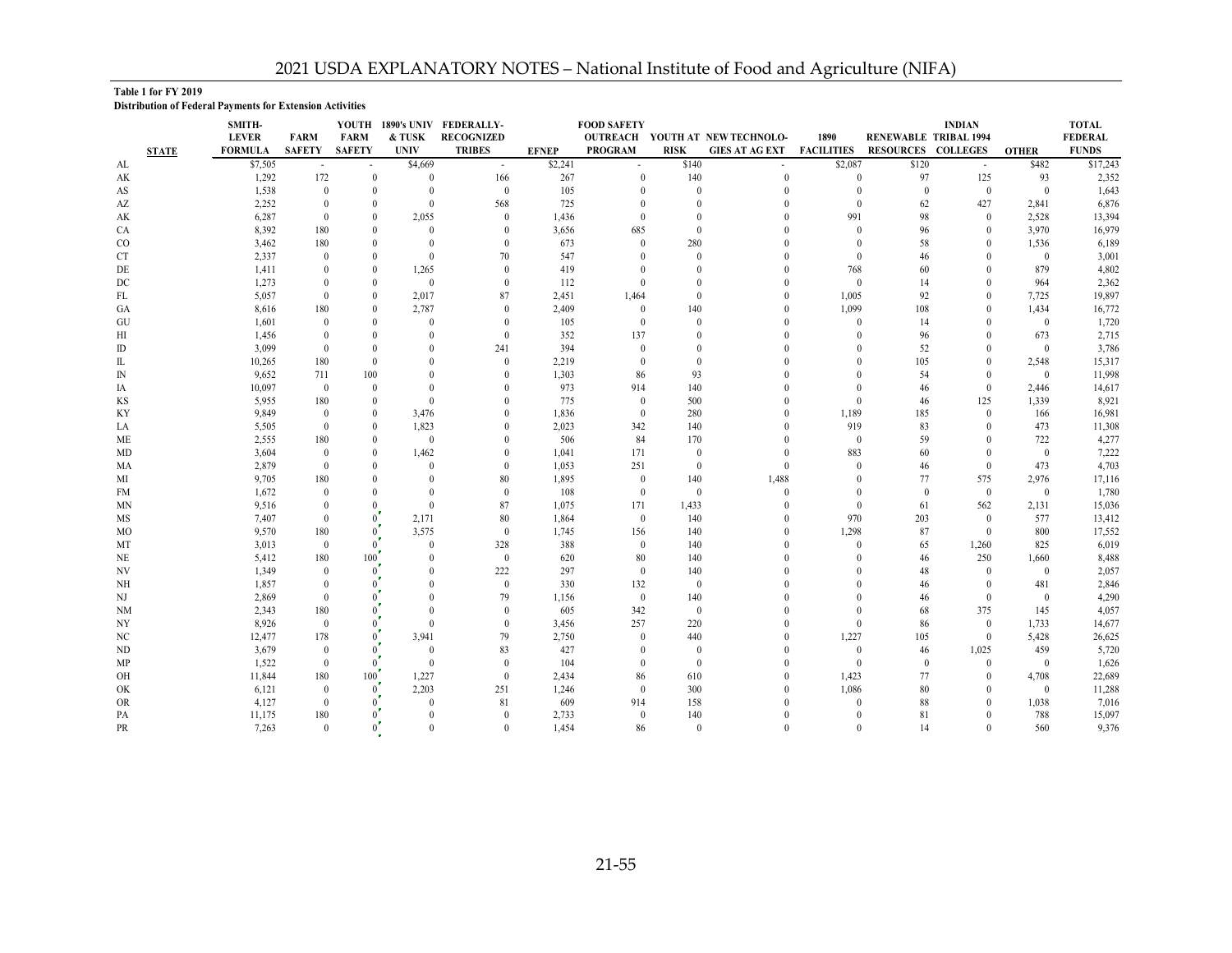|                       |                |                |                          |                |                          |                          |                          |                |        | -0-    | . - . - - - - <i>-</i>   |                |          |         |
|-----------------------|----------------|----------------|--------------------------|----------------|--------------------------|--------------------------|--------------------------|----------------|--------|--------|--------------------------|----------------|----------|---------|
| RI                    | 1,192          | $\theta$       |                          |                |                          | 392                      |                          | $\Omega$       |        |        | 46                       | $\Omega$       | 8,921    | 10,551  |
| SC                    | 6,134          | $\theta$       |                          | 1,994          |                          | 1,902                    |                          | 160            |        | 8,111  | 89                       | $\theta$       | $\theta$ | 18,391  |
| <b>SD</b>             | 3,914          | 180            |                          |                |                          | 470                      |                          |                |        |        | 46                       | 375            | 478      | 5,464   |
| TN                    | 9,517          | 176            |                          | 3,131          |                          | 2,168                    |                          |                |        | 1,193  | 86                       | $\theta$       | $\theta$ | 16,272  |
| TX                    | 14,038         | 180            |                          | 4,756          |                          | 4,627                    |                          | 420            |        | 1,654  | 112                      | $\theta$       | 1,482    | 27,269  |
| UT                    | 1,938          | 180            |                          |                |                          | 416                      |                          | 140            |        |        | 49                       |                | 415      | 3,139   |
| <b>VT</b>             | 2,000          | $\theta$       |                          |                |                          | 324                      | 914                      | 140            |        |        | 46                       |                |          | 3,424   |
| VI                    | 7,791          | $\theta$       |                          |                |                          | 104                      |                          | 170            |        |        | 14                       |                |          | 8,078   |
| VA                    | 1,566          | $\theta$       |                          | 2,628          | 70                       | 1,875                    |                          | 160            |        | 1,087  | 101                      | $\theta$       | 3,614    | 11,100  |
| WA                    | 4,623          | $\theta$       |                          |                | 173                      | 806                      | 171                      | $\theta$       |        |        | 83                       | 325            | 2,197    | 8,378   |
| WV                    | 4,459          | $\theta$       |                          | 1.497          |                          | 1,145                    | 170                      | 420            |        | 905    | 70                       | $\theta$       | $\theta$ | 8,665   |
| WI                    | 9,604          | 180            |                          |                | 84                       | 1,048                    |                          | 140            |        |        | 80                       | 751            | 954      | 12,841  |
| WY                    | 1,769          | $\theta$       |                          |                | 88                       | 280                      |                          |                |        |        | 51                       | $\theta$       | $\Omega$ | 2,188   |
| PEER PANEL/OTHER      |                | 8              |                          |                |                          | $\left($                 | 65                       |                |        |        |                          | 13             | 192      | 285     |
| <b>SUBTOTAL</b>       | 306,330        | 4,126          | 300                      | 46,675         | 2,917                    | 68,475                   | 7,680                    | 8,059          | 1,488  | 27,895 | 3,898                    | 6,188          | 73,857   | 557,888 |
| <b>FEDERAL</b>        |                |                |                          |                |                          |                          |                          |                |        |        |                          |                |          |         |
| <b>ADMINISTRATION</b> | 8,670          | 172            | 13                       | 1,945          | 122                      | 525                      | 320                      | 336            | 62     | 996    | 162                      | 258            | 12,766   | 26,346  |
| <b>SUBTOTAL</b>       |                |                |                          |                |                          |                          |                          |                |        |        |                          |                |          |         |
| <b>OBLIGATIONS</b>    | 315,000        | 4,298          | 313                      | 48,620         | 3,039                    | 69,000                   | 8,000                    | 8,395          | 1,550  | 28,890 | 4,060                    | 6,446          | 86,623   | 584,234 |
| <b>BALANCE</b>        | $\overline{a}$ | $\overline{a}$ | $\overline{\phantom{a}}$ | $\overline{a}$ | $\overline{\phantom{a}}$ | $\overline{\phantom{a}}$ | $\overline{\phantom{a}}$ | $\overline{a}$ | $\sim$ | 19,730 | $\overline{\phantom{a}}$ | $\overline{a}$ | 186      | 19,916  |
| TOTAL                 | 315,000        | 4,298          | 313                      | 48,620         | 3,039                    | 69,000                   | 8,000                    | 8,395          | 1,550  | 48,620 | 4,060                    | 6,446          | 86,809   | 604,150 |

2021 USDA EXPLANATORY NOTES – National Institute of Food and Agriculture (NIFA)

*Data may include 2018 obligations posted in 2019*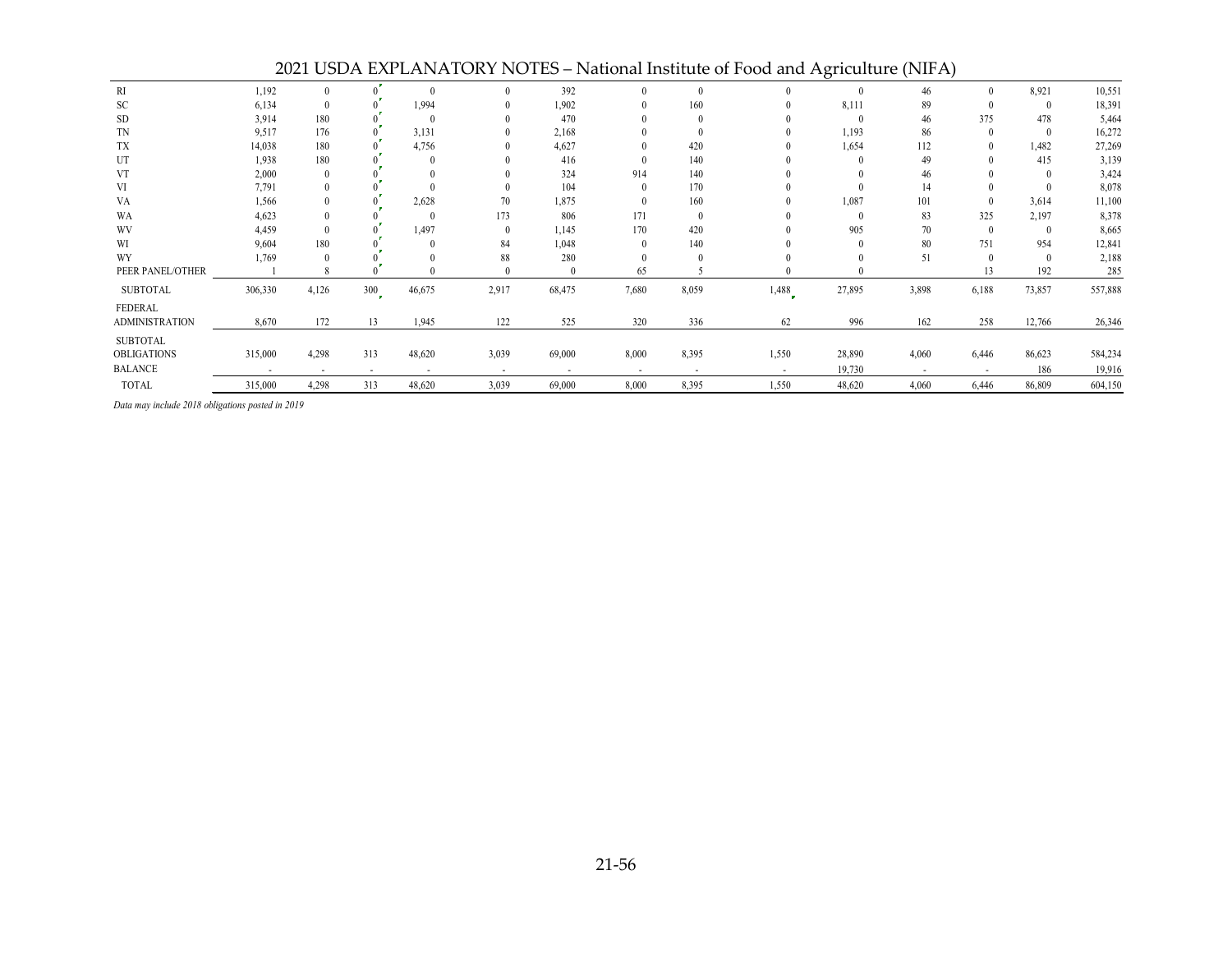#### **Table 2 for FY 2020**

**Distribution of Federal Payments for Extension Activities**

|                        |                                                      | <b>FARM SAFETY</b><br><b>YOUTH FARM</b>             |                                         |                                                 |                                                                    |                               |                                                           |                                        |                                      | <b>FOOD AND</b><br>$\underline{AG}$ |
|------------------------|------------------------------------------------------|-----------------------------------------------------|-----------------------------------------|-------------------------------------------------|--------------------------------------------------------------------|-------------------------------|-----------------------------------------------------------|----------------------------------------|--------------------------------------|-------------------------------------|
| <b>STATE</b>           | <b>SMITH-LEVER</b><br><b>FORMULA</b>                 | <b>SAFETY EDUCATION</b><br><b>AND CERTIFICATION</b> | 1890's UNIV &<br><b>TUSKEGEE UNIV</b>   | <b>FEDERALLY-</b><br><b>RECOGNIZED TRIBES</b>   | <b>EFNEP</b>                                                       | YOUTH AT<br>RISK              | <b>NEW TECH AT</b><br><b>AG EXT</b>                       | <b>1890 FACILITIES</b>                 | <b>RENEWABLE</b><br><b>RESOURCES</b> | <b>LEARNING</b><br><b>SERVICES</b>  |
| FEDERAL ADMINISTRATION | \$8,858                                              | \$184                                               | \$2,280                                 | \$128                                           | \$599                                                              | \$336                         | \$62                                                      | \$820                                  | \$162                                | 40                                  |
| <b>UNDISTRIBUTED</b>   | 306,142                                              | 4,426                                               | 54,720                                  | 3,072                                           | 69,401                                                             | 8,059                         | 1,488                                                     | 19,680                                 | 3,898                                | 960                                 |
| TOTAL                  | 315,000                                              | 4,610                                               | 57,000                                  | 3,200                                           | 70,000                                                             | 8,395                         | 1,550                                                     | 20,500                                 | 4,060                                | 1,000                               |
|                        | <b>RURAL</b><br><b>HEALTH &amp;</b><br><b>SAFETY</b> | <b>FOOD SAFETY</b><br><b>OUTREACH</b>               | FEDERAL ADM-<br><b>SPECIAL PROJECTS</b> | <b>EXTENSION AT 1994</b><br><b>INSTITUTIONS</b> | <b>FOOD</b><br><b>ANIMAL</b><br><b>RESIDUE</b><br><b>AVOIDANCE</b> | WOMEN & POC<br><b>IN STEM</b> | <b>FARM STRESS</b><br><b>ASSISTANCE</b><br><b>NETWORK</b> | <b>MANDATORY</b><br><b>PROGRAMS a/</b> | <b>TOTAL FEDERAL</b><br><b>FUNDS</b> |                                     |
| FEDERAL ADMINISTRATION | \$160                                                | \$320                                               | \$8,342                                 | \$320                                           | \$100                                                              | \$16                          | 400                                                       | \$4,554                                | \$27,682                             |                                     |
| <b>UNDISTRIBUTED</b>   | 3.840                                                | 7.680                                               |                                         | 7,680                                           | 2,400                                                              | 384                           | 9,600                                                     | 64,139                                 | 567,568                              |                                     |
| TOTAL                  | 4,000                                                | 8,000                                               | 8,342                                   | 8,000                                           | 2,500                                                              | 400                           | 10,000                                                    | 68,693                                 | 595,250                              |                                     |

*a/ Mandatory Programs includes: The Gus Schumacher Nutrition Incentive Program, Beginning Farmer and Ranchers Development & Risk Management*

#### **Table 3 for FY 2021**

**Distribution of Federal Payments for Extension Activities**

|                        |                                      |                                         | <b>FARM SAFETY</b><br><b>YOUTH FARM</b>      |                                                           |                                                    |                                          |                                        |                               |                                          |
|------------------------|--------------------------------------|-----------------------------------------|----------------------------------------------|-----------------------------------------------------------|----------------------------------------------------|------------------------------------------|----------------------------------------|-------------------------------|------------------------------------------|
| <b>STATE</b>           | <b>SMITH-LEVER</b><br><b>FORMULA</b> | 1890's UNIV &<br><b>TUSKEGEE UNIV</b>   | <b>SAFETY EDUCATION</b><br>AND CERTIFICATION | <b>FEDERALLY-</b><br><b>RECOGNIZED TRIBES</b>             | <b>EFNEP</b>                                       | YOUTH AT<br><b>RISK</b>                  | <b>NEW TECH AT</b><br><b>AG EXT</b>    | <b>1890 FACILITIES</b>        | <b>RURAL HEALTH</b><br><b>AND SAFETY</b> |
| FEDERAL ADMINISTRATION | \$8,235                              | \$1,945                                 | \$184                                        | \$122                                                     | \$559                                              | \$336                                    | \$62                                   | \$789                         | \$120                                    |
| <b>UNDISTRIBUTED</b>   | 291,195                              | 46,675                                  | 4,426                                        | 2,917                                                     | 68,441                                             | 8,059                                    | 1,488                                  | 18,941                        | 2,880                                    |
| <b>TOTAL</b>           | 299,430                              | 48,620                                  | 4,610                                        | 3,039                                                     | 69,000                                             | 8,395                                    | 1,550                                  | 19,730                        | 3,000                                    |
|                        | <b>RENEWABLE</b><br><b>RESOURCES</b> | FEDERAL ADM-<br><b>SPECIAL PROJECTS</b> | <b>FOOD SAFETY</b><br><b>OUTREACH</b>        | <b>FARM STRESS</b><br><b>ASSISTANCE</b><br><b>NETWORK</b> | <b>EXTENSION</b><br>AT 1994<br><b>INSTITUTIONS</b> | <b>WOMEN &amp; POC</b><br><b>IN STEM</b> | <b>MANDATORY</b><br><b>PROGRAMS</b> a/ | TOTAL<br><b>FEDERAL FUNDS</b> |                                          |
| FEDERAL ADMINISTRATION | \$162                                | \$552                                   | \$320                                        | \$320                                                     | \$258                                              | \$16                                     | \$4,940                                | \$18,922                      |                                          |
| <b>UNDISTRIBUTED</b>   | 3,898                                |                                         | 7,680                                        | 7,680                                                     | 6,188                                              | 384                                      | 70,560                                 | 541,411                       |                                          |
| <b>TOTAL</b>           | 4,060                                | 552                                     | 8.000                                        | 8,000                                                     | 6,446                                              | 400                                      | 75,500                                 | 560,332                       |                                          |

*a/ Mandatory Programs includes: The Gus Schumacher Nutrition Incentive Program, Beginning Farmer and Ranchers Development & Risk Management*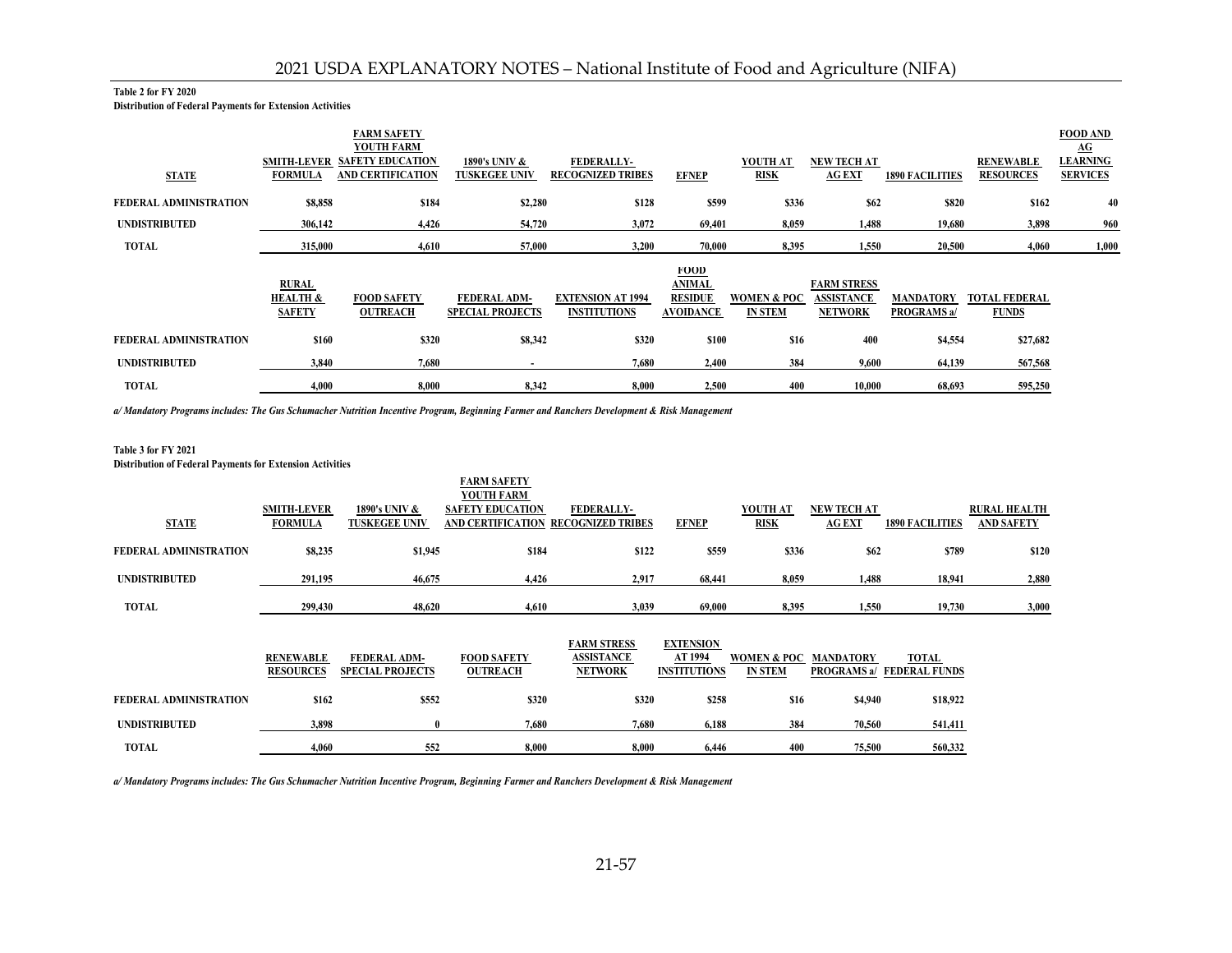#### **TABLE 1 - FISCAL YEAR 2019**

**DISTRIBUTION OF FEDERAL PAYMENTS FOR INTEGRATED ACTIVITIES**

| <b>STATE</b>                         | <b>HOMELAND</b><br><b>SECURITY</b> | <b>METHYL</b><br><b>BROMIDE</b>   | <b>ORGANIC</b><br><b>TRANSITION</b> | <b>CROP</b><br><b>PROTECTION/</b><br><b>PEST</b><br><b>MANAGEMENT</b> | <b>RURAL</b><br>DEVELOPMENT RESEARCH<br><b>CENTERS</b> | <b>CROP</b><br><b>INITIATIVE</b>  | <b>EMERGENCY</b><br>SPECIALTY CITRUS DISEASE AGRICULTURAL<br><b>EXTENSION</b><br><b>PROGRAM</b> | <b>ORGANIC</b><br>RESEARCH AND RESEARCH AND<br><b>EXTENSION</b><br><b>INITIATIVE</b> | <b>TOTAL</b><br><b>FEDERAL</b><br><b>FUNDS</b> |
|--------------------------------------|------------------------------------|-----------------------------------|-------------------------------------|-----------------------------------------------------------------------|--------------------------------------------------------|-----------------------------------|-------------------------------------------------------------------------------------------------|--------------------------------------------------------------------------------------|------------------------------------------------|
| AL                                   |                                    | $\overline{a}$                    | ÷                                   | 610<br>\$                                                             | $\sim$                                                 | s<br>$\overline{\phantom{a}}$     | $\sim$                                                                                          | \$<br>50                                                                             | \$660                                          |
| AK                                   | $\overline{a}$                     | $\overline{a}$                    | ÷                                   | 191                                                                   | ÷                                                      |                                   | ÷                                                                                               | $\overline{a}$                                                                       | \$191                                          |
| AS                                   |                                    |                                   |                                     | $\overline{a}$                                                        |                                                        |                                   |                                                                                                 |                                                                                      | \$0                                            |
| $\mathsf{A}\mathsf{Z}$               |                                    |                                   |                                     | 285                                                                   |                                                        | 35                                |                                                                                                 | Ĭ.                                                                                   | \$320                                          |
| AR                                   |                                    |                                   |                                     | 210                                                                   |                                                        | 50                                |                                                                                                 | L,                                                                                   | \$260                                          |
| CA                                   | \$840                              | \$156<br>$\overline{\phantom{a}}$ | \$496                               | 1,237<br>701                                                          |                                                        | 5,178                             | \$<br>16,912<br>$\overline{\phantom{a}}$                                                        | 50<br>50<br>s                                                                        | \$24,869<br>\$751                              |
| $_{\rm CO}$<br>CT                    |                                    |                                   |                                     | 21                                                                    |                                                        |                                   |                                                                                                 |                                                                                      | \$21                                           |
| DE                                   |                                    |                                   |                                     | 176                                                                   |                                                        |                                   |                                                                                                 | $\overline{a}$                                                                       | \$176                                          |
| DC                                   |                                    | $\sim$                            |                                     | $\sim$                                                                |                                                        | $\overline{a}$                    |                                                                                                 |                                                                                      | \$0                                            |
| FL                                   | 540                                | 234                               |                                     | 213                                                                   |                                                        | 8,563                             | 3,394                                                                                           | 47                                                                                   | \$12,991                                       |
| GA                                   | 300                                | 509                               | 500                                 | 210                                                                   |                                                        |                                   |                                                                                                 | ÷,                                                                                   | \$1,519                                        |
| GU                                   | $\overline{\phantom{a}}$           | $\sim$                            |                                     | $\sim$                                                                |                                                        |                                   | $\overline{a}$                                                                                  | ÷,                                                                                   | \$0                                            |
| HI                                   | 46                                 |                                   |                                     | $\overline{\phantom{a}}$                                              |                                                        |                                   |                                                                                                 |                                                                                      | \$46                                           |
| ID                                   | $\overline{a}$                     |                                   |                                     | 175                                                                   |                                                        |                                   |                                                                                                 | $\overline{a}$                                                                       | \$175                                          |
| IL                                   |                                    |                                   |                                     | 233                                                                   |                                                        |                                   |                                                                                                 |                                                                                      | \$233                                          |
| IN                                   | 730                                |                                   |                                     | 306                                                                   |                                                        |                                   |                                                                                                 | 2,955                                                                                | \$3,991                                        |
| IΑ                                   | 300                                |                                   |                                     | 950                                                                   |                                                        |                                   |                                                                                                 | 3,999                                                                                | \$5,249                                        |
| KS                                   | 540                                |                                   |                                     | 277                                                                   |                                                        |                                   |                                                                                                 | $\overline{a}$                                                                       | \$817                                          |
| KY                                   | 137<br>$\overline{a}$              |                                   |                                     | 158<br>$\sim$                                                         |                                                        |                                   |                                                                                                 | $\overline{a}$                                                                       | \$295                                          |
| LA<br>ME                             |                                    |                                   |                                     | 209                                                                   |                                                        |                                   |                                                                                                 | $\overline{\phantom{a}}$<br>٠                                                        | \$0<br>\$209                                   |
| MD                                   |                                    |                                   | 711                                 | 285                                                                   |                                                        |                                   |                                                                                                 | $\overline{a}$                                                                       | \$996                                          |
| MА                                   |                                    |                                   |                                     | 623                                                                   | $\overline{\phantom{a}}$                               |                                   |                                                                                                 |                                                                                      | \$623                                          |
| МІ                                   | 900                                |                                   | 500                                 | 1,231                                                                 | \$<br>475                                              | 2,705                             |                                                                                                 |                                                                                      | \$5,811                                        |
| FM                                   |                                    |                                   |                                     | $\sim$                                                                | $\overline{\phantom{a}}$                               | $\overline{\phantom{a}}$          |                                                                                                 | ÷                                                                                    | \$0                                            |
| MN                                   |                                    |                                   |                                     | 240                                                                   | $\sim$                                                 | 9,417                             |                                                                                                 | 956                                                                                  | \$10,613                                       |
| MS                                   |                                    |                                   |                                     | 171                                                                   | 475                                                    |                                   |                                                                                                 | $\overline{a}$                                                                       | \$646                                          |
| MO                                   | 346                                |                                   |                                     | 204                                                                   |                                                        |                                   |                                                                                                 | ÷,                                                                                   | \$550                                          |
| MT                                   |                                    |                                   |                                     | 300                                                                   |                                                        |                                   |                                                                                                 |                                                                                      | \$300                                          |
| NE                                   |                                    |                                   |                                     | 227                                                                   |                                                        |                                   |                                                                                                 |                                                                                      | \$227                                          |
| NV                                   |                                    |                                   |                                     | 248                                                                   |                                                        |                                   |                                                                                                 | ÷,                                                                                   | \$248                                          |
| NH                                   |                                    |                                   |                                     | 163                                                                   |                                                        |                                   |                                                                                                 |                                                                                      | \$163                                          |
| NJ                                   | 137                                |                                   |                                     | $\blacksquare$                                                        |                                                        | 5,833                             |                                                                                                 |                                                                                      | \$5,970                                        |
| NM                                   | $\overline{a}$                     |                                   |                                     | 219                                                                   |                                                        | $\overline{a}$                    |                                                                                                 |                                                                                      | \$219                                          |
| NY                                   | 916                                |                                   | 167                                 | 1,810                                                                 |                                                        | 3,673                             |                                                                                                 | 2,547                                                                                | \$9,113                                        |
| NC<br>ND                             | 300<br>$\sim$                      |                                   |                                     | 1,635<br>179                                                          |                                                        | 7,400<br>$\overline{a}$           |                                                                                                 | 2,000<br>$\sim$                                                                      | \$11,335<br>\$179                              |
| MP                                   |                                    |                                   |                                     | $\sim$                                                                |                                                        |                                   |                                                                                                 | $\sim$                                                                               | \$0                                            |
| OH                                   | 300                                |                                   |                                     | 579                                                                   |                                                        |                                   |                                                                                                 | 1,777                                                                                | \$2,656                                        |
| OK                                   | $\overline{a}$                     |                                   | L.                                  | 129                                                                   | $\overline{a}$                                         |                                   |                                                                                                 | 50                                                                                   | \$179                                          |
| OR                                   |                                    |                                   | 486                                 | 617                                                                   |                                                        | 48                                |                                                                                                 | 42                                                                                   | \$1,193                                        |
| PA                                   | 300                                |                                   | 1,344                               | 782                                                                   | 475                                                    | 11,068                            |                                                                                                 | $\overline{a}$                                                                       | \$13,969                                       |
| PR                                   |                                    |                                   |                                     | 115                                                                   |                                                        | $\overline{\phantom{a}}$          |                                                                                                 |                                                                                      | \$115                                          |
| RI                                   |                                    |                                   |                                     | $\sim$                                                                | $\overline{\phantom{a}}$                               | 39                                |                                                                                                 |                                                                                      | \$39                                           |
| SC                                   |                                    |                                   |                                     | 209                                                                   |                                                        | 3,419                             |                                                                                                 | $\overline{a}$                                                                       | \$3,628                                        |
| SD                                   |                                    |                                   |                                     | $\sim$                                                                |                                                        | $\overline{\phantom{a}}$          |                                                                                                 | Ĭ.                                                                                   | \$0                                            |
| <b>TN</b>                            |                                    | 500                               | 497                                 | 236                                                                   | $\overline{a}$                                         | $\overline{a}$                    |                                                                                                 | $\overline{a}$                                                                       | \$1,233                                        |
| ТX                                   | 46                                 | $\overline{\phantom{a}}$          | 500                                 | 294                                                                   | $\overline{a}$                                         | 2,447                             |                                                                                                 | Ĩ.                                                                                   | \$3,287                                        |
| UT                                   |                                    |                                   |                                     | 450                                                                   | 475                                                    |                                   |                                                                                                 |                                                                                      | \$925                                          |
| VT                                   |                                    |                                   |                                     | 284                                                                   |                                                        |                                   |                                                                                                 | 1,920                                                                                | \$2,204                                        |
| VI                                   |                                    |                                   |                                     | $\sim$                                                                |                                                        |                                   |                                                                                                 | $\overline{a}$<br>$\overline{a}$                                                     | \$0                                            |
| VA                                   |                                    | 492                               |                                     | 210                                                                   |                                                        |                                   |                                                                                                 |                                                                                      | \$702                                          |
| WA<br>$\mathbf{W}\mathbf{V}$         | 300<br>46                          |                                   |                                     | 624<br>103                                                            |                                                        | 6,435<br>$\overline{\phantom{a}}$ | $\overline{\phantom{a}}$<br>$\overline{\phantom{a}}$                                            | $\sim$<br>$\blacksquare$                                                             | \$7,359<br>\$149                               |
| WI                                   | $\blacksquare$                     |                                   |                                     | 272                                                                   |                                                        | $\overline{\phantom{a}}$          | 3,009                                                                                           | 2,000                                                                                | \$5,281                                        |
| WY                                   | 137                                |                                   |                                     | 190                                                                   |                                                        | $\overline{\phantom{a}}$          | $\overline{\phantom{a}}$                                                                        | $\blacksquare$                                                                       | \$327                                          |
| <b>BRAG</b>                          | $\overline{a}$                     | $\,$ 8 $\,$                       |                                     | 17                                                                    |                                                        | 358                               | 341                                                                                             | 108                                                                                  | \$833                                          |
| <b>SBIR</b>                          |                                    | $21\,$                            | 61                                  | 205                                                                   | 20                                                     | 1,153                             | 384                                                                                             | 205                                                                                  | \$2,049                                        |
| PEER                                 |                                    |                                   |                                     |                                                                       |                                                        |                                   |                                                                                                 |                                                                                      |                                                |
| PANEL/OTHER                          |                                    |                                   | 498                                 | 187                                                                   | $\overline{\phantom{a}}$                               | 4,217                             | 26                                                                                              | 444                                                                                  | \$5,372                                        |
| FED ADMIN                            | 320                                | 80                                | 240                                 | 800                                                                   | 80                                                     | 3,002                             | 1,000                                                                                           | 800                                                                                  | 6,322                                          |
| <b>SUBTOTAL</b>                      | 7,481                              | 2,000                             | 6,000                               | 20,000                                                                | 2,000                                                  | 75,040                            | 25,066                                                                                          | 20,000                                                                               | 157,588                                        |
| <b>UNOBLIGATED</b><br><b>BALANCE</b> | 199                                | $\boldsymbol{0}$                  | $\boldsymbol{0}$                    | $\boldsymbol{0}$                                                      | $\bf{0}$                                               | $\boldsymbol{0}$                  | $\bf{0}$                                                                                        |                                                                                      |                                                |
| TOTAL                                | 7,680                              | 2,000                             | 6,000                               | 20,000                                                                | 2,000                                                  | 75,040                            | 25,066                                                                                          | $\boldsymbol{0}$<br>20,000                                                           | 199<br>157,787                                 |
|                                      |                                    |                                   |                                     |                                                                       |                                                        |                                   |                                                                                                 |                                                                                      |                                                |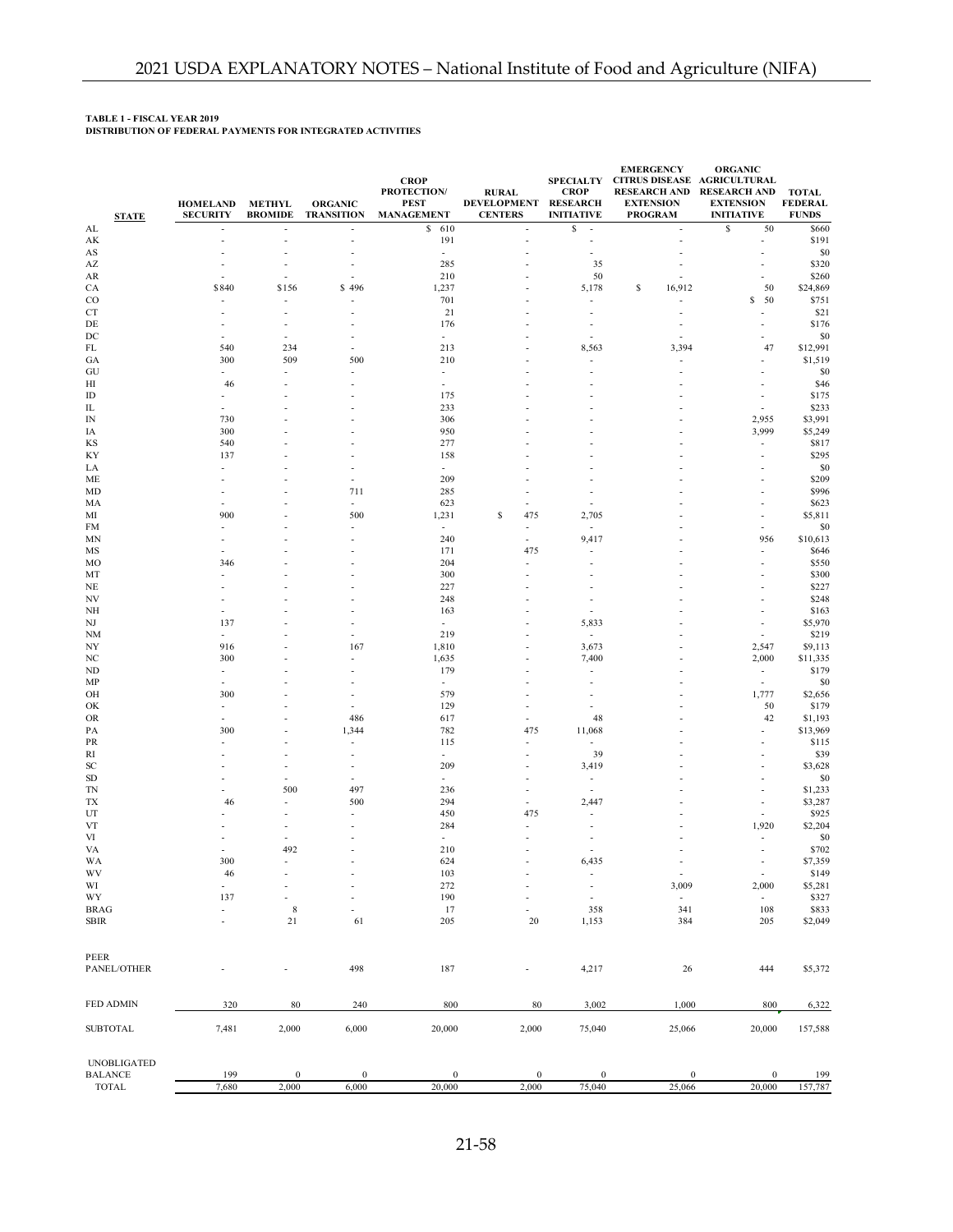### **TABLE 2 - FISCAL YEAR 2020 INTEGRATED PROGRAMS**

|                     |                |                        |                      |                          |           | Organic      |                 | Emergency              |                |
|---------------------|----------------|------------------------|----------------------|--------------------------|-----------|--------------|-----------------|------------------------|----------------|
|                     |                |                        |                      |                          |           | Agricultural |                 | Citrus Disease         |                |
|                     |                |                        | Crop Protection/Pest | Rural                    |           | Research and | Specialty Crops | Research and           | <b>TOTAL</b>   |
|                     |                | Organic Transition     | Management           | Development              | Homeland  | Extension    | Research        | <b>Extension Trust</b> | <b>FEDERAL</b> |
| <b>STATE</b>        | Methyl Bromide | <b>Risk Assessment</b> | Programs             | Centers                  | Security  | Initiative   | Initiative      | Fund                   | <b>FUNDS</b>   |
|                     |                |                        |                      |                          |           |              |                 |                        |                |
| <b>SBIR</b>         | 20,480         | 61,440                 | 204,800              | 20,480                   | ۰         | 192.717      | 1,156,301       | 361,344                | 2,017,562      |
| <b>BIOTECH RISK</b> | 8,329          |                        | 16,657               | $\overline{\phantom{a}}$ | ۰         | 108.274      | 358,138         | 341,841                | 833,239        |
| FEDERAL ADMIN       |                |                        |                      |                          |           |              |                 |                        |                |
| <b>OBLIGATED</b>    | 80,000         | 240,000                | 800,000              | 80,000                   | 320,000   | 752,800      | 3.011.200       | 941,000                | 6,225,000      |
| <b>UNOBLIGATED</b>  | 1,891,191      | 5,698,560              | 18,978,543           | 1,899,520                | 7,680,000 | 17,766,209   | 70,754,361      | 21,880,815             | 146,549,199    |
|                     |                |                        |                      |                          |           |              |                 |                        |                |
| <b>TOTAL</b>        | 2,000,000      | 6,000,000              | 20,000,000           | 2,000,000                | 8,000,000 | 18,820,000   | 75,280,000      | 23,525,000             | 155,625,000    |

### **TABLE 3 - FISCAL YEAR 2021**

|                                   |                |                          |                      |             |           | Organic      |                 |                   |                |
|-----------------------------------|----------------|--------------------------|----------------------|-------------|-----------|--------------|-----------------|-------------------|----------------|
|                                   |                |                          |                      |             |           | Agricultural |                 | Emergency         |                |
|                                   |                |                          | Crop Protection/Pest | Rural       |           | Research and | Specialty Crops | Citrus Research   | <b>TOTAL</b>   |
|                                   |                | Organic Transition       | Management           | Development | Homeland  | Extension    | Research        | and Extension     | <b>FEDERAL</b> |
| <b>STATE</b>                      | Methyl Bromide | Risk Assessment          | Programs             | Centers     | Security  | Initiative   | Initiative      | <b>Trust Fund</b> | <b>FUNDS</b>   |
| <b>SBIR</b>                       | 20,480         | 61,440                   | 204,800              | 20,480      | ۰         | 256,000      | 1,228,800       | 384,000           | 2,176,000      |
| <b>BIOTECH RISK</b>               | 8,329          | $\overline{\phantom{a}}$ | 16,657               |             | ۰         | 108.274      | 358,132         | 341,481           | 832,873        |
| FEDERAL ADMIN<br><b>OBLIGATED</b> | 80,000         | 240,000                  | 800,000              | 80,000      | 320,000   | 1.000.000    | 3.200.000       | 1,000,000         | 6,720,000      |
| <b>UNOBLIGATED</b>                | .891,191       | 5,698,560                | 18,978,543           | 1.899.520   | 7.680.000 | 23,635,726   | 75,213,068      | 23,274,519        | 134,996,608    |
| <b>TOTAL</b>                      | 2.000.000      | 6,000,000                | 20,000,000           | 2,000,000   | 8,000,000 | 25,000,000   | 80,000,000      | 25,000,000        | 168,000,000    |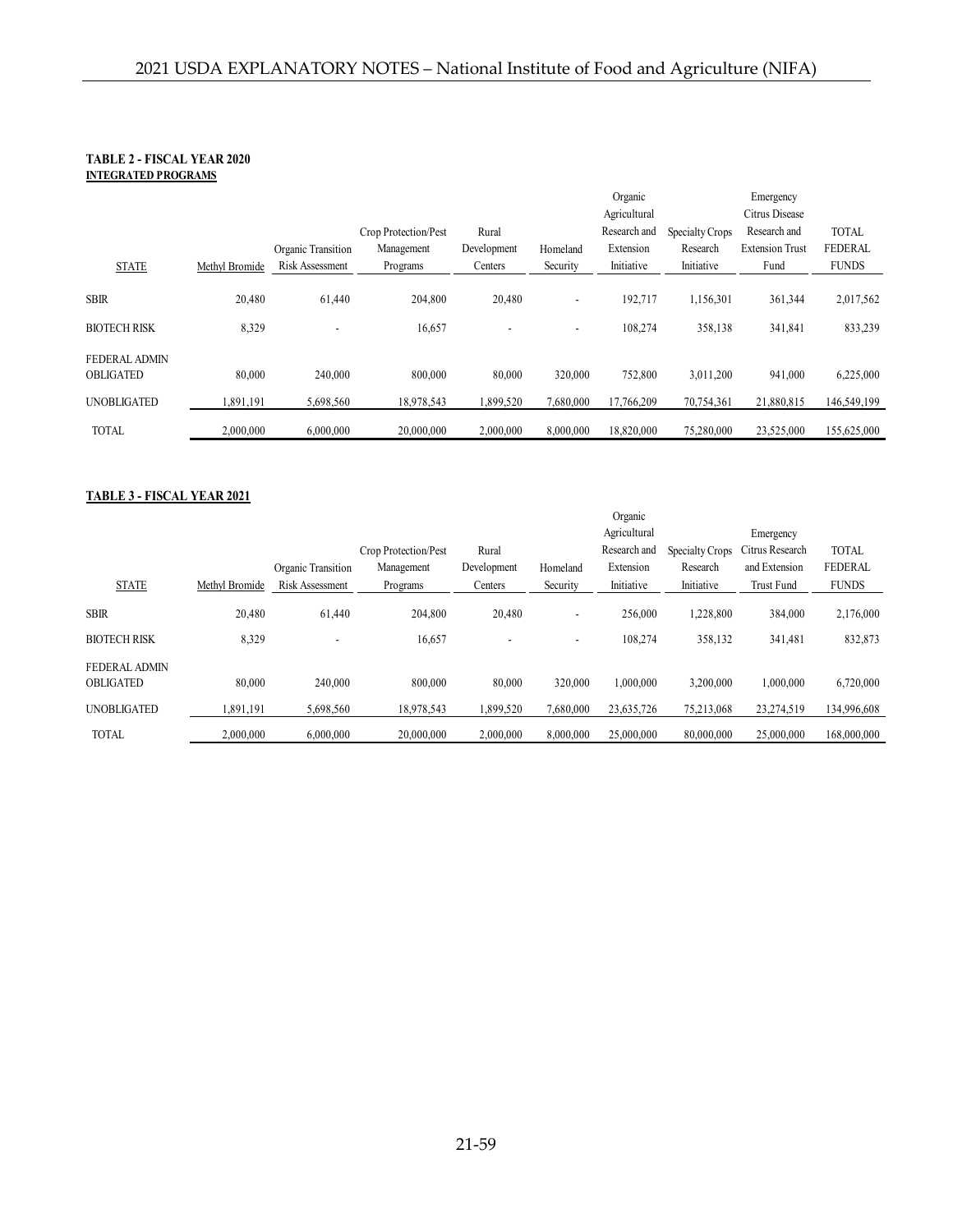| Item | <b>Item</b>                                       |             |             |                          |           |
|------|---------------------------------------------------|-------------|-------------|--------------------------|-----------|
| No.  |                                                   | 2018 Actual | 2019 Actual | 2020 Enacted 2021 Budget |           |
|      | Personnel Compensation:                           |             |             |                          |           |
|      | Washington D.C.                                   | \$35,747    | \$27,938    | \$2,280                  | \$2,023   |
|      | Personnel Compensation, Field                     |             |             | 26,217                   | 26,883    |
| 11   | Total personnel compensation                      | 35,747      | 27,938      | 28,497                   | 28,907    |
| 12   | Personal benefits                                 | 11,764      | 13,442      | 13,711                   | 14,381    |
| 13.0 | Benefits for former personnel                     |             | 45          | 15                       |           |
|      | Total, personnel comp. and benefits               | 47,511      | 41,425      | 42,223                   | 43,288    |
|      | Other Objects:                                    |             |             |                          |           |
| 21.0 | Travel and transportation of persons              | 2,385       | 1,844       | 1,881                    | 2,257     |
| 22.0 | Transportation of things                          | 6           | 517         | 543                      | 554       |
| 23.1 | Rental payments to GSA                            | 5,292       | 5,868       | 3,073                    |           |
| 23.3 | Communications, utilities, and misc. charges      | 1,362       | 1,477       | 1,507                    | 1,544     |
| 24.0 | Printing and reproduction                         | 193         | 221         | 225                      | 230       |
| 25.1 | Advisory and assistance services                  | 9,781       | 11,952      | 12,311                   | 12,557    |
| 25.2 | Other services from non-Federal sources           | 337         | 590         | 608                      | 620       |
| 25.3 | Other goods and services from Federal sources     | 1,000       | 6,354       | 6,545                    | 7,854     |
| 25.4 | Operation and maintenance of facilities           | 2,466       | 3,243       | 3,308                    | 3,452     |
| 25.5 | Research and development contracts                | 16,346      | 9,529       | 9,909                    | 10,011    |
| 25.7 | Operation and maintenance of equipment            | 28          | 35          | 36                       | 36        |
| 25.8 | Subsistence and support of persons                | 1,647       | 133         | 136                      | 138       |
| 26.0 | Supplies and materials                            | 115         | 66          | 100                      | 100       |
| 31.0 | Equipment                                         | 139         | 7           | 660                      | 670       |
| 41.0 | Grants, subsidies, and contributions              | 1,484,343   | 1,560,087   | 2,327,668                | 1,718,206 |
|      | Total, Other Objects                              | 1,525,440   | 1,601,923   | 2,368,508                | 1,758,229 |
| 99.9 | Total, new obligations                            | 1,572,951   | 1,643,348   | 2,410,730                | 1,801,517 |
|      | DHS Building Security Payments (included in 25.3) | \$815       | \$993       | \$331                    | \$331     |
|      | Position Data:                                    |             |             |                          |           |
|      | Average Salary (dollars), ES Position             | \$193,135   | \$191,343   | \$195,170                | \$197,122 |
|      | Average Salary (dollars), GS Position             | \$115,590   | \$111,533   | \$113,764                | \$114,901 |
|      | Average Grade, GS Position                        | 12.3        | 12.3        | 12.0                     | 12.0      |
|      |                                                   |             |             |                          |           |

## **CLASSIFICATION BY OBJECTS**

## **SMALL BUSINESS INNOVATION RESEARCH PROGRAM**

The Small Business Innovation Research Act (SBIR), codified at §9 of the Small Business Act, 15 U.S.C. at §638 was designed to strengthen the role of small, innovative firms in federally funded research and development. Under this program, small firms receive at least a fixed minimum percentage of research and development awards made by Federal agencies with sizable research and development budgets.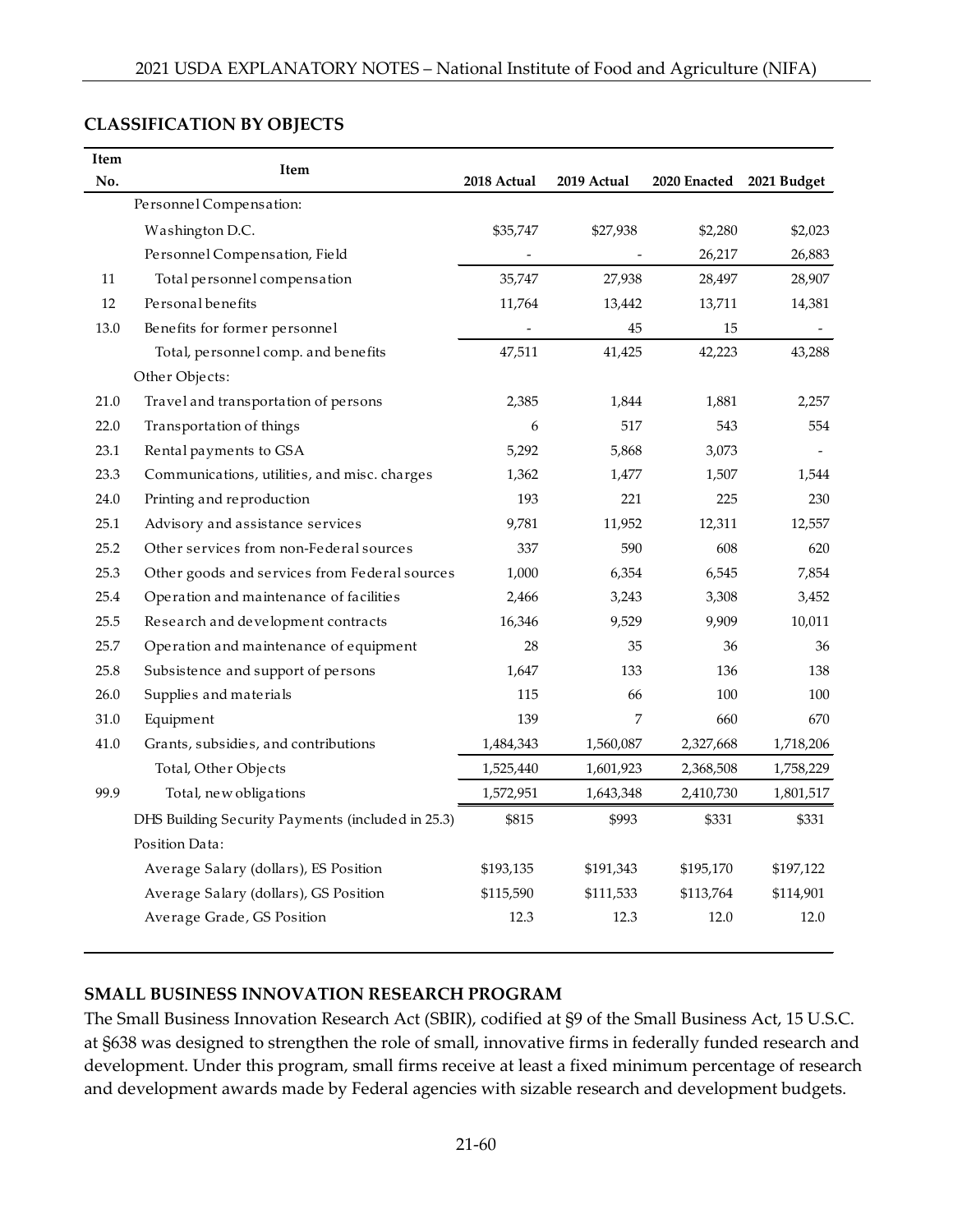The Small Business Research and Development Enhancement Act of 1992 (Public Law 102-564, October 28, 1991) as amended, reauthorized the SBIR program through September 30, 2022, mandates that 3.2 percent of FY 2018, 3.2 percent of FY 2019, 3.2 percent of FY 2020, and 3.2 percent of FY 2021 for extramural research and development funds within the Department are set-aside and used to fund the SBIR program.

| Agency                                  | 2018    | 2019    | 2020    | 2021    |
|-----------------------------------------|---------|---------|---------|---------|
| Agricultural Research Service           | \$1,939 | \$2,810 | \$3,421 | \$3,421 |
| Animal and Plant Health Inspection      |         |         |         |         |
|                                         | 31      | 31      | 31      | 31      |
| National Institute of Food and          |         |         |         |         |
|                                         | 25,194  | 20,292  | 25,935  | 28,445  |
| Economic Research Service               | 93      | 122     | 62      | 62      |
| Forest Service                          | 731     | 962     | 1,200   | 1,200   |
| National Agriculture Statistics Service | 32      | 17      | 32      | 32      |
|                                         | 28,021  | 24,234  | 30,681  | 33,191  |

Table NIFA-15. Funding for SBIR by Agency (thousands of dollars)

\*Estimates are provided for 2020 and 2021. A report to the Small Business Administration for planned investments in 2020 and 2021 will be updated based on final appropriations.

The staff functions of USDA's SBIR program (solicitation, review and evaluation of proposals) have been centralized in NIFA in order to serve the SBIR community most effectively and efficiently. Ten research topic areas have been established:

- 1. Forests and Related Resources. Research proposals are solicited to enhance the protection of the Nation's forested lands and forest resources and help to ensure the continued existence of healthy and productive forest ecosystems.
- 2. Plant Production and Protection Biology. Research proposals are solicited that employ biological approaches to examine means of enhancing crop production by reducing the impact of destructive agents, developing effective crop systems that are economically and environmentally sound, enhancing the impact of new methods of plant manipulation, and developing new crop plants and new uses for existing crops.
- 3. Animal Production and Protection. Research proposals are solicited to find ways to enable producers of food animals to increase production efficiency and to assure a reliable and safe supply of animal protein and other animal products while conserving resources and reducing production costs.
- 4. Conservation of Natural Resources. Research proposals are solicited to develop technologies for the conservation of soil, water, air and other natural resources on landscapes that produce agricultural, natural and forest/rangeland goods and services.
- 5. Food Science and Nutrition. Research proposals are solicited to develop new knowledge and a better understanding of the characteristics of foods and their nutritional impact; to apply new knowledge to improve our foods and diets; and to apply new knowledge to the production of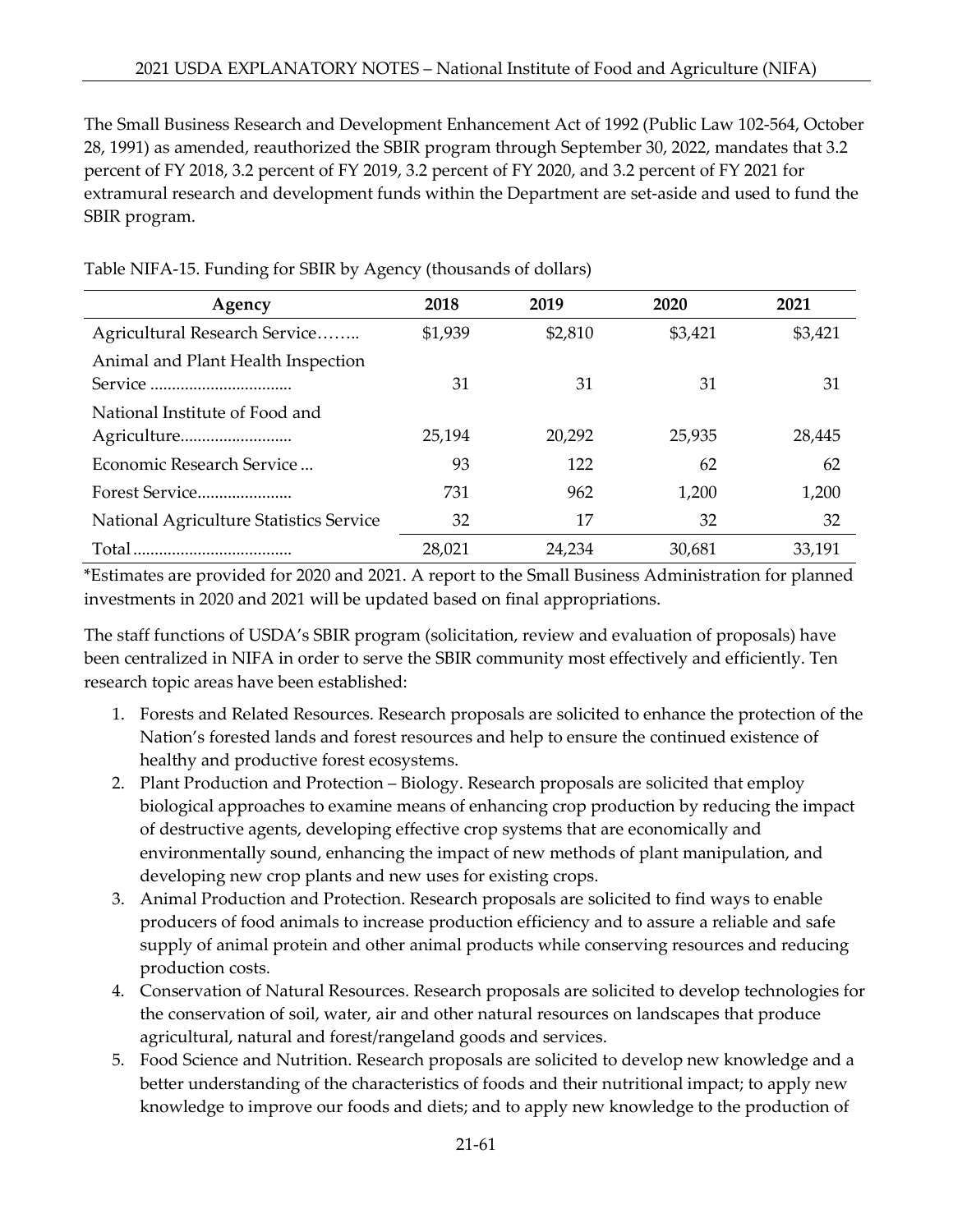useful new food products, processes, materials, and systems, including the application of nutritional information to consumer foods and food service systems.

- 6. Rural and Community Development. Research proposals are solicited to develop knowledge and technology that will promote, foster, or improve the well-being of rural Americans.
- 7. Aquaculture. Research proposals are solicited to develop new technologies to promote the aquaculture production of animal and plant species in both freshwater and marine environments.
- 8. Biofuels and Biobased Products. Research proposals are solicited to develop new or improved technologies that will lead to increased production of industrial products from agricultural materials.
- 9. Small and Mid-Size Farms. Research proposals are solicited that will promote and improve the sustainability and profitability of small and mid-sized farms and ranches.
- 10. Plant Production and Protection Engineering. The objective of this topic area is to enhance crop production by creating and commercializing technologies that enhance system efficiency and profitability and that protect crops from pests and pathogens in economically and environmentally sound ways. Projects that promote energy conservation or efficiency are strongly encouraged.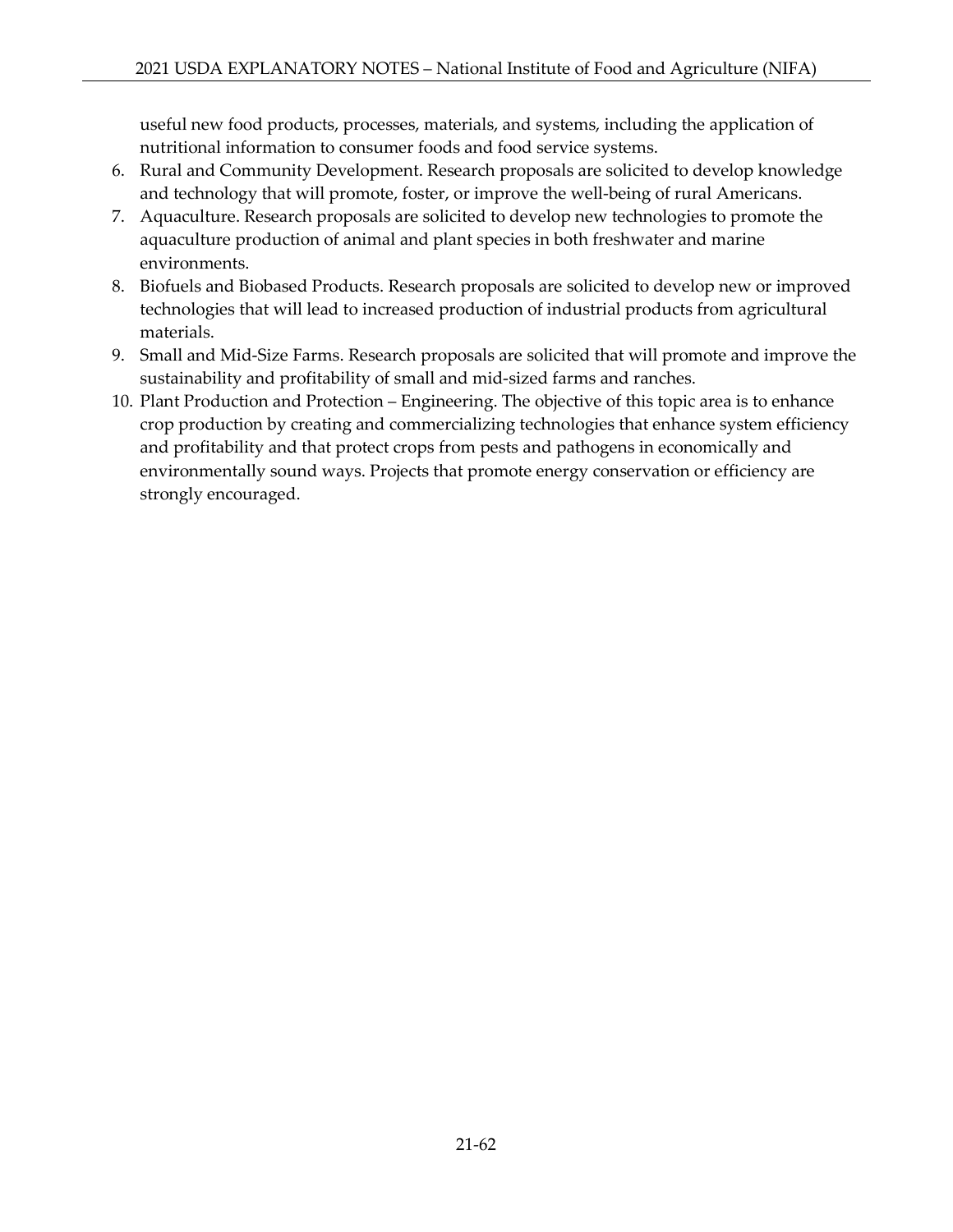## **REPORT ON ANTICIPATED RFA PUBLICATION DATE**

Information on the publication schedule for NIFA Requests for Applications (RFAs) is included below, as required by a directive from the 2014 Farm Bill. The scope of the final RFAs will depend upon the final appropriations levels enacted by Congress. The actual publication dates may change due to factors such as amount and timing of appropriations, unexpected delays in the review process, and new science developments. For the most up-to-date AFRI RFA publication schedule, please refer to the NIFA website at: https://nifa.usda.gov/afri-request-applications.

The Expected FY 2021 RFA Publication Dates for AFRI are July 2020 for the Foundational and Applied Science and the Education and Workforce Development RFAs and January 2021 for the Sustainable Agricultural Systems RFA. The earlier release dates for the Foundational and Applied Science and Education and Workforce Development programs result from NIFA's release of a single funding opportunity announcement for each RFA spanning three years of appropriations (i.e., FY 2021, FY 2022 and FY 2023). In contrast, the yearly Sustainable Agricultural Systems RFA will span a single year of appropriations to reflect the changing goals of the program. Funding amounts for AFRI reflect those amounts of appropriated funds anticipated for programs including interagency programs and legislative set-asides for programs such as the Small Business Innovation Research program, except where noted otherwise.

### **FY 2021 President's Budget for the Agriculture and Food Research Initiative**

The U.S. Department of Agriculture (USDA) established the Agriculture and Food Research Initiative (AFRI) competitive grants program, under which the Secretary of Agriculture may make competitive grants for fundamental and applied research, education, and extension to address food and agricultural sciences (as defined under section 1404 of the National Agricultural Research, Extension, and Teaching Policy Act of 1977 (NARETPA) (7 U.S.C. 3103)), as amended, in six priority areas. The six priority areas are: 1) plant health and production and plant products; 2) animal health and production and animal products; 3) food safety, nutrition, and health; 4) bioenergy, natural resources, and environment; 5) agriculture systems and technology; and 6) agriculture economics and rural communities. The alignment of AFRI program Requests for Applications (RFAs) with the Farm Bill priorities are described in the following document.

Through AFRI, NIFA seeks to ensure our nation's food security by addressing the challenges that U.S. agriculture faces, promoting America's global competitive edge in agricultural exports, and supporting the country's investments in agricultural research, education, and extension. Agricultural research results in increased production efficiencies,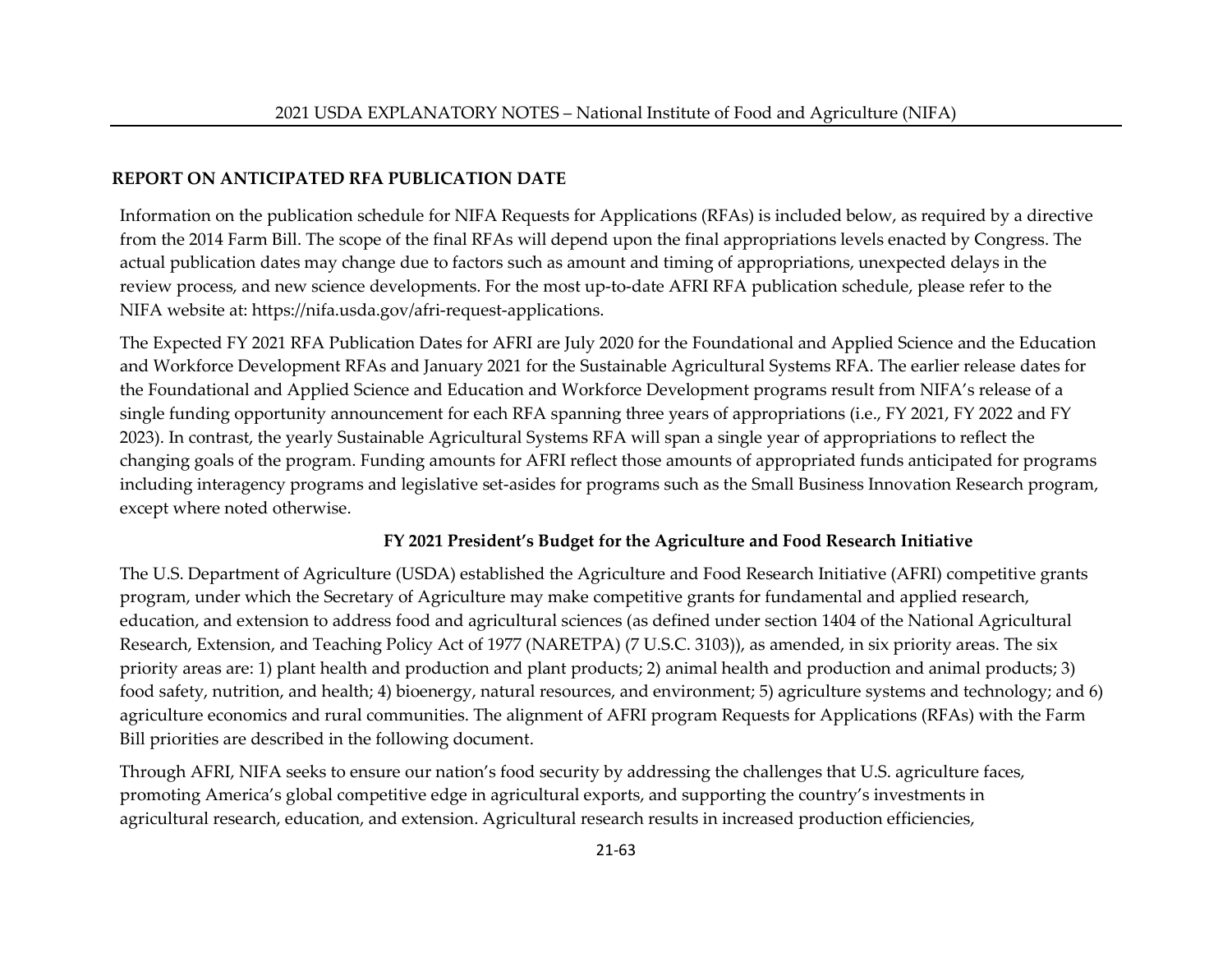transformative technologies, sustainable supply of affordable and nutritious food and provides the basis for data-driven agricultural policy. Additionally, American agriculture will need to maintain its global competitive edge, particularly over nations such as China and Brazil whose investments in agricultural research and development have recently outpaced that of the U.S. A well-trained workforce and next generation of researchers are needed to meet these challenges posed by the everchanging production agriculture landscape. The generation of new knowledge critical to advancing food and agriculture will require increased investment at academic institutions and non-academic research organizations in America.

AFRI supports the creation, delivery, and application of new knowledge in a broad range of agriculturally relevant areas, including sustainable livestock and crop production systems, farm profitability, resiliency of agriculture to impacts of climate variability, water management, natural resources and the environment, rural development, human nutrition, and food safety. These efforts are addressed through the three major components of AFRI including the Foundational and Applied Science Program, the Sustainable Agricultural Systems Program, and the Education and Workforce Development Program. Research, education, and extension work is supported by AFRI in the six priority areas established in the Farm Bill cited above.

Fundamental and applied research that aligns with the six Farm Bill priority areas is supported by the AFRI Foundational and Applied Science Program. The Foundational and Applied Science Program also funds crosscutting programs which support interdisciplinary work in two or more AFRI Farm Bill priorities to generate knowledge to position U.S. agriculture at the global forefront, including the Critical Agricultural Research and Extension (CARE) program area which is intended to result in implementable solutions to critical problems faced by food producers and consumers.

Increased funding for the Foundational and Applied Science Program will increase the funding rate (i.e., the number of grants awarded), especially for new investigators, which is essential for continued development of the next generation of scientists that is critical for sustaining a vigorous research enterprise in agricultural sciences. Discoveries made through research supported by the Foundational and Applied Science Program, in turn, provide the base of knowledge required for subsequent transformative future research, extension, and education programs at NIFA (especially those in the AFRI Sustainable Agricultural Systems Program) that aim to solve applied problems in the food and agricultural sciences. Additional high-priority science will be supported in collaboration with other Federal science agencies. These interagency programs are aligned with NIFA's relevant programs aimed at developing the foundational knowledge needed to address the societal challenges. Thus, the Foundational and Applied Science Program is both complementary and essential to the success of the Sustainable Agricultural Systems Program. Through AFRI grants, NIFA will support the FY 2021 Administration Research and Development Budget Priorities for ensuring American prosperity.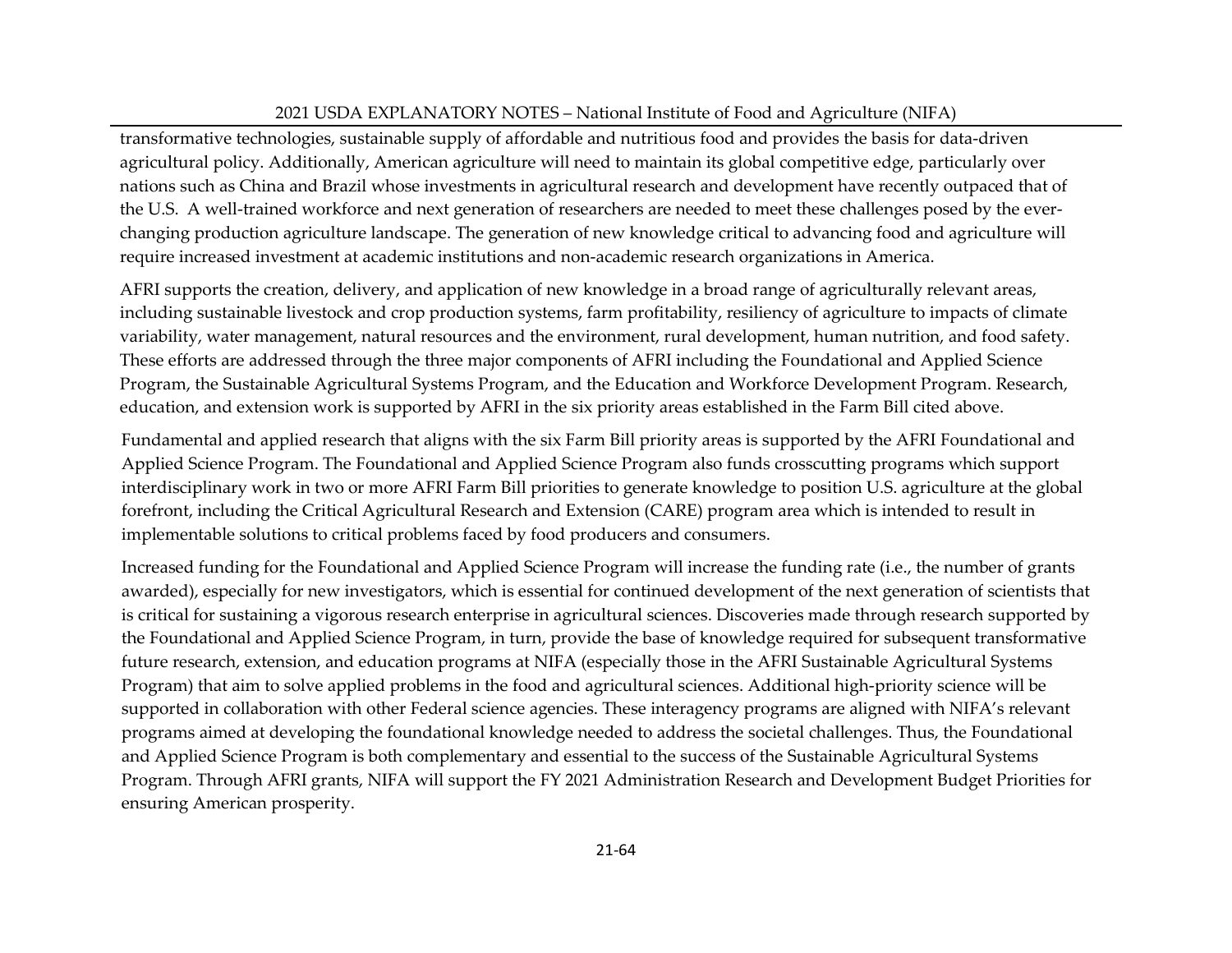### Agriculture and Food Research Initiative Requests for Applications

In FY 2021, the AFRI program will issue three Requests for Applications (RFA) to solicit new grant awards; one RFA will be issued for each of the Foundational and Applied Science, Sustainable Agricultural Systems, and Education and Workforce Development programs. All three of these RFAs collectively address the six AFRI priority areas established in the Farm Bill Priority. All AFRI grant awards will be new in FY 2021.

| FY 2021 President's Budget               |                         |  |  |  |  |
|------------------------------------------|-------------------------|--|--|--|--|
| Program                                  | <b>New Grant Awards</b> |  |  |  |  |
| Agriculture and Food Research Initiative | \$600,000,000           |  |  |  |  |

The NIFA 2021 budget proposes to support the AFRI program at \$600,000,000, which includes:

- Increased support (\$100 million) for Artificial Intelligence (AI) to be included in the Foundational and Applied Science, Sustainable Agricultural Systems, and Education and Workforce Development programs;
- Increased support (\$11 million) for new investigators in the Foundational and Applied Science program;
- Increased investment in the Sustainable Agricultural Systems program, to support innovative, transformative, integrated, and transdisciplinary systems-level approaches to improve production systems for food, feed, fiber and biomass feedstock and to address challenges impacting agricultural production systems, including farm profitability;
- Increased investments in the Education and Workforce Development program for STEM education and for training and retraining of agricultural workers to develop a technology- and data-savvy agricultural workforce;
- Increased support for Plant and Animal Breeding, including adaptation to climate variability;
- Additional support for research on application of emerging advanced technologies such as gene editing and robotics, to support Industries of the Future;
- Continued support for high priority areas including production agriculture, resilient and climate-smart farming systems, soil health, agricultural biosecurity, food and agricultural microbiomes, and pollinator health; and
- Continued fostering of interagency collaborations to leverage greater investment in agriculturally-relevant areas of science, and to attract new communities of scientists to address challenging agricultural issues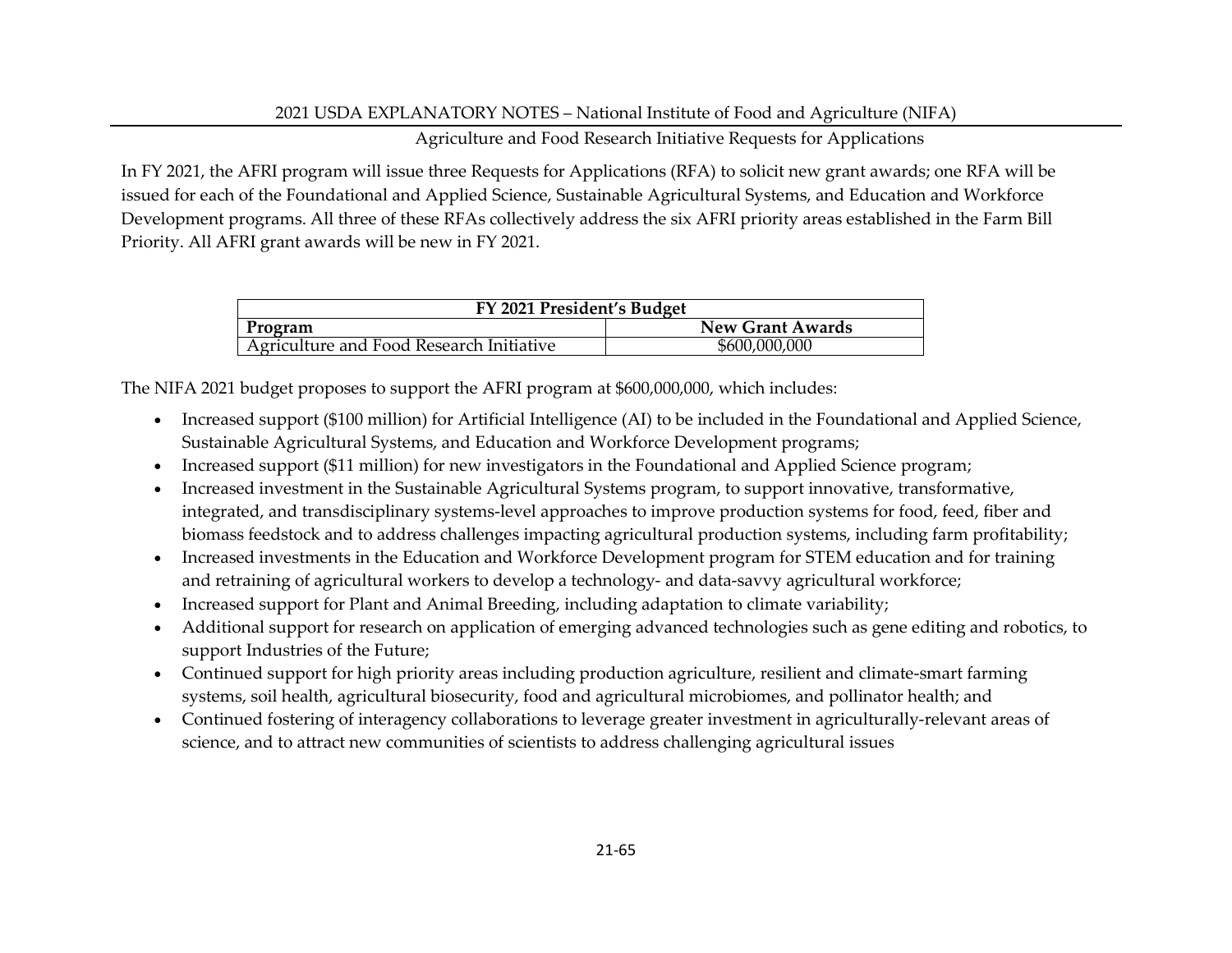### **AFRI Requests for Applications (RFA):**

**Foundational and Applied Science RFA** | The AFRI Foundational and Applied Science RFA is organized by, and directly aligns with, the six priority areas established in the Farm Bill. The Foundational and Applied Science Program priorities are designed to include the scope of topics listed within each of the six AFRI priority areas established in the Farm Bill. NIFA will invest 66.6% of appropriated AFRI funds to support grants in the Foundational and Applied Science Program, as well as interagency programs. These investments will allow enhanced focus in promising new areas of agricultural science such as robotics, unmanned aerial systems, cyberphysical systems and application of big data. NIFA proposes to again increase investments in the plant and animal breeding program areas that support classical breeding efforts to improve crop and animal productivity, local adaptation of cultivars and breeds to climate variability, and development of public cultivars. Substantial increases will be made through interagency programs for the application of artificial intelligence to agriculture. Additional areas of investments are aligned with the FY 2021 Administration Research and Development Budget Priorities and the recommendations of the Task Force on Agriculture and Rural Prosperity. To ensure American prosperity, additional investments will be made in emerging technologies such as gene editing for agricultural applications, autonomous systems and machine learning for agricultural applications such as robotics to address labor shortages in farming, and production of new agriculture-based products. Enhanced investments will also foster research on agricultural biosecurity; on precision livestock farming; on the microbiome of foods, food animals, plants, and soils; and on strategies to mitigate antimicrobial resistance. Increased funding for new investigators to support the next generation of scientists and educators will ensure America's food security as well as its preeminence in the agricultural and food science. Increased funding will also be used for substantial investments in the application of artificial intelligence to agriculture and food systems through the typical AFRI grants as well as through a major interagency activity.

| <b>Request for Applications (RFA)</b>    | <b>New Grant Awards</b> |
|------------------------------------------|-------------------------|
| Foundational and Applied Science Program | \$399,551,000           |

**Sustainable Agricultural Systems RFA** | In FY 2021, NIFA will invest 23.8% of appropriated funds in the AFRI Sustainable Agricultural Systems Program, which will build on advances made in research, education, and extension outcomes through the previous AFRI investments, and will address the challenges to agricultural systems comprehensively and collectively. This integration will enable NIFA's goal of advancing the convergence of agricultural and food sciences with engineering, social sciences, nanotechnology, computational sciences, and advanced manufacturing to generate new scientific discoveries, new products, new markets and, consequently, new high-skill jobs. These systems-level projects will marshal the many facets of the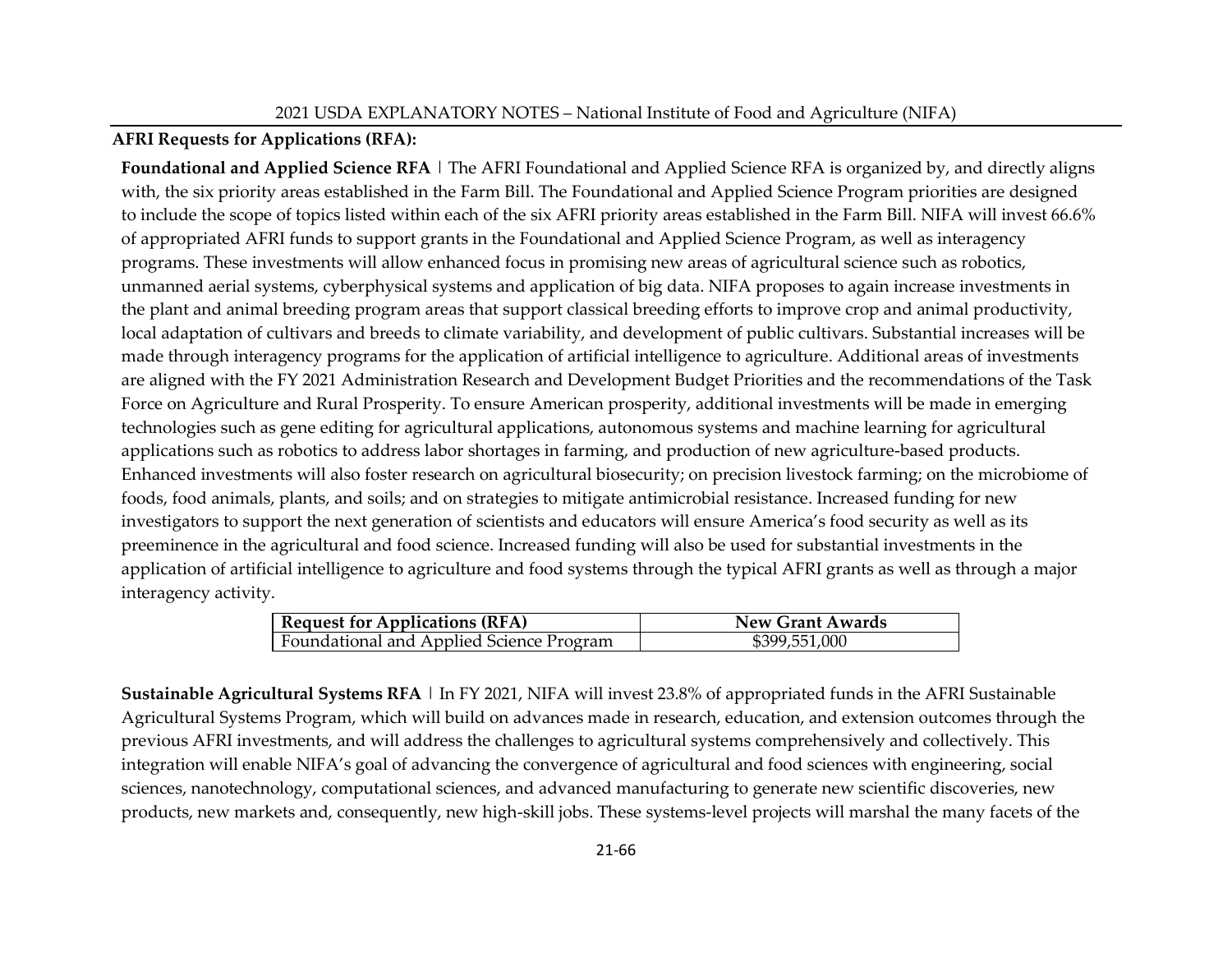agricultural system, from farms to supply-chain businesses to consumers, to transform the way we produce, process, transport, and consume food. In doing so, it will address interrelated challenges of agricultural productivity, water availability, food safety, environmental resilience, and nutritional security. Through investments in technology, data, and innovation, NIFA will catalyze transformative changes throughout U.S. agricultural systems and contribute to the following goals:

- Sustainable agricultural intensification: *Ensure sustainable food supply with responsible use of resources and minimal environmental impacts using technology, artificial intelligence, regenerative agriculture, and protection of plant and animal production from pests and diseases*;
- Agricultural climate adaptation: *Allow unmanaged and managed systems to be fully leveraged for mitigating and adapting to climate change through plant and animal breeding for resilience to climate changes and through improved soil health by managing microbiomes, water, and nutrients in agricultural production systems at farm, regional or landscape scales in the context of land ownership, conservation policy, and other socioeconomic factors*;
- Food and nutritional translation: *Supply high-quality, nutritious foods while reducing foodborne illnesses; improving diets and nutritional choices; providing better access to nutritious foods in low income households; and increased efficient processing, packaging, and repurposing to minimize food waste.*
- Value-added innovation: *Produce higher value end products from agricultural byproducts, emerging crops, livestock and forest feedstocks which will enable new markets, establish new domestic supply-chains, and create more jobs and economic opportunities for rural communities.*

Investments in systems-level coordinated agricultural projects under the Sustainable Agricultural Systems Program will require larger support, up to \$10 million per project, to generate transformative new scientific discoveries, new products, and new markets that will provide high-skill jobs and ensure America's global leadership in agriculture.

In addition to the large Coordinated Agricultural Projects, NIFA will offer opportunities for mid-size predictive science grants as a part of this program. Predictive science based on artificial intelligence will advance our knowledge of the dynamics, changing forces, and sources related to predictability of the agricultural production system across all scales by using a diversity of qualitative and quantitative approaches. This effort will integrate information from diverse sources to allow producers to make informed decisions and take potentially gamechanging actions to drive innovation in addressing one of the goals listed above.

| <b>Request for Applications (RFA)</b>    | <b>New Grant Awards</b> |
|------------------------------------------|-------------------------|
| Sustainable Agricultural Systems Program | \$142,857,000           |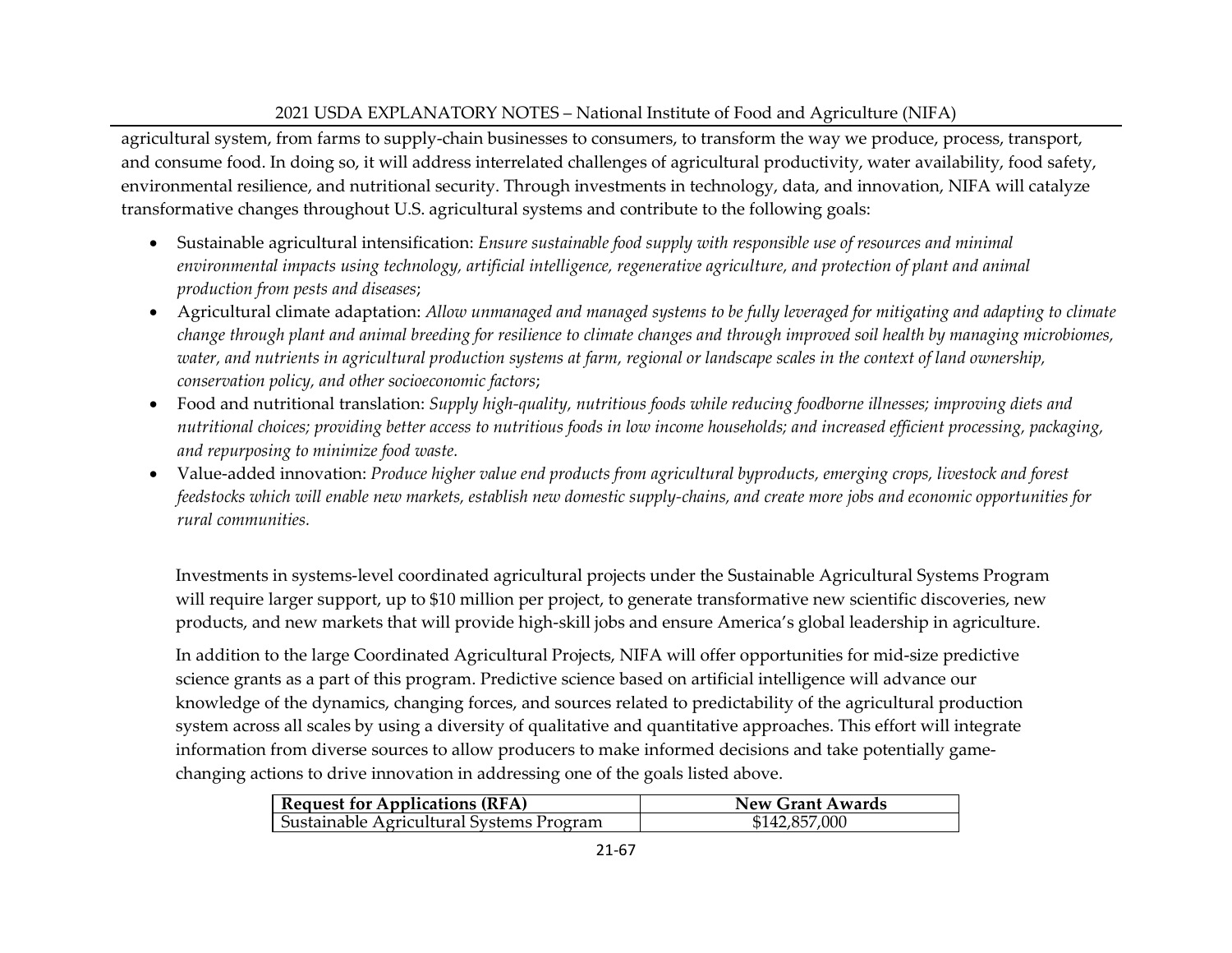**Education and Workforce Development RFA** | NIFA will invest 9.6% of appropriated AFRI funding in Education and Workforce Development for education and training grants that focus on further enhancing the three distinct components of the pipeline for developing the workforce in the food and agricultural sciences: 1) enhancing agricultural workforce development through institutional grants to provide K-14 teachers and administrators with increased knowledge of food and agricultural sciences, and help them develop improved curricula to train agricultural workforce for the future; 2) training or retraining of agricultural workers to develop a technology- and data-savvy workforce, ready for the field and industrial jobs; 3) developing pathways by providing undergraduates in agriculture and allied disciplines with the applied technical and leadership skills required for careers in agricultural sectors and farming enterprises or in graduate programs; 4) providing informal education platforms for providing unbiased information about new technologies, such as gene editing and artificial intelligence to general public, and 5) advancing science to support graduate and post-graduate education in agriculture and related disciplines through pre- and post-doctoral fellowships. This investment will address the projected shortfalls in the availability of qualified agricultural workers within the United States and will encourage training in the application of artificial intelligence to agricultural challenges in all of its components.

| <b>Request for Applications (RFA)</b> | <b>New Grant Awards</b> |
|---------------------------------------|-------------------------|
| Education and Workforce Development   | \$57,591,000            |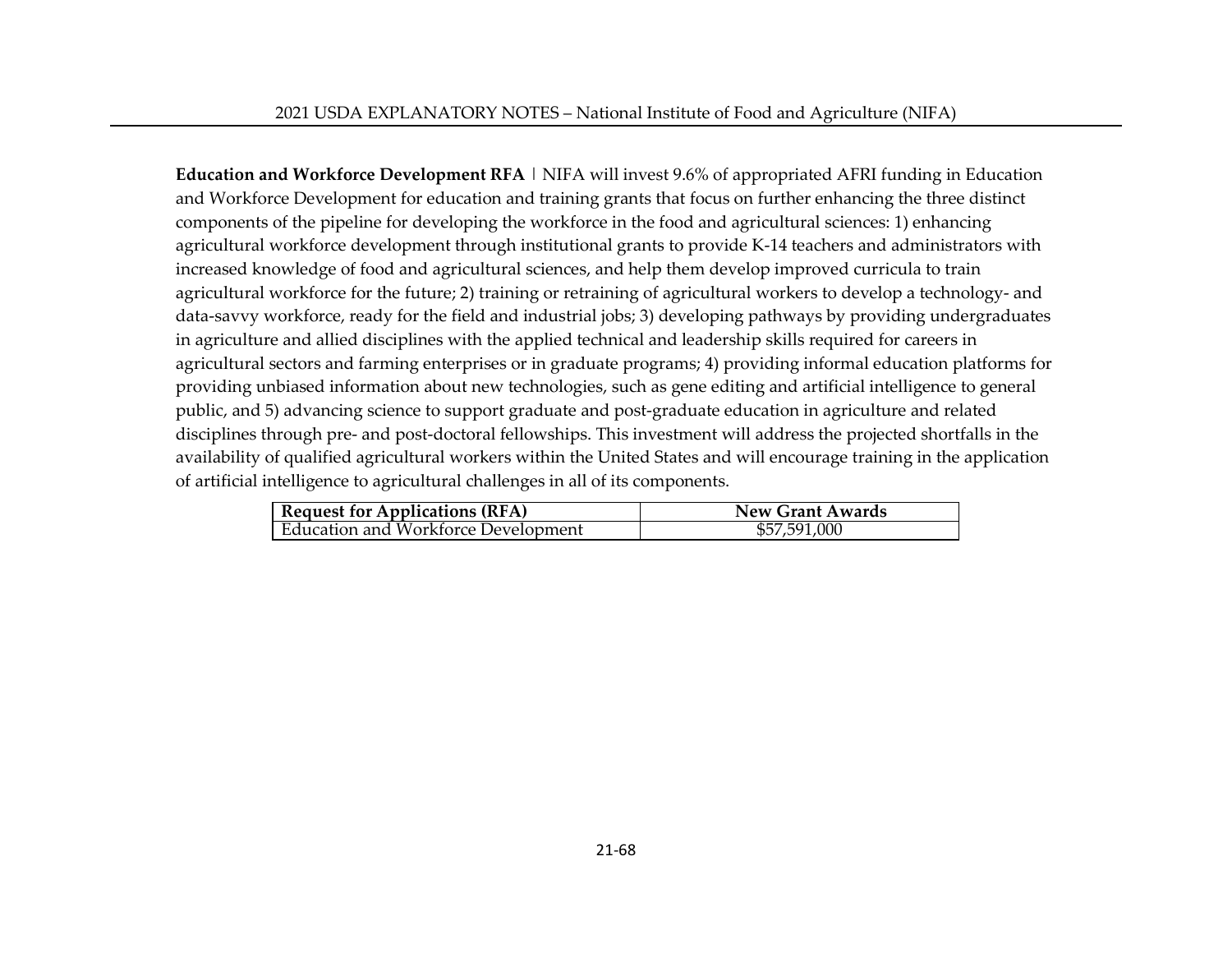*Table 1. Funding allocations by Request for Applications for the FY 2021 President's Budget for the Agriculture and Food Research Initiative (AFRI).*

| FY 2021 President's Budget                            |                         |  |  |  |  |
|-------------------------------------------------------|-------------------------|--|--|--|--|
| Program                                               | <b>New Grant Awards</b> |  |  |  |  |
| Agriculture and Food Research Initiative              | \$600,000,000           |  |  |  |  |
| <b>Request for Applications (RFA)</b>                 |                         |  |  |  |  |
| Foundational and Applied Science Program <sup>1</sup> | \$399,551,000           |  |  |  |  |
| Sustainable Agricultural Systems Program              | \$142,857,000           |  |  |  |  |
| <b>Education and Workforce Development</b>            | \$57,591,000            |  |  |  |  |

<sup>1</sup> Funding for interagency programs is included within the Foundational and Applied Science Program, as appropriate.

*Table 2. Estimated funding allocations by Farm Bill Priority Area for the FY 2021 President's Budget for the Agriculture and Food Research Initiative (AFRI).*

| FY 2021 President's Budget                    |                                    |                                        |                                        |                                           |  |  |  |
|-----------------------------------------------|------------------------------------|----------------------------------------|----------------------------------------|-------------------------------------------|--|--|--|
|                                               | Agriculture                        | <b>RFA Topic Area</b>                  |                                        |                                           |  |  |  |
| <b>Farm Bill Priority Area</b>                | and Food<br>Research<br>Initiative | Foundational<br>and Applied<br>Science | Sustainable<br>Agricultural<br>Systems | Education and<br>Workforce<br>Development |  |  |  |
| A. Plant Health and<br>Production and Plant   | 27%                                | 25%                                    | $30\%$                                 | 29%                                       |  |  |  |
| B. Animal Health and<br>Production and Animal | 21%                                | 21%                                    | 24%                                    | <b>22%</b>                                |  |  |  |
| C. Food Safety, Nutrition, and<br>Health      | 15%                                | 14%                                    | 15%                                    | <b>20%</b>                                |  |  |  |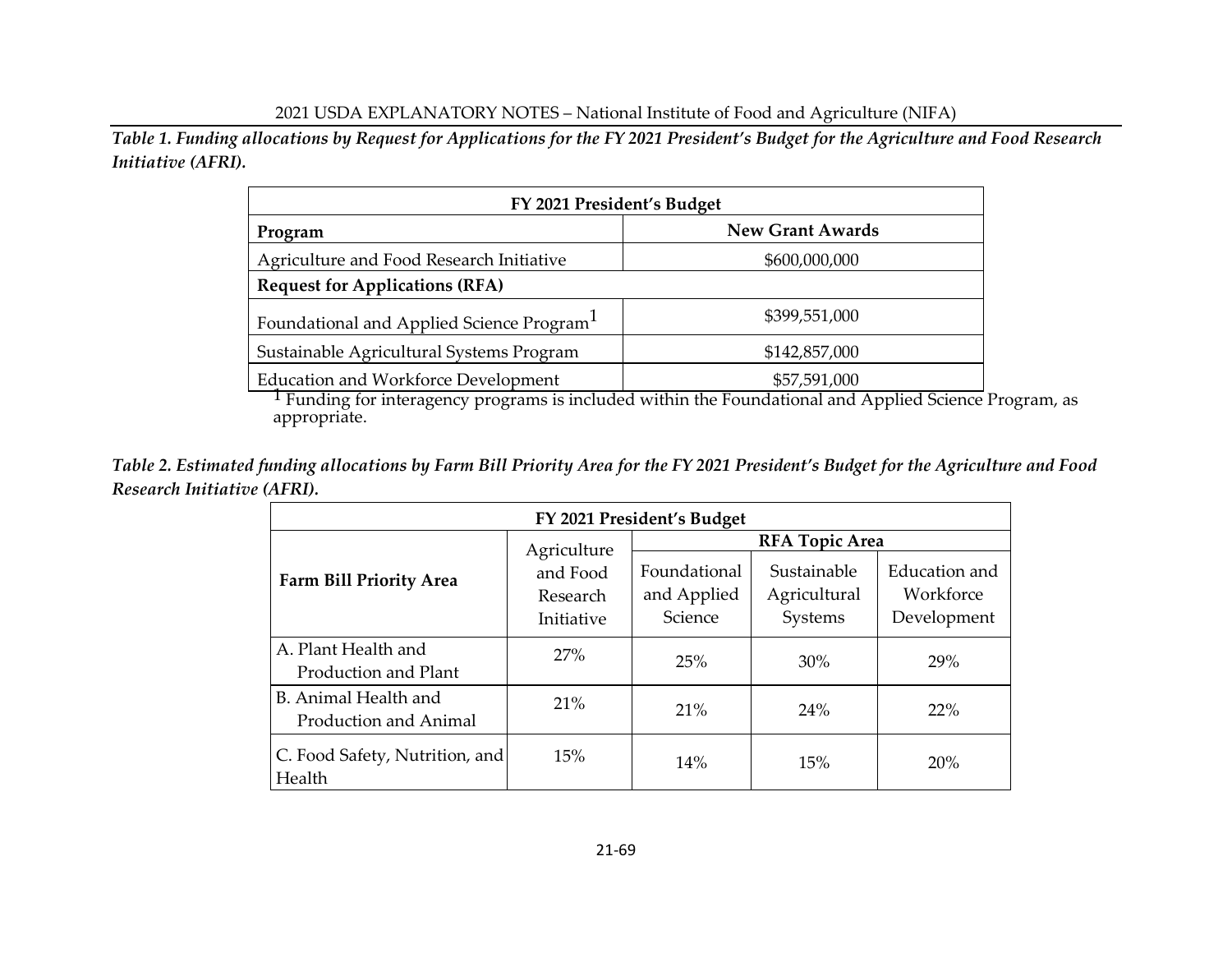| D. Bioenergy, Natural    |        |     |     |     |
|--------------------------|--------|-----|-----|-----|
| Resources, and           | 12%    | 13% | 11% | 14% |
| Environment              |        |     |     |     |
| E. Agriculture           |        |     |     |     |
| Systems and              | 15%    | 17% | 10% | 15% |
| Technology               |        |     |     |     |
| F. Agriculture Economics | $10\%$ |     |     |     |
| and Rural Communities    |        | 10% | 10% | 10% |

2021 USDA EXPLANATORY NOTES – National Institute of Food and Agriculture (NIFA)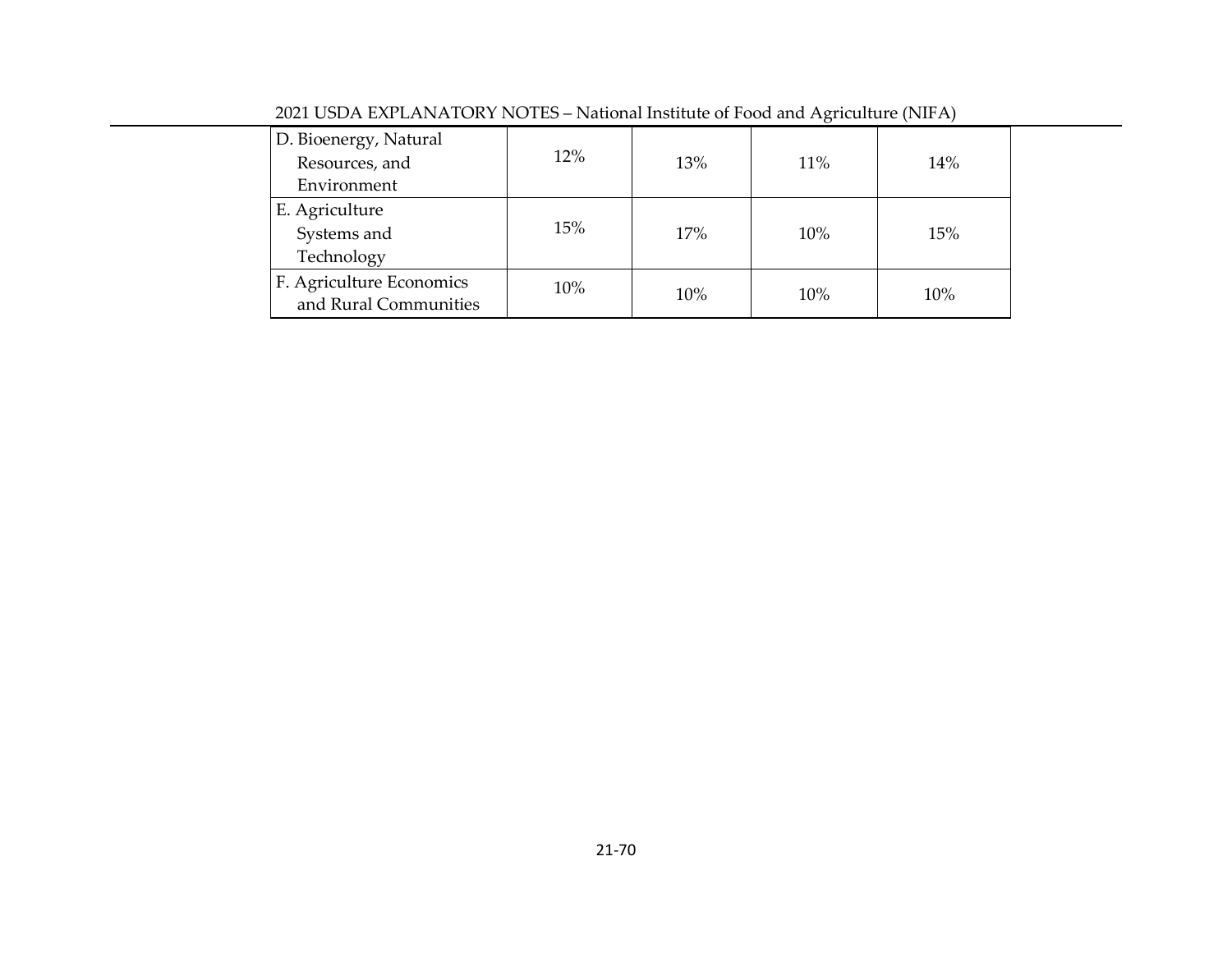*Table 3. Funding allocations by Request for Applications for FY 2017 to FY 2020 appropriations, and FY 2021 President's Budget for the Agriculture and Food Research Initiative (AFRI).*

| <b>AFRI Program Areas</b>                             | 2017 Enacted | 2018 Enacted            | 2019 Enacted | 2020 Enacted | 2021<br>President's<br><b>Budget</b> |
|-------------------------------------------------------|--------------|-------------------------|--------------|--------------|--------------------------------------|
| Sustainable Agricultural Systems Program              |              | 87,912,000              | 98,901,000   | 98,901,000   | 140,000,000                          |
| Sustainable Bioenergy Challenge Area                  | 27,963,000   | 8,269,000 <sup>1</sup>  |              |              |                                      |
| Climate Variability and Change Challenge              | 15,492,000   |                         | ---          |              |                                      |
| Water for Food Production Systems                     | 61,497,000   | 17,052,000 <sup>1</sup> |              |              |                                      |
| Childhood Obesity Prevention Challenge                | 21,893,000   | 8,676,000 <sup>1</sup>  | ---          | ---          |                                      |
| Food Safety Challenge Area                            | 17,198,000   | 4,910,000 <sup>1</sup>  |              |              |                                      |
| <b>SUBTOTAL</b>                                       | 144,043,000  | 126,819,000             | 98,901,000   | 98,901,000   | 142,857,000                          |
| Foundational and Applied Science Program              | 210,105,000  | 246,667,000             | 272,620,000  | 279,709,000  | 399,551,000                          |
| <b>Education and Workforce Development</b><br>Program | 20,852,000   | 26,511,000              | 43,479,000   | 46,390,000   | 57,591,000                           |
| Total                                                 | 375,000,000  | 400,000,000             | 415,000,000  | 425,000,000  | 600,000,000                          |

1 Funding for Challenge Areas in FY 2018 was for existing grants only.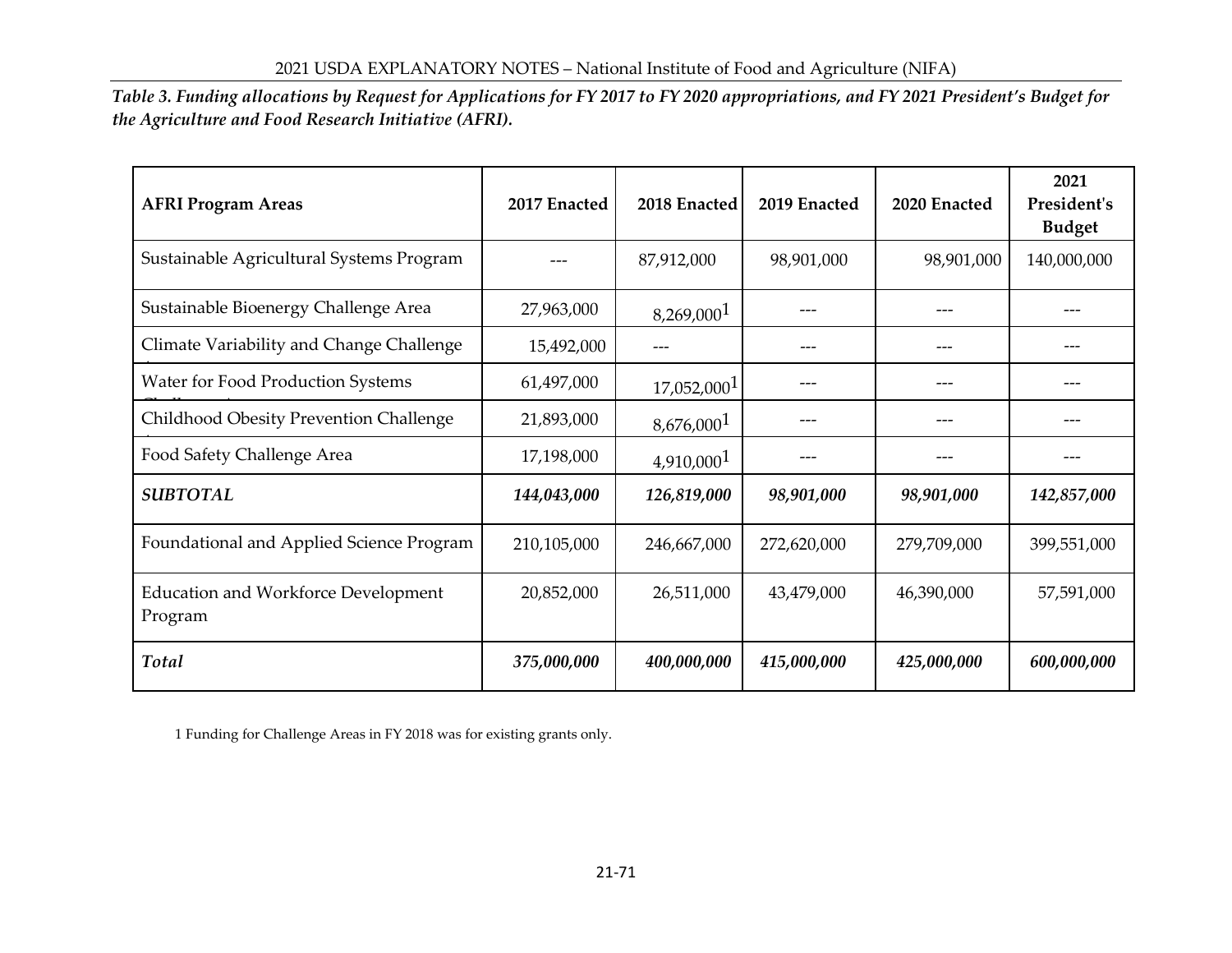### **OTHER COMPETITIVE PROGRAMS RFAS**

### **OTHER COMPETITIVE PROGRAM RFAS**

Non-AFRI competitive programs Requests for Applications are listed below. FY 2020 estimates for discretionary funding are based on the FY 2020 Full-Year Appropriations. Programs funded by mandatory funding are included based on the Agriculture Improvement Act of 2018 (2018 Farm Bill). FY 2020 mandatory funding reflects the impact of a 5.9 percent sequestration reduction.

| Program                                                         | Authority                                                                                                                                          | Scope of RFA and Budget Justification                                                                                                                                                                                                                                                                                                                                                                                                                                                                                                                                                                                                                                                                                                                                                                                                                                                                                                                                                                                                                                                                                                                                            | 2020<br>Estimate<br>$(\$000s)$ | 2021<br>Budget<br>$(\$000s)$ | <b>RFA</b> Dates                               |
|-----------------------------------------------------------------|----------------------------------------------------------------------------------------------------------------------------------------------------|----------------------------------------------------------------------------------------------------------------------------------------------------------------------------------------------------------------------------------------------------------------------------------------------------------------------------------------------------------------------------------------------------------------------------------------------------------------------------------------------------------------------------------------------------------------------------------------------------------------------------------------------------------------------------------------------------------------------------------------------------------------------------------------------------------------------------------------------------------------------------------------------------------------------------------------------------------------------------------------------------------------------------------------------------------------------------------------------------------------------------------------------------------------------------------|--------------------------------|------------------------------|------------------------------------------------|
| Sustainable<br>Agriculture Research<br>and Education<br>Program | 7 U.S.C. 5811, 7<br>U.S.C. 5812, 7<br>U.S.C. 5831, & 7<br>U.S.C. 5832 in<br>accordance<br>with the<br>general<br>authorities in 7<br>U.S.C. 343(d) | The FY 2020 RFAs will provide continuation funding<br>for four regional centers and one national coordination<br>center which were identified in FY2018 through a<br>competitive rigorous review process. The centers will<br>emphasize projects to help farmers and ranchers to<br>adopt practices that are productive, profitable,<br>environmentally sound, and good to communities. The<br>will focus on projects submitted by farmers and<br>ranchers as well as limited support to innovative<br>projects and graduate education. Grants awarded by<br>the four regional administrative councils will support<br>projects that address crop and livestock production and<br>marketing, stewardship of private lands, rural<br>economy, and quality of life. The program will support<br>development of technical guides and handbooks and<br>education and training for Cooperative Extension<br>System agents, and other agricultural professionals<br>involved in the education and transfer of technical<br>information concerning sustainable agriculture.<br>The FY 2021 RFA will continue funding the centers for<br>competitively reviewed projects to help farmer, | \$37,000                       | \$37,000   2020:             | April 30, 2020<br>2021:<br>February 1,<br>2021 |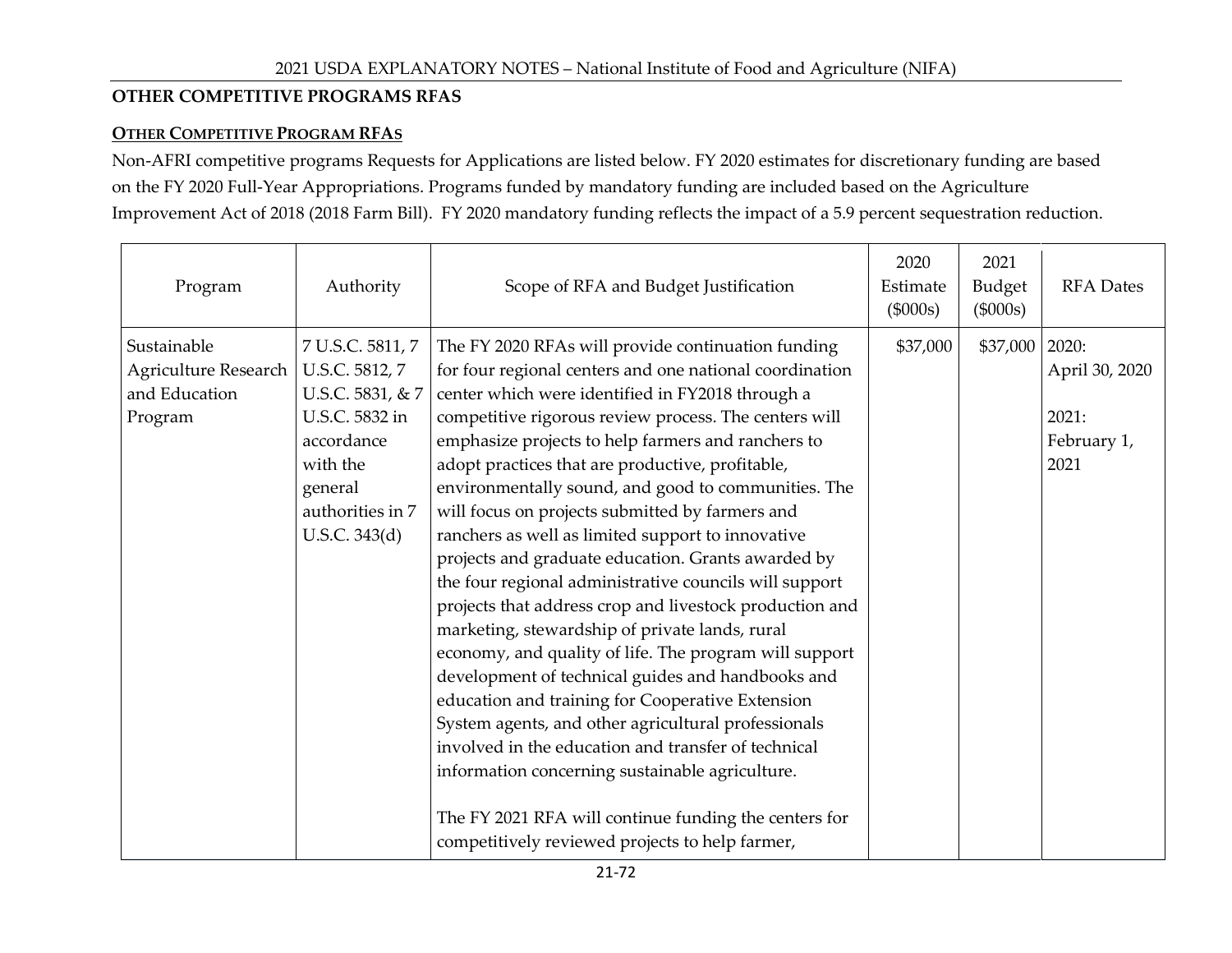| 2021 USDA EXPLANATORY NOTES – National Institute of Food and Agriculture (NIFA) |  |
|---------------------------------------------------------------------------------|--|
|---------------------------------------------------------------------------------|--|

| Program                                                                                       | Authority                                                                                                   | Scope of RFA and Budget Justification                                                                                                                                                                                                                                                                                                                                                                                                                                                                                                                                                                                                                                                                                                                       | 2020<br>Estimate<br>(\$000s) | 2021<br>Budget<br>(\$000s) | <b>RFA</b> Dates                                 |
|-----------------------------------------------------------------------------------------------|-------------------------------------------------------------------------------------------------------------|-------------------------------------------------------------------------------------------------------------------------------------------------------------------------------------------------------------------------------------------------------------------------------------------------------------------------------------------------------------------------------------------------------------------------------------------------------------------------------------------------------------------------------------------------------------------------------------------------------------------------------------------------------------------------------------------------------------------------------------------------------------|------------------------------|----------------------------|--------------------------------------------------|
|                                                                                               |                                                                                                             | ranchers, and foresters to adopt sustainable agricultural<br>practices.                                                                                                                                                                                                                                                                                                                                                                                                                                                                                                                                                                                                                                                                                     |                              |                            |                                                  |
| Methyl Bromide                                                                                | 7 U.S.C. 7626                                                                                               | The FY 2020 RFA focuses on supporting the discovery<br>and implementation of practical pest management<br>alternatives for commodities and uses affected by the<br>methyl bromide phase-out. This program will request<br>integrated, extension-only, and state-of-the-commodity<br>projects that use a systems approach to evaluate and<br>deliver economically viable short- to medium-term<br>solutions for all commodities impacted by the loss of<br>methyl bromide.<br>The FY 2021 RFA will consist of continued funding of<br>the development of practical pest management<br>alternatives for commodities and uses affected by the<br>methyl bromide phase-out. Program priorities will be<br>adjusted based on an assessment of stakeholder needs. | \$2,000                      | \$2,000                    | 2020:<br>February 2020<br>2021:<br>February 2021 |
| Minor Crop Pest<br>Management<br>Program-<br>Interregional<br>Research Project #4<br>$(IR-4)$ | 7 U.S.C. 3157(c)<br>(Formerly 7<br>U.S.C. 450i(c). 7<br>U.S.C. 450i was<br>transferred to 7<br>U.S.C. 3157) | The FY 2020 RFA will focus on continued funding<br>projects that provide safe, effective, and economical<br>pest management solutions for minor agricultural uses<br>and specialty crops. NIFA anticipates funding five<br>projects: one to establish a national headquarters and<br>four to establish geographically-based regional IR-4<br>centers (North Central, Northeastern, Southern, and<br>Western).                                                                                                                                                                                                                                                                                                                                               | \$11,913                     | \$17,000                   | 2020:<br>February 2020<br>2021:<br>March 2021    |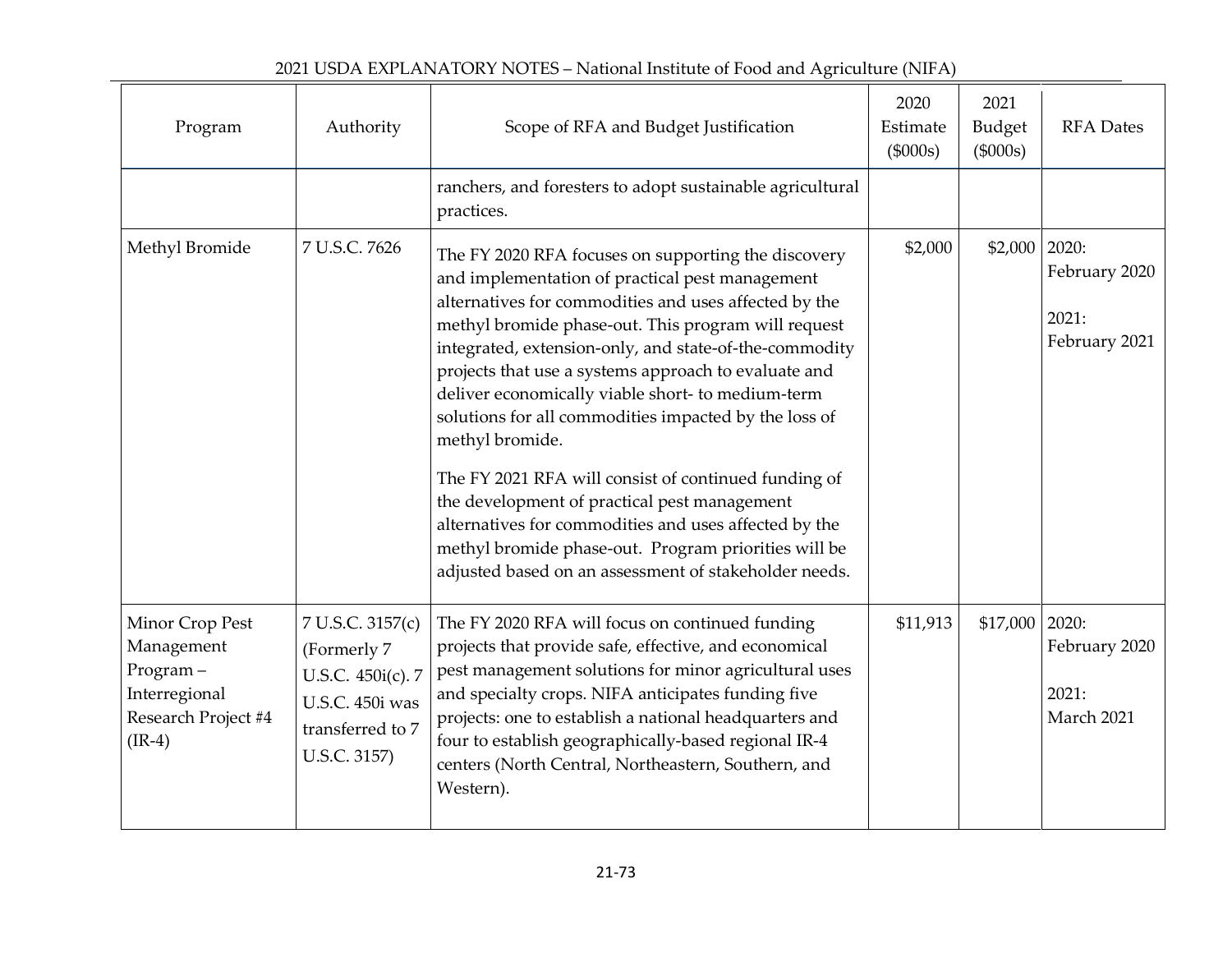| Program                             | Authority     | Scope of RFA and Budget Justification                                                                                                                                                                                                                                                                                                                                                                                                                                                                                                                                                                                                                                                                                                                                                                                                                                                                                                                                                                                                                                     | 2020<br>Estimate<br>(\$000s) | 2021<br><b>Budget</b><br>$(\$000s)$ | <b>RFA</b> Dates                                               |
|-------------------------------------|---------------|---------------------------------------------------------------------------------------------------------------------------------------------------------------------------------------------------------------------------------------------------------------------------------------------------------------------------------------------------------------------------------------------------------------------------------------------------------------------------------------------------------------------------------------------------------------------------------------------------------------------------------------------------------------------------------------------------------------------------------------------------------------------------------------------------------------------------------------------------------------------------------------------------------------------------------------------------------------------------------------------------------------------------------------------------------------------------|------------------------------|-------------------------------------|----------------------------------------------------------------|
|                                     |               | The FY 2021 RFA will support an additional 22<br>pesticide data projects per year as well as additional<br>biopesticide and organic projects. The data projects will<br>generate research results needed for the registration of<br>pesticides that are lower risk, effective and economical.<br>In addition, the IR-4 program will support research<br>efforts that address the priorities established by the<br>Executive Order on Modernizing the regulatory<br>framework for agricultural biotechnology products.<br>Increased funding will also be used to expand the IR-4<br>program's harmonization activities with America's key<br>trading allies. Unlike most major crops, many<br>American specialty crops have difficulty reaching<br>lucrative international markets due to the lack of a<br>harmonized pesticide approval system between our<br>trading partners. Program investments will be guided<br>by a priority-setting process that engages commodity<br>producers, state and Federal research scientists, and<br>cooperative extension specialists. |                              |                                     |                                                                |
| Organic Transition<br>Program (ORG) | 7 U.S.C. 7626 | The FY 2020 RFA will focus on the development and<br>implementation of research, extension, and higher<br>education programs to improve the competitiveness of<br>organic livestock and crop producers, as well as those<br>who are adopting organic practices. The program will<br>focus on the development and implementation of<br>biologically based pest management practices that<br>mitigate the ecological, agronomic, and economic risks                                                                                                                                                                                                                                                                                                                                                                                                                                                                                                                                                                                                                         | \$6,000                      | \$6,000                             | 2020:<br>November 21,<br>2019<br>2021:<br>November 11,<br>2020 |

# 2021 USDA EXPLANATORY NOTES – National Institute of Food and Agriculture (NIFA)

 $\overline{\phantom{0}}$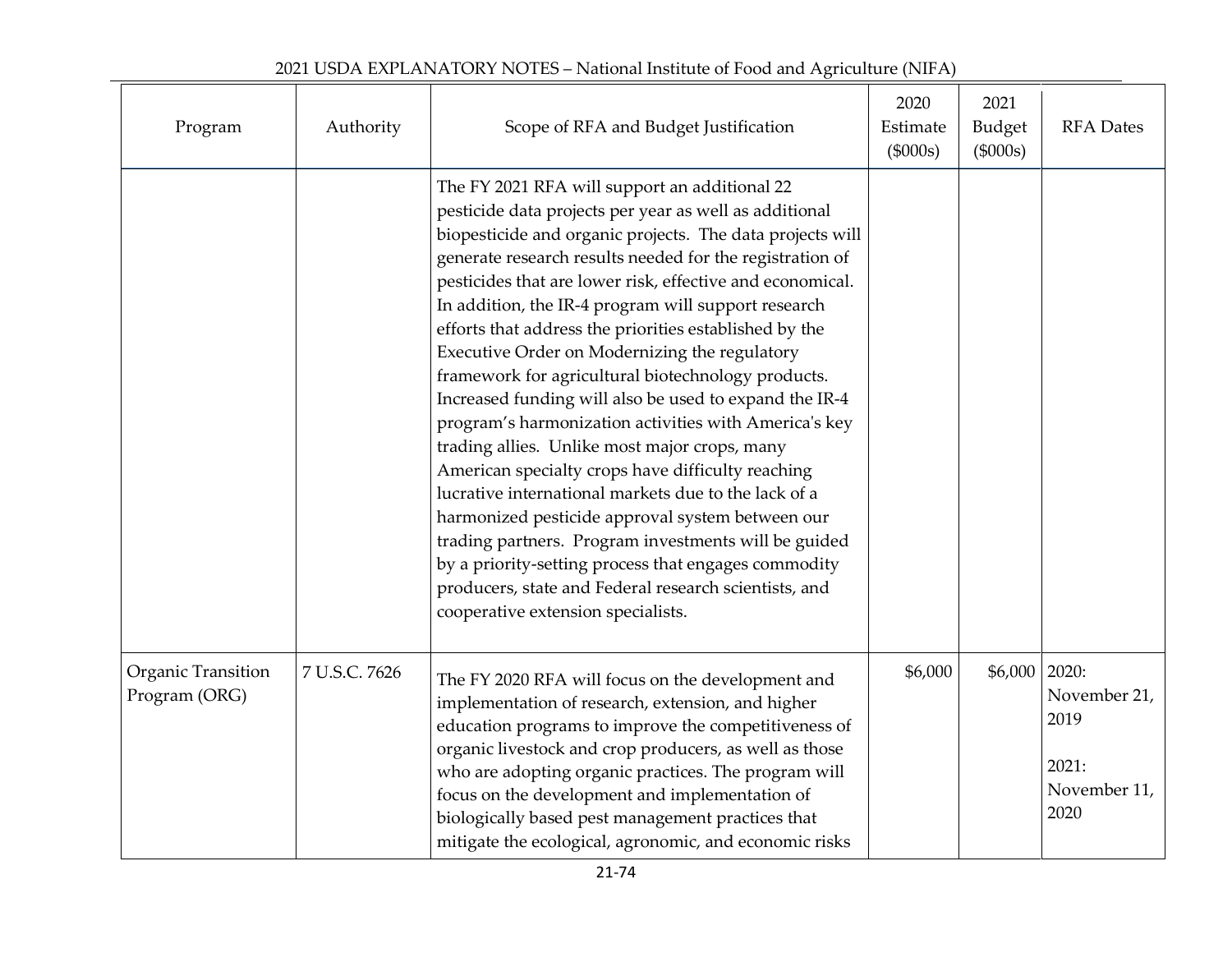| Program                                      | Authority     | Scope of RFA and Budget Justification                                                                                                                                                                                                                                                                                                                                                                                                                                                                                                                                                                                                                                  | 2020<br>Estimate<br>(\$000s) | 2021<br>Budget<br>(\$000s) | <b>RFA</b> Dates                                     |
|----------------------------------------------|---------------|------------------------------------------------------------------------------------------------------------------------------------------------------------------------------------------------------------------------------------------------------------------------------------------------------------------------------------------------------------------------------------------------------------------------------------------------------------------------------------------------------------------------------------------------------------------------------------------------------------------------------------------------------------------------|------------------------------|----------------------------|------------------------------------------------------|
|                                              |               | associated with a transition from conventional to<br>organic agricultural production systems. The program<br>also supports the development of cultural practices and<br>other allowable alternatives to substances<br>recommended for removal from NOP's National List of<br>Allowed and Prohibited substances.<br>The FY 2021 RFA will include priorities similar to the<br>FY 2020 priorities.                                                                                                                                                                                                                                                                       |                              |                            |                                                      |
| Crop Protection/Pest<br>Management           | 7 U.S.C. 7626 | The FY 2020 and 2021 RFAs will focus on integrated<br>pest management (IPM) projects that respond to pest<br>management challenges with coordinated regional and<br>national research and extension programs and that<br>promote further development and use of IPM<br>approaches. The program will develop projects and<br>programs to help end-users discover and implement<br>effective, affordable, and environmentally-sound IPM<br>strategies to reduce economic, environmental, and<br>societal losses caused by diseases, insects, weeds, and<br>other pests that affect crops and livestock and pests that<br>affect human well-being and community vitality. | \$20,000                     | \$20,000                   | 2020:<br>February 2020<br>2021:<br>March 2021        |
| <b>Specialty Crop</b><br>Research Initiative | 7 U.S.C. 7632 | The FY 2020 and FY 2021 SCRI RFAs will continue to<br>give priority to projects that are multistate, multi-<br>institutional, or trans-disciplinary; and include explicit<br>mechanisms to communicate results to producers and<br>the public. It will also continue to require that                                                                                                                                                                                                                                                                                                                                                                                   | \$75,280                     | \$80,000                   | 2020:<br>August 12,<br>2019<br>2021:<br>October 2020 |

| 2021 USDA EXPLANATORY NOTES – National Institute of Food and Agriculture (NIFA) |  |
|---------------------------------------------------------------------------------|--|
|                                                                                 |  |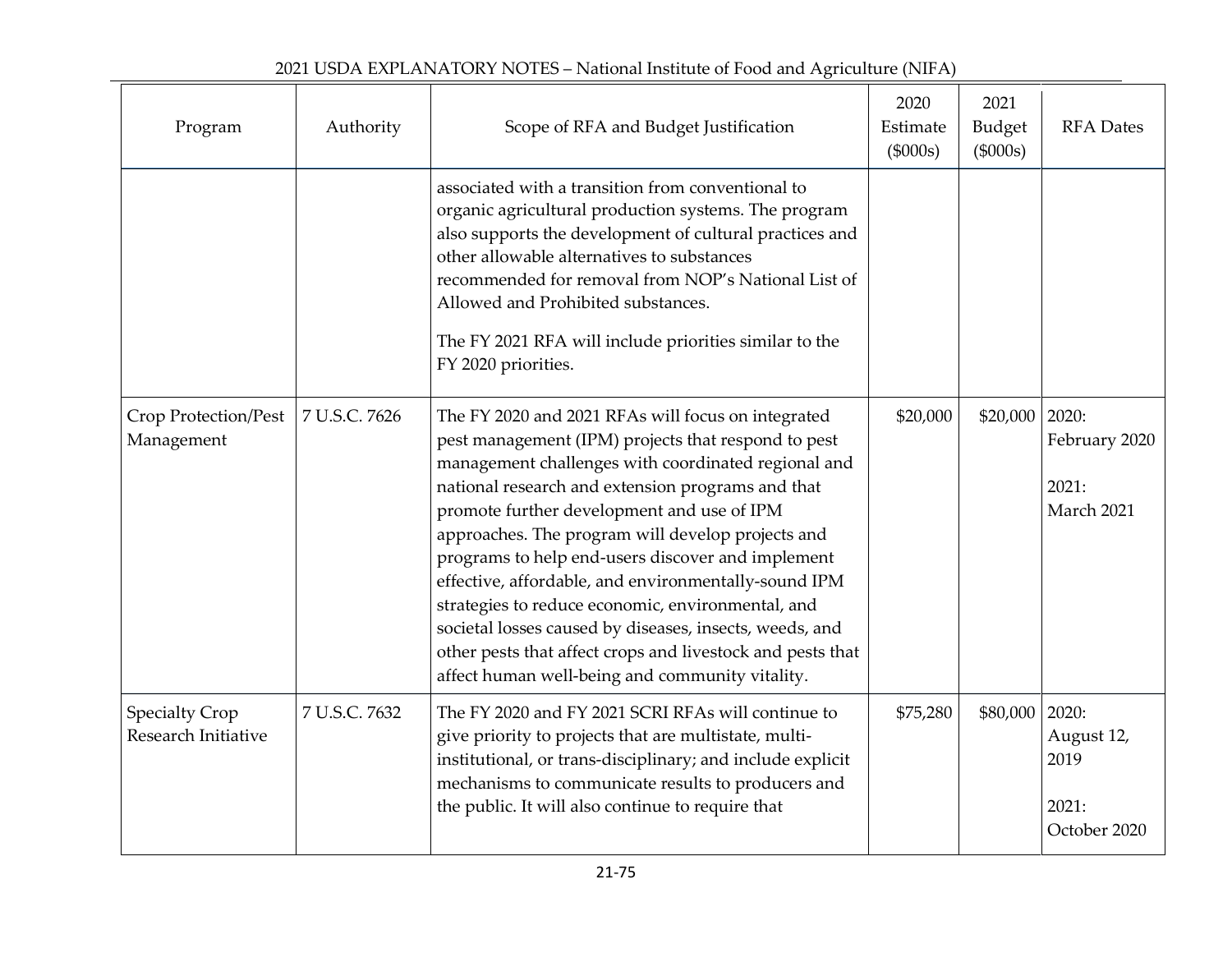| Program                                                                                | Authority                         | Scope of RFA and Budget Justification                                                                                                                                                                                                                                                                                                                                                                                                                                                                                                                                                                                                                                                                                                                                                                                                                                                                                                                                            | 2020<br>Estimate<br>(\$000s) | 2021<br>Budget<br>(\$000s) | <b>RFA</b> Dates                                 |
|----------------------------------------------------------------------------------------|-----------------------------------|----------------------------------------------------------------------------------------------------------------------------------------------------------------------------------------------------------------------------------------------------------------------------------------------------------------------------------------------------------------------------------------------------------------------------------------------------------------------------------------------------------------------------------------------------------------------------------------------------------------------------------------------------------------------------------------------------------------------------------------------------------------------------------------------------------------------------------------------------------------------------------------------------------------------------------------------------------------------------------|------------------------------|----------------------------|--------------------------------------------------|
|                                                                                        |                                   | applications address one of the five legislatively<br>mandated focus areas.                                                                                                                                                                                                                                                                                                                                                                                                                                                                                                                                                                                                                                                                                                                                                                                                                                                                                                      |                              |                            |                                                  |
| <b>Emergency Citrus</b><br>Disease Research and<br><b>Extension Program</b><br>(ECDRE) | 7 U.S.C. 7632(j)                  | Option 1 version: The FY 2020 and FY 2021 RFAs will<br>support three types of projects designed to provide<br>citrus growers with effective management strategies for<br>citrus greening; applicants will decide which project<br>type is best suited to the research and extension efforts<br>they propose to undertake. Standard projects will<br>support research and extension efforts focused on<br>specific aspects of the disease organism or its insect<br>vector. Cooperative agricultural projects will provide<br>support to consortia or groups of qualified applicants<br>with the expectation that the project will make<br>significant contributions to the sustainability of the<br>system or system component. A research and<br>development coordination project will facilitate<br>regional and national coordination of research and<br>extension activities, assesses progress, and identifies<br>priority needs for future research and extension efforts. | \$23,525                     | \$25,000                   | 2020:<br>February 2020<br>2021:<br>February 2021 |
| Farming<br>Opportunities                                                               | Section 12301 of<br>the 2018 Farm | The FY 2020 and FY 2021 BFRDP RFA's will continue to<br>focus on education and training through standard<br>grants and educational enhancement grants with the                                                                                                                                                                                                                                                                                                                                                                                                                                                                                                                                                                                                                                                                                                                                                                                                                   | \$14,115                     | \$17,500                   | 2020:<br>December 16,<br>2019                    |

 $\overline{\phantom{a}}$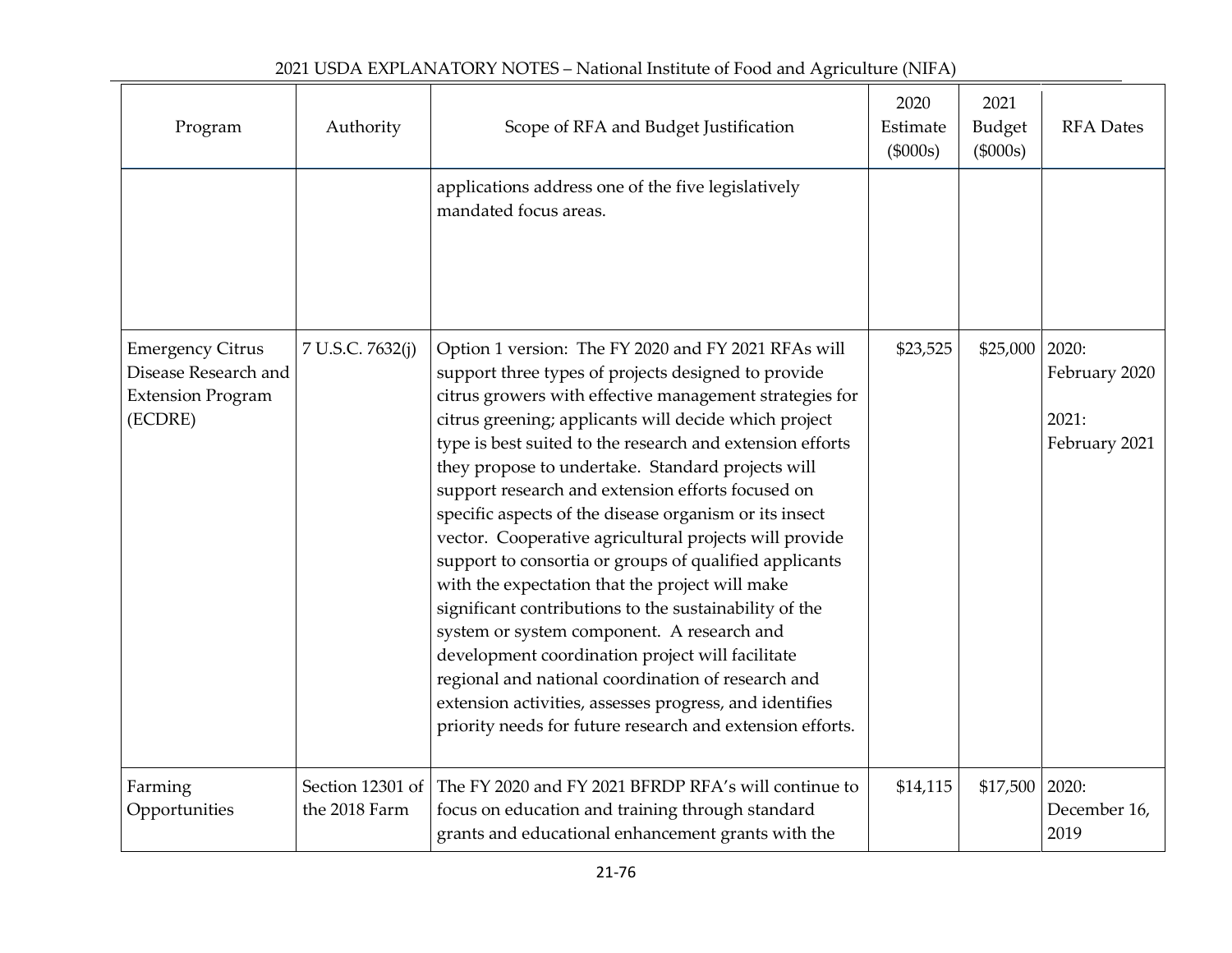| 2021 USDA EXPLANATORY NOTES – National Institute of Food and Agriculture (NIFA) |
|---------------------------------------------------------------------------------|
|---------------------------------------------------------------------------------|

| Program                                                                                                                              | Authority                                                                                            | Scope of RFA and Budget Justification                                                                                                                                                                                                                                                                                                                                                                                                                                                                                                                                                                                     | 2020<br>Estimate<br>(\$000s) | 2021<br><b>Budget</b><br>(\$000s) | <b>RFA</b> Dates                                      |
|--------------------------------------------------------------------------------------------------------------------------------------|------------------------------------------------------------------------------------------------------|---------------------------------------------------------------------------------------------------------------------------------------------------------------------------------------------------------------------------------------------------------------------------------------------------------------------------------------------------------------------------------------------------------------------------------------------------------------------------------------------------------------------------------------------------------------------------------------------------------------------------|------------------------------|-----------------------------------|-------------------------------------------------------|
| Training and<br>Outreach<br>(FOTO)/<br><b>Beginning Farmer</b><br>and Rancher<br>Development<br>Program (BFRDP)<br>(Mandatory Funds) | Bill; 7 U.S.C.<br>2279(d)                                                                            | reauthorized and new topics. At least five percent of<br>funds will focus on training for veteran Beginning<br>Farmers and Ranchers (BFRs) BFR's, and at least five<br>percent of funds will focus on training for limited-<br>resource BFRs, socially disadvantaged BFRs, and<br>farmworkers desiring to become BFRs. Criteria for<br>consideration of waiving matching fund requirements<br>will be included in the RFA's.                                                                                                                                                                                              |                              |                                   | 2021:<br>December<br>2020                             |
| FOTO/BFRDP<br>(Discretionary<br>Funding)                                                                                             | 7 U.S.C.<br>2279(d);<br>Section 772 of<br>the Further<br>Consolidated<br>Appropriations<br>Act, 2020 | The FY 2020 RFA will address the same goals as<br>described earlier.<br>The 2021 President's budget does not include<br>discretionary funds for this program.                                                                                                                                                                                                                                                                                                                                                                                                                                                             | \$2,500                      |                                   | $$0$ 2020:<br>May 2020                                |
| Organic Agriculture<br>Research and<br><b>Extension Initiative</b><br>(OREI)                                                         | 7 U.S.C.<br>5925b(a)                                                                                 | The FY2020 and FY2021 RFAs will focus on solving<br>critical organic agricultural issues, priorities and<br>enhancing the ability of producers and processors who<br>have already adopted organic standards to grow and<br>market high quality organic agricultural products.<br>Focus will be on the eight legislatively-defined goals: (1)<br>Facilitating the development of organic agriculture<br>production, breeding, and processing methods, (2)<br>Evaluating the potential economic benefits of organic<br>agricultural production and methods to producers,<br>processors and rural communities, (3) Exploring | \$18,820                     | \$25,000   2020:                  | November 26,<br>2019<br>2021:<br>November 18,<br>2020 |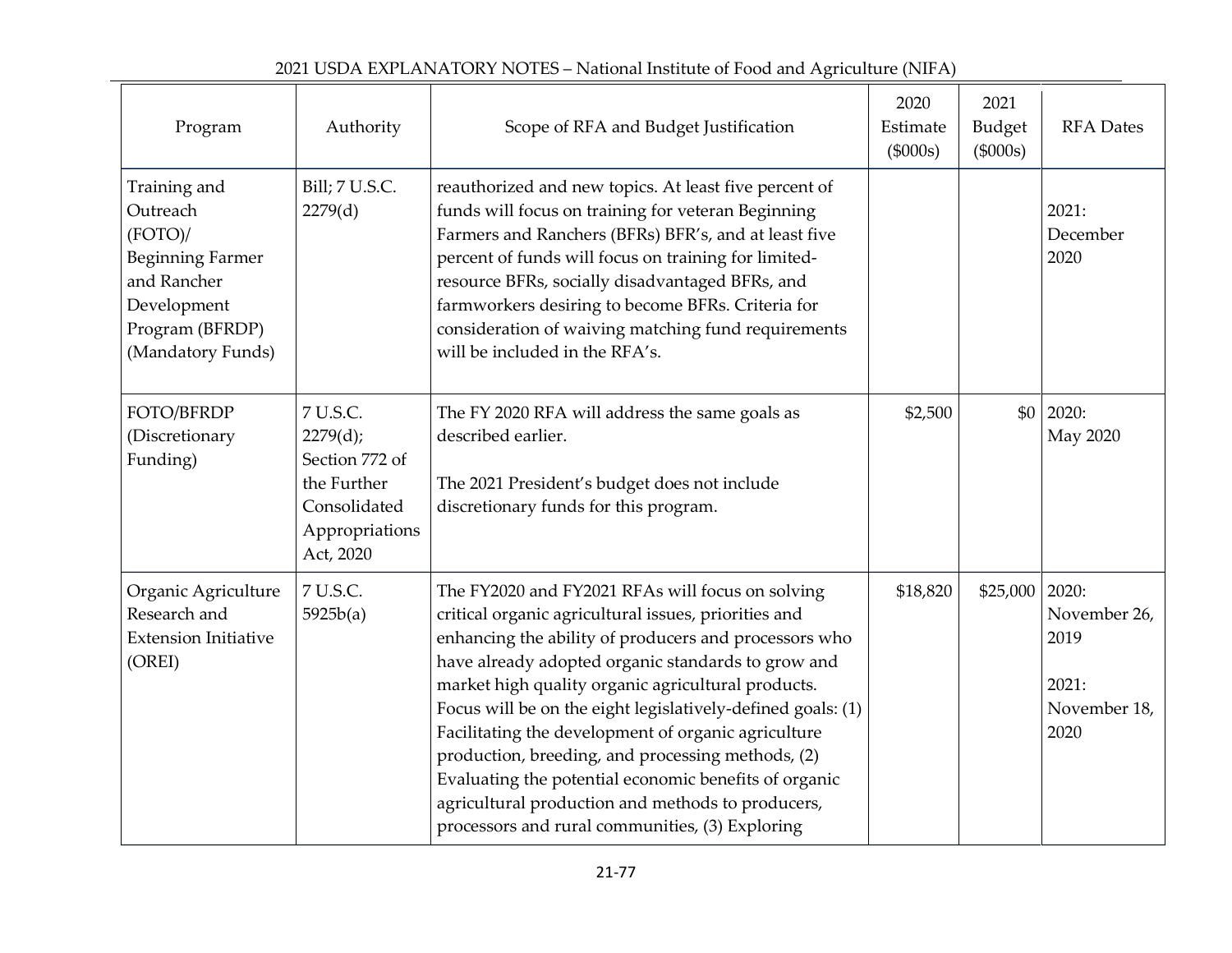| Program                                                                   | Authority      | Scope of RFA and Budget Justification                                                                                                                                                                                                                                                                                                                                                                                                                                                                                                                                                                                                                                                                                                                                                                                         | 2020<br>Estimate<br>(\$000s)                      | 2021<br>Budget<br>(\$000s)                                    | <b>RFA</b> Dates                                                                                                      |
|---------------------------------------------------------------------------|----------------|-------------------------------------------------------------------------------------------------------------------------------------------------------------------------------------------------------------------------------------------------------------------------------------------------------------------------------------------------------------------------------------------------------------------------------------------------------------------------------------------------------------------------------------------------------------------------------------------------------------------------------------------------------------------------------------------------------------------------------------------------------------------------------------------------------------------------------|---------------------------------------------------|---------------------------------------------------------------|-----------------------------------------------------------------------------------------------------------------------|
|                                                                           |                | international trade opportunities for organically grown<br>and processed agricultural commodities, (4)<br>Determining desirable traits for organic commodities,<br>(5) Identifying marketing and policy constraints on the<br>expansion of organic agriculture, (6) Conducting<br>advanced on-farm research and development that<br>emphasizes observation of, experimentation with, and<br>innovation for working organic farms, including<br>research relating to production and marketing, food<br>safety, socioeconomic conditions, and farm business<br>management, (7) Examining optimal conservation, soil<br>health, and environmental outcomes relating to<br>organically produced agricultural products, (8)<br>Developing new and improved seed varieties that are<br>particularly suited for organic agriculture. |                                                   |                                                               |                                                                                                                       |
| Scholarships for<br>Students at 1890<br>Institutions<br>(Mandatory Funds) | 7 U.S.C. 3222a | The 2018 Farm Bill provided \$40 million to support the<br>program, with up to \$10 million per year to be used for<br>Scholarships.<br>Through the FY 2020 and FY 2021 RFAs, the program<br>will provide scholarships to outstanding students at<br>1890 institutions to pursue and complete baccalaureate<br>degrees in the food and agricultural sciences and<br>related fields that would lead to a highly skilled food<br>and agricultural systems workforce.                                                                                                                                                                                                                                                                                                                                                            | (\$10,000<br>from<br>carryover<br>funds,<br>2019) | $($10,000 \mid 2020):$<br>from<br>carryove<br>r funds<br>2019 | <b>FY 2020 RFA</b><br>opened on<br>September 10,<br>2019 and<br>closed on<br>November 8,<br>2019<br>2021:<br>May 2021 |

# 2021 USDA EXPLANATORY NOTES – National Institute of Food and Agriculture (NIFA)

 $\overline{a}$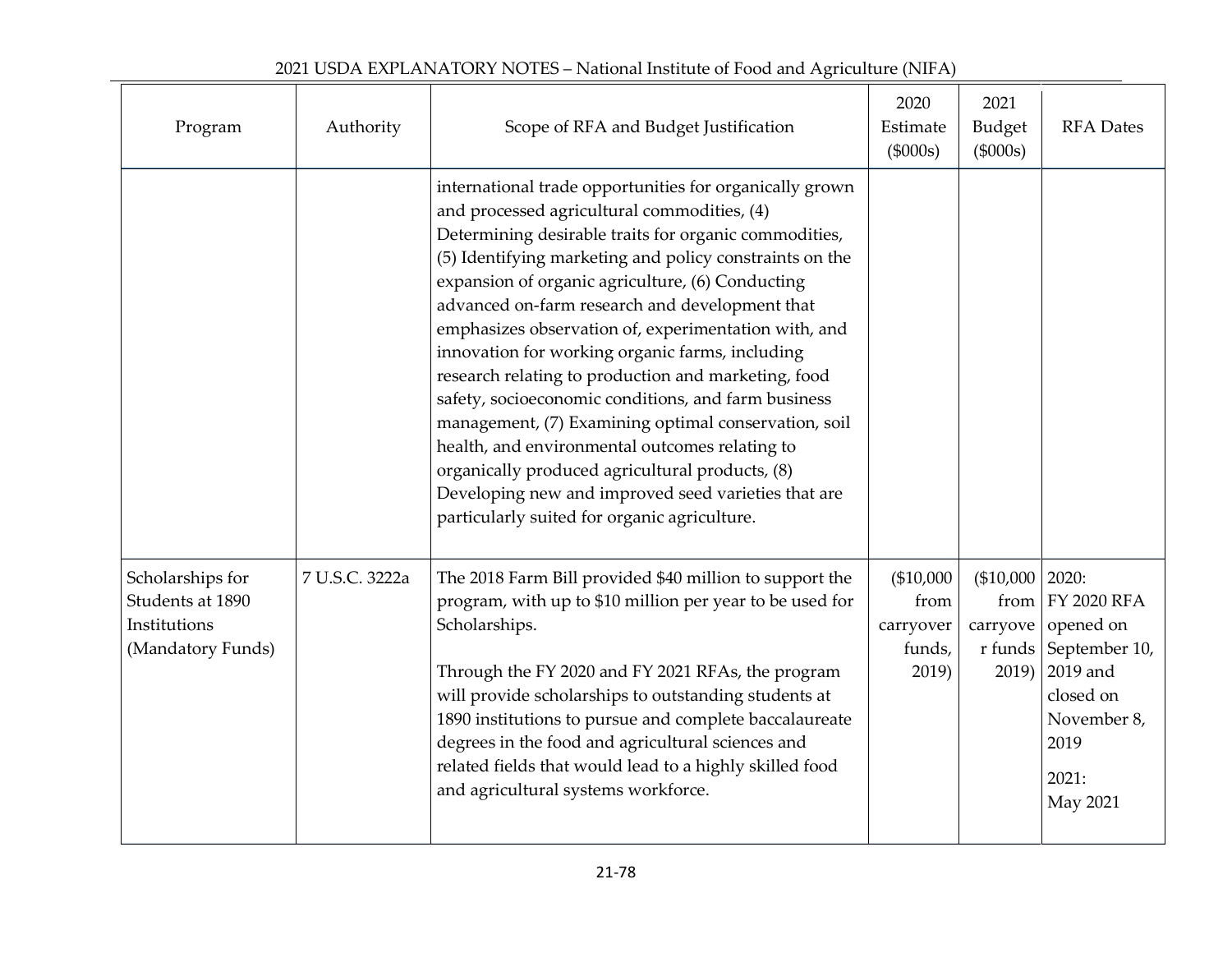| 2021 USDA EXPLANATORY NOTES – National Institute of Food and Agriculture (NIFA) |
|---------------------------------------------------------------------------------|
|---------------------------------------------------------------------------------|

|                                                                                  |                | $\sim$ . The same of the state of the state of the state $\frac{1}{2}$ in $\frac{1}{2}$                                                                                                                                                                                                                                                                                                                                                                                                                                                                                                                                                                                                                                                                                                      |                                |                              |                                              |
|----------------------------------------------------------------------------------|----------------|----------------------------------------------------------------------------------------------------------------------------------------------------------------------------------------------------------------------------------------------------------------------------------------------------------------------------------------------------------------------------------------------------------------------------------------------------------------------------------------------------------------------------------------------------------------------------------------------------------------------------------------------------------------------------------------------------------------------------------------------------------------------------------------------|--------------------------------|------------------------------|----------------------------------------------|
| Program                                                                          | Authority      | Scope of RFA and Budget Justification                                                                                                                                                                                                                                                                                                                                                                                                                                                                                                                                                                                                                                                                                                                                                        | 2020<br>Estimate<br>$(\$000s)$ | 2021<br>Budget<br>$(\$000s)$ | <b>RFA</b> Dates                             |
| Scholarships for<br>Students at 1890<br>Institutions<br>(Discretionary<br>Funds) | 7 U.S.C. 3222a | Through the 2020 and 2021 RFAs, the program will<br>provide scholarships to outstanding students at 1890<br>institutions to pursue and complete baccalaureate<br>degrees in the food and agricultural sciences and<br>related fields that would lead to a highly skilled food<br>and agricultural systems workforce.                                                                                                                                                                                                                                                                                                                                                                                                                                                                         | \$5,000                        | \$10,000                     | 2020:<br>February 2020<br>2021:<br>May 2021  |
| Gus Schumacher<br>Nutrition Incentive<br>Program                                 | 7 U.S.C. 7517  | Funding for the FY 2020 and FY 2021 Gus Schumacher<br>Nutrition Incentive Program, formerly known as the<br>Food Insecurity Nutrition Incentive Program, will be<br>used for the incentive programs focusing on increasing<br>fruit and vegetable consumption among Supplemental<br>Nutrition Assistance Program (SNAP) participants, and<br>funding the Produce Prescription Programs. The<br>program will test strategies that could contribute to our<br>understanding of how best to increase the purchase of<br>fruits and vegetables by SNAP participants to inform<br>future efforts. Funds for the Training & Technical<br>Centers will be used for methods development for the<br>collection and evaluation of data from grantees and<br>provide training and technical assistance. | \$45,168                       | \$48,000                     | 2020:<br>May 1, 2020<br>2021:<br>May 1, 2021 |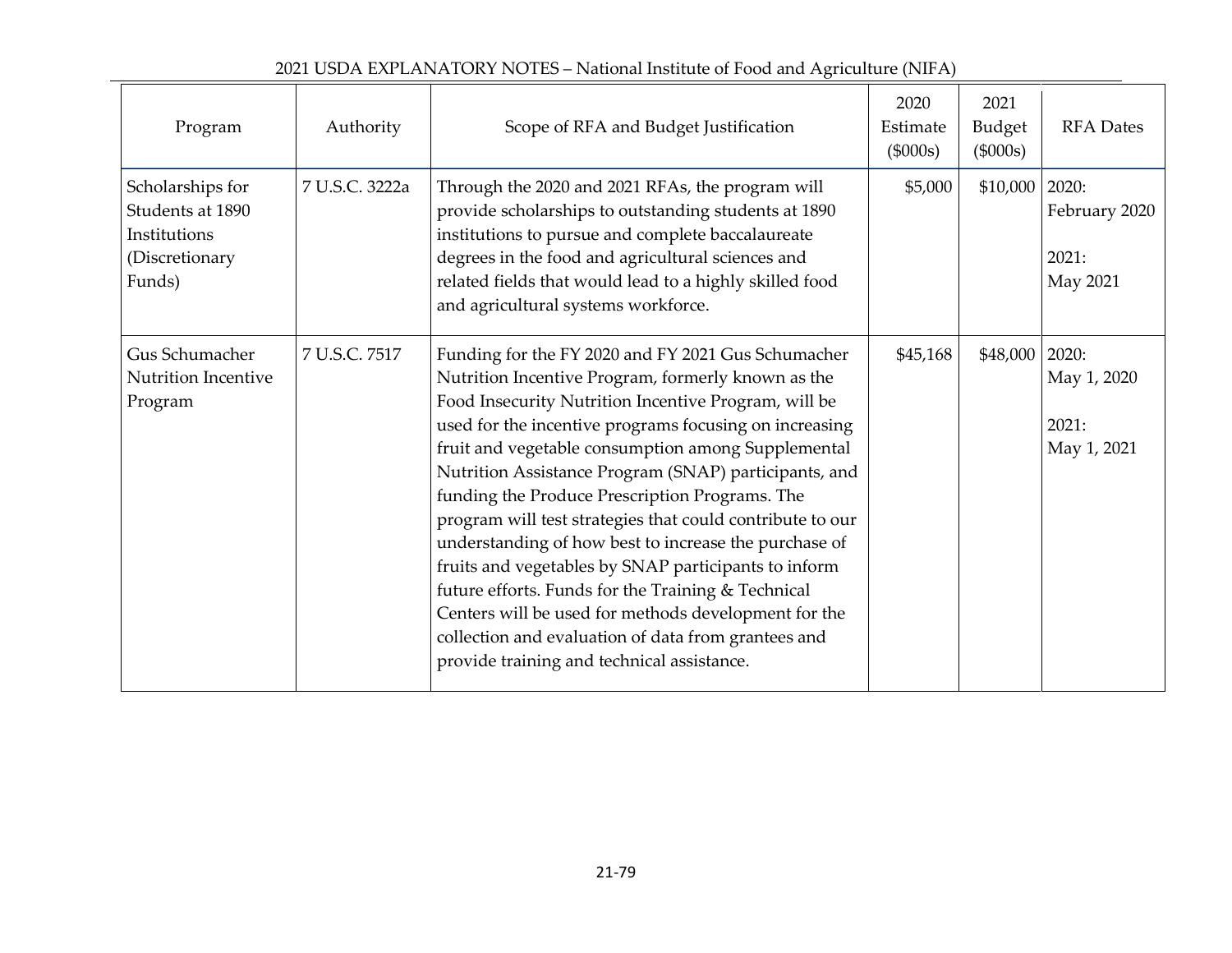#### **STATUS OF PROGRAMS**

#### **National Institute of Food and Agriculture Activities**

The National Institute of Food and Agriculture (NIFA) invests in and advances agricultural research, education, and extension to solve societal challenges. Our vision is to catalyze transformative discoveries, education, and engagement to address agricultural challenges. We accomplish this by integrating research, education, and extension to ensure that groundbreaking discoveries in the food, agricultural, natural resource, and human sciences go beyond the laboratory and make their way into the classroom and to people who can put knowledge into practice and improve their lives.

NIFA collaborates with leading scientists, policymakers, experts, and educators in organizations throughout the world to find innovative solutions to the most pressing local and global problems. Through its work with 1862 and 1890 land-grant universities, Hispanic-serving institutions, 1994 landgrant colleges, and other institutions across the nation, NIFA ensures diverse audiences are supported. With an integrated approach that includes collaboration with other federal science agencies, NIFA also serves as a vital contributor to science policy decision-making.

#### *Selected Examples of Recent Progress*

#### *Hatch Act*

Scientists at the University of Illinois developed new hybrids of purple corn containing different combinations of phytochemicals that may fight obesity, inflammation, and diabetes, according to a new study in mice. The pericarp – or outer layer – of purple and other brightly colored corn kernels also may provide an alternative source of colorants for food products, giving corn producers another valueadded product from their crop.

#### *McIntire-Stennis Cooperative Forestry*

As the Forests of New Hampshire give way to urban development and agriculture, the concentration of nitrogen, sodium, and chloride in New Hampshire groundwater and local streams have risen, threatening critical sources of drinking water for residents. A research team from the University of New Hampshire evaluates the impact of deforestation, climate variability, and extreme weather events on water quality in the Lamprey River watershed. Their longitudinal data, supplemented by data from the U.S. Geological Survey, assist local communities and planners to make more informed decisions regarding forest preservation and the placement of new housing developments.

#### *Evans-Allan*

Fort Valley State University researchers demonstrated that reducing fat levels in goat cheese, yogurt, and ice cream did not sacrifice product quality or consumer acceptability, creating opportunities for the dairy goat industry to increase profits and sustainability. The addition of small amounts of xanthan and locust bean produced the best improvement in texture. Reduced fat ice cream did not lose its texture after freezing for eight weeks, making it a viable product for shipping and long-term storage.

#### *AFRI*

Lost nitrogen from 10 Midwest states totals nearly \$1 billion of wasted fertilizer and 6.8 million metric tons of greenhouse gas emissions annually. The pressure to increase crop yields for greater economic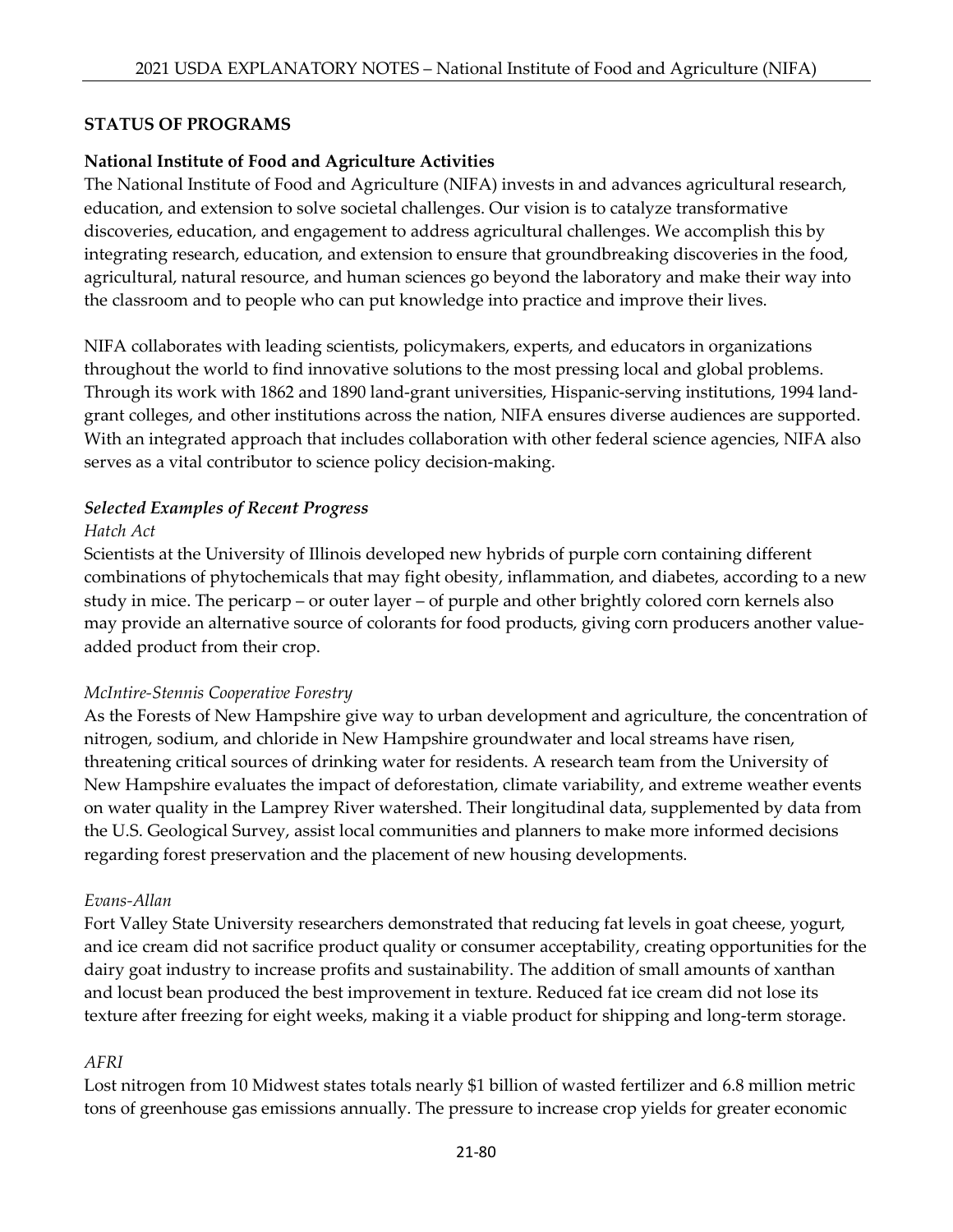return leads to excessive fertilizer use despite its economic and environmental cost. Precision technology, which can reduce fertilizer usage by applying it at variable rates based on local conditions, has not yet been widely adopted. To fill this gap, a multi-disciplinary team at Michigan State University upgraded traditional crop system models to help farmers pinpoint specific parts of their fields that consistently produce either good or bad yields. Since much of the fertilizer added to lowyielding areas goes unused and is lost to the environment, farmers who use the models will reduce the amount of wasted fertilizer and save money.

The Dairy Coordinated Agricultural Project, led by the University of Wisconsin-Madison, examined dairy production systems across the Great Lakes region to identify ways greenhouse gases (GHG) can be mitigated. The 100-person research team found that dairy farmers can reduce emissions by altering their feeding strategies and manure management practices and selecting breeds that more efficiently convert feed to milk. Manure management represents the second largest source of GHG emissions on a dairy farm, after enteric fermentation (methane emitted directly from the animal). Methane emissions from dairy manure are responsible for 7 percent of global and 8 percent of U.S. agricultural methane emissions, respectively. The proposed changes in manure management also can help farmers improve pasture soils and reduce the need for additional fertilizer applications.

Managed honey bee colonies in the United States have been dying at high rates for the last 10 years. These high rates of losses are a concern for both beekeepers and the farmers who rely on a healthy honey bee population to pollinate their crops. Over \$16 billion of produce in the United States relies on managed honey bees for pollination. Led by the University of Maryland, the Bee Informed Partnership, surveyed beekeepers across the United States, their management practices, and operational losses of bees to identify best management practices. While multiple factors contribute to poor bee health, the project focuses on factors within the control of beekeepers. Researchers have found that beekeepers who routinely test hives for parasite and disease loads are more willing to adopt best practices and, by doing so, reduce their losses.

Researchers at Oregon Health and Science University, concerned with the quality of food in schools and at nearby convenience stores, engaged 4-H youth clubs in Union County to test whether educational activities and outreach could lead to healthier food environments for students. The project aimed to reduce the use of food as incentives or rewards or, when used in the classroom, help teachers choose healthy options. Teachers at the schools where educational activities occurred reduced their use of food as incentives and rewards for learning overall; where food was used in the classroom, teachers opted for more healthy choices. Education and outreach to store owners achieved similar results. Where store owners found it difficult to supply healthy snacks because distributors did not carry the items, students and leaders engaged a major food retailer to supply the stores.

### *Tribal Colleges Research Grants Program*

Native Americans, such as the Lummi People in northwest Washington, whose subsistence diet includes shellfish, can be particularly vulnerable to algal toxin in shellfish. They routinely test shellfish for these toxins, like paralytic shellfish poisoning prior to consumption. To enhance the routine monitoring done by the Lummi, Northwest Indian College (NWIC) has implemented a weekly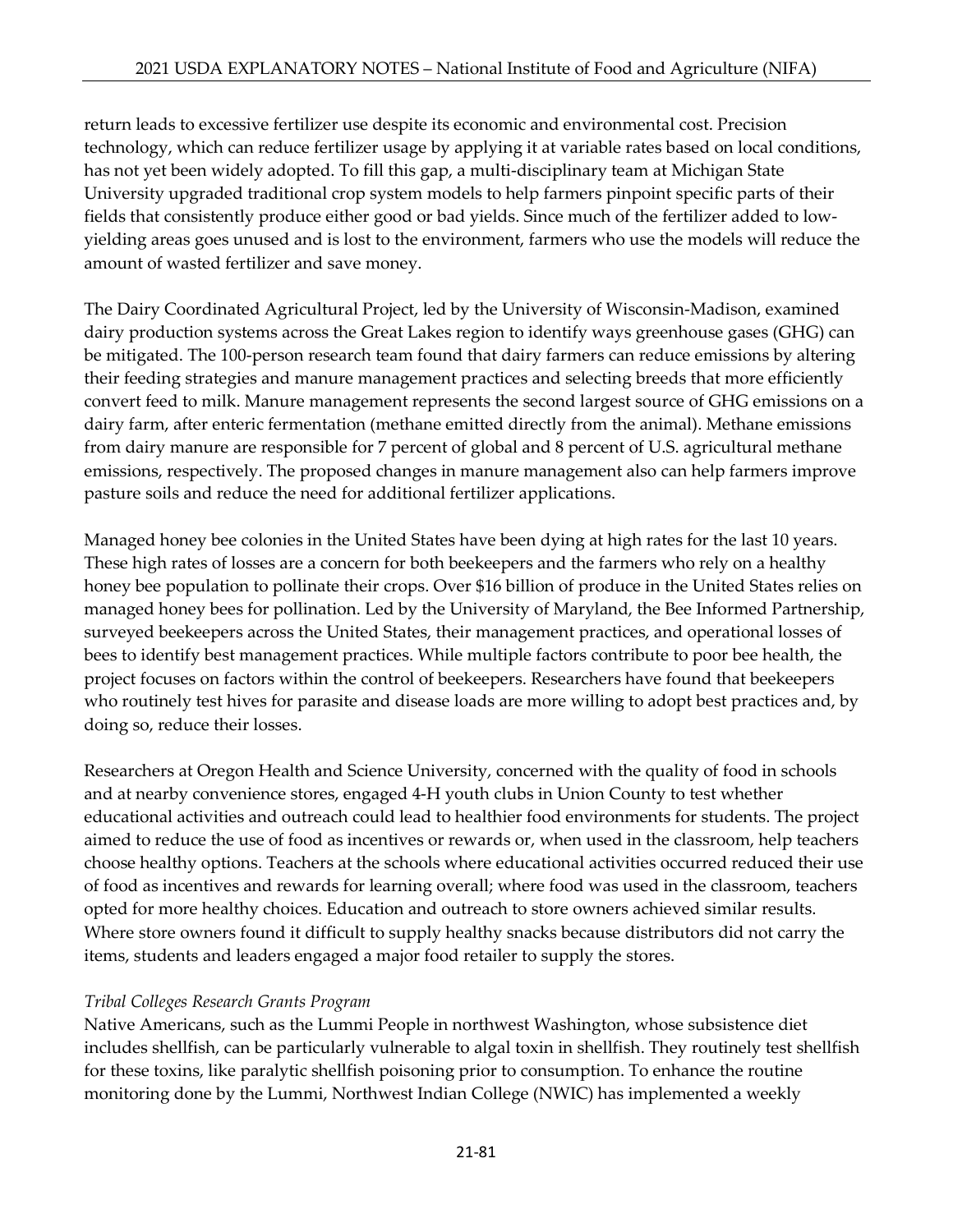phytoplankton, water quality, and shellfish toxin testing at Lummi Nation's Gooseberry Point Dock. This testing provides early evidence of toxin contamination and helps Lummi Department of Natural Resources (DNR) with the needed information to make decisions about closing down shellfish harvesting. With this project NWIC has about 20 months of toxin data and is working with Lummi DNR to increase awareness within the community about algal toxins.

#### *Small Business Innovation Research*

Rose Rosette Disease (RRD) threatens to decimate the U.S. rose industry and severely impact the multibillion-dollar nursery and landscape industry. RRD is spread across long distances by wind borne mites. Nova Flora, of Pennsylvania, used gene transfer technology, and other advanced techniques, to create 26 genetically different lines of rose seedlings containing RRD resistance genes. In addition, they developed the methods and tissue culture needed to move toward commercial production.

#### *Higher Education Programs*

## 1890 Institutions Capacity Building Grants

The rural, poverty-stricken community of Sylvester, Georgia, with a population of less than 6,200, is bridging arts and agriculture to create the world's largest sculpture that feeds people. Agricultural researchers and 4-H extension staff at Fort Valley State University combine aeroponic technology with a bee farm, banana farm, and integrated black plastic research to grow traditional crops that feed more than 1,000 households annually for free. The project affects Georgia's underserved-at-risk-minority youth and their families with quality healthy living education and experiential learning opportunities while improving dietary choices and increasing physical fitness.

### Hispanic Serving Institutions Education

The Ecological Restoration in a Changing World project at California State University trained undergraduate students in ecological restoration and exposed a broader age group to natural resource management and climate change. Some students work in resource management, at both the federal and state levels. Others have pursued further education in the field or their teaching credentials. Summer workshops on plant biology and local ecology for elementary school teachers (K-5) represented 12 elementary schools, nine of them with over 80 percent of the student population from underrepresented groups.

### Tribal Colleges Education Equity Grants

In Montana, the Salish Kootenai College modified its Environmental Science degree program to increase the focus on wildlife biology. The College created a Workforce Certificate in Geospatial Science which is open to both students and local current professionals. A total of seven Workforce Certifications in Geospatial Science were awarded.

### Alaska Native-Serving and Native Hawaiian-Serving Institutions

The University of Hawaii created a comprehensive agriculture program, engaging students in the multidisciplinary analysis of the food and farming system of Hawaii, the U.S., and globally. There are 100 students in the agricultural program, 41 percent of whom are native Hawaiian, and 70 percent are women. Additionally 23 disadvantaged students received \$1,000 in stipends to complete the program.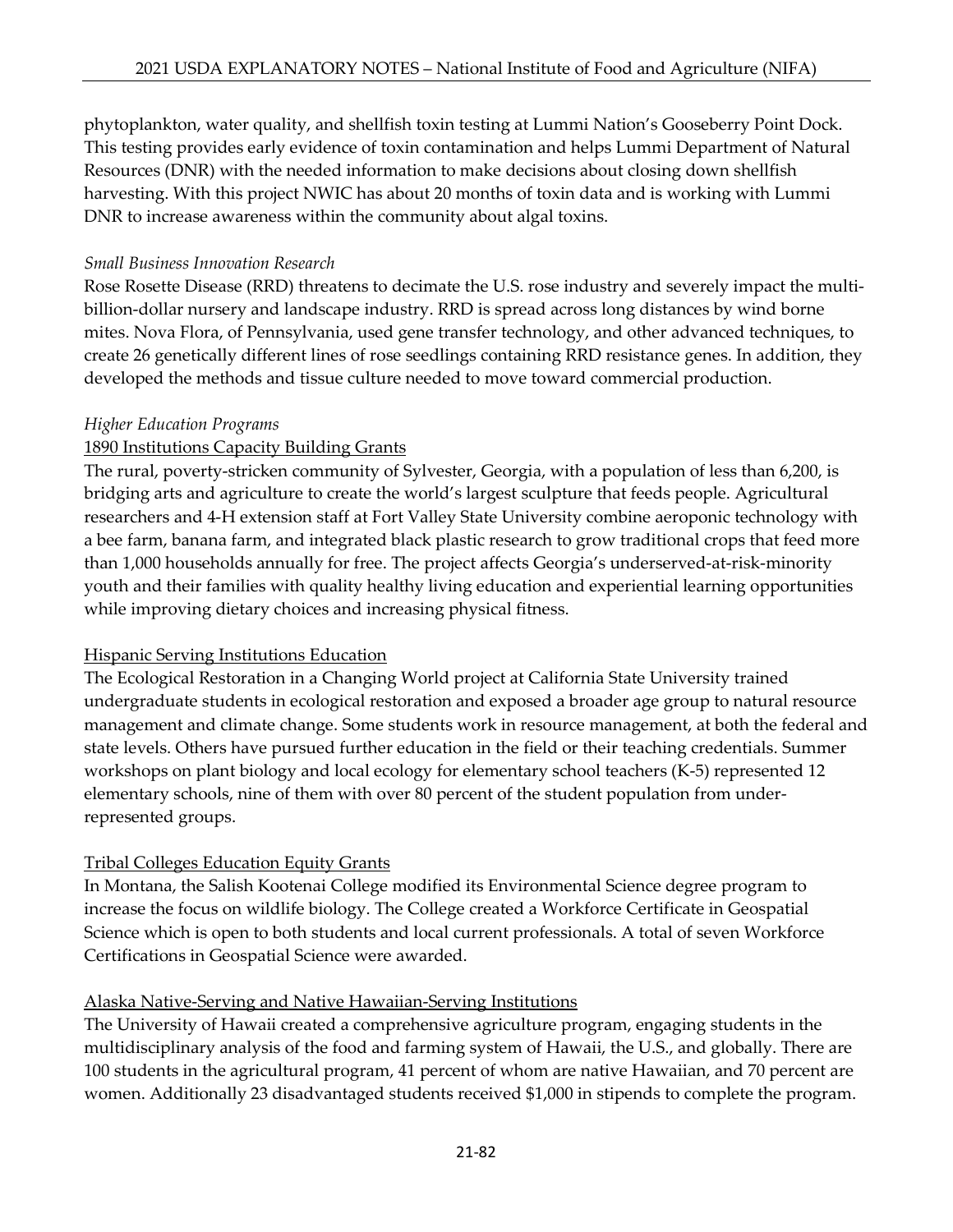The program covers agroecology, political science, epidemiology, food security, ethics, traditional ecological knowledge, and indigenous resource management.

The Drumbeats Alaska Collaborative, consisting of seven rural campuses of the University of Alaska, strengthens the sustainability and development of rural Alaskan communities. Faculty and students from six science programs work to enhance local food and energy security, enhance formal, informal, and indigenous knowledge, increase rural leadership in resource stewardship, and increase collaboration around subsistence knowledge and practice. Projects have resulted in greater protection of at-risk wild-harvested plants through sustainable harvesting practices; developed new heating systems that lower costs to households and reduce reliance on fossil fuels; and invested in new ruralbased businesses, such as the raising and selling of reindeer meat.

### Grants for Insular Areas

The University of the Virgin Islands (UVI) created a water quality and science, technology, engineering and mathematics (STEM) education in-school program, the Water Quality Ambassador Program. UVI faculty collaborated with professors at University of Puerto Rico, Mayaguez. This program created a peer-to-peer mentoring program, alongside researchers, to engage youth in citizen science and to help more students pursue college degrees or careers in STEM fields. Youth participated in field work and site visits involving water and soil quality testing in more than 200 homes. The water quality testing was critical in the aftermath of the two Category5 hurricanes that hit the U.S. Virgin Islands in 2017.

## VMLRP

In FY 2019, \$8 million was appropriated to the VMLRP to repay educational loans for eligible veterinarians in return for service in one of the 190 areas of the United States lacking sufficient veterinary resources. Studies indicate significant and growing shortages of large animal veterinarians, with a leading cause of the shortage being the heavy cost of training. According to the American Veterinary Medical Association, the average educational debt for 2016 veterinary school graduates was \$143,757. To relieve the financial burden and retain rural veterinarians in areas where they can help agricultural biosecurity, animal health, food safety and public health, this program incentivizes veterinarians, including new graduates, to commit to three years of veterinary service in a designated veterinary shortage area. In FY 2019, 75 award offers in 30 States were made to participants. Another 73 awards will be made in FY 2020.

### *Smith-Lever 3(b) and (c)*

Because they spend too much and save too little, many Tennesseans will not have enough money to live securely throughout life. The University of Tennessee Extension programs focus on assisting residents in the state to increase their saving, build assets, reduce dependence on credit, and discharge debt. Counties that offered this program reported 95,656 total direct educational contacts. Follow-up data indicates that among extension clientele participating in consumer education programs, more are attempting to save and reduce debt. The annual estimated economic impact of clientele savings totaled more than \$19 million with debt reduction estimates of approximately \$6,418 million.

### *Smith-Lever 3(d)*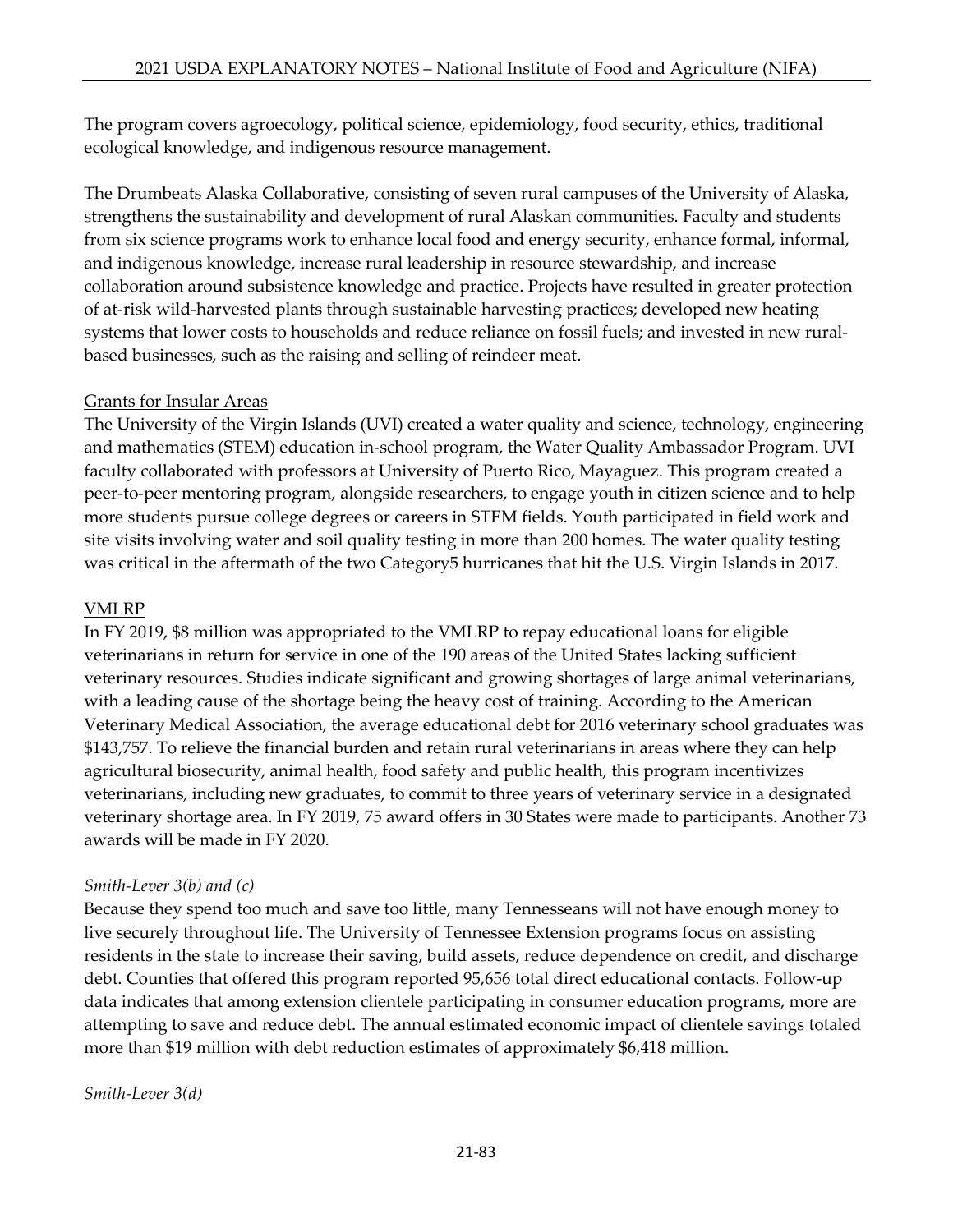## EFNEP

Roughly 30 percent of residents in Meade County, Kentucky struggle with obesity. Meade County Head Start partnered with EFNEP staff to offer a seven-week Healthy Choices for Every Body Program for parents whose children were in the Head Start program. Within Meade County, only 11 percent of residents consume the daily recommended amount of fruits and vegetables. Processed and prepackaged food items are a staple in many homes. The classes offered participants an opportunity to learn about nutrition, food safety, meal planning, and food budgeting. They also received recipes and kitchen items to help with preparation. At the completion of the course, 64 percent of participants reported that they improved their diet, 75 percent improved their food safety practices, and 83 percent are cooking more meals at home.

### *Federally-Recognized Tribes Extension Program*

The Backyard Ramp Patch Project restores native ramp stocks by handing out new ramp bulbs and developing new gathering rules for harvesting in the Great Smoky Mountains National Park. In 2018, over 15,000 ramp bulbs were given out. Working with National Park Service, project members of the Eastern Band of Cherokee Indians in North Carolina developed a permit process, proper plant identification, proper harvesting, and tracking quantities harvested process. Additionally, households also received 850 harvest garden kits, home gardening techniques, and training for farmers in food safety and record keeping.

### *Extension 1890 Institutions*

West Virginia State University (WVSU) Extension Service's Community and Economic Development programs support community development and revitalization, regional and local economic development, micro-enterprise and small business development, disaster preparedness, and tourism. In West Virginia, one-in-three entrepreneurs make their living in the creative sector and struggle to find affordable office space, internet service, equipment, and training. WVSU's Economic Development Center, which supports WVSU's Extension, serves over 3,000 clients annually with meeting and office space, a digital conferencing center, and voice and video production studios. The facility provides space to 25 local nonprofit and community organizations and is home to 28 creative media businesses. Economic Development Center clients have launched more than 30 new businesses, which helps West Virginia's communities become viable, energetic, and economically sustainable.

### *Extension Services at 1994 Institutions*

The Navajo Technical University (NTU) Extension Capacity Project, in New Mexico, sees agriculture as a significant means for creating rural prosperity, exposing youth to STEM, fitness and nutrition programs, and advancing Navajo culture. The wide-ranging projects exposed youth and adults to animal husbandry through camps and workshops provided by USDA staff, NTU veterinary technical students, and other organizations on sheep, cattle, and poultry. Over 75 men and women attended the annual sheep conference at NTU and over 30 cattle producers earned certification in beef quality assurance at workshops in New Mexico and Arizona. A horticulture program served over 500 farmers, gardeners, youth, and campus students through 35 workshops. The Horticulture Extension manager is developing a four-year degree program in agribusiness with concentrations in horticulture and a twoyear degree program in soil health.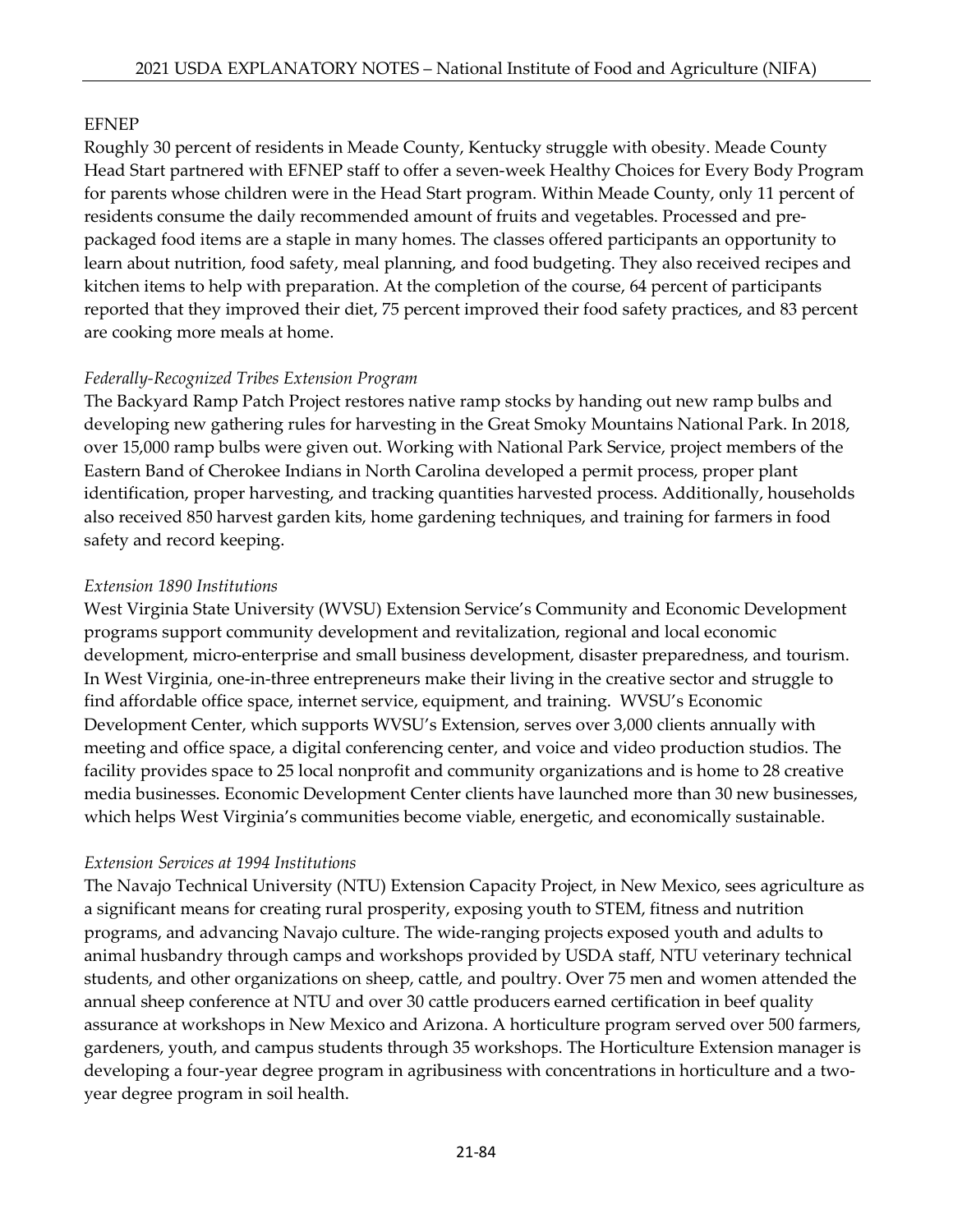## *Food Safety Outreach Program (FSOP)*

The purpose of the FSOP projects is to provide food safety education and training for small and midsized producers and processors affected by the Food Safety Modernization Act. Vermont's Community Accreditation for Produce Safety (CAPS) is a voluntary, on-line program that has helped over 130 vegetable farms grow cleaner, safer product more efficiently. CAPS guides its participants to write practical produce safety plans and then document their implementation. It provides certificates to those farms that adopt all of the required practices—identified by Vermont growers as necessary and useful. These include testing the water used to wash crops, training employees on sanitation, and developing standard procedures for cleaning harvest and storage equipment.

## *Rural Health and Safety Education*

The Ohio State University (OSU) launched PROSPER – Promoting School-community-university Partnerships to Enhance Resilience – to combat the opioid and substance misuse that plagues the state in three counties. Originally developed by Iowa State University, the PROSPER delivery system is an evidence-based model that has been successfully used in eight states to prevent risky behaviors among youth. With NIFA funding, OSU Extension established Community Teams in each county to serve as local advisory bodies and program advocates, train 19 facilitators to help deliver the curricula to students and families, develop Ohio-specific curricula, and provide logistical support to Educators from Extension, OSU College of Pharmacy, and OSU Mental Health First Aid trainers.

### *Regional Rural Development Centers*

Mississippi State University hosts the Southern Regional Rural Development Center (SRDC). The SRDC, one of four regional centers, help spur economic, community, and workforce development. In the July 2016-June 2017 reporting period, the SRDC's Extension Community Development Programs reported an impact of 28,554 jobs created or saved across 12 universities. In addition, 2,601 new business plans were created, retained, or expanded, and 7,260 participants reported new leadership roles.

### *Food and Agriculture Defense Initiative*

# National Animal Health Laboratory Network (NAHLN)

The Athens Veterinary Diagnostic Laboratory (AVDL), at the University of Georgia, serves as a Level 1 NAHLN member laboratory and contributes to NAHLN's goal of rapidly and efficiently addressing emergency biological and chemical threats to animal agriculture and the security of the food supply. In 2019, AVDL staff successfully undertook USDA-administered proficiency tests related to seven diseases that threaten livestock.

# National Plant Diagnostic Network (NPDN)

In 2018-2019, NPDN tested nearly 650,000 samples, including samples for highly regulated pathogens. The network had over 2,700 first-in-state reports of pests and worked closely with the Animal and Plant Health Inspection Service to provide surge capacity for regulated pests. Additionally, the NPDN was involved in 2,575 publications and presentations that reached more than 1,224,041 stakeholders. NPDN played a key role in improving producer understanding and accessibility to diagnostic